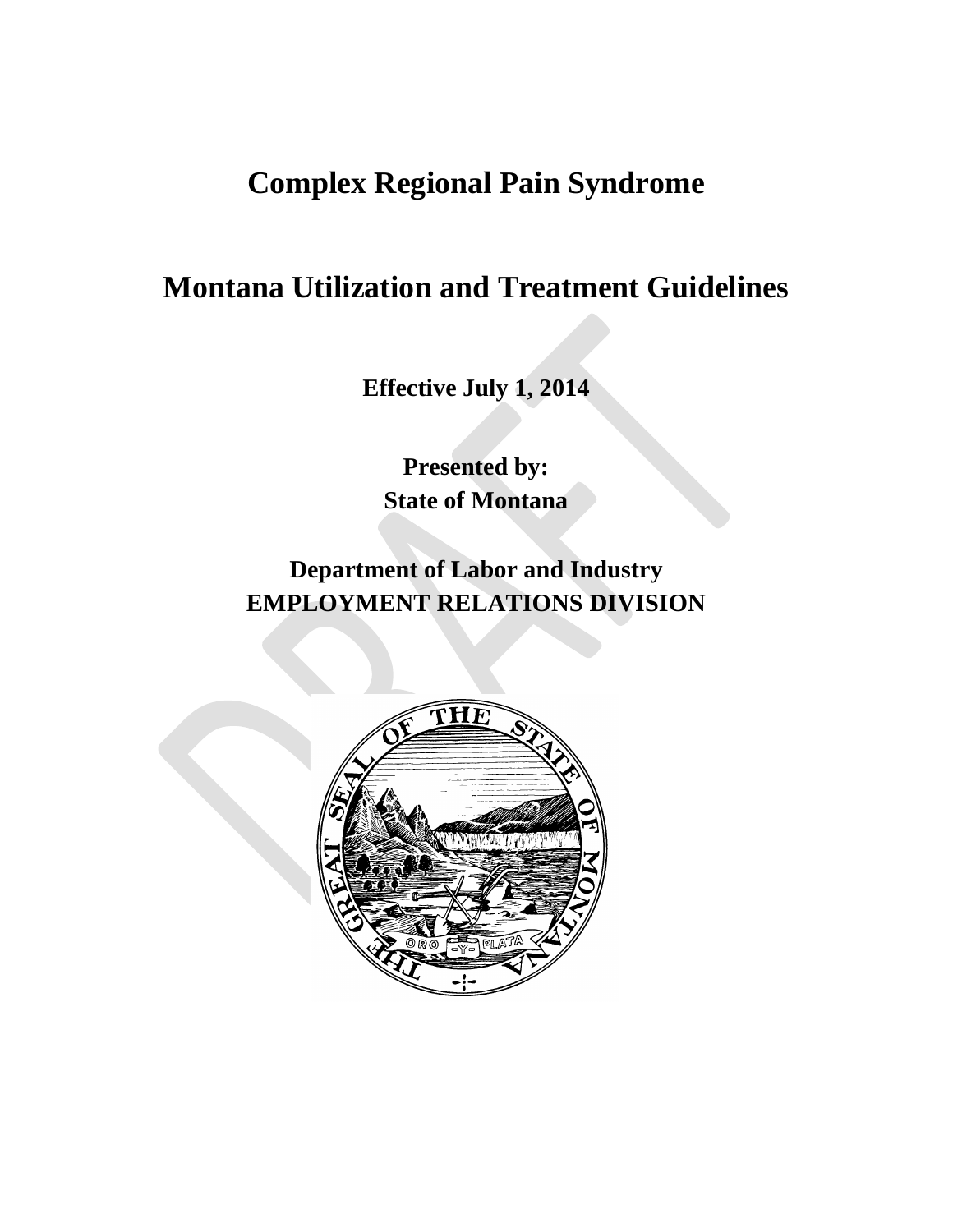# A. Table of Contents

| F.11 Personality/Psychosocial/Psychological Evaluations for Pain Management  25 |  |
|---------------------------------------------------------------------------------|--|
|                                                                                 |  |
|                                                                                 |  |
|                                                                                 |  |
|                                                                                 |  |
|                                                                                 |  |
|                                                                                 |  |
|                                                                                 |  |
|                                                                                 |  |
|                                                                                 |  |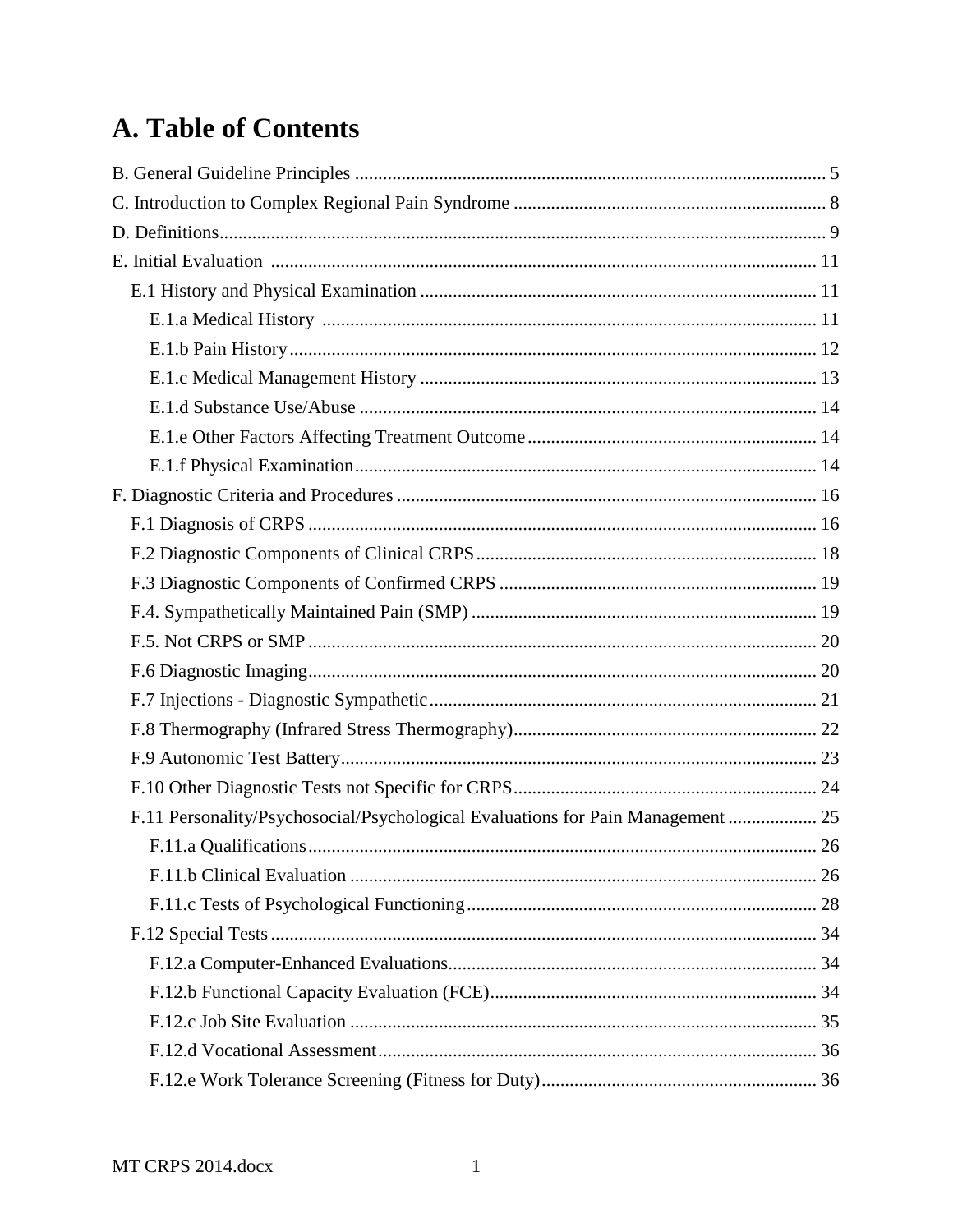| G. |                                                                                        |  |
|----|----------------------------------------------------------------------------------------|--|
|    |                                                                                        |  |
|    |                                                                                        |  |
|    |                                                                                        |  |
|    |                                                                                        |  |
|    | G.1.d Total Time Frames for Acupuncture and Acupuncture with Electrical Stimulation 40 |  |
|    |                                                                                        |  |
|    |                                                                                        |  |
|    |                                                                                        |  |
|    |                                                                                        |  |
|    |                                                                                        |  |
|    |                                                                                        |  |
|    |                                                                                        |  |
|    |                                                                                        |  |
|    |                                                                                        |  |
|    |                                                                                        |  |
|    |                                                                                        |  |
|    |                                                                                        |  |
|    |                                                                                        |  |
|    |                                                                                        |  |
|    |                                                                                        |  |
|    |                                                                                        |  |
|    |                                                                                        |  |
|    |                                                                                        |  |
|    |                                                                                        |  |
|    |                                                                                        |  |
|    |                                                                                        |  |
|    |                                                                                        |  |
|    |                                                                                        |  |
|    |                                                                                        |  |
|    |                                                                                        |  |
|    |                                                                                        |  |
|    |                                                                                        |  |
|    |                                                                                        |  |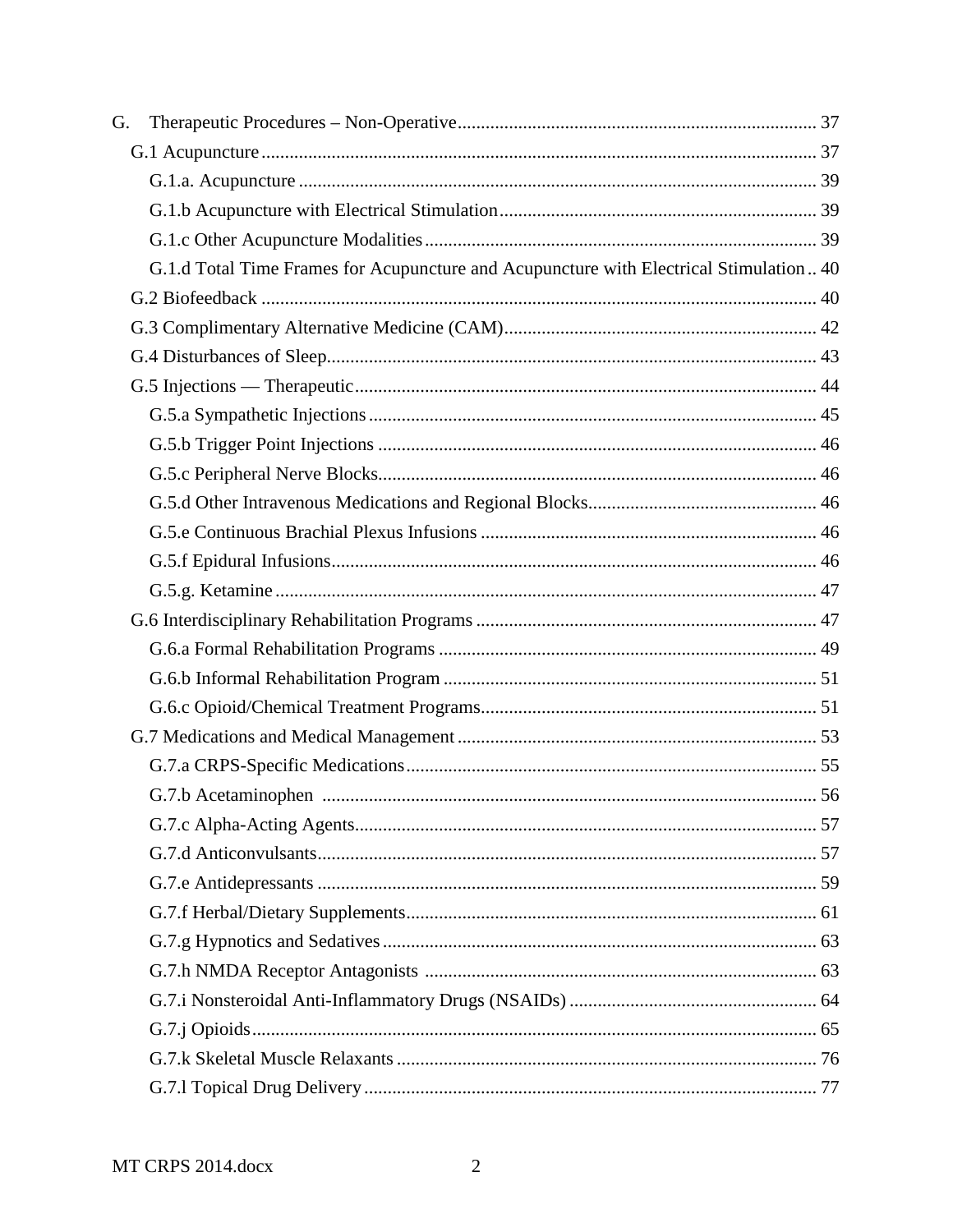| G.12.h Recommendations to Employers and Employees of Small Businesses 88            |  |
|-------------------------------------------------------------------------------------|--|
| G.12.i Recommendations to Employers and Employees of Mid-Sized and Large Businesses |  |
|                                                                                     |  |
|                                                                                     |  |
|                                                                                     |  |
|                                                                                     |  |
|                                                                                     |  |
|                                                                                     |  |
|                                                                                     |  |
|                                                                                     |  |
|                                                                                     |  |
|                                                                                     |  |
|                                                                                     |  |
|                                                                                     |  |
|                                                                                     |  |
|                                                                                     |  |
|                                                                                     |  |
|                                                                                     |  |
|                                                                                     |  |
|                                                                                     |  |
|                                                                                     |  |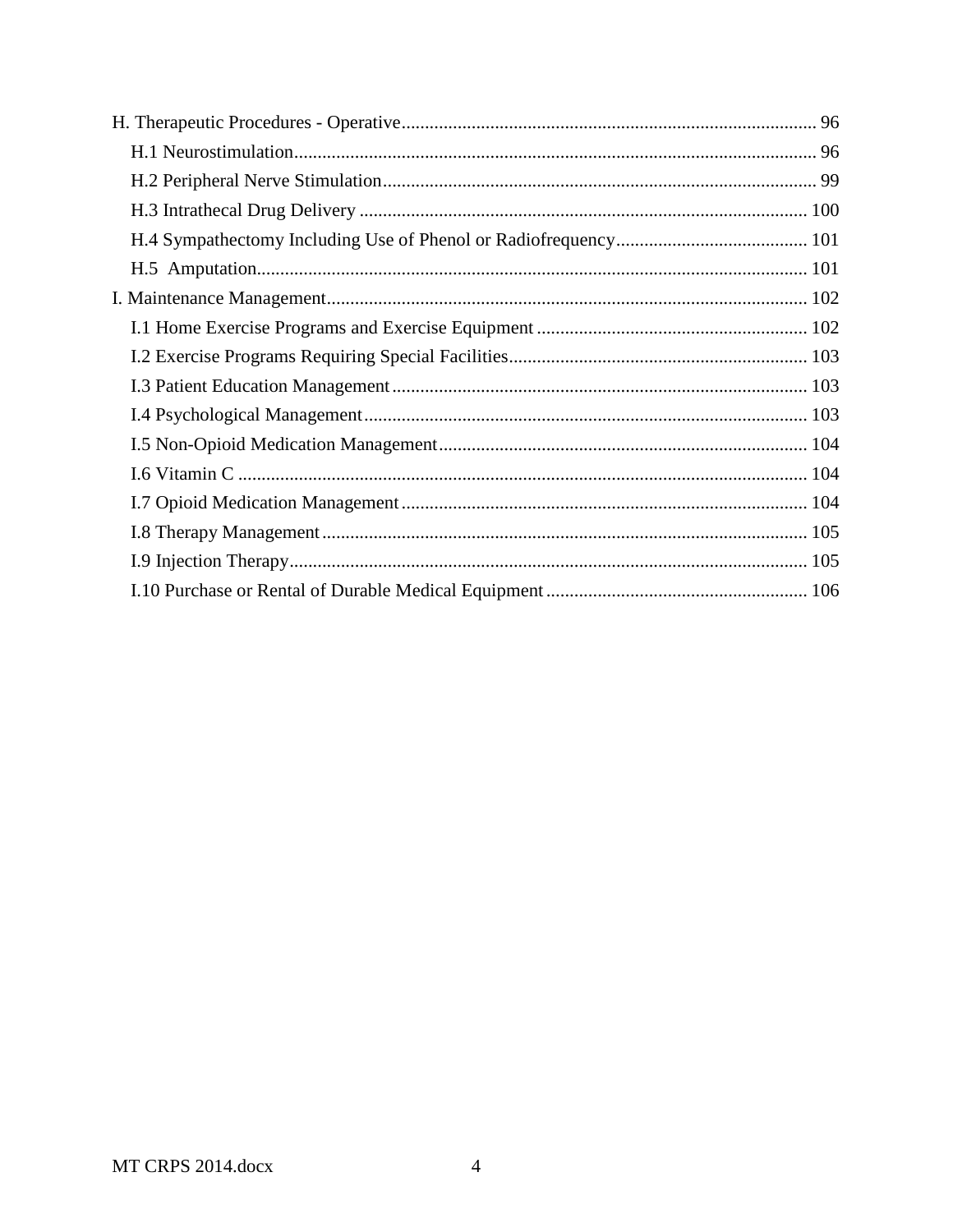# <span id="page-5-0"></span>**B. General Guideline Principles**

The principles summarized in this section are key to the intended implementation of these guidelines and critical to the reader's application of the guidelines in this document.

**1. APPLICATION OF GUIDELINES** The Department provides procedures to implement medical treatment guidelines and to foster communication to resolve disputes among the providers, payers, and patients through the Administrative Rules of Montana. In lieu of more costly litigation, parties may wish to request an independent medical review from the Department's Medical Director prior to submitting a Petition for a Workers' Compensation Mediation Conference.

**2. EDUCATION** of the patient and family, as well as the employer, insurer, policy makers and the community should be the primary emphasis in the treatment of complex regional pain syndrome pain and disability. An education-based paradigm should start with communication providing reassuring information to the patient. A more in-depth education within a treatment regime employing functional restorative and innovative programs of prevention and rehabilitation is optimal. A treatment plan should address issues of individual and/or group patient education as a means of facilitating self-management of symptoms and prevention.

**3. TREATMENT PARAMETER DURATION** Time frames for specific interventions commence once treatments have been initiated, not on the date of injury. Obviously, duration will be impacted by patient compliance, as well as availability of services. Clinical judgment may substantiate the need to accelerate or decelerate the time frames discussed in this document.

**4. ACTIVE INTERVENTIONS** emphasizing patient responsibility, such as therapeutic exercise and/or functional treatment, are generally emphasized over passive modalities, especially as treatment progresses. Generally, passive interventions are viewed as a means to facilitate progress in an active rehabilitation program with concomitant attainment of objective functional gains.

**5. ACTIVE THERAPEUTIC EXERCISE PROGRAM** goals should incorporate patient strength, endurance, flexibility, coordination, and education. This includes functional application in vocational or community settings.

**6. FUNCTIONAL IMPROVEMENT GOALS** should be consistently addressed. Positive patient response results are defined primarily as functional gains that can be objectively measured. Objective functional gains include, but are not limited to, positional tolerances, range of motion, strength, endurance, activities of daily living, cognition, psychological behavior, and efficiency/velocity measures that can be quantified. Subjective reports of pain and function should be considered and given relative weight when the pain has anatomic and physiologic correlation. Anatomic correlation must be based on objective findings.

**7. RE-EVALUATION TREATMENT EVERY 3 TO 4 WEEKS** If a given treatment or modality is not producing positive results within 3 to 4 weeks, the treatment should be either modified or discontinued. Reconsideration of diagnosis should also occur in the event of poor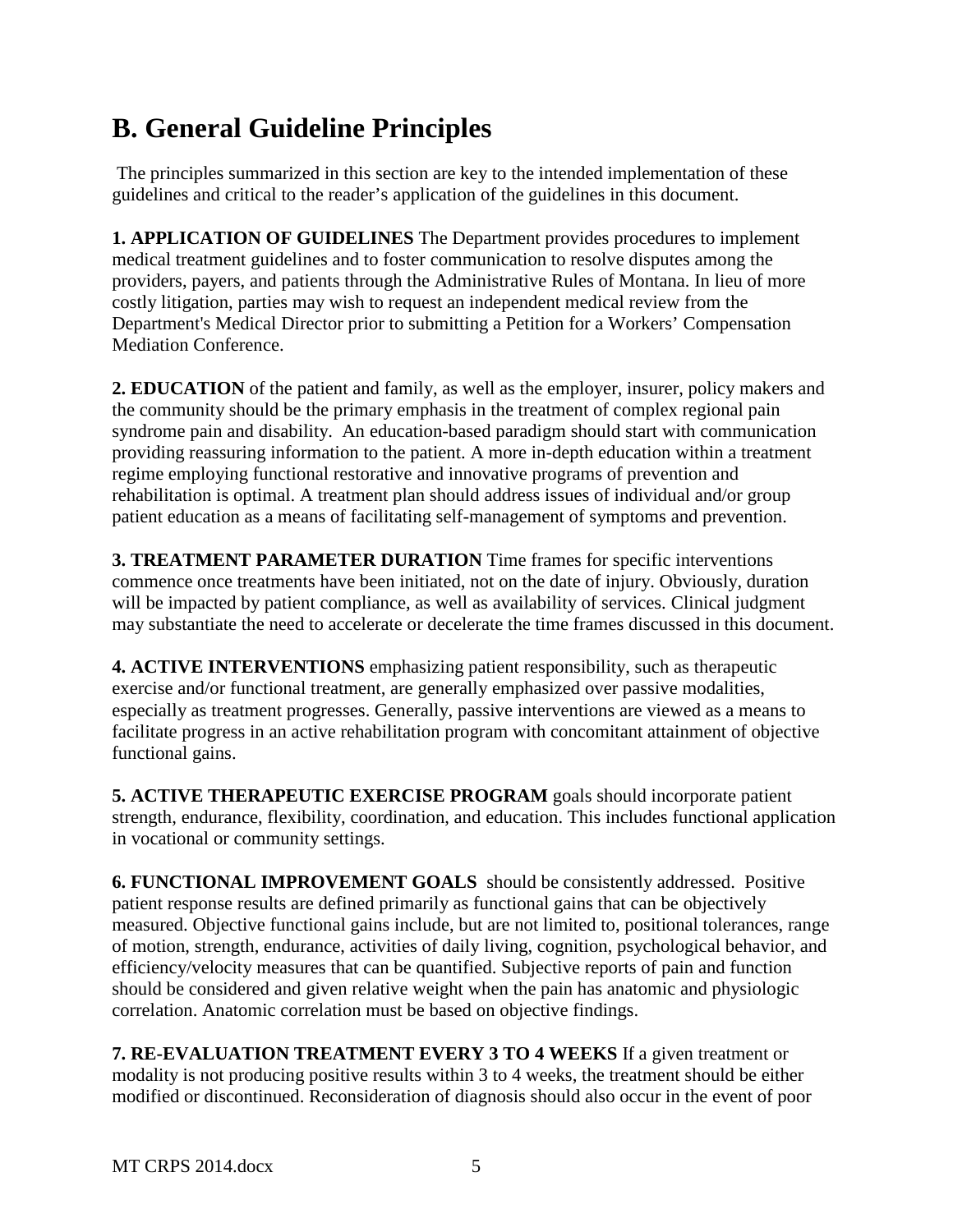response to a seemingly rational intervention.

**8. SURGICAL INTERVENTIONS** Surgery should be contemplated within the context of expected functional outcome and not purely for the purpose of pain relief. The concept of "cure" with respect to surgical treatment by itself is generally a misnomer. All operative interventions must be based upon positive correlation of clinical findings, clinical course and diagnostic tests. A comprehensive assimilation of these factors must lead to a specific diagnosis with positive identification of pathologic conditions.

**9. SIX-MONTH TIME FRAME** The prognosis drops precipitously for returning an injured worker to work once he/she has been temporarily totally disabled for more than six months. The emphasis within these guidelines is to move patients along a continuum of care and return-towork within a six-month time frame, whenever possible. It is important to note that time frames may not be pertinent to injuries that do not involve work-time loss or are not occupationally related.

**10. RETURN-TO-WORK** is therapeutic, assuming the work is not likely to aggravate the basic problem or increase long-term pain. The practitioner must provide specific written physical limitations and the patient should be released to return to work with specific physical activity limitations clearly spelled out per the specific job requirement. Release to "sedentary" or "light duty" is not a specific physical limitation. The following physical limitations should be considered and modified as recommended: lifting, pushing, pulling, crouching, walking, using stairs, overhead work, bending at the waist, awkward and/or sustained postures, tolerance for sitting or standing, hot and cold environments, data entry and other repetitive motion tasks, sustained grip, tool usage and vibration factors. Even if there is residual chronic pain, return-towork is not necessarily contraindicated.

The practitioner should consider all of the physical demands of the patient's job position before returning the patient to full duty and should request clarification of the patient's job duties. Clarification should be obtained from the employer or, if necessary, including, but not limited to, a health care professional with experience in ergonomics, an occupational health nurse, a physical therapist, an occupational therapist, a vocational rehabilitation specialist, or an industrial hygienist.

**11. DELAYED RECOVERY** Strongly consider a psychological evaluation, if not previously provided, as well as initiating interdisciplinary rehabilitation treatment and vocational goal setting, for those patients who are failing to make expected progress 6 to 12 weeks after an injury. The Department recognizes that 3 to 10% of all industrially injured patients will not recover within the timelines outlined in this document despite optimal care. Such individuals may require treatments beyond the limits discussed within this document, but such treatment will require clear documentation by the authorized treating practitioner focusing on objective functional gains afforded by further treatment and impact upon prognosis.

### **12. GUIDELINE RECOMMENDATIONS AND INCLUSION OF MEDICAL EVIDENCE**

Guidelines are recommendations based on available evidence and/or consensus recommendations. When possible, guideline recommendations will note the level of evidence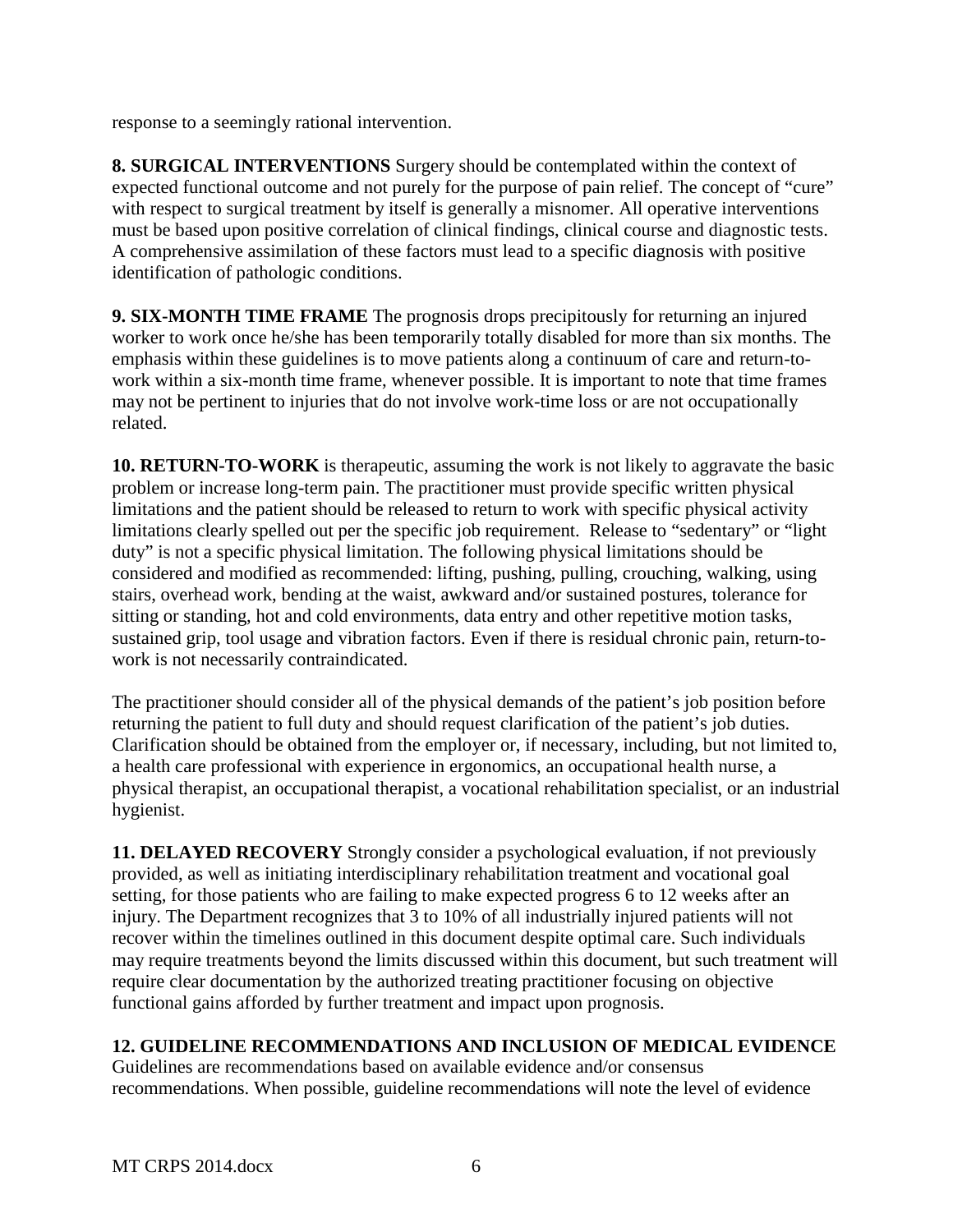supporting the treatment recommendation. When interpreting medical evidence statements in the guideline, the following apply:

Consensus means the opinion of experienced professionals based on general medical principles. Consensus recommendations are designated in the guideline as *"generally well accepted," "generally accepted," "acceptable,"* or *"well-established."*

"*Some*" means the recommendation considered at least one adequate scientific study, which reported that a treatment was effective.

"*Good*" means the recommendation considered the availability of multiple adequate scientific studies or at least one relevant high-quality scientific study, which reported that a treatment was effective.

"*Strong*" means the recommendation considered the availability of multiple relevant and high quality scientific studies, which arrived at similar conclusions about the effectiveness of a treatment.

All recommendations in the guideline are considered to represent reasonable care in appropriately selected cases, regardless of the level of evidence attached to it. Those procedures considered inappropriate, unreasonable, or unnecessary are designated in the guideline as "not recommended."

**13. TREATMENT OF PRE-EXISTING CONDITIONS** that preexisted the work injury/disease will need to be managed under two circumstances: (a) A preexisting condition exacerbated by a work injury/disease should be treated until the patient has returned to their prior level of functioning or MMI; and (b) A preexisting condition not directly caused by a work injury/disease but which may prevent recovery from that injury should be treated until its negative impact has been controlled. The focus of treatment should remain on the work injury/disease.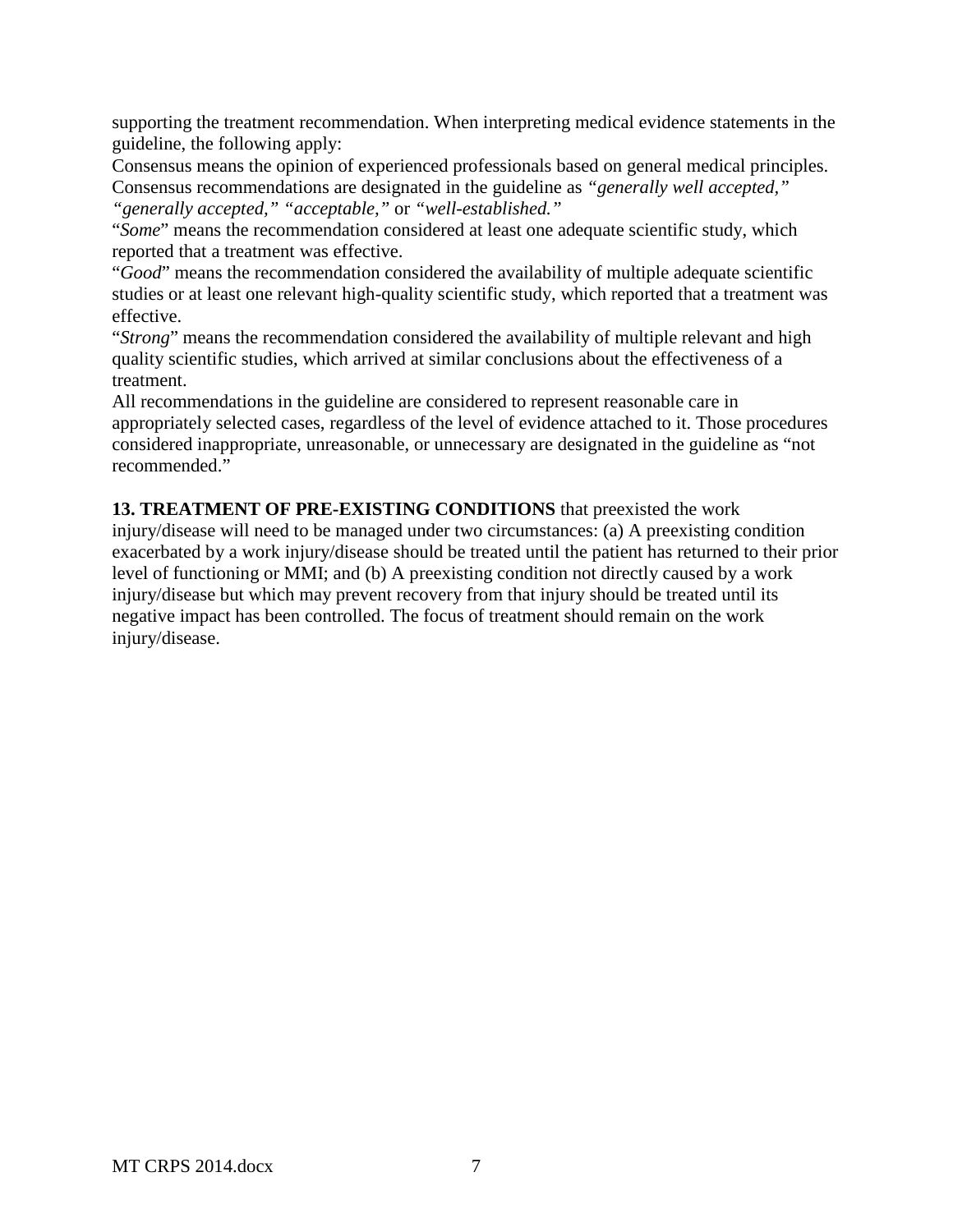# <span id="page-8-0"></span>**C. Introduction to Complex Regional Pain Syndrome**

Complex Regional Pain Syndrome (CRPS Types I and II) describes painful syndromes, which were formerly referred to as Reflex Sympathetic Dystrophy (RSD) and causalgia. CRPS conditions usually follow injury that appears regionally and have a distal predominance of abnormal findings, exceeding the expected clinical course of the inciting event in both magnitude and duration and often resulting in significant impairment of limb function.

CRPS-I (RSD) is a syndrome that usually develops after an initiating noxious event, is not limited to the distribution of a single peripheral nerve, and is apparently disproportionate to the inciting event. It is associated at some point with evidence of edema, changes in skin, blood flow, abnormal sudomotor activity in the region of the pain, allodynia or hyperalgesia. The site is usually in the distal aspect of an affected extremity or with a distal to proximal gradient. The peripheral nervous system and possibly the central nervous system are involved.

CRPS-II (Causalgia) is the presence of burning pain, allodynia, and hyperpathia usually in the hand or foot after partial injury to a nerve or one of its major branches. Pain is within the distribution of the damaged nerve but not generally confined to a single nerve.

Historically, three stages (Stage 1 – Acute Hyperemic, Stage 2 – Dystrophic (Ischemic), and Stage 3 (Atrophic)) were thought to occur. However, the stages in CRPS-I are not absolute and in fact may not all be observed in any single patient. Signs and symptoms fluctuate over time and are reflective of ongoing dynamic changes in both the peripheral and central nervous systems.

More recent descriptors of CRPS have used the terms "warm" to denote cases with initial increased temperature and edema and "cool" to denote cases with the affected limb having a cooler temperature and less than often demonstrating edema.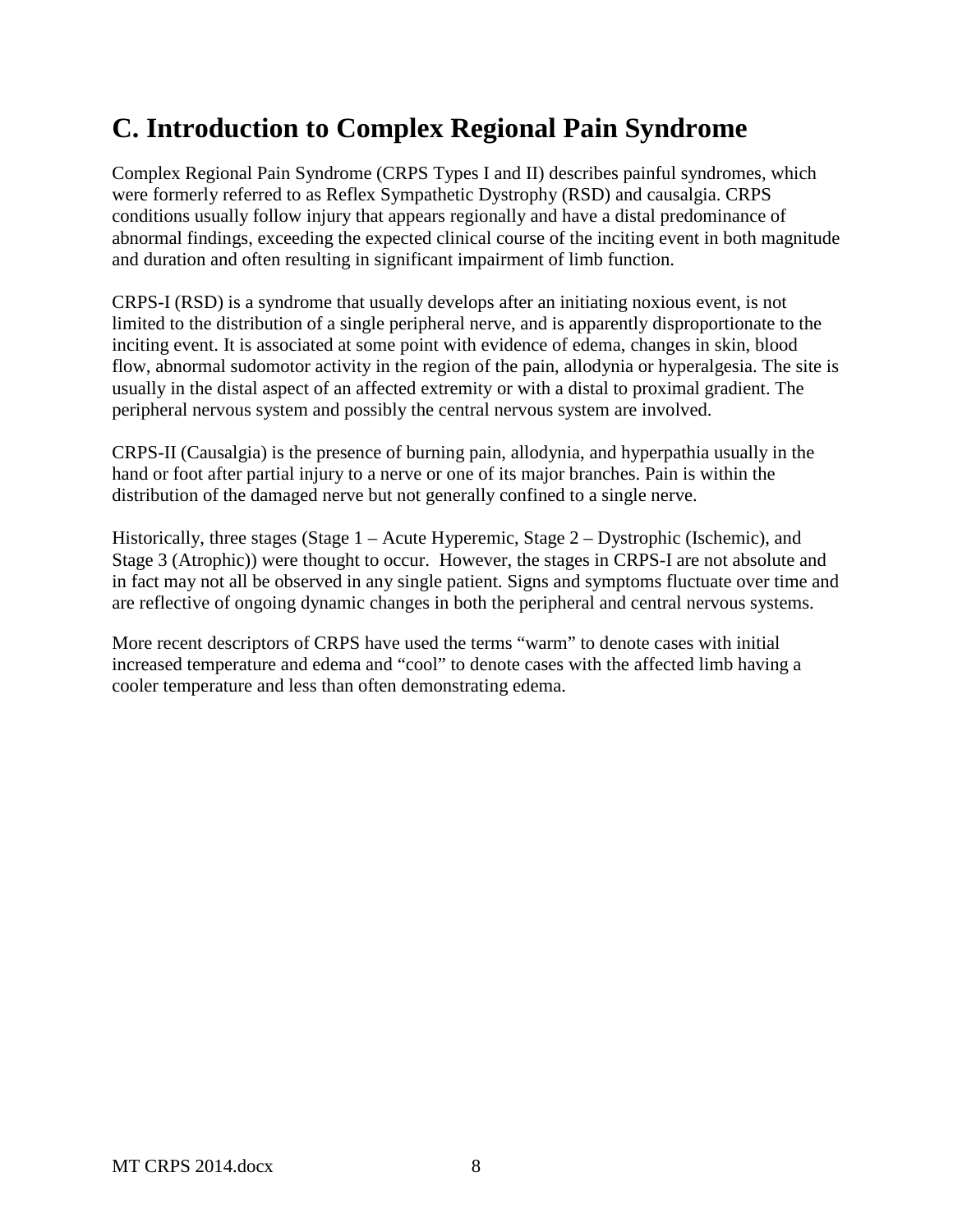# <span id="page-9-0"></span>**D. Definitions**

1. After sensation – Refers to the abnormal persistence of a sensory perception, provoked by a stimulus even though the stimulus has ceased.

2. Allodynia – Pain due to a non-noxious stimulus that does not normally provoke pain. Mechanical Allodynia – Refers to the abnormal perception of pain from usually non-painful mechanical stimulation.

Static Mechanical Allodynia – Refers to pain obtained by applying a single stimulus such as light pressure to a defined area.

Dynamic Mechanical Allodynia – Obtained by moving the stimulus such as a brush or cotton tip across the abnormal hypersensitive area.

Thermal Allodynia – Refers to the abnormal sensation of pain from usually non-painful thermal stimulation such as cold or warmth.

3. Central Pain – Pain initiated or caused by a primary lesion or dysfunction in the central nervous system (CNS).

4. Central Sensitization – The experience of pain evoked by the excitation of non-nociceptive neurons or of nerve fibers that normally relay non-painful sensations to the spinal cord. This result when non-nociceptive afferent neurons act on a sensitized CNS. Experimental data suggest that pathways normally carrying pain signals themselves become overstimulated and/or fail to respond to inhibitory influences causing increased pain. An example is "wind-up" which occurs when cells in the dorsal horn of the spinal cord increase their rate of action potential discharge in response to repeated stimulation by nociceptors.

5. Dystonia – State of abnormal (hypo or hyper) tonicity in any of the tissues.

6. Hyperalgesia – Refers to an exaggerated pain response from a usually painful stimulation.

7. Hyperemia – Presence of increased blood in a part or organ.

8. Hyperesthesia (Positive Sensory Phenomenon) – Includes allodynia, hyperalgesia, and hyperpathia. Elicited by light touch, pin-prick, cold, warm vibration, joint position sensation or two-point discrimination, which is perceived as increased or more.

9. Hyperpathia – A condition of altered perception such that stimuli which would normally be innocuous, if repeated or prolonged, result in severe explosive persistent pain.

10. Hypoesthesia – (Negative Sensory Phenomena) (also hypesthesia), diminished sensitivity to stimulation.

11. Pain Behavior – The nonverbal actions (such as grimacing, groaning, limping, using visible pain relieving or support devices and requisition of pain medications, among others) that are outward manifestations of pain, and through which a person may communicate that pain is being experienced.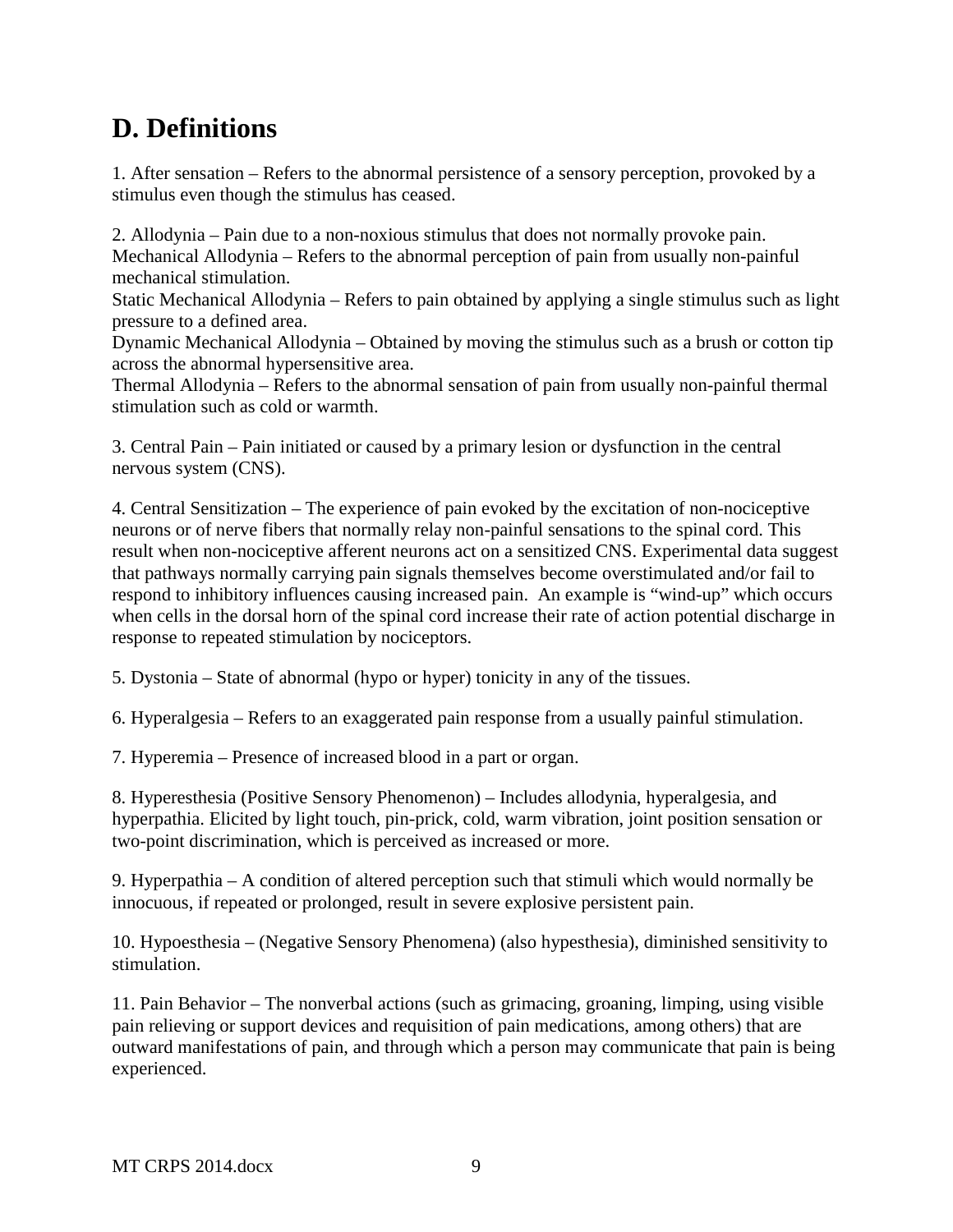12. Sudomotor Changes – Alteration in function of sweat glands; sweat output may increase or decrease due to changes in autonomic input to the gland.

13. Sympathetically Maintained Pain (SMP) – A pain that is maintained by sympathetic efferent innervations or by circulating catecholamines.

14. Trophic Changes – Tissue alterations due to interruption of nerve or blood supply; may include changes in hair growth and texture of skin.

15. Vasomotor Changes – Alteration in regulation of dilation or constriction of blood vessels.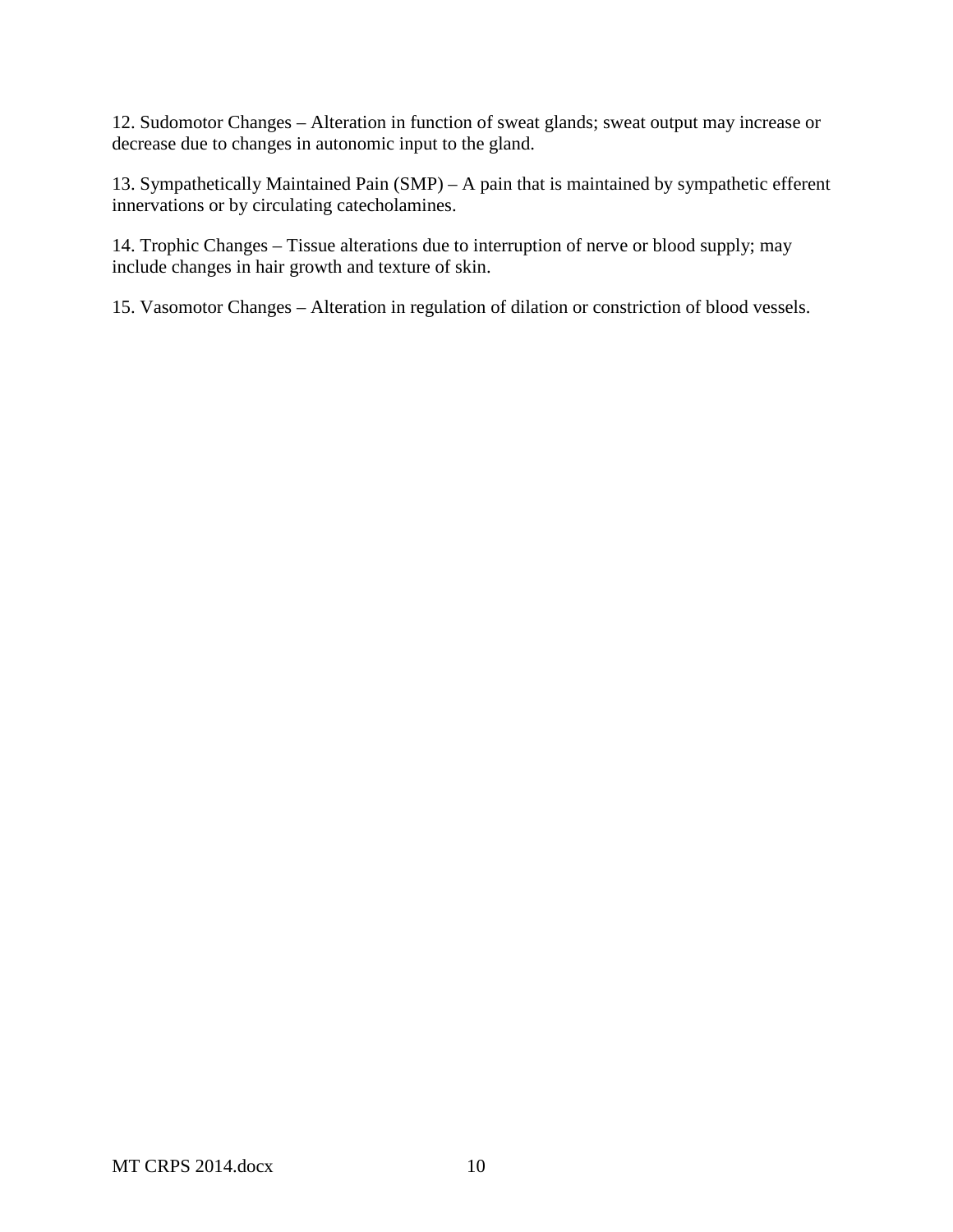# <span id="page-11-0"></span>**E. Initial Evaluation**

All potential pain generators should be thoroughly investigated by complete neurological and musculoskeletal exam and diagnostic procedures. Because CRPS-I is commonly associated with other injuries, it is essential that all related diagnoses are defined and treated. These disturbances are typically restricted to one extremity, usually distally, but are variable in their expression.

## <span id="page-11-1"></span>**E.1 History and Physical Examination**

The history and physical exam establish the basis for subsequent diagnostic and therapeutic procedures. When clinical evaluation findings do not complement the findings of other diagnostic procedures, clinical findings should have preference. Before the diagnosis of CRPS-I or CRPS-II is established, an experienced practitioner must perform a detailed neurological and musculoskeletal exam to exclude other potentially treatable pain generators or neurological lesions.

## <span id="page-11-2"></span>**E.1.a Medical History**

As in other fields of medicine, a thorough patient history is an important part of the evaluation of chronic pain. In taking such a history, factors influencing a patient's current status can be made clear and taken into account when planning diagnostic evaluation and treatment. One efficient manner in which to obtain historical information is by using a questionnaire. The questionnaire may be sent to the patient prior to the initial visit or administered at the time of the office visit. History should ascertain the following elements:

- 1. General Information General items requested are name, sex, age, birth date, etc.
- 2. Level of Education The level of patients' education may influence response to treatment.
- 3. Work History/Occupation To include both impact of injury on job duties and impact on ability to perform job duties, work history, job description, mechanical requirements of the job, duration of employment, and job satisfaction.
- 4. Current Employment Status
- 5. Marital Status
- 6. Family Environment Is the patient living in a nuclear family or with friends? Is there or were there, any family members with chronic illness or pain problems? Responses to such questions reveal the nature of the support system or the possibility of conditioning toward chronicity.
- 7. Ethnic Origin Ethnicity of the patient, including any existing language barriers, may influence the patient's perception of and response to pain. Literature indicates that providers may under-treat patients of certain ethnic backgrounds due to underestimation of their pain.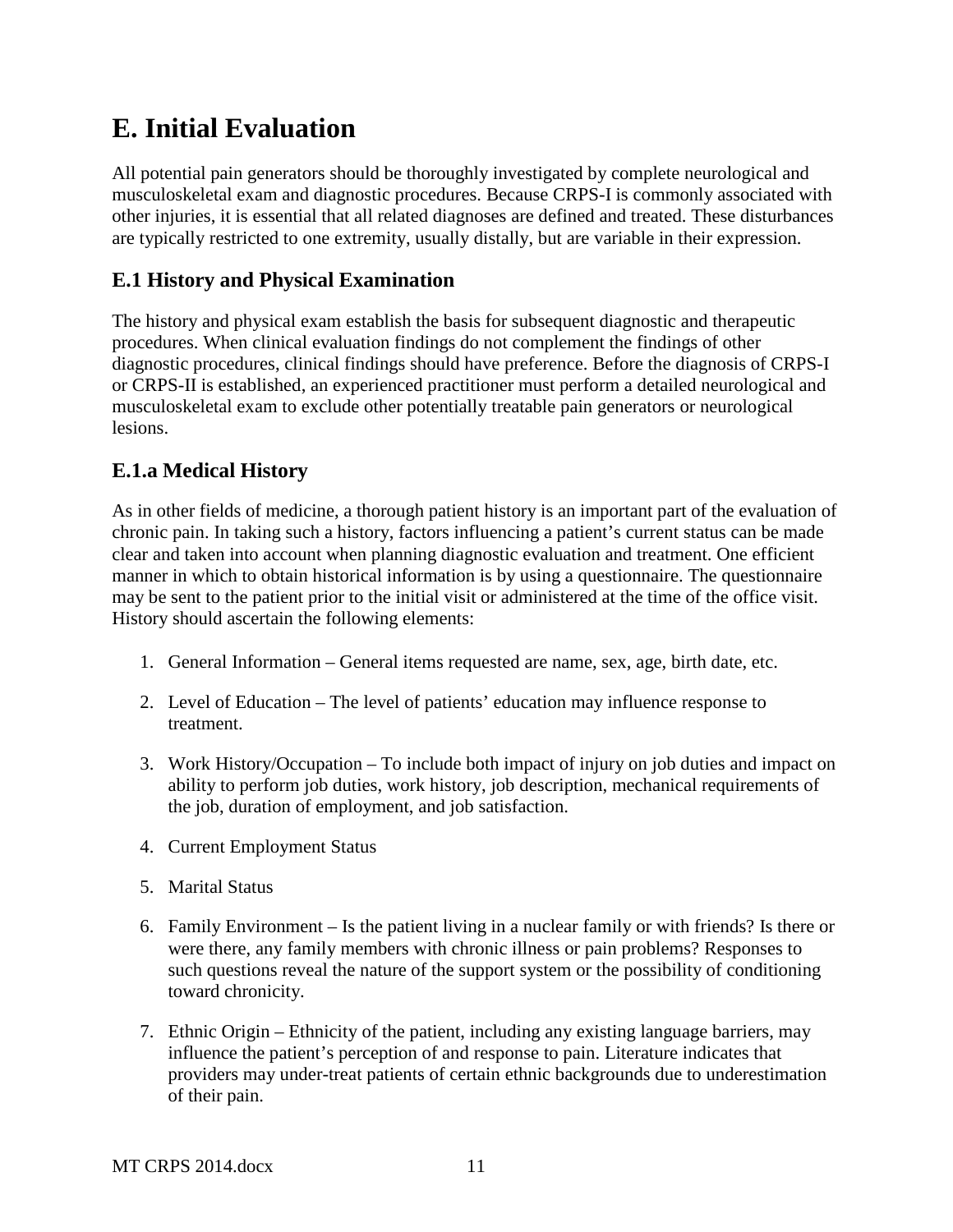- 8. Belief System The patient may refuse various treatments or may have an altered perception of his pain due to his particular beliefs.
- 9. Activities of Daily Living Pain has a multidimensional effect on the patient that is reflected in changes in usual daily vocational, social, recreational, and sexual activities.
- 10. Past and Present Psychological Problems
- 11. History of Abuse Physical, emotional, sexual.
- 12. History of Disability in the Family
- 13. Sleep Disturbances
- 14. Causality: How did this injury occur? Was the problem initiated by a work-related injury or exposure?

Presenting symptoms:

Severe, generally unremitting burning and/or aching pain, and/or allodynia; Swelling of the involved area; Changes in skin color; Asymmetry in nail and/or hair growth; Abnormal sweat patterns of the involved extremity; Dystonia; and/or Subjective temperature changes of the affected area.

### <span id="page-12-0"></span>**E.1.b Pain History**

The patient's description of and response to pain is one of the key elements in treatment. Characterization of the patient's pain and of the patient's response to pain is one of the key elements in treatment.

- 1. Site of Pain localization and distribution of the pain help determine the type of pain the patient has (i.e., central versus peripheral).
- 2. Pain diagram drawings to document the distribution of pain
- 3. Visual Analog Scale (VAS). Including a discussion of the range of pain during the day and how activities, use of modalities, and other actions affect the intensity of pain.
- 4. Duration
- 5. Place of onset. Circumstances during which the pain began (e.g. an accident, an illness, a stressful incident or spontaneous onset)
- 6. Pain Characteristics Such as burning, shooting, stabbing, and aching. Time of pain occurrence, as well as intensity, quality, and radiation, give clues to the diagnosis and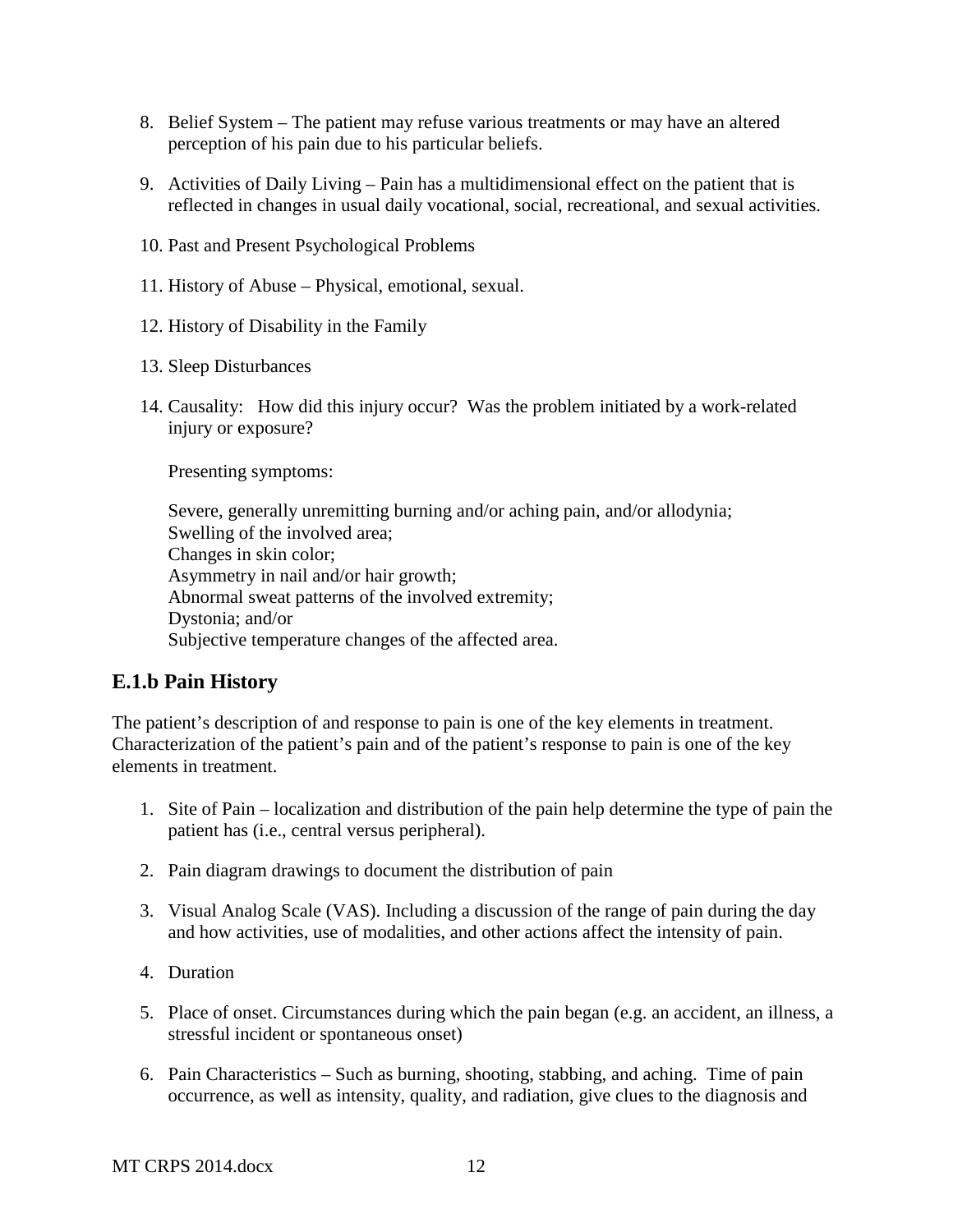potential treatment. Quality of pain can be helpful in identifying neuropathic pain which is normally present most of the day, at night and is described as burning

- 7. List of activities which aggravate or exacerbate, ameliorate, or have no effect on the level of pain.
- 8. Associated Symptoms Does the patient have numbness or paresthesia, dysesthesia, weakness, bowel or bladder dysfunction, decreased temperature, increased sweating, cyanosis or edema? Is there local tenderness, allodynia, hyperesthesia, or hyperalgesia?

## <span id="page-13-0"></span>**E.1.c Medical Management History**

- 1. History of diagnostic tests and results including but not limited to any response to sympathetic nerve blocks, results of general laboratory studies, EMG and nerve conduction studies, radiological examinations, including triple phase bone scan or thermography with autonomic stress testing, and tests of sudomotor functioning such as QSART.
- 2. Prior Treatment Chronological review of medical records including previous medical evaluations and response to treatment interventions. In other words, what has been tried and which treatments have helped?
- 3. Prior Surgery If the patient has had prior surgery specifically for the pain, he/she is less likely to have a positive outcome.
- 4. Medications History of and current use of medications, including over the counter and herbal/dietary supplements to determine drug usage (or abuse) interactions and efficacy of treatment. Drug allergies and other side effects experienced with previous or current medication therapy and adherence to currently prescribed medications should be documented. Ideally, this includes dosing schedules as reported by the patient or patient representative. Information should be checked against the Prescription Drug Registry through the Montana Board of Pharmacy.
- 5. Review of Systems Check List Determine if there is any interplay between the pain complaint and other medical conditions.
- 6. Psychosocial Functioning Determine if the following are present: current symptoms of depression or anxiety, evidence of stressors in the workplace or at home, and past history of psychological problems or other confounding psychosocial issues may be present such as the presence of psychiatric disease. Due to the high incidence of co-morbid problems in populations that develop chronic pain, it is recommended that patients diagnosed with CRPS be referred for a full psychosocial evaluation. All patients with CRPS have chronic pain and are likely to suffer psychosocial consequences.
- 7. Diagnostic Tests All previous radiological and laboratory investigations should be reviewed.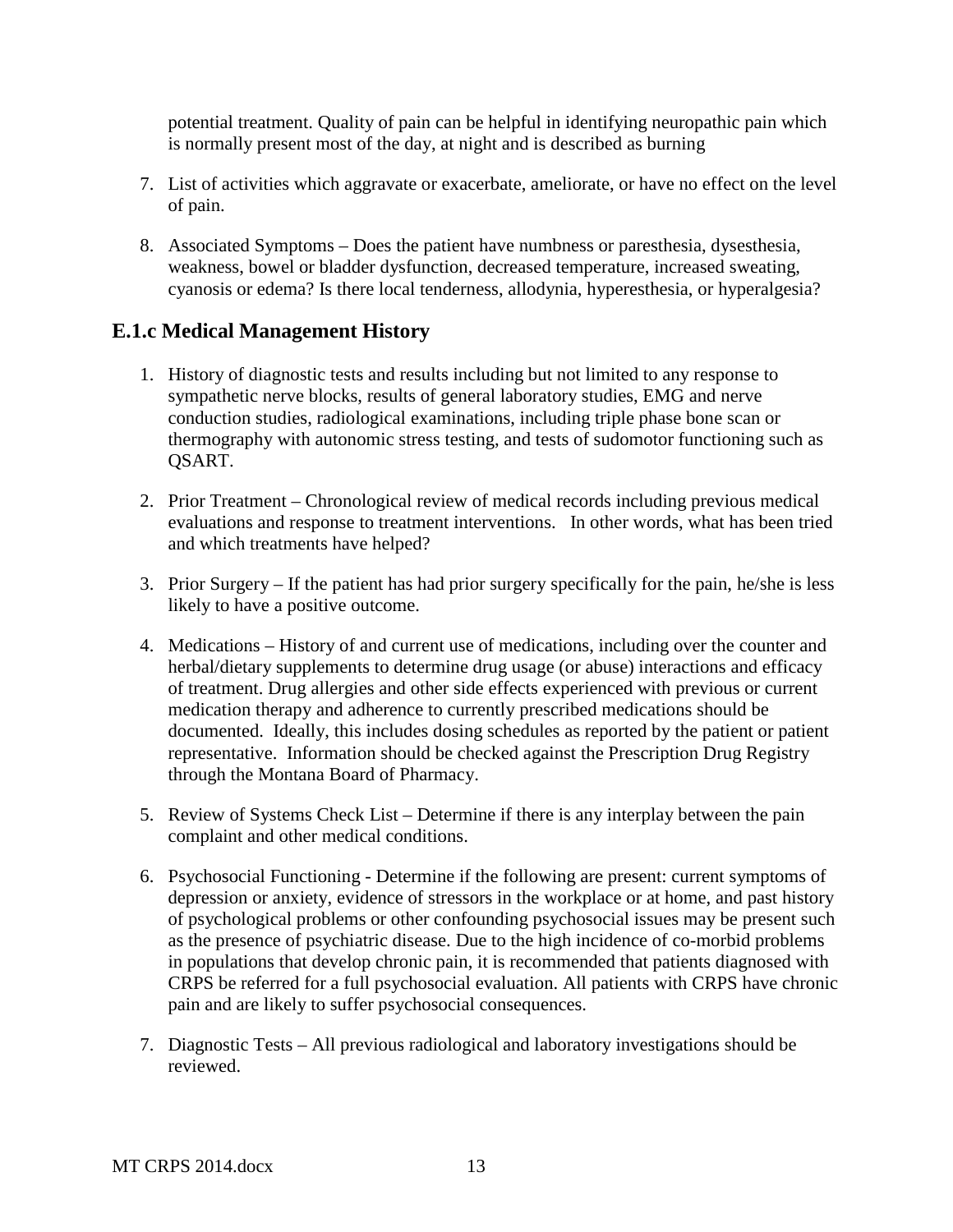- 8. Pre-existing Conditions Treatment of these conditions is appropriate when the preexisting condition affects recovery from chronic pain.
- 9. Family history pertaining to similar disorders.

## <span id="page-14-0"></span>**E.1.d Substance Use/Abuse**

- 1. Alcohol use
- 2. Smoking history and use of nicotine replacements
- 3. History of current and prior prescription or illicit drug use and abuse
- 4. The use of caffeine or caffeine-containing beverages.
- 5. Substance abuse information may be only fully obtainable from multiple sources over time. Patient self-reports may be unreliable. Patient self-reports should always be checked against medical records.

# <span id="page-14-1"></span>**E.1.e Other Factors Affecting Treatment Outcome**

- 1. Compensation/Disability/Litigation
- 2. Treatment Expectations What does the patient expect from treatment: complete relief of pain or reduction to a more tolerable level?

# <span id="page-14-2"></span>**E.1.f Physical Examination**

Physical Examination should include examination techniques applicable to those portions of the body in which the patient is experiencing subjective symptomatology and should include:

- 1. Inspection Changes in appearance of the involved area, to include trophic changes, changes in hair and nail growth, muscular atrophy, changes in skin turgor, swelling and color changes.
- 2. Temperature Evaluation Palpable temperature changes may not be detectable in early disease stages, and the examiner will generally only be able to appreciate significant temperature variations. Ojective testing is preferred to demonstrate temperature asymmetries. Temperature differences of 1˚C may be significant; however, these differences also occur commonly with other pain conditions.
- 3. Edema Edema is an important finding in CRPS. Its presence should be described in detail by the physician and when possible verified with objective testing such as volumetric testing or bilateral circumference measurements, usually performed by therapists.
- 4. Motor Evaluation Involuntary movements, dystonia, muscle weakness, atrophy, or limited range of active motion in the involved limb(s).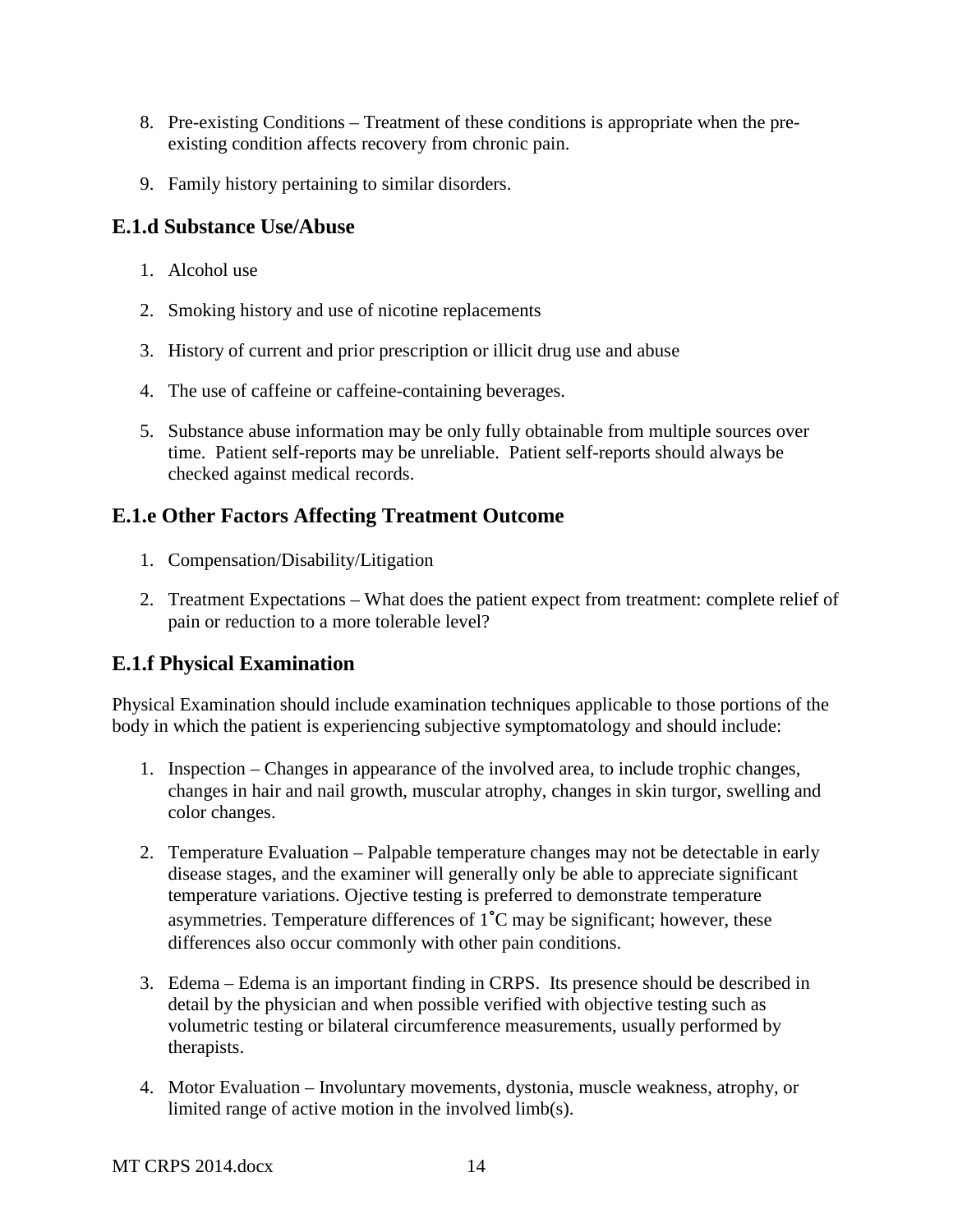- 5. Sensory Evaluation A detailed sensory examination is crucial in evaluating a patient with chronic pain complaints, including the presence of allodynia and the anatomic pattern of any associated sensory abnormalities to light touch, deep touch, pain and thermal stimulation. Quantitative sensory testing, such as Semmes-Weinstein, may be useful tools in determining sensory abnormalities. The examination should determine if the following sensory signs are present and consistent on repeated examination: A) Hyperalgesia
	- B) Hyperpathia C) Paresthesia D) Dysesthesia E) Mechanical Allodynia – static versus dynamic F) Thermal Allodynia G) Hypoesthesia H) Hyperesthesia I) Summation
- 6. Musculoskeletal Evaluation –Range of motion, segmental mobility, musculoskeletal provocative maneuvers, palpation, observation, and functional activities. All joints, muscles, ligaments, and tendons should be examined for asymmetry, swelling, laxity, and tenderness. A portion of the musculoskeletal evaluation is the myofascial examination. The myofascial examination includes palpating soft tissues for evidence of tightness and trigger points.
- 7. Evaluation of Nonphysiologic Findings Determine the presence of the following: Variabilities on formal exam including variable sensory exam, inconsistent tenderness, and or swelling secondary to extrinsic sources; Inconsistencies between formal exam and observed abilities of range of motion, motor strength, gait and cognitive/emotional state; and/or observation of inconsistencies between pain behaviors, effect and verbal pain rating, and physical re-examination can provide useful information.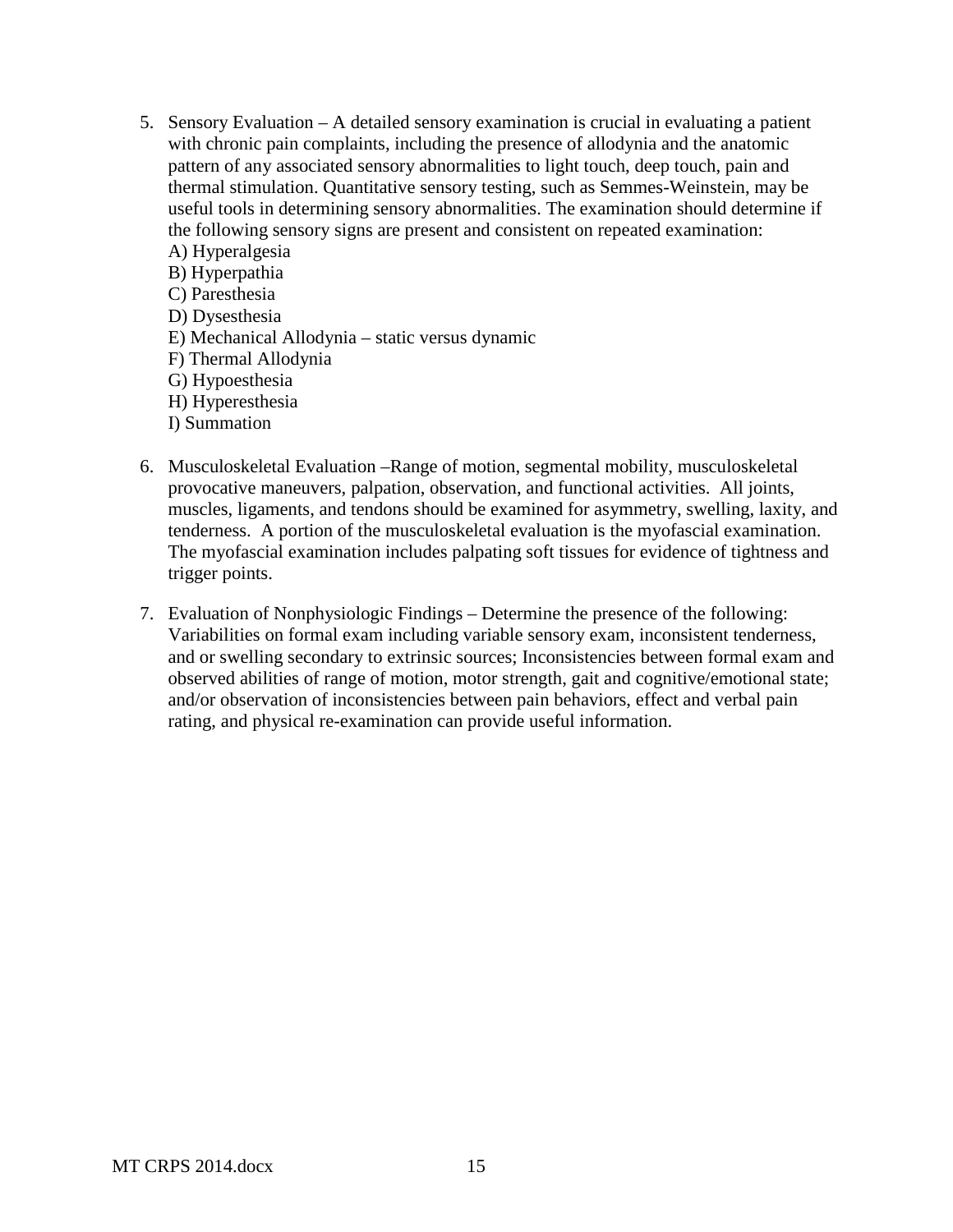# <span id="page-16-0"></span>**F. Diagnostic Criteria and Procedures**

The Department recommends the following diagnostic procedures be considered, at least initially, the responsibility of the workers' compensation carrier to ensure that an accurate diagnosis and treatment plan can be established. Standard procedures are listed below in order of their suggested usefulness. In addition, it is recommended that all patients diagnosed with CRPS have a full psychosocial evaluation.

# <span id="page-16-1"></span>**F.1 Diagnosis of CRPS**

Diagnosis of complex regional pain syndrome continues to be controversial. The clinical criteria used by the International Association for the Study of Pain is thought to be overly sensitive and unable to differentiate well between those patients with other pain complaints and those with actual complex regional pain syndrome (CRPS). In a recent study in which different diagnostic sets were reviewed using patient report and physician confirmed signs, the highest specificities were found for the signs of hyperesthesia, allodynia, temperature asymmetry, skin color asymmetry and edema. This pattern is predominant in the other studies reporting on similarly assessed physical findings. Sudomotor/sweating limb differences and atrophic changes, including nail, hair and skin changes, occur in less than half of the clinical CRPS patients; in contrast, verified temperature asymmetry, edema, and decreased motor function are frequently cited as predictive.

Clinical criteria alone are not dependable or necessarily reliable and require objective testing. One study of interrater reliability for diagnosing CRPS Type 1 showed poor reliability for assessment of temperature difference and color difference between the affected limbs. Two other studies compared physician's assessment with actual measured signs of CRPS Type 1. The first study advocated bedside use of infrared thermometer and volume measurements. The study found a volume difference between the hands of 30.4 cc and a dorsal hand temperature difference of at least 0.78 degrees C could be used to help establish the diagnosis. The study also noted frequent decreased mobility in the little finger. This study only included patients known to have CRPS, thus agreement between the objective measurements and the physicians' observations was good The second study compared physicians' clinical assessments with measured objective results and found that the clinical establishment of temperature and volume asymmetry was inadequate. It also noted poor to moderate correspondence between patient reported severity of symptoms and the physicians' clinical judgment and actual measurements.

A separate study used skin surface temperature to differentiate between CRPS in patients after a fracture and control patients with other complaints following a fracture. This study also incorporated a control group of healthy patients without complaints. Notably there was significantly more asymmetry between the temperature findings in the CRPS group than in both the control groups, with and without complaints. However, the control group with complaints had greater temperature differences then the otherwise healthy group. The study concluded that the ability of skin surface temperatures under resting conditions to discriminate between CRPS patients and other patients is limited. Historically some authors have used 2°C as a limit for temperature differences and others have used lower cutoffs. This study also applied various temperature asymmetry cut offs and could identify no specific combination resulting in sufficient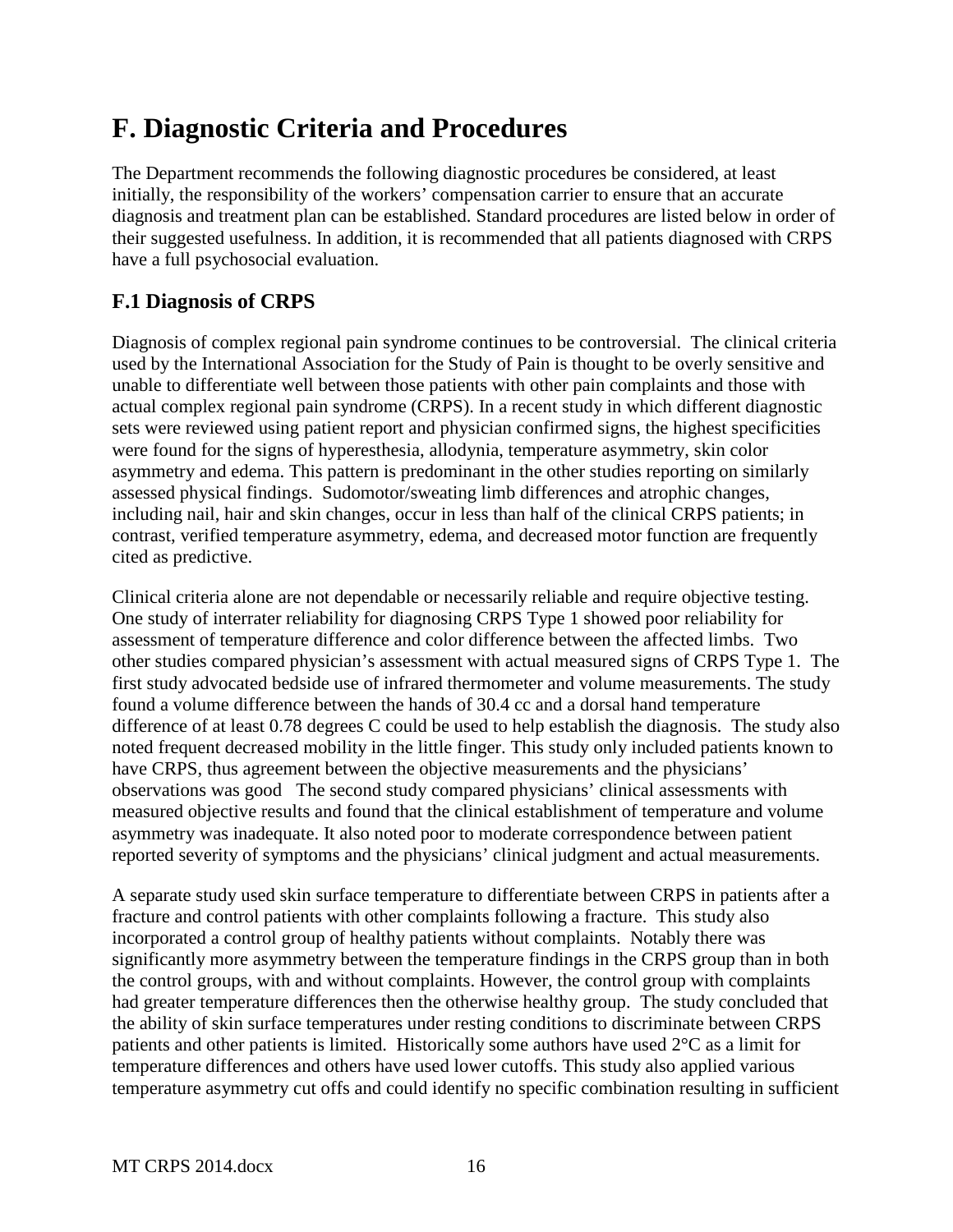predictive power. However, negative predictive power was present at 84% for resting temperature asymmetry less than 0.7 degrees C. This would seem to suggest that it is unlikely a patient has CRPS if they do not have resting temperature asymmetry; however, resting temperature asymmetry differences may be due to a variety of reasons other than CRPS.

Several studies have assessed skin temperature changes in variable settings. In one study skin temperature measurements were recorded over 5-8 hours and the instruments were able to compare the difference between the limbs with every day activities. Twenty-two patients with CRPS, 18 with limb pain of other origin and 22 of healthy controls were compared. Examining the asymmetry throughout the time period, a difference of 2° centigrade could differentiate CRPS from patients with other painful disease with specificity of 67%, and 79% versus healthy controls. It was noted many patients in all groups had a 2° difference between the limbs at one time or another, however the persistence of the difference and the asymmetry was important in the diagnosis. The difference between the limbs could occur in either direction, warmer or cooler than the unaffected side.

Thermographic imaging has been done in two studies using whole body warming and cooling. The initial study established the fact that in CRPS patients the temperature difference between hands increases significantly when the sympathetic system is provoked with whole body temperature changes. A separate more detailed study induced whole body warming and cooling and compared temperature and blood flow in three sets of patients, one with CRPS, one with patients of extremity pain of other origins and a third group of healthy volunteers. None of the participants were on medications affecting vascular functions. Three patterns of temperature change were noted for CRPS patients. In some patients with "warm" CRPS the temperature continually exceeded the temperature of the unaffected limb during the cooling and warming period. In others, where the affected limb was cooler then the unaffected limb, the affected limb may have remained cooler throughout the cooling and warming period. Finally, in a few patients there was an unusual crossover where initially the patient had a warm or cooler limb compared to the unaffected side and later the affected limb showed temperature differences in the opposite direction. All of these patterns demonstrate an autonomic asymmetry that was not found in healthy volunteers whose limbs temperatures adjust in a symmetrical manner. Thus, the asymmetry of limb temperature under stress appears to be the most important factor. In this study the temperature differences needed to exceed 2.2 degrees C to distinguish between the groups.

Another study reviewed skin temperature from thermography, thermoregulatory sweat tests (TST) and quantitative sudomotor axon reflex test (QSART), early and late in patients with clinically diagnosed CRPS. In this study the differences identified with TST persisted during later testing while QSART differences did not. Skin temperature was asymmetrical between the limbs early and late, although generally in opposite directions. This study describes the dynamic nature of CRPS.

These studies appear to confirm the fact that causing an objectively measured, sympathetically evoked response is likely to be more predictive of CRPS than merely resting temperature differences or resting sudomotor/sweating differences. Temperature testing at any one point in time is probably not sensitive and able to distinguish between patients with pain complaints and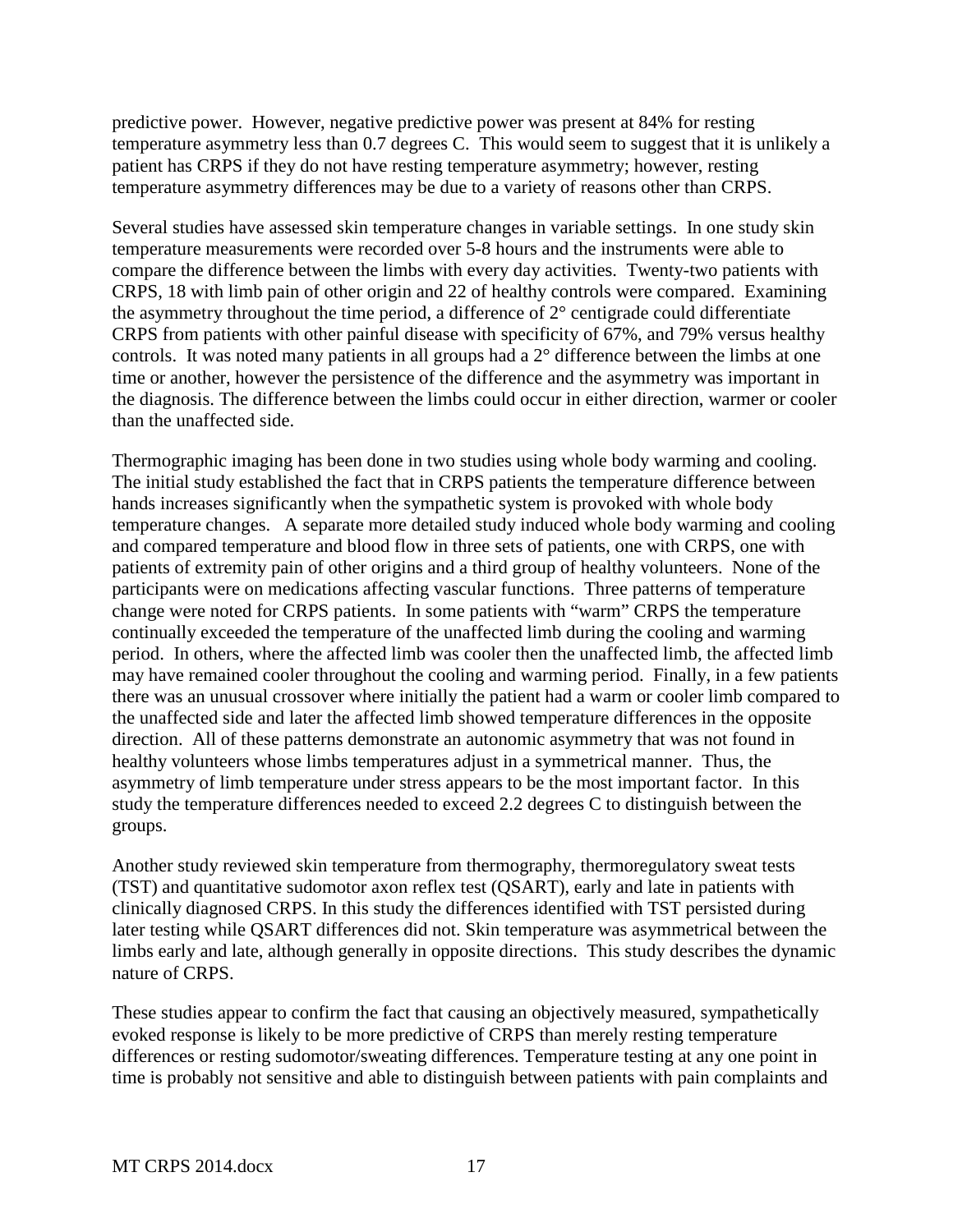those with CRPS. Other review articles have made similar observations regarding the need for dynamic testing.

There is good evidence that CRPS is characterized by inhibition of sympathetic cutaneous responses on the affected side and by blunted sympathetic response to physiologic stimuli. Based on the relatively common finding of temperature discrepancy in non-CRPS patients with chronic pain, a stress test thermogram should be used. Unfortunately only two studies have been published in this area and neither used a blinded control for comparison. However, the physiology behind the stress thermography testing is convincing given the prior studies. In a similar manner the QSART provides an autonomic stress that is measurable. Perhaps the main issue with the sudomotor test in isolation is that it appears some CRPS patients do not have an abnormal sweat test. To verify the diagnosis, all of these test results need to be compared to other test results, physical exam findings and symptoms.

Thermal quantitative sensory testing has been used to study neuropathic conditions and CRPS. Components of the test include identification of light touch, warmth, cold, and pain with pressure, cold or heat. The testing relies on patient response to various recordable levels of testing in these areas. Generally CRPS patients appear to demonstrate hypoalgesia in both the affected and unaffected limbs when compared to normals; hyperalgesia to thermal pain generators and hyperalgesia to blunt pressure. Findings on the specific TST test components differ according to the CRPS classification of warm or cold. There is also some overlap of findings with other neuropathic conditions. In addition patient response testing can be problematic in a medical legal setting, thus more objective tests are used for confirmation of CRPS. Routine clinical exam techniques should be used to evaluate the patient for hyper and hypoalgesia and allodynia.

Significant harm can be done to individuals by over-diagnosing CRPS and subjecting patients to the side effects and potential morbidity of multiple sympathetic blocks, invasive procedures or chronic medications, as well as psychological effects from the diagnosis. In order to safe guard against such harmful outcomes, patients should have objective testing to verify their diagnosis before such procedures are considered and/or are continued after the initial diagnosis. Several reviews on the subject have identified the need for more objective measurements. Therefore, individuals must have a confirmed diagnosis of CRPS to receive these procedures.

# <span id="page-18-0"></span>**F.2 Diagnostic Components of Clinical CRPS**

Patients who meet the following criteria for clinical CRPS, consistent with the Budapest criteria may begin initial treatment with oral steroids and/or tricyclics, physical therapy, a diagnostic sympathetic block, and other treatments found in the chronic pain guidelines. Further invasive or complex treatment will require a confirmed diagnosis.

Patient must meet the critiera below.

- 1) Continuing pain, which is disproportionate to any inciting event
- 2) At least one symptom in *three of the four* following categories:
	- *- Sensory:* reports of hyperesthesia and/or allodynia.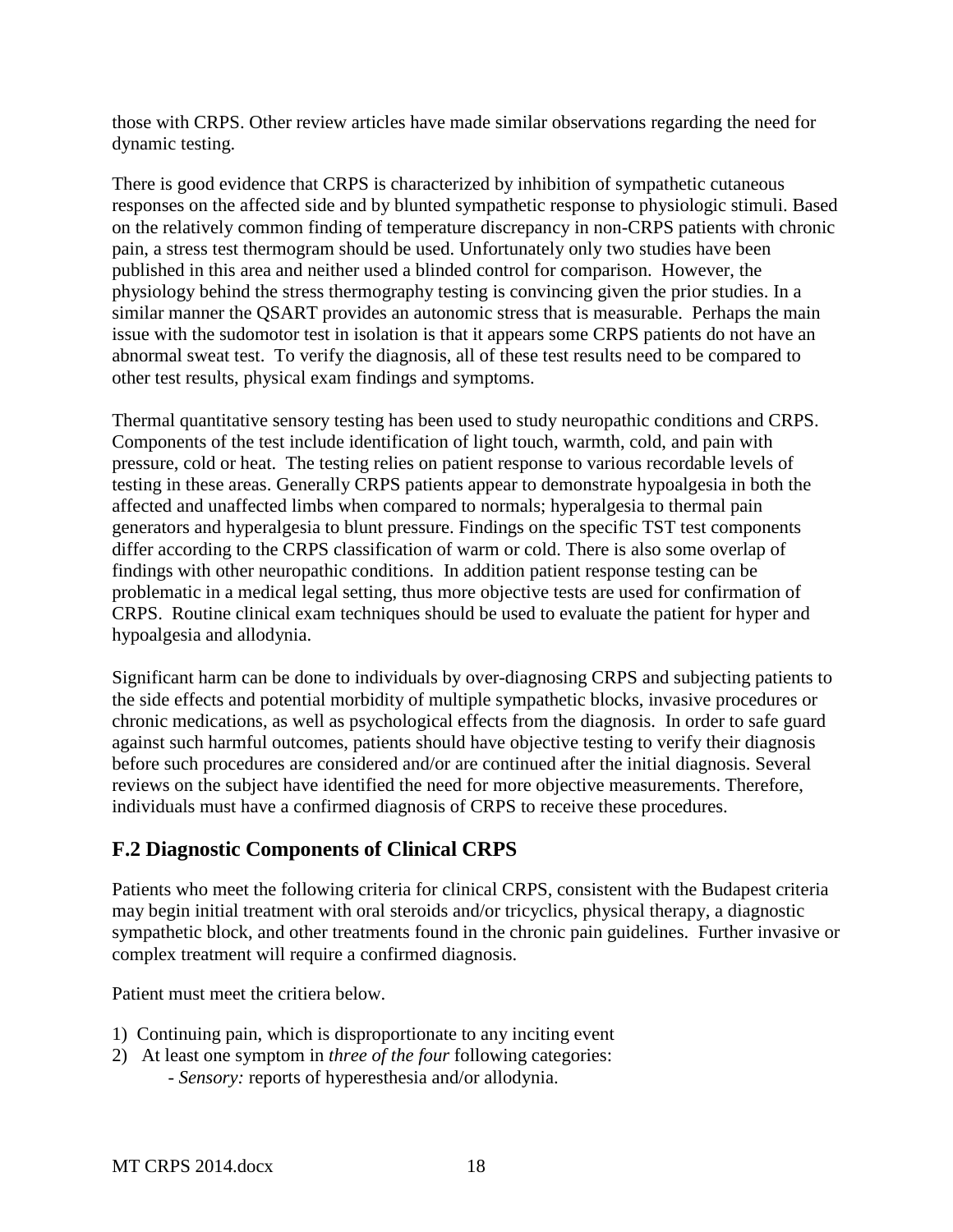- *- Vasomotor:* reports of temperature asymmetry and/or skin color changes and/or skin color asymmetry.
- *- Sudomotor/edema:* reports of edema and/or sweating changes and/or sweating asymmetry.
- *- Motor/trophic:* reports of decreased range of motion and/or motor dysfunction (weakness, tremor, dystonia) and/or trophic changes (hair, nail, skin).
- 3) At least one sign at time of evaluation in *two or more* of the following categories:
	- *Sensory:* evidence of hyperalgesia (to pinprick) and/or allodynia (to light touch and/or deep somatic pressure and/or joint movement).
	- *Vasomotor:* evidence of temperature asymmetry and/or skin color changes and/or asymmetry. Temperature asymmetry should ideally be established by infrared thermometer measurements showing at least a 1 degree Celsius difference between the affected and unaffected extremities.
	- *- Sudomotor/edema:* evidence of edema and/or sweating changes and/or sweating asymmetry. Upper extremity volumetrics may be performed by therapists that have been trained in the technique to assess edema.
	- *- Motor/trophic:* evidence of decreased range of motion and/or motor dysfunction (weakness, tremor, dystonia) and/or trophic changes (hair, nail, skin).
- 4) No other diagnosis that better explains the signs and symptoms

## <span id="page-19-0"></span>**F.3 Diagnostic Components of Confirmed CRPS**

Patients should have a confirmed diagnosis of CRPS to proceed to other treatment measures in this guideline.

Both CRPS I and II confirmed diagnoses require the same elements. CRPS II is distinguished from CRPS I by the history of a specific peripheral nerve injury as the inciting event.

Patient must meet the below criteria:

- 1) A clinical diagnosis meeting the above criteria in 2, and
- 2) At least 2 positive tests from the following categories of diagnostic tests:
	- i. Trophic tests

A) Comparative X-rays of both extremities including the distal phalanges. B) Triple Phase Bone Scan.

- ii. Vasomotor/Temperature test Infrared Stress Thermography.
- iii. Sudomotor test Autonomic Test Battery with an emphasis on QSART
- iv. Sensory/sympathetic nerve test Sympathetic blocks

### <span id="page-19-1"></span>**F.4. Sympathetically Maintained Pain (SMP)**

Patients who do not quality as confirmed CRPS may have SMP. Patients with SMP may use sympathetic blocks and active and passive therapy from this guideline. For all other treatment, refer to the Department's Chronic Pain guideline. Characteristics of SMP are

i. Patient complains of pain

- ii. Usually does not have clinically detectable vasomotor or sudomotor signs, and
- iii. Has significant pain relief with sympathetic blocks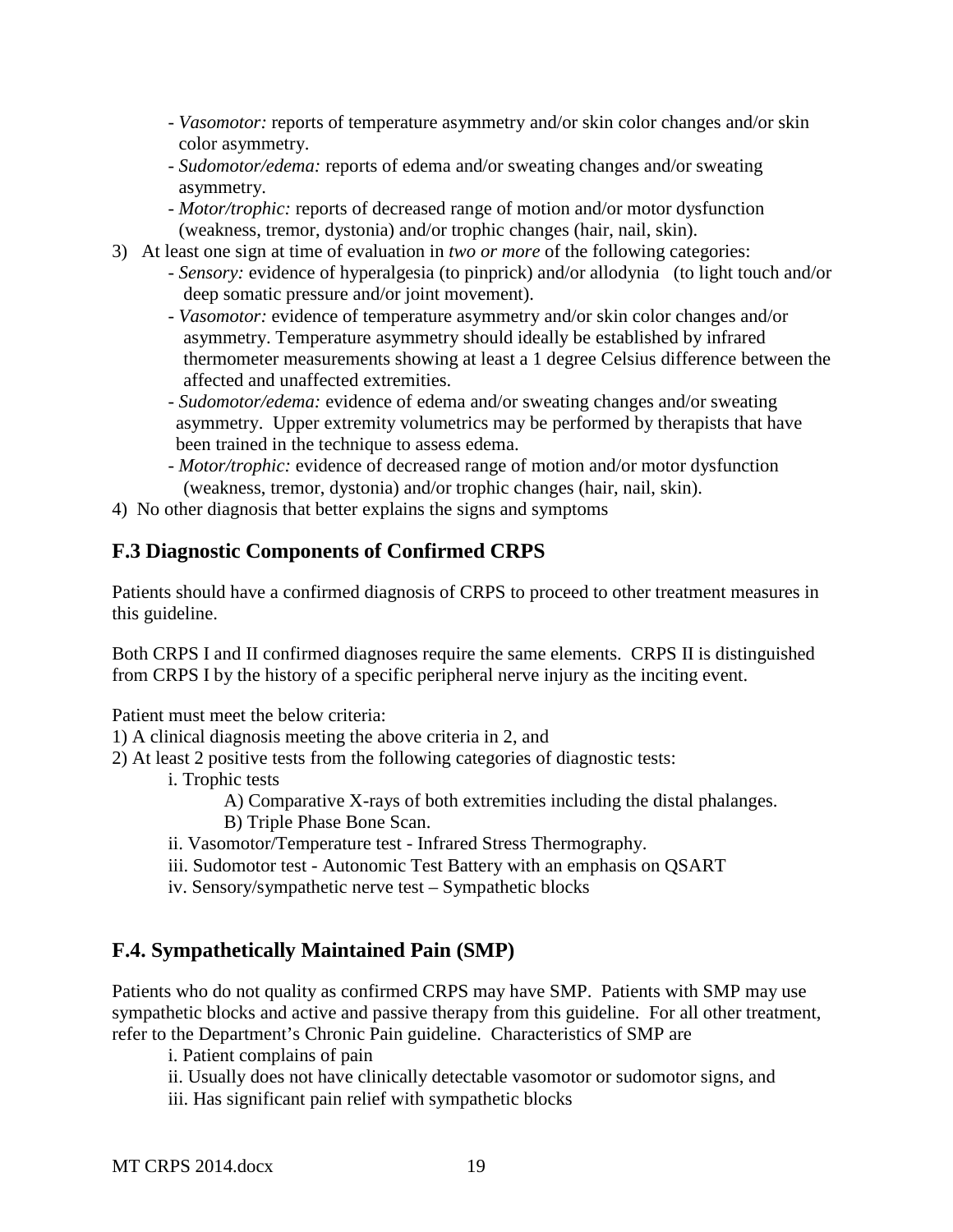## <span id="page-20-0"></span>**F.5. Not CRPS or SMP**

Criteria listed below. Refer to the Department's Chronic Pain guideline for treatment.

- 1) Patient complains of pain
- 2) May or may not have vasomotor or sudomotor signs
- 3) No relief with sympathetic blocks
- 4) No more than one other diagnostic test procedure is positive

### <span id="page-20-1"></span>**F.6 Diagnostic Imaging**

Diagnostic imaging is a generally accepted diagnostic procedure for CRPS. Results must be interpreted within the context of full medical evaluation.

#### **a. Plain Film Radiography**:

**Description** - A radiological finding in CRPS may be unilateral osteoporosis; however, osteoporosis may be absent in many cases. In CRPS-I, the osteoporosis may be rapid in progression. The disorder typically affects the distal part of an extremity such as a phalanges, hand or foot; however, intermediate joints such as the knee or elbow may be involved. Contralateral x-rays should be taken for comparison and should include the distal phalanges.

**Results** - The radiological appearance of osteoporosis has been characterized as spotty or patchy. Although CRPS-I may exist in the absence of osteoporosis, the diagnosis of CRPS-I cannot be made solely on the basis of radiographic appearance or the osteoporosis alone.

#### **b. Triple Phase Bone Scan**:

**Description** - Radionucleotide imaging scintigraphy employing radio-pharmaceutical technetium coupled to a phosphate complex has been used to help facilitate the diagnosis of CRPS-1. It was hoped that a three-phase radionucleotide study would be selective in the face of demineralization of the bone as seen in CRPS-I. However there are many different types of conditions that can produce osteoporosis and a triple-phase bone scan does not distinguish between the causes of bone demineralization.

**Results** - Clinical information can be derived from each of the three phases of the bone scan following injection. In the early course of CRPS-I, there is an increased uptake seen during Phase 1. However, in the late course of the disease process, there can actually be a decreased uptake seen. In Phase 2, which reflects the soft tissue vascularity, an increased diffuse uptake may be appreciated during the early course of CRPS-I. During Phase 3, one will see a diffuse uptake of multiple bone involvement of the involved limb, reflecting the bone turnover secondary to osteoporosis. Negative bone scans may be found in up to 40 percent of patients clinically diagnosed with CRPS-I; however when positive it may help to confirm the diagnosis of CRPS-I.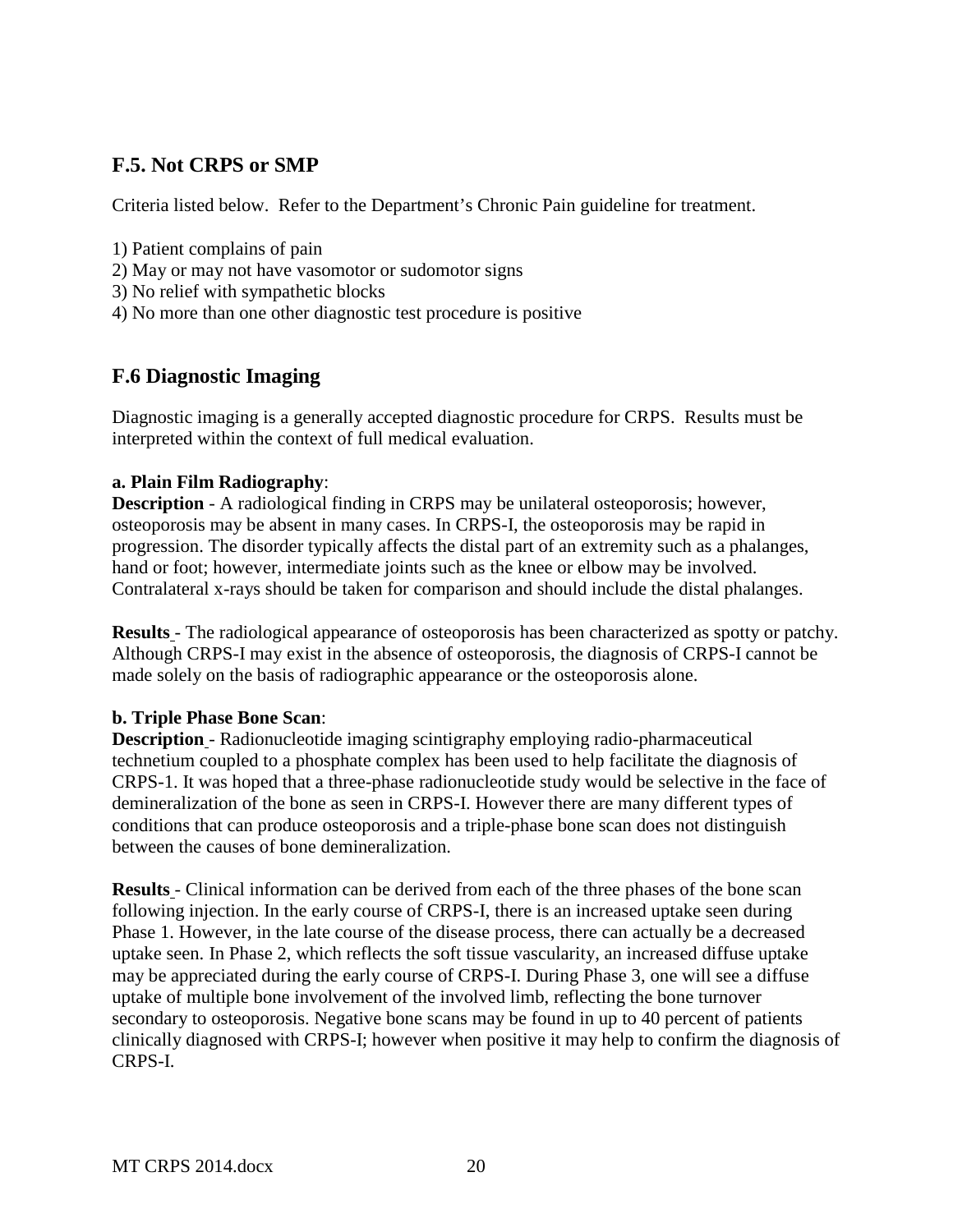### <span id="page-21-0"></span>**F.7 Injections - Diagnostic Sympathetic**

**Description** — Diagnostic sympathetic injections are generally accepted procedures to aid in the diagnosis of CRPS I & II and SMP. Sympathetic blocks lack specificity for CRPS I & II. Each diagnostic injection has inherent risk and risk versus benefit should always be evaluated when considering injection therapy. Since these procedures are invasive, less invasive or noninvasive procedures should be considered first. Selection of patients, choice of procedure, and localization of the level for injection should be determined by clinical information.

**Special Considerations** – Injections with local anesthetics of differing duration are required to confirm a diagnosis. In some cases, injections at multiple levels may be required to accurately diagnose pain. Refer to Section G.5 Injections – Therapeutic for information on specific injections.

Since fluoroscopic and/or CT guidance during procedures is recommended to document technique and needle placement, an experienced physician should perform the procedure. The practitioner should have experience in ongoing injection training workshops provided by organizations such as the International Spinal Intervention Society (ISIS). In addition, practitioners should obtain fluoroscopy training and must also have the appropriate training in radiation safety, usually overseen by a radiation officer.

**Complications** – Complications may include transient neurapraxia, nerve injury, inadvertent spinal injection, infection, venous or arterial vertebral puncture, laryngeal paralysis, respiratory arrest, vasovagal effects, as well as permanent neurological damage.

**Contraindications** – Absolute contraindications of diagnostic injections include: (a) bacterial infection – systemic or localized to region of injection, (b) bleeding diatheses, (c) hematological conditions, and (d) possible pregnancy.

**Relative Contraindications** -- Relative contraindications of these injections may include: (a) allergy to contrast or shellfish, (b) poorly controlled diabetes mellitus and/or hypertension.

Drugs affecting coagulation, such as aspirin, NSAIDs and other anti-platelets or anti-coagulants require restriction from use. Decisions regarding the number of restricted days should be made in consultation with the prescribing physician and other knowledgeable experts.

**Test Results** – To confirm the accuracy of the block, there should be a documented temperature difference between the affected and unaffected extremities of at least 1 degree Celsius. The interpretation of the test result is primarily based upon pain relief of 50 percent or greater and evidence of functional improvement, for at least the duration of the local anesthetic used. A pain diary should be obtained for any diagnostic block. The patient must have minimal sedation from opioids or other medication in order to be conscious and responsive during the procedure. The diagnostic significance of the test result should be evaluated in conjunction with clinical information and further information should be obtained from functional and physical reassessment performed by physical and/or occupational therapy the same day of the block.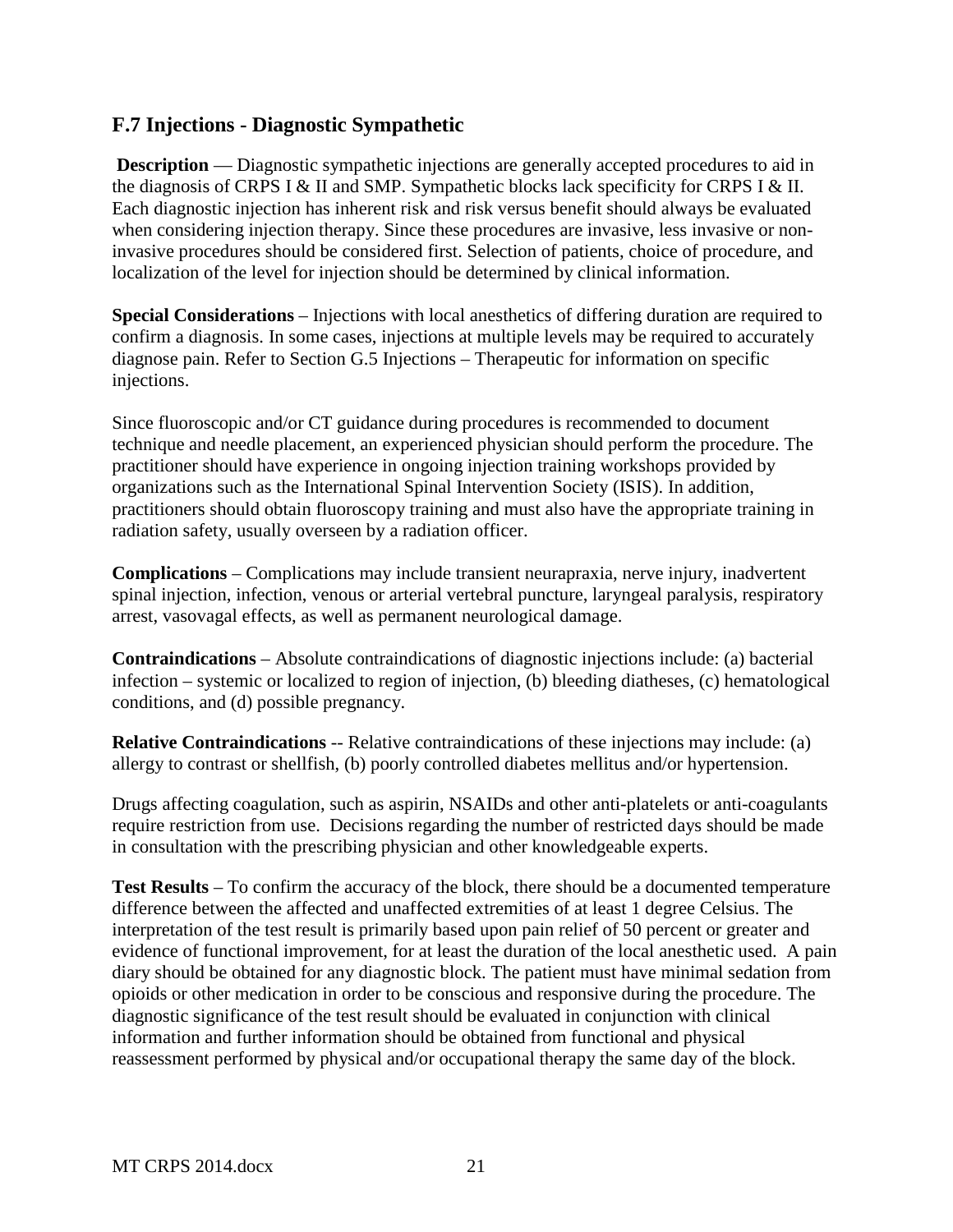Local anesthetics of different durations of action should be considered and could take the place of doing a "placebo" block (i.e. - procaine, lidocaine, bupivacaine). Pain relief should be at least 50 percent or greater for the duration of the local anesthetic accompanied by functional improvement. It should be noted that with CRPS-I it is not unusual for the relief to last longer than the duration of the local anesthetic. If a placebo block is done, the needle should not be placed down to the sympathetic chain nor should an injection of saline be done around the sympathetic chain. A "sham block" would be preferable to see if the patient is a placebo responder. Contact with the sympathetic nerves by a needle or pressure on the chain by saline can cause a temporary sympathetic block and give a false positive placebo test. Additionally, patients with definite CRPS-I can also be placebo responders. The fact that the patient responds positively to a placebo does not mean that he/she does not have CRPS-1. It merely means that the patient is a placebo responder. This increases the value of doing another confirmatory test.

**a. Stellate Ganglion Block**: For diagnosis and treatment of sympathetic pain involving the face, head, neck, and upper extremities secondary to CRPS-I and II. This block is commonly used for differential diagnosis and is one of the treatments for CRPS-I pain involving the upper extremity.

For diagnostic testing, use two blocks over a 3-14 day period. For a positive response, pain relief should be 50% or greater for the duration of the local anesthetic and pain relief should be associated with demonstrated functional improvement.

**b. Lumbar Sympathetic Block**: Useful for diagnosis and treatment of pain of the pelvis and lower extremity secondary to CRPS-I and II. This block is commonly used for differential diagnosis and is the preferred treatment of sympathetic pain involving the lower extremity. For diagnostic testing, use two blocks over a 3-14 day period. For a positive response, pain relief should be 50% or greater for the duration of the local anesthetic and pain relief should be associated with demonstrated functional improvement.

**c. Phentolamine Infusion Test**: Not recommended for diagnosis or treatment due to lack of effect on sudomotor testing, pain, regional blood flow or hyperalgesia.

## <span id="page-22-0"></span>**F.8 Thermography (Infrared Stress Thermography)**

**Description** – There is good evidence that CRPS is characterized by inhibition of sympathetic cutaneous responses on the affected side and by blunted sympathetic response to physiologic stimuli. Based on the relatively common finding of temperature discrepancy in non-CRPS patients which chronic pain, a stress test thermogram should be used. Infrared thermography may be useful for patients with suspected CRPS-I and II, and SMP. Thermography can distinguish abnormal thermal asymmetry of 1.0 degree Celsius which is not distinguishable upon physical examination. It may also be useful in cases of suspected small caliber fiber neuropathy and to evaluate patient response to sympatholytic interventions.

**Special Considerations** – The practitioner who supervises and interprets the thermographic evaluation shall follow recognized protocols and be board certified by one of the examining boards of the American Academy of Medical Infrared Imaging, American Academy of Thermology, or American Chiropractic College of Thermology, or have equivalent documented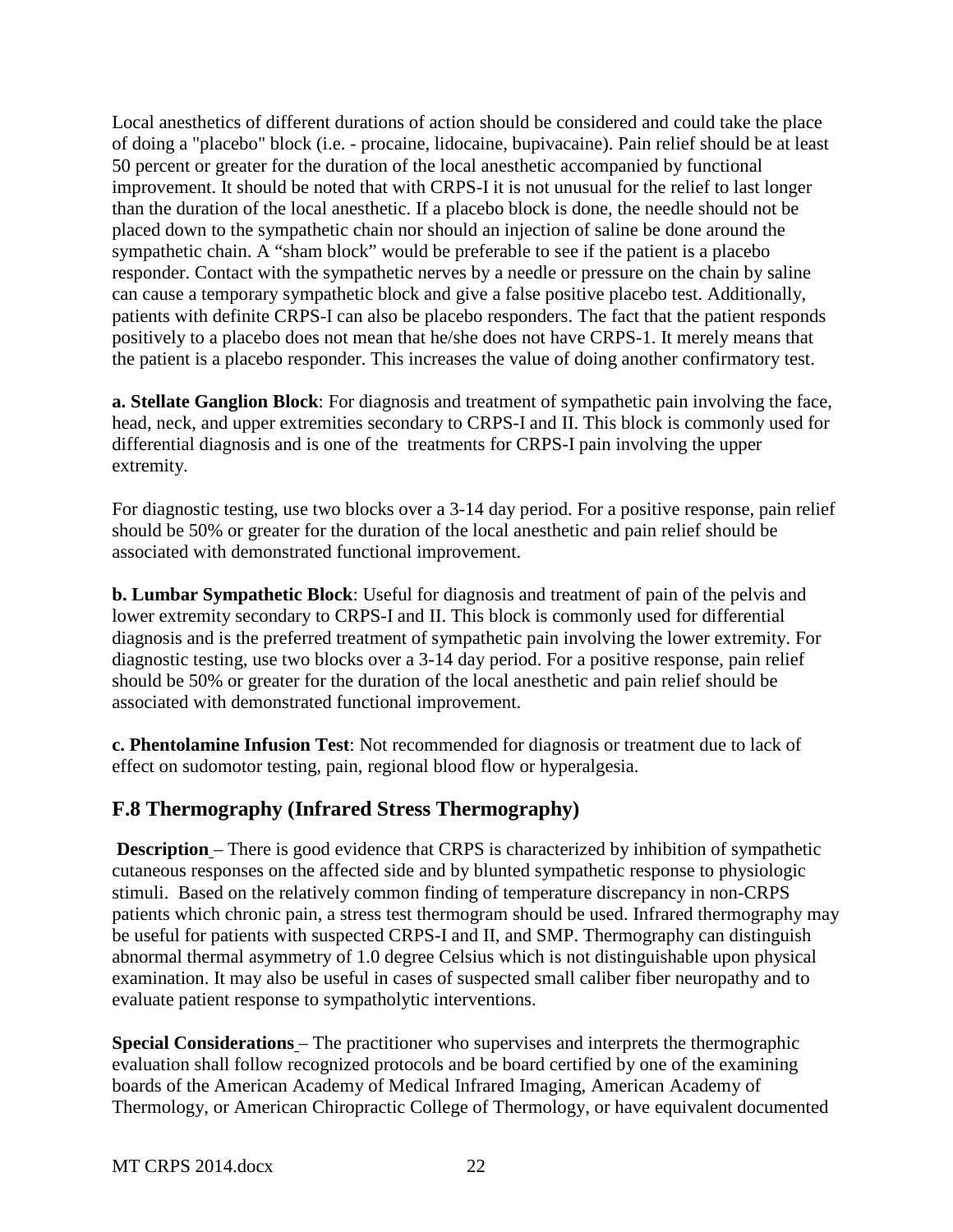training.

Medications with anticholinergic activity (tricyclics, cyclobenzaprine, antiemetics, and antipsychotics) may interfere with autonomic testing. The pre-testing protocol which includes cessation of specific medication therapy must be followed for accurate test results. Results of autonomic testing may be affected by peripheral polyneuropathy, radiculopathy or peripheral nerve injury, peripheral vascular disease, generalized autonomic failure, or by Shy-Drager syndrome.

**Thermographic Tests** – Functional autonomic stress testing may include the following methods:

- 1. Cold Water Stress Test (Cold Pressor Test): Paroxysmal response in the affected upper extremity is strongly suggestive of vasomotor instability.
- 2. Warm Water Stress Test: Paroxysmal response in the affected upper extremity is strongly suggestive of vasomotor instability.
- 3. Whole Body Thermal Stress: Analysis of persistent non-dermal temperature anomalies in response to whole body thermal stress.

## <span id="page-23-0"></span>**F.9 Autonomic Test Battery**

**Description** – Resting skin temperature (RST), resting sweat output (RSO), and quantitative sudomotor axon reflex test (QSART) are a generally accepted test battery. There is good evidence that CRPS is characterized by inhibition of sympathetic cutaneous responses on the affected side and by blunted sympathetic response to physiologic stimuli. These tests can provide additional information regarding malfunction of the sympathetic system and the diagnosis of CRPS-I. Prior authorization is required. As with all diagnostic testing, the results must be interpreted in relationship to the patient's signs and symptoms.

**Special Considerations** - Medications with anticholinergic activity (tricyclics, cyclobenzaprine, antiemetics, and anti-psychotics) may interfere with autonomic testing. Results of autonomic testing may be affected by peripheral polyneuropathy, radiculopathy or peripheral nerve injury, peripheral vascular disease, generalized autonomic failure, or by Shy-Drager syndrome.

**Test Battery** –These tests measure asymmetries in physiologic manifestations of autonomic activity between an affected limb and an unaffected contralateral limb. Skin temperature reflects vasomotor activity and sweat output measures sudomotor activity. The results of the three test components must be combined and scored. The battery of tests must include a measurement of each component (RST, RSO, and QSART).

1. Infrared Resting Skin Temperature (RST): Provides thermographic measurements between the affected and unaffected limb. Generally, a 1º Celsius difference is significant. Given the previous discussion regarding the differences in resting temperature between the affected and unaffected limbs in non-CRPS patients, the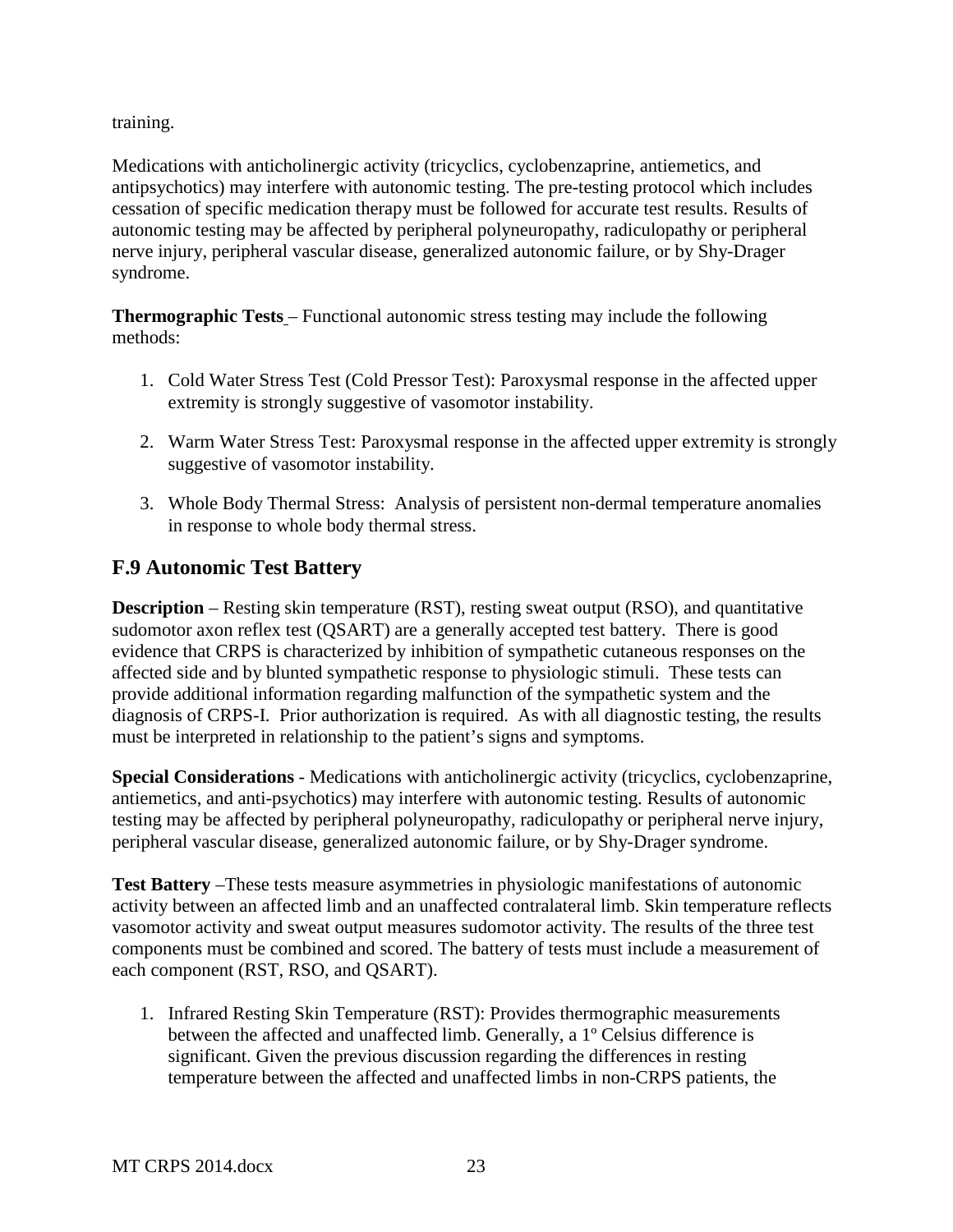temperature findings may need to be interpreted cautiously as they do not reflect a stress on the sympathetic system.

- 2. Resting Sweat Output (RSO): Measures an increase or reduction of 50 percent between the affected and unaffected limb.
- 3. Quantitative Sudomotor Axon Reflex Test (QSART): Measures the sweat output elicited by iontophoretic application of acetylcholine. An increase or reduction of 50 percent between the affected and unaffected limb is significant.

The results of these tests should be recorded separately as abnormal or within the normal range.

A further assessment can then be done by the clinician when this information is collaborated with clinical findings. However, clinical analysis is separate from the strict interpretation of each of the above three tests.

# <span id="page-24-0"></span>**F.10 Other Diagnostic Tests not Specific for CRPS**

The following tests and procedures are not used to establish the diagnosis of CRPS but may provide additional information. The following are listed in alphabetical order.

**a. Electrodiagnostic Procedures**: Electromyography (EMG) and Nerve Conduction Studies (NCS) are generally accepted, well-established and widely used for localizing the source of the neurological symptoms and establishing the diagnosis of focal nerve entrapments, such as carpal tunnel syndrome or radiculopathy, which may contribute to or coexist with CRPS II (causalgia). Traditional electrodiagnosis includes nerve conduction studies, late responses, (F-Wave, Hreflex) and electromyographic assessment of muscles with needle electrode examination. As CRPS II occurs after partial injury to a nerve, the diagnosis of the initial nerve injury can be made by electrodiagnostic studies. The later development of sympathetically mediated symptomatology however, has no pathognomonic pattern of abnormality on EMG/NCS. When issues of diagnosis are in doubt, a referral or consultation with a physiatrist or neurologist trained in electrodiagnosis is appropriate.

**b. Laboratory Tests**: The Department recommends the following diagnostic procedures be considered the responsibility of the workers' compensation carrier to ensure that an accurate diagnosis and treatment plan can be established.

Laboratory tests are generally accepted well-established and widely used procedures and can provide useful diagnostic and monitoring information. They may be used when there is suspicion of systemic illness, infection, neoplasia, or underlying rheumatologic disorder, connective tissue disorder, or based on history and/or physical examination. Tests include, but are not limited to:

1. Complete Blood Count (CBC) with differential can detect infection, blood dyscrasias, and medication side effects;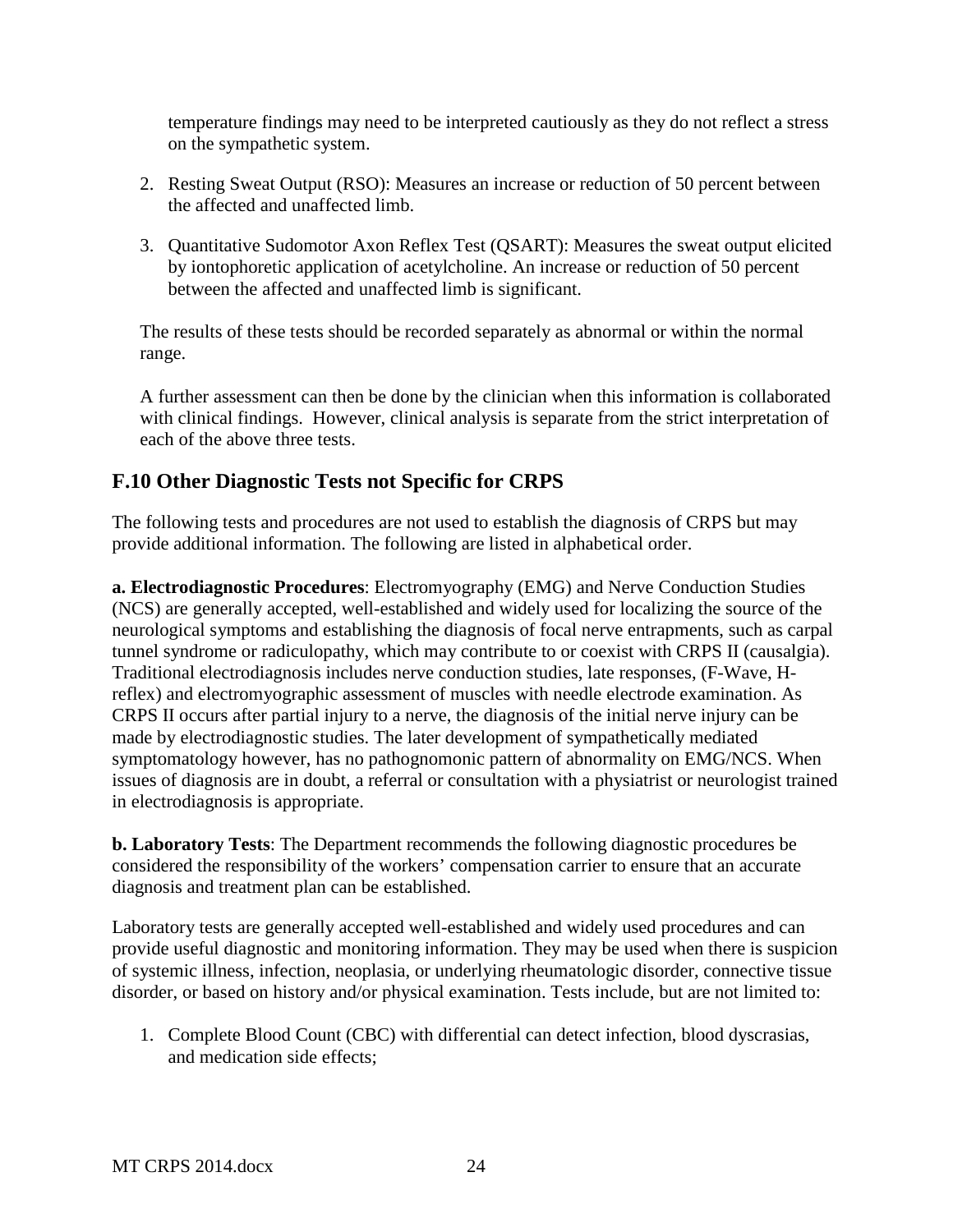- 2. Erythrocyte sedimentation rate, rheumatoid factor, anti-nuclear antigen (ANA), human leukocyte antigen (HLA), and C-reactive protein can be used to detect evidence of a rheumatologic, infection, or connective tissue disorder, serum protein electrophoresis;
- 3. Thyroid, glucose and other tests to detect endocrine disorders (e.g., catecholamines, free and total testosterone levels, both of which may be deficient in chronic pain patients secondary to prolonged stress and/or chronic use of opioid analgesics).
- 4. Serum calcium, phosphorous, uric acid, alkaline phosphatase, and acid phosphatase can detect metabolic bone disease;
- 5. Urinalysis for calcium, phosphorus, hydroxyproline, or hematuria;
- 6. Liver and kidney function may be performed for baseline testing and monitoring of medications; and
- 7. Toxicology Screen. Serum and/or urine as appropriate and/or blood alcohol level if alcohol abuse is suspected.

**c. Peripheral Blood Flow** (Laser Doppler or Xenon Clearance Techniques): This is currently being evaluated as a diagnostic procedure in CRPS-I and is not recommended by the Department at this time.

## <span id="page-25-0"></span>**F.11 Personality/Psychosocial/Psychological Evaluations for Pain Management**

Personality/Psychological/Psychosocial Evaluation are generally accepted, well-established and widely used diagnostic procedures not only with selected use in acute pain problems, but also with more widespread use in subacute and chronic pain populations. Diagnostic evaluations should distinguish between conditions that are pre-existing, aggravated by the current injury or work related.

Psychosocial evaluations should determine if further psychosocial interventions are indicated for patients diagnosed with chronic pain. The interpretations of the evaluation should provide clinicians with a better understanding of the patient in his or her social environment, thus allowing for more effective rehabilitation. Psychosocial assessment requires consideration of variations in pain experience and expression resulting from affective, cognitive, motivational and coping processes, and other influences such as gender, age, race, ethnicity, national origin, religion, sexual orientation, disability, language, or socioeconomic status.

While there is some agreement about which psychological factors need to be assessed in patients with chronic pain, a comprehensive psychological evaluation should attempt to identify both primary psychiatric risk factors or "red flags" (e.g. psychosis, active suicidality), as well as secondary risk factors or "yellow flags" (e.g. moderate depression, job dissatisfaction). Significant personality disorders must be taken into account when considering a patient for spinal cord stimulation and other major procedures.

Psychometric Testing is a valuable component of a consultation to assist the physician in making a more effective treatment plan. There is good evidence that psychometric testing can have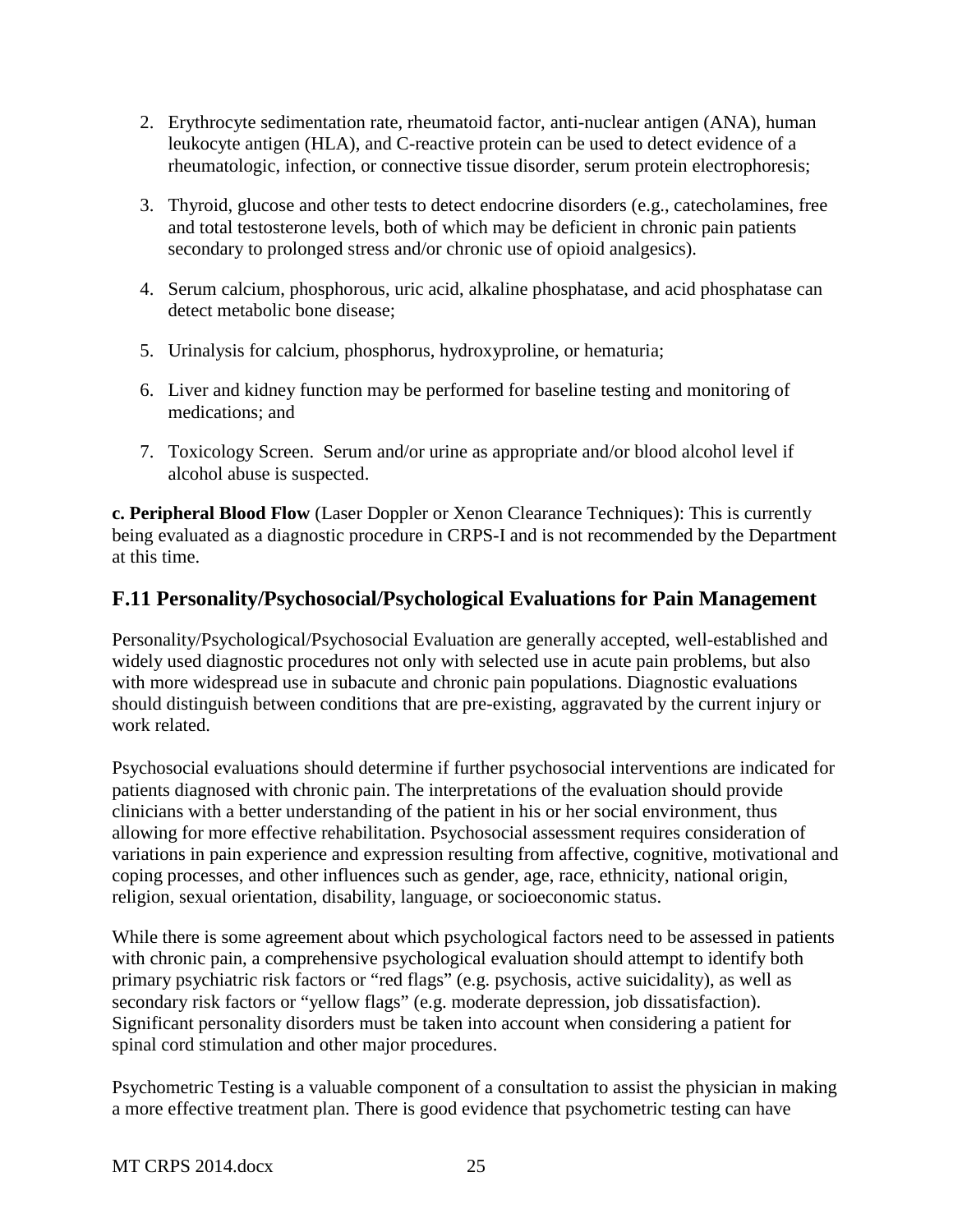significant ability to predict medical treatment outcome. For example, one study found that psychometric testing exceeded the ability of discography to predict disability in patients with low back pain. Pre-procedure psychiatric/psychological evaluation must be done prior to diagnostic confirmatory testing for the procedure. Examples include discography for fusion, spinal cord stimulation, or intrathecal drug delivery systems and should not be done by a psychologist employed by the physician planning to perform the procedure.

In many instances, psychological testing has validity comparable to that of commonly used medical tests; for example, the correlation between high trait anger and blood pressure is equal to the correlation between reduced blood flow and the failure of a synthetic hemodialysis graft. Thus, psychometric testing may be of comparable validity to medical tests and may provide unique and useful diagnostic information.

All patients who are diagnosed as having chronic pain should be referred for a psychosocial evaluation as well as concomitant interdisciplinary rehabilitation treatment. This referral should be performed in a way so as to not imply that the patient's claims are invalid, or that the patient is malingering or mentally ill. Even in cases where no diagnosable mental condition is present, these evaluations can identify social, cultural, coping and other variables that may be influencing the patient's recovery process and may be amenable to various treatments including behavioral therapy. As pain is understood to be a biopsychosocial phenomenon, these evaluations should be regarded as an integral part of the assessment of chronic pain conditions.

## <span id="page-26-0"></span>**F.11.a Qualifications**

- 1. A psychologist with a PhD, PsyD, EdD credentials, or a physician with Psychiatric MD/DO credentials may perform the initial comprehensive evaluations. It is preferable that these professionals have experience in diagnosing and treating chronic pain disorders in injured workers.
- 2. Psychometric tests should be administered by psychologists with a PhD, PsyD, or EdD, or health professionals working under the supervision of a doctorate level psychologist. Physicians with appropriate training may also administer such testing but interpretation of the tests should be done by properly credentialed mental health professionals.

# <span id="page-26-1"></span>**F.11.b Clinical Evaluation**

All CRPS patients should have a clinical evaluation that addresses the following areas:

- 1. History of Injury The history of the injury should be reported in the patient's words or using similar terminology. Caution must be exercised when using translators.
	- A) Nature of injury
	- B) Psychosocial circumstances of the injury
	- C) Current symptomatic complaints
	- D) Extent of medical corroboration
	- E) Treatment received and results
	- F) Compliance with treatment
	- G) Coping strategies used, including perceived locus of control, catastophizing, and risk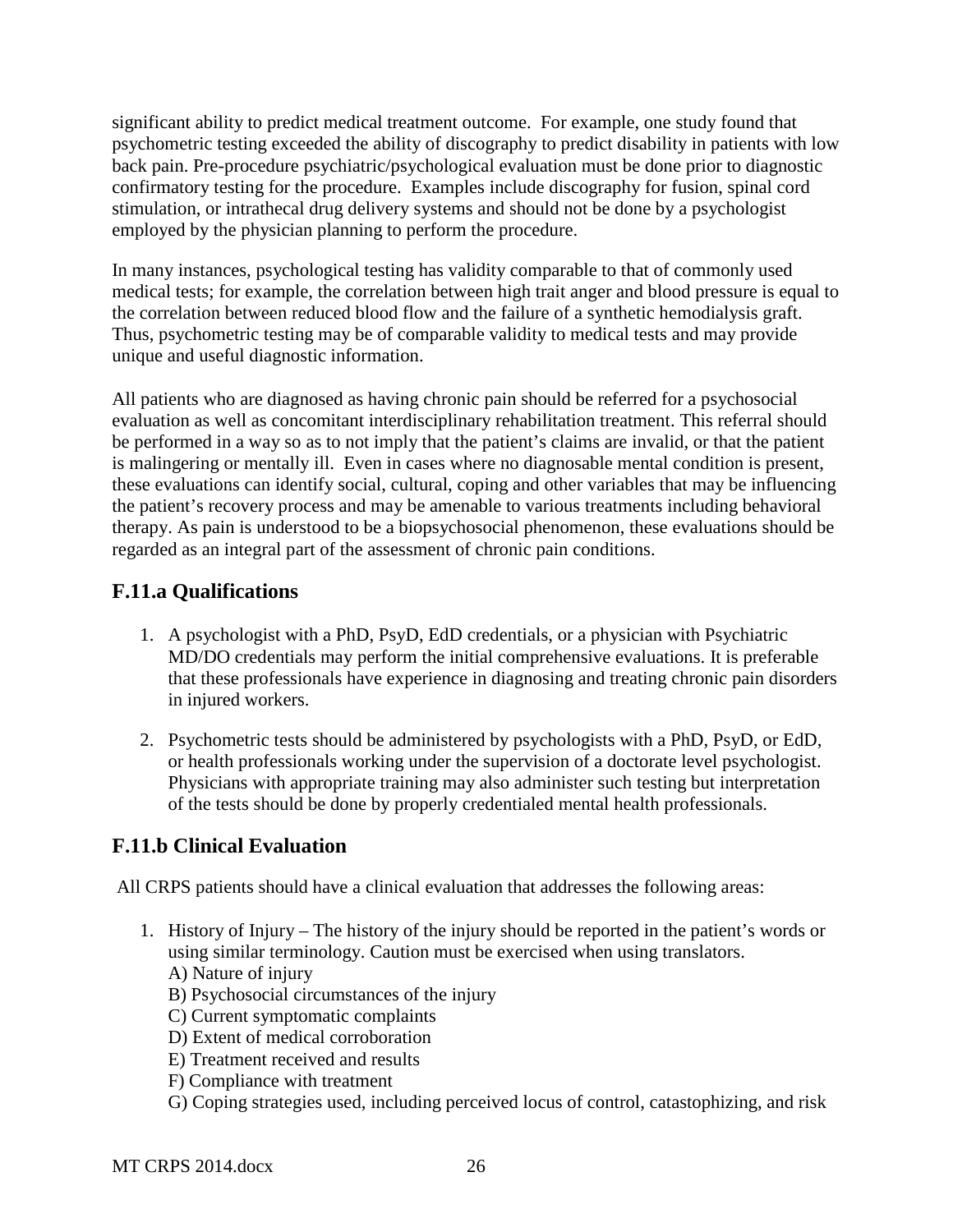aversion

H) Perception of medical system and employer

I) History of response to prescription medications

- 2. Health History
	- A) Nature of injury
	- B) Medical history
	- C) Psychiatric history
	- D) History of alcohol or substance abuse
	- E) Activities of daily living
	- F) Previous injuries, including disability, impairment, and compensation
- 3. Psychosocial history
	- A) Childhood history, including abuse/neglect
	- B) Educational history
	- C) Family history, including disability
	- D) Marital history and other significant adulthood activities and events
	- E) Legal history, including criminal and civil litigation
	- F) Employment history

G) Military duty—because post-traumatic stress disorder (PTSD) might be an unacceptable condition for many military personnel to acknowledge, it may be prudent to screen initially for signs of depression or anxiety – both of which may be present in **PTSD** 

H) Signs of pre-injury psychological dysfunction

- I) Current and past interpersonal relations, support, living situation
- J) Financial history
- 4. Mental status exam including cognition, affect, mood, orientation, thinking, and perception. May include mini mental status exam or frontal assessment battery if appropriate
- 5. Assessment of any danger to self or others.
- 6. Psychological test results, if performed
- 7. Current psychiatric diagnosis consistent with the standards of the American Psychiatric Association's Diagnostic and Statistical Manual of Mental Disorders.
- 8. Pre-existing psychiatric conditions. Treatment of these conditions is appropriate when the pre-existing condition affects recovery from CRPS.
- 9. Causality (to address medically probable cause and effect, distinguishing pre-existing psychological symptoms, traits and vulnerabilities from current symptoms).
- 10. Treatment recommendations with respect to specific goals, frequency, timeframes, and expected outcomes.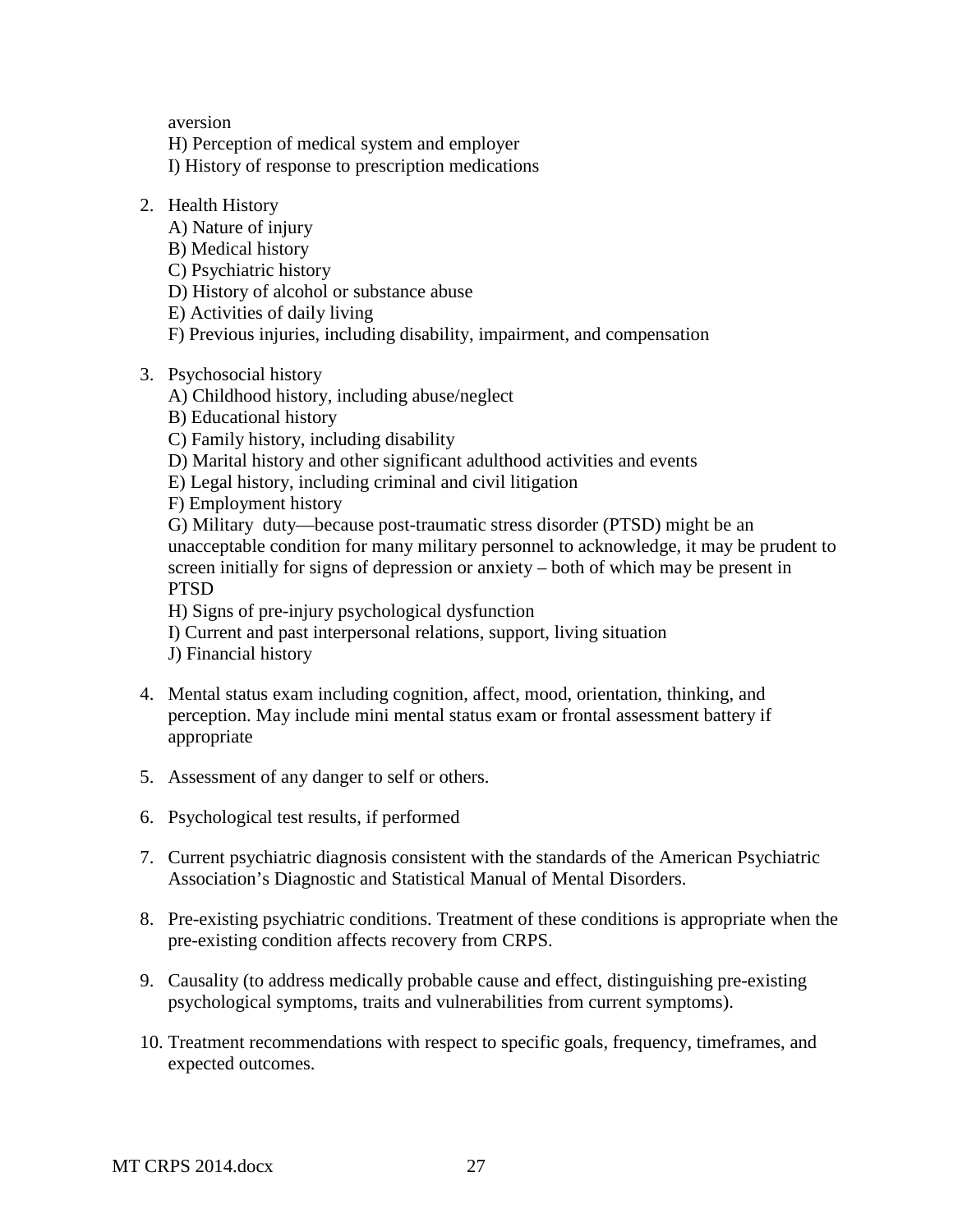### <span id="page-28-0"></span>**F.11.c Tests of Psychological Functioning**

Psychometric testing is a valuable component of a consultation to assist the physician in making a more effective treatment plan. Psychometric testing is useful in the assessment of mental conditions, pain conditions, cognitive functioning, treatment planning, vocational planning, and evaluation of treatment effectiveness. While there is no general agreement as to which psychometric tests should be specifically recommended for psychological evaluations of CRPS conditions, standardized tests are preferred over those which are not for assessing diagnosis.

In contrast, non-standardized tests can be useful for "ipsative" outcome assessment, where a test is administered more than once, and a patient's current reports are compared with his or her own reports in the past.

It is appropriate for the mental health provider to use their discretion and administer selective psychometric tests within their expertise and within standards of care in the community. Use of screening psychometrics by non-mental health providers is encouraged but mental health provider consultation should always be utilized for CRPS patients in which invasive palliative pain procedures or chronic opiate treatment is being contemplated. Some of these tests are available in Spanish and other languages, and many are written at a  $6<sup>th</sup>$  grade reading level. Examples of frequently used psychometric tests performed include, but not limited to the following:

#### **Comprehensive Inventories for Medical Patients**

A) Battery for Health Improvement, 2nd Edition (BHI-2  $^{TM}$ )

What it measures – Depression, anxiety and hostility; violent and suicidal ideation; borderline, dependency, chronic maladjustment, substance abuse, conflicts with work, family and physician, pain preoccupation, somatization, perception of functioning and others.

Benefits – When used as a part of a comprehensive evaluation, can contribute substantially to the understanding of psychosocial factors underlying pain reports, perceived disability, somatic preoccupation, and help to design interventions. Serial administrations can track changes in a broad range of variables during the course of treatment, and assess outcome.

Characteristics – Standardized test normalized on patients with chronic pain or injury and on community members, with reference groups for six other subcategories of injured patients.

#### B) Millon Behavioral Medical Diagnostic (MBMD<sup>TM</sup>)

What it measures – Updated version of the Millon Behavioral Health Inventory (MBHI). Provides information on Coping Styles (introversive, inhibited, dejected, cooperative, sociable, etc), Health Habits (smoking, drinking, eating, etc.), Psychiatric Indications (anxiety, depression, etc), stress moderators (Illness Apprehension vs. Illness Tolerance, etc), treatment prognostics (Interventional Fragility vs. Interventional Resilience, Medication Abuse vs. Medication Competence, etc) and other factors.

Benefits – When used as a part of a comprehensive evaluation, can contribute substantially to the understanding of psychosocial factors affecting medical patients. Understanding risk factors and patient personality type can help to optimize treatment protocols for a particular patient.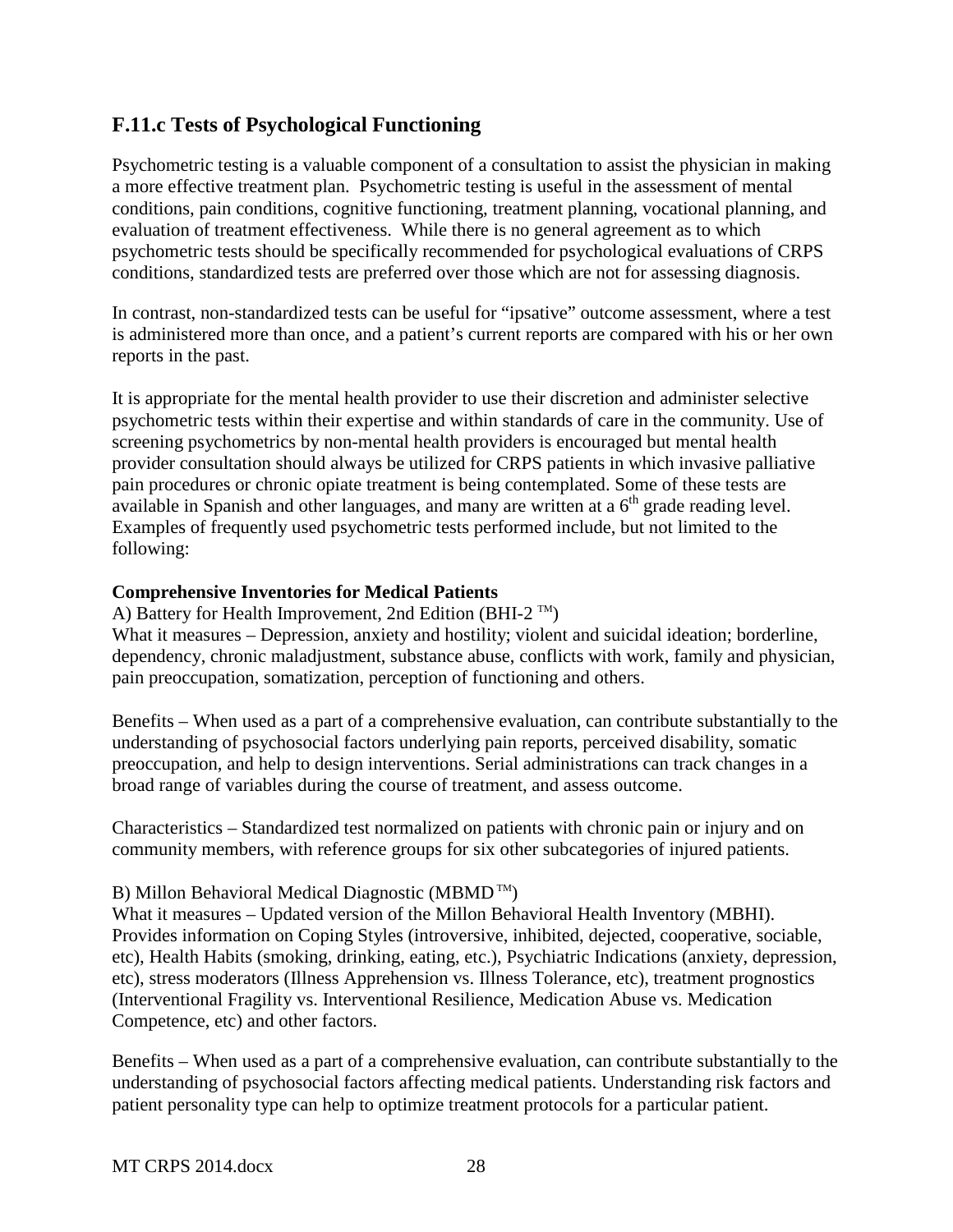Characteristics – Standardized test normalized on medical patients with various diseases, on obesity, and on chronic pain groups.

#### **Comprehensive Psychological Inventories**

These tests are designed for detecting various psychiatric syndromes, but in general are more prone to false positive findings when administered to medical patients.

A) Millon<sup>™</sup> Clinical Multiaxial Inventory<sup>™</sup>, 3rd Edition (MCMI-III<sup>™</sup>) What it measures – Has scales based on DSM diagnostic criteria for affective, personality, and psychotic disorders and somatization.

Benefits – When used as a part of a part of a comprehensive evaluation, can screen for a broad range of DSM diagnoses.

Characteristics – Standardized test normalized on psychiatric patients.

B) Minnesota Multiphasic Personality Inventory®, 2nd Edition (MMPI-2®) What it measures – Original scale constructs, such as hysteria and psychesthenia are archaic but continue to be useful. Newer content scales include depression, anxiety, health concerns, bizarre mentation, social discomfort, low self-esteem, and almost 100 others.

Benefits – When used as a part of a comprehensive evaluation, measure a number of factors that have been associated with poor treatment outcome.

Characteristics – Standardized test normalized on community members.

C) Minnesota Multiphasic Personality Inventory®, 2nd Edition Revised Form (MMPI-2-RF®).

What it measures – 50 scales assess a wide range of psychiatric disorders and personality traits, plus 8 validity scales, critical items.

Benefits – the new version of MMPI-2 has undergone extensive revision to correct perceived MMPI-2 deficiencies. Has advantages over the original MMPI-2 in psychiatric assessment, but may be less capable when assessing patients with chronic pain. The new version is designated MMPI-2-RF.

Characteristics – Standardized test normalized on community members, with multiple other reference groups.

D) Personality Assessment Inventory (PAI)

What it measures – A good measure of general psychopathology. Measures depression, anxiety, somatic complaints, stress, alcohol and drug use reports, mania, paranoia, schizophrenia, borderline, antisocial, and suicidal ideation and more than 30 others.

Benefits – When used as a part of a comprehensive evaluation, can contribute substantially to the identification of a wide variety of risk factors that could potentially affect the medical patient.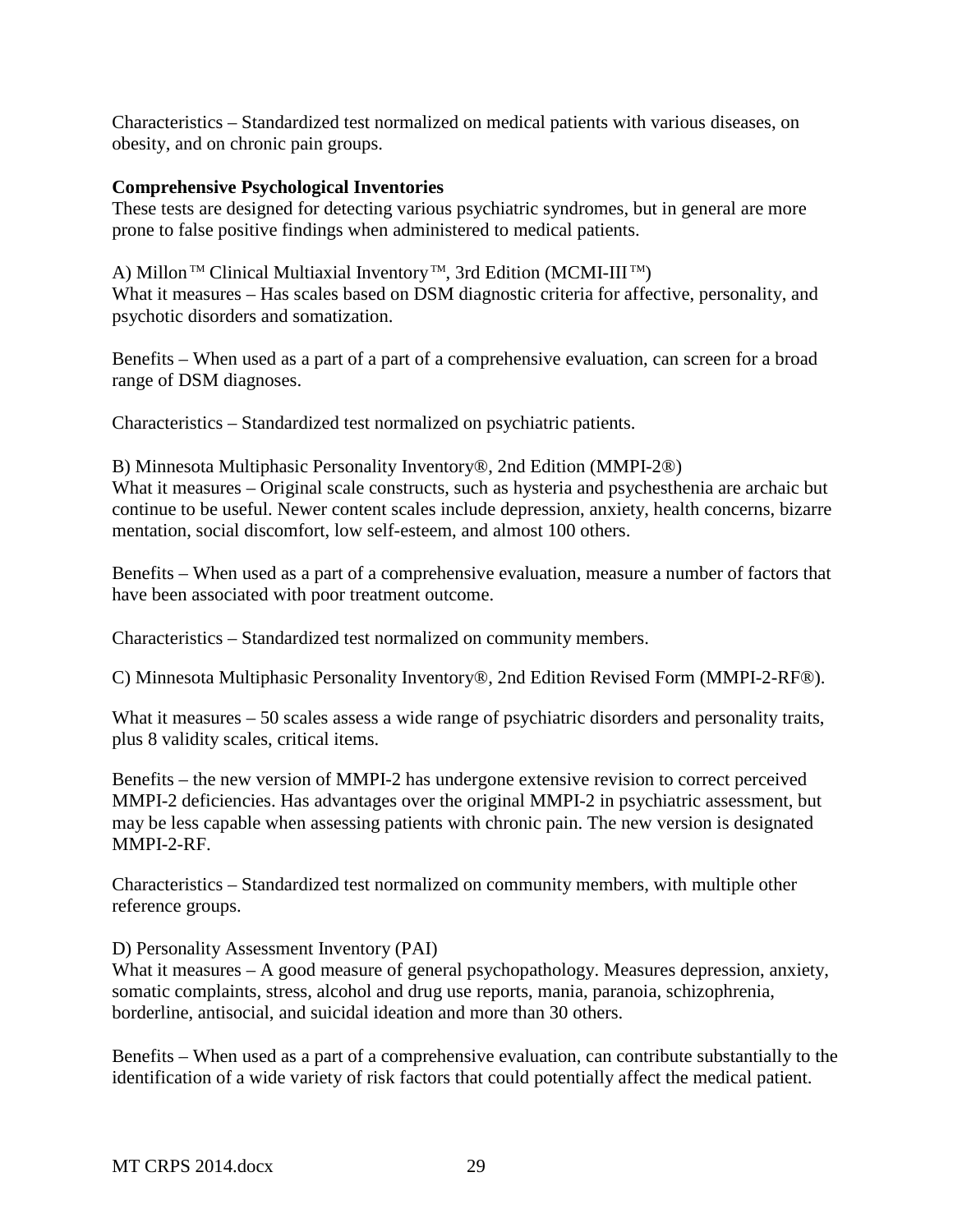Characteristics – Standardized test normalized on community members.

#### **Brief Multidimensional Screens for Medical Patients**

Treating providers, to assess a variety of psychological and medical conditions, including depression, pain, disability and others, may use brief instruments. These instruments may also be employed as repeated measures to track progress in treatment, or as one test in a more comprehensive evaluation. Brief instruments are valuable in that the test may be administered in the office setting and hand scored by the physician. Results of these tests should help providers distinguish which patients should be referred for a specific type of comprehensive evaluation.

A) Brief Battery for Health Improvement, 2nd Edition (BBHI-2<sup>TM</sup>) What it measures – Depression, anxiety, somatization, pain, function, and defensiveness.

Benefits – Can identify patients needing treatment for depression and anxiety, and identify patients prone to somatization, pain magnification and self-perception of disability. Can compare the level of factors above to other pain patients and community members. Serial administrations can track changes in measured variables during the course of treatment, and assess outcome.

Characteristics – Standardized test normalized on patients with chronic pain or injury and on community members, with reference groups for six subcategories of injured patients.

B) Multidimensional Pain Inventory (MPI)

What it measures – Interference, support, pain severity, life-control, affective distress, response of significant other to pain, and self-perception of disability at home and work, and in social and other activities of daily living.

Benefits – Can identify patients with high levels of disability perceptions, affective distress, or those prone to pain magnification. Serial administrations can track changes in measured variables during the course of treatment, and assess outcome.

Characteristics – Partially standardized test, initially developed primarily with male military personnel, and later normalized on patients with chronic pain in the United States and Sweden.

C) Pain Patient Profile (P3®)

What it measures – Assesses depression, anxiety, and somatization.

Benefits – Can identify patients needing treatment for depression and anxiety, as well as identify patients prone to somatization. Can compare the level of depression, anxiety and somatization to other pain patients and community members. Serial administrations can track changes in measured variables during the course of treatment, and assess outcome.

Characteristics – Standardized test normalized on patients with chronic pain, and on community members.

D) SF-36®

What it measures – A survey of general health well-being and functional states.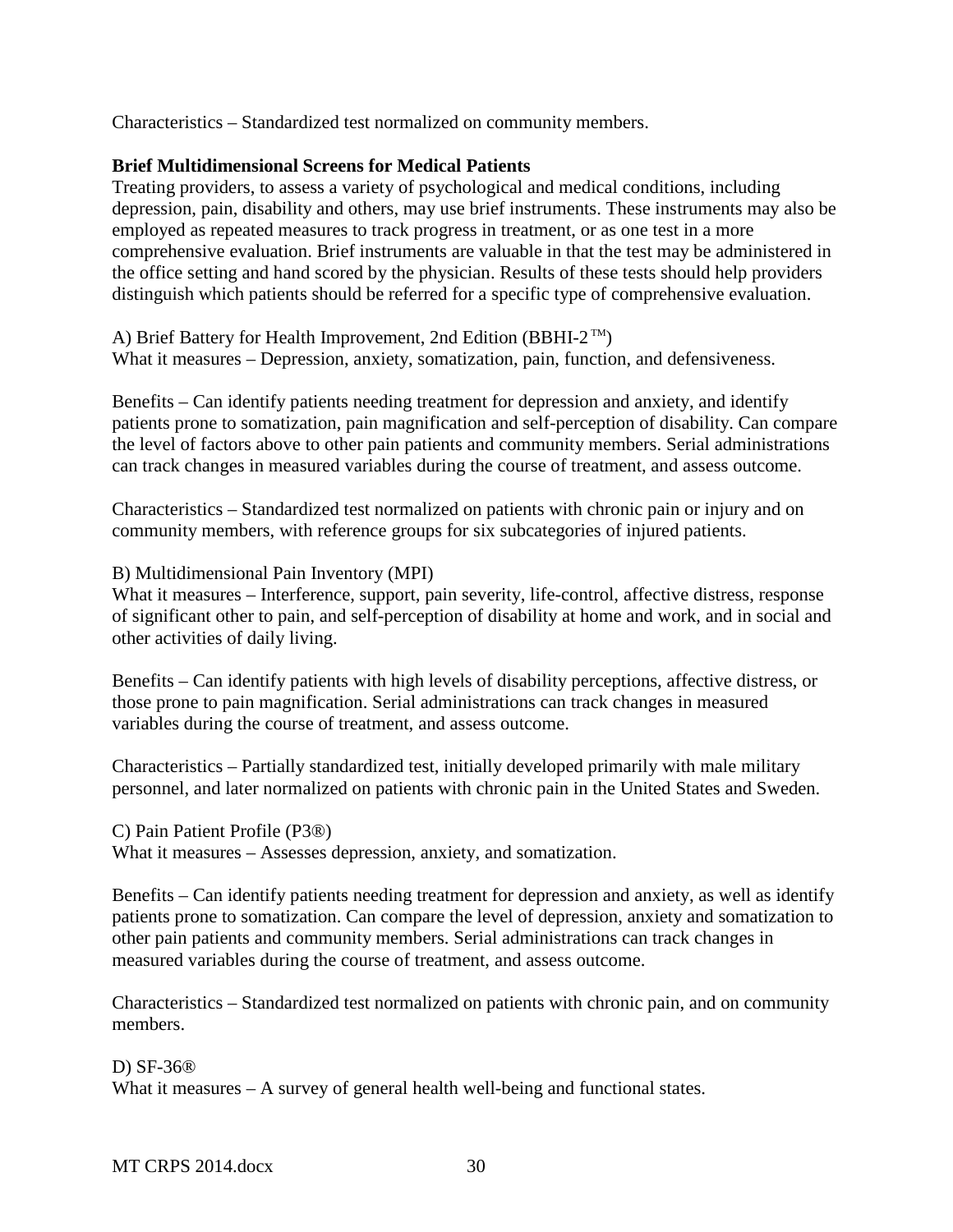Benefits – Assesses a broad spectrum of patient disability reports. Serial administrations could be used to track patient perceived functional changes during the course of treatment, and assess outcome.

Characteristics – Non-standardized test without norms.

E) Sickness Impact Profile© (SIP)

What it measures – Perceived disability in the areas of sleep, eating, home management, recreation, mobility, body care, social interaction, emotional behavior, and communication.

Benefits – Assesses a broad spectrum of patient disability reports. Serial administrations could be used to track patient perceived functional changes during the course of treatment, and assess outcome.

Characteristics – Non-standardized test without norms.

F) McGill Pain Questionnaire (MPQ) What it measures – Cognitive, emotional and sensory aspects of pain.

Benefits – Can identify patients prone to pain magnification. Repeated administrations can track progress in treatment for pain.

Characteristics – Non-standardized test without norms.

G) McGill Pain Questionnaire – Short Form (MPQ-SF) What it measures – Emotional and sensory aspects of pain.

Benefits – Can identify patients prone to pain magnification. Repeated administrations can track progress in treatment for pain.

Characteristics – Non-standardized test without norms.

H) Oswestry Disability Questionnaire What it measures – Disability secondary to low back pain.

Benefits – Can measure patients' self-perceptions of disability. Serial administrations could be used to track changes in self-perceptions of functional ability during the course of treatment, and assess outcome.

Characteristics – Non-standardized test without norms.

I) Visual Analog Scales (VAS)

What it measures – Graphical measure of patient's pain report, where the patient makes a mark on a line to represent pain level.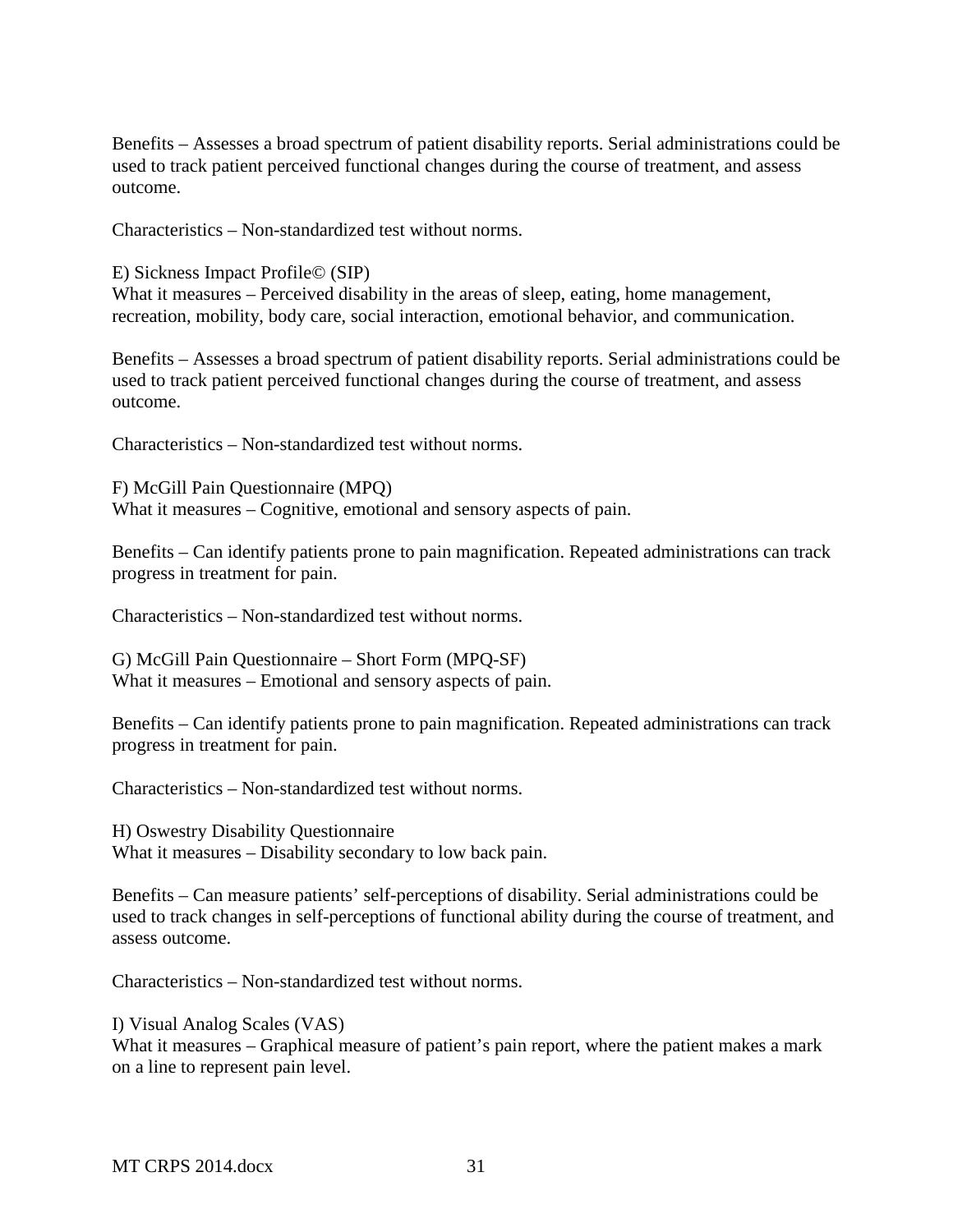Benefits – Quantifies the patients' pain report, most commonly using a 10-centimeter horizontal line. Serial administrations could be used to track changes in pain reports during the course of treatment and assess outcome.

Characteristics – Non-standardized test without norms. Some patients may have difficulty with this conceptual test format, depending on perceptual, visuomotor, cultural orientation or other factors.

J) Numerical Rating Scales (NRS). What it measures – Numerical report of patients' pain.

Benefits – Quantifies the patients' pain report, typically on a 0-10 scale. Serial administrations could be used to track changes in pain reports during the course of treatment and assess outcome.

Characteristics – Recommended by JCAHO. Non-standardized test without norms. May be more easily understood than the VAS.

#### **Brief Multidimensional Screens for Psychiatric Patients**

These tests are designed for detecting various psychiatric syndromes, but in general are more prone to false positive findings when administered to medical patients.

A) Brief Symptom Inventory (BSI®)

What it measures: Somatization, obsessive-compulsive, depression, anxiety, phobic anxiety, hostility, paranoia, psychoticism, and interpersonal sensitivity.

Benefits: Can identify patients needing treatment for depression and anxiety, as well as identify patients prone to somatization. Can compare the level of depression, anxiety, and somatization to community members. Serial administrations could be used to track changes in measured variables during the course of treatment, and assess outcome.

Characteristics – Standardized test normalized on community members.

B) Brief Symptom Inventory – 18 (BSI-18®)

What it Measures: Depression, anxiety, somatization.

Benefits: Can identify patients needing treatment for depression and anxiety, as well as identify patients prone to somatization. Can compare the level of depression, anxiety, and somatization to community members. Serial administrations could be used to track patient perceived functional changes during the course of treatment, and assess outcome.

Characteristics – Standardized test normalized on patients with chronic pain associated with cancer.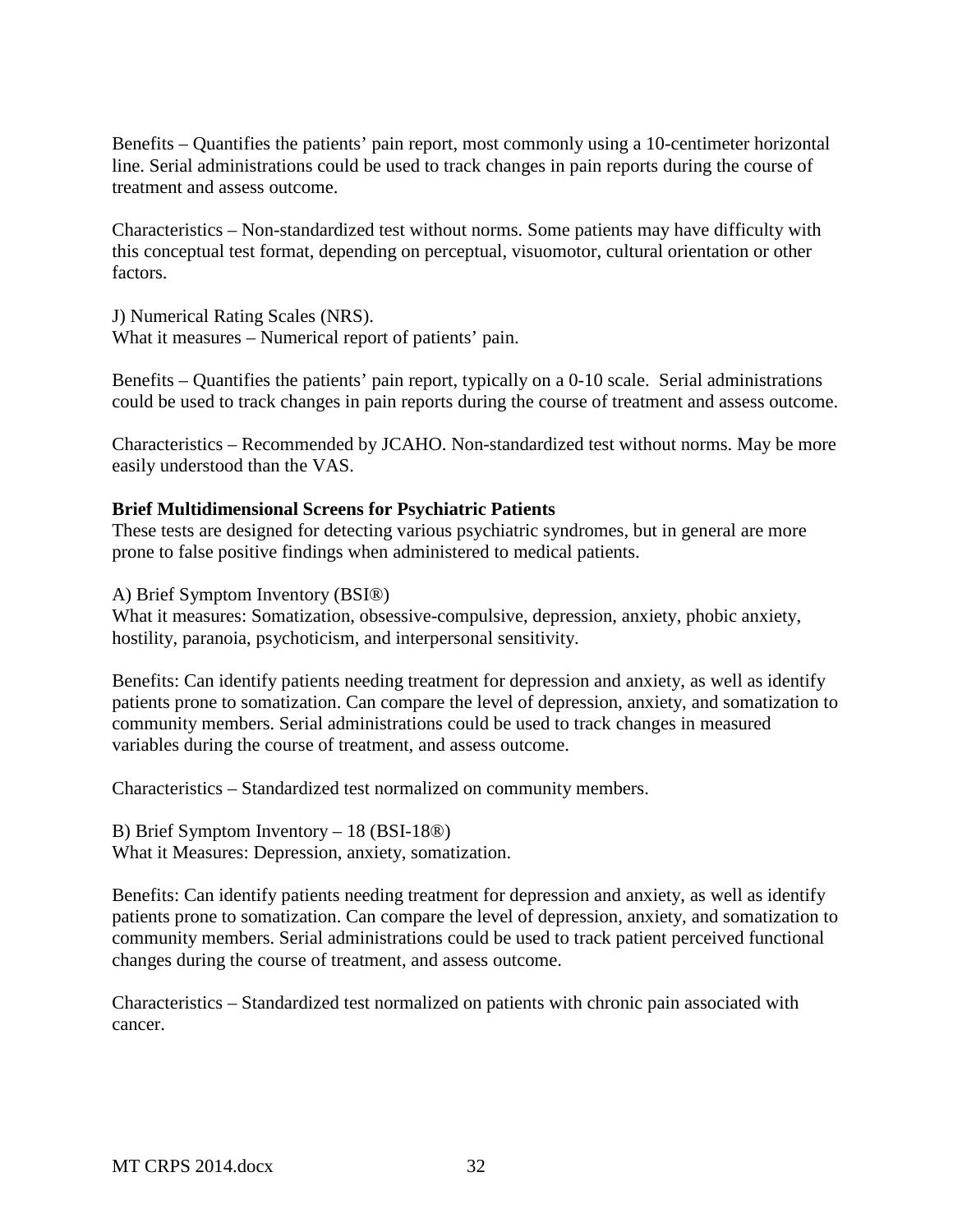C) Symptom Check List 90 (SCL 90)

What it measures: Somatization, obsessive-compulsive, depression, anxiety, phobic anxiety, hostility, paranoia, psychoticism, and interpersonal sensitivity.

Benefits: Can identify patients needing treatment for depression and anxiety, as well as identify patients prone to somatization. Can compare the level of depression, anxiety and somatization to community members. Serial administrations could be used to track changes in measured variables during the course of treatment, and assess outcome.

Characteristics – Standardized test normalized on community members.

#### **Brief Specialized Psychiatric Screening Measures**

A) Beck Depression Inventory® (BDI) What it measures: Depression

Benefits: Can identify patients needing referral for further assessment and treatment for depression and anxiety, as well as identify patients prone to somatization. Repeated administrations can track progress in treatment for depression, anxiety, and somatic preoccupation. Requires a professional evaluation to verify diagnosis.

Characteristics – Standardized test without norms, uses cutoff scores.

B) Post Traumatic Stress Diagnostic Scale (PDS®) What it Measures: Post Traumatic Stress Disorder (PTSD)

Benefits: Helps confirm suspected PTSD diagnosis. Repeated administrations can track treatment progress of PTSD patients.

Characteristics – Standardized test normalized on community members.

C) Center of Epidemiologic Studies – Depression Questionnaire What it measures: Depression

Benefits: Brief self-administered screening test. Requires professional evaluation to verify diagnosis.

Characteristics – Non-standardized test without norms.

D) Brief Patient Health Questionnaire<sup>™</sup> from PRIME - MD® What it measures: Depression, panic disorder

Benefits: Brief self-administered screening test. Requires professional evaluation to verify diagnosis.

Characteristics – Non-standardized test without norms, keyed to diagnostic criteria, uses cutoff scores.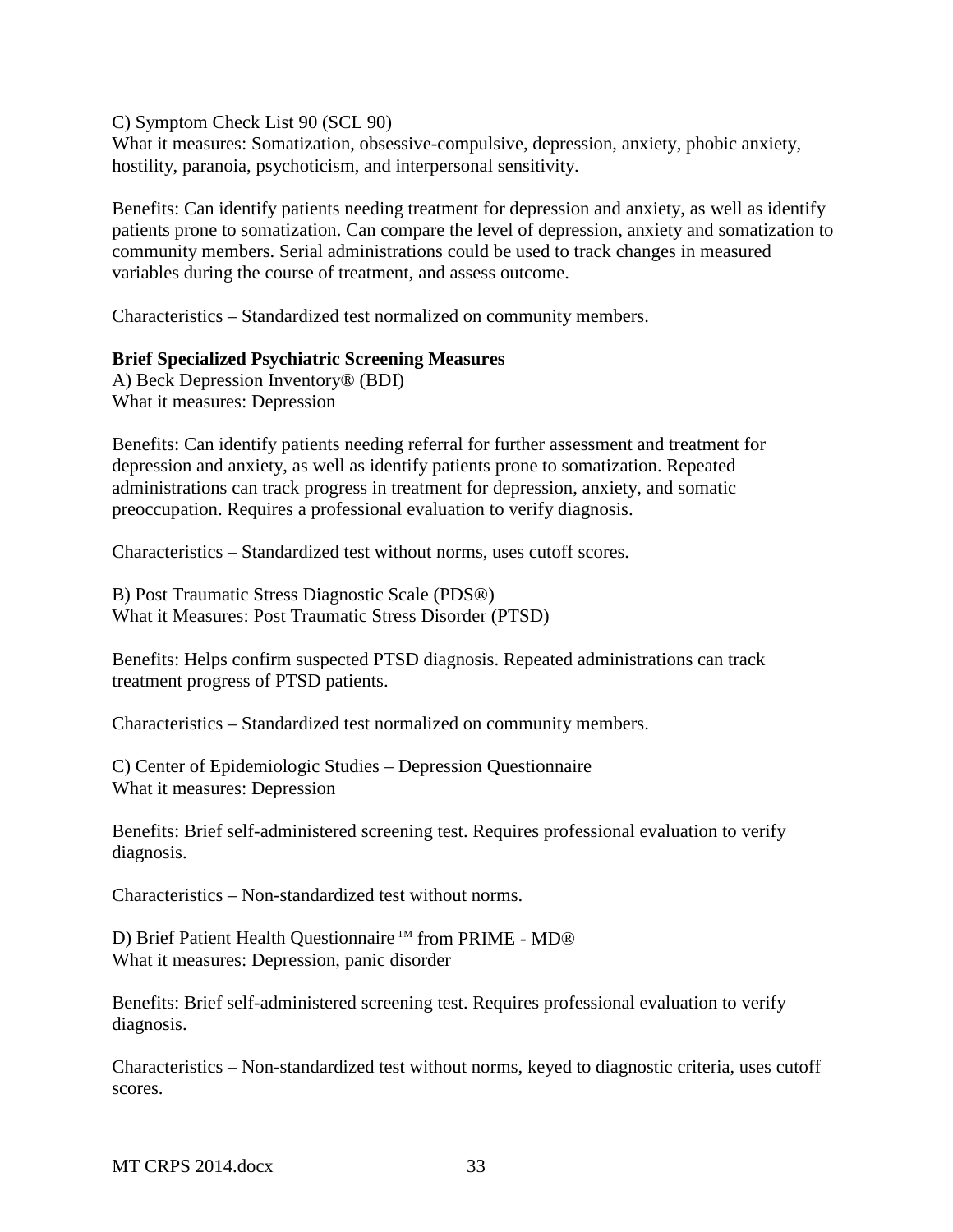E) Zung Questionnaire What it measures: Depression

Benefits: Brief self-administered screening test. Requires professional evaluation to verify diagnosis.

Characteristics – Non-standardized test without norms.

## <span id="page-34-0"></span>**F.12 Special Tests**

Special tests are generally well-accepted tests and are performed as part of a skilled assessment of the patients' capacity to return to work, his/her strength capacities, and/or physical work demand classifications and tolerance. The procedures in this subsection are listed in alphabetical order.

## <span id="page-34-1"></span>**F.12.a Computer-Enhanced Evaluations**

Computer-enhanced evaluations may include isotonic, isometric, isokinetic and/or isoinertial measurement of movement, range of motion, endurance, or strength. Values obtained can include degrees of motion, torque forces, pressures, or resistance. Indications include determining validity of effort, effectiveness of treatment and demonstrated motivation. These evaluations should not be used alone to determine return to work restrictions.

• Frequency: One time for evaluation. Can monitor improvements in strength every 3 to 4 weeks up to a total of 6 evaluations.

# <span id="page-34-2"></span>**F.12.b Functional Capacity Evaluation (FCE)**

Functional Capacity Evaluation (FCE) is a comprehensive or modified evaluation of the various aspects of function as they relate to the worker's ability to return-to-work. This test may also be known as Physical Capacity Evaluation, Functional Capacity Assessment, and Work Capacity Evaluation. Areas such as endurance, lifting (dynamic and static), postural tolerance, specific range of motion, coordination and strength, worker habits, employability and financial status, as well as psychosocial aspects of competitive employment may be evaluated. Components of this evaluation may include: (a) musculoskeletal screen; (b) cardiovascular profile/aerobic capacity; (c) coordination; (d) lift/carrying analysis; (e) job-specific activity tolerance; (f) maximum voluntary effort; (g) pain assessment/psychological screening; (h) non-material and material handling activities; and (i) validity of effort and reproducibility. Standardized national guidelines (such as National Institute for Occupational Safety and Health (NIOSH)) should be used as the basis for FCE recommendations.

When an FCE is being used to determine return to a specific jobsite, the provider is responsible for fully understanding the job duties. A jobsite evaluation is frequently necessary. FCEs cannot be used in isolation to determine work restrictions. The authorized treating physician must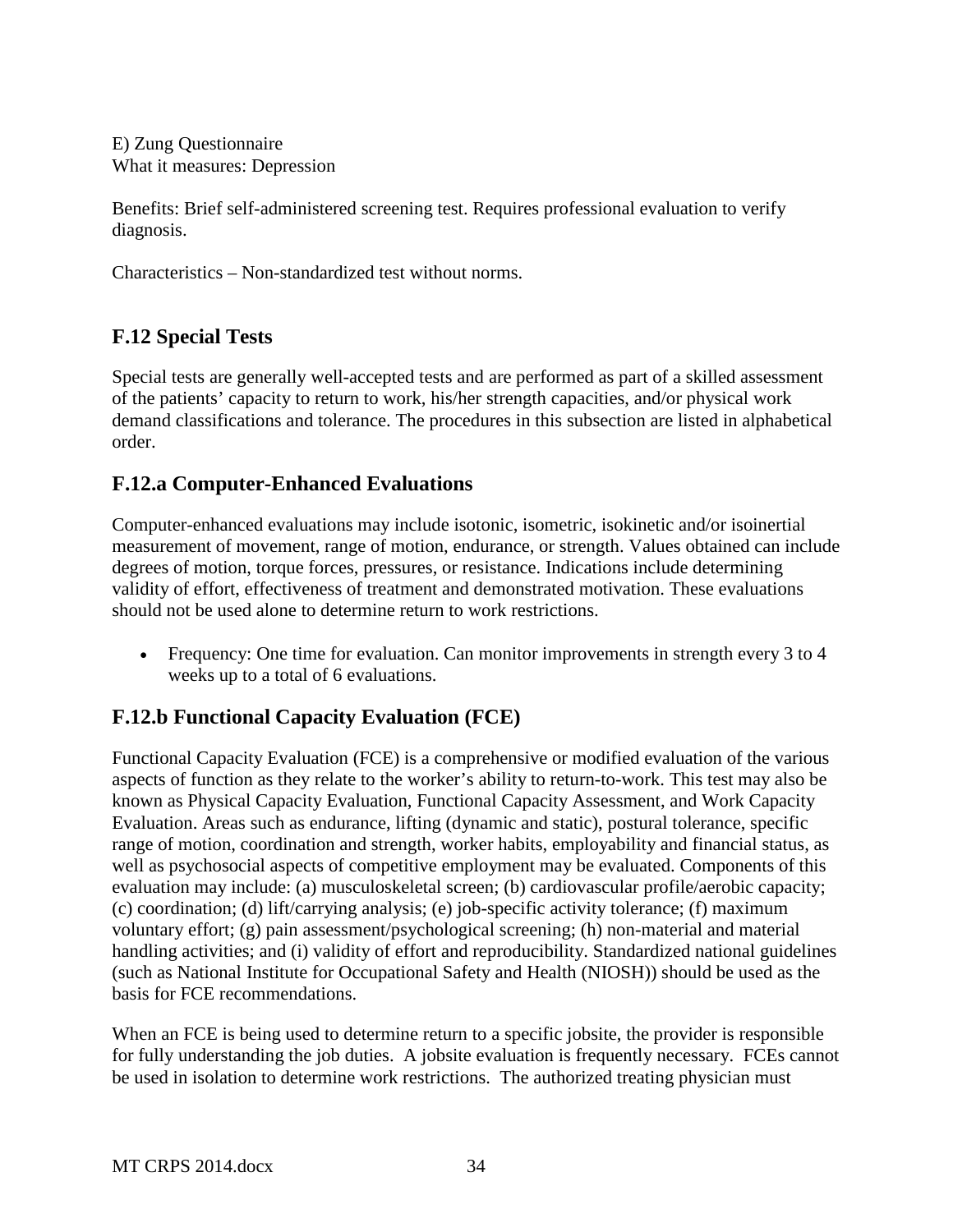interpret the FCE in light of the individual patient's presentation and medical and personal perceptions. FCEs should not be used as the sole criteria to diagnose malingering.

Full FCEs are rarely necessary. In many cases, a work tolerance screening will identify the ability to perform the necessary job tasks.

• Frequency: Can be used: 1) initially to determine baseline status; and 2) for case closure when patient is unable to return to the pre-injury position and further information is desired to determine permanent work restrictions. Prior authorization is required for FCEs.

# <span id="page-35-0"></span>**F.12.c Job Site Evaluation**

Job Site Evaluation is a comprehensive analysis of the physical, mental, and sensory components of a specific job. The goal of the Job Site evaluation is to identify any job modification needed to ensure the safety of the employee upon return to work. These components may include, but are not limited to: (a) postural tolerance (static and dynamic); (b) aerobic requirements; (c) range of motion; (d) torque/force; (e) lifting/carrying; (f) cognitive demands; (g) social interactions; (h) visual perceptual; (i) environmental requirements of a job; (j) repetitiveness; and (k) essential functions of a job; and (l) ergonomic set up. Job descriptions provided by the employer are helpful but should not be used as a substitute for direct observation by a qualified individual (e.g., physical therapist, occupational therapist, vocational rehabilitation counselor, nurse case manager, etc.).

Jobsite evaluation and alteration should include input from a health care professional with experience in ergonomics or a certified ergonomist, the employee, and the employer. The employee must be observed performing all job functions in order for the jobsite evaluation to be a valid representation of a typical workday.

A jobsite evaluation may include observation and instruction of how work is done, what material changes (desk, chair) should be made, and determination of readiness to return to work.

Requests for a jobsite evaluation should describe the expected goals for the evaluation. Goals may include, but are not limited to the following:

i. To determine if there are potential contributing factors to the person's condition and/or for the practitioner to assess causality;

ii. To make recommendations for, and to assess the potential for ergonomic changes;

iii. To provide a detailed description of the physical and cognitive job requirements;

iv. To assist the patient in their return to work by educating them on how they may be able to do their job more safely in a bio-mechanically appropriate manner;

v. To give detailed work/activity restrictions.

• Frequency: One time with additional visits as needed for follow-up per jobsite.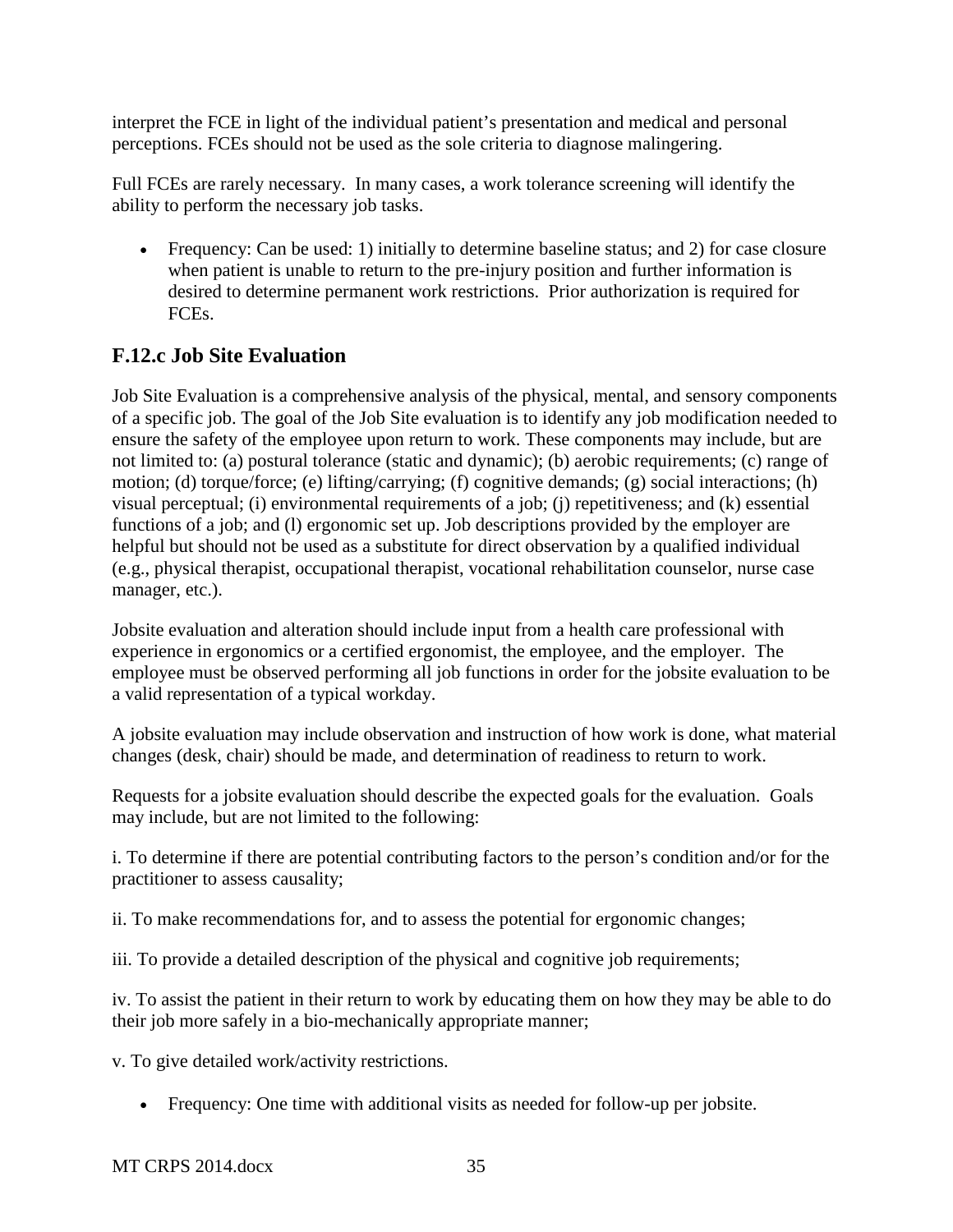## **F.12.d Vocational Assessment**

Once an authorized practitioner has reasonably determined and objectively documented that a patient will not be able to return to his/her former employment and can reasonably prognosticate final restrictions, implementation of a timely vocational assessment can be performed. The vocational assessment should provide valuable guidance in the determination of future rehabilitation program goals. It should clarify rehabilitation goals, which optimize both patient motivation and utilization of rehabilitation resources. If prognosis for return to former occupation is determined to be poor, except in the most extenuating circumstances, vocational assessment should be implemented within 3 to 12 months post-injury. Declaration of Maximum Medical Improvement should not be delayed solely due to lack of attainment of a vocational assessment.

• Frequency: One time with additional visits as needed for follow-up

## **F.12.e Work Tolerance Screening (Fitness for Duty)**

Work Tolerance Screening is a determination of an individual's tolerance for performing a specific job based on a job activity or task. It may include a test or procedure to specifically identify and quantify work-relevant cardiovascular, physical fitness and postural tolerance. It may also address ergonomic issues affecting the patient's return-to-work potential. May be used when a full FCE is not indicated.

• Frequency: One time for initial screen. May monitor improvements in strength every 3 to 4 weeks up to a total of 6 visits.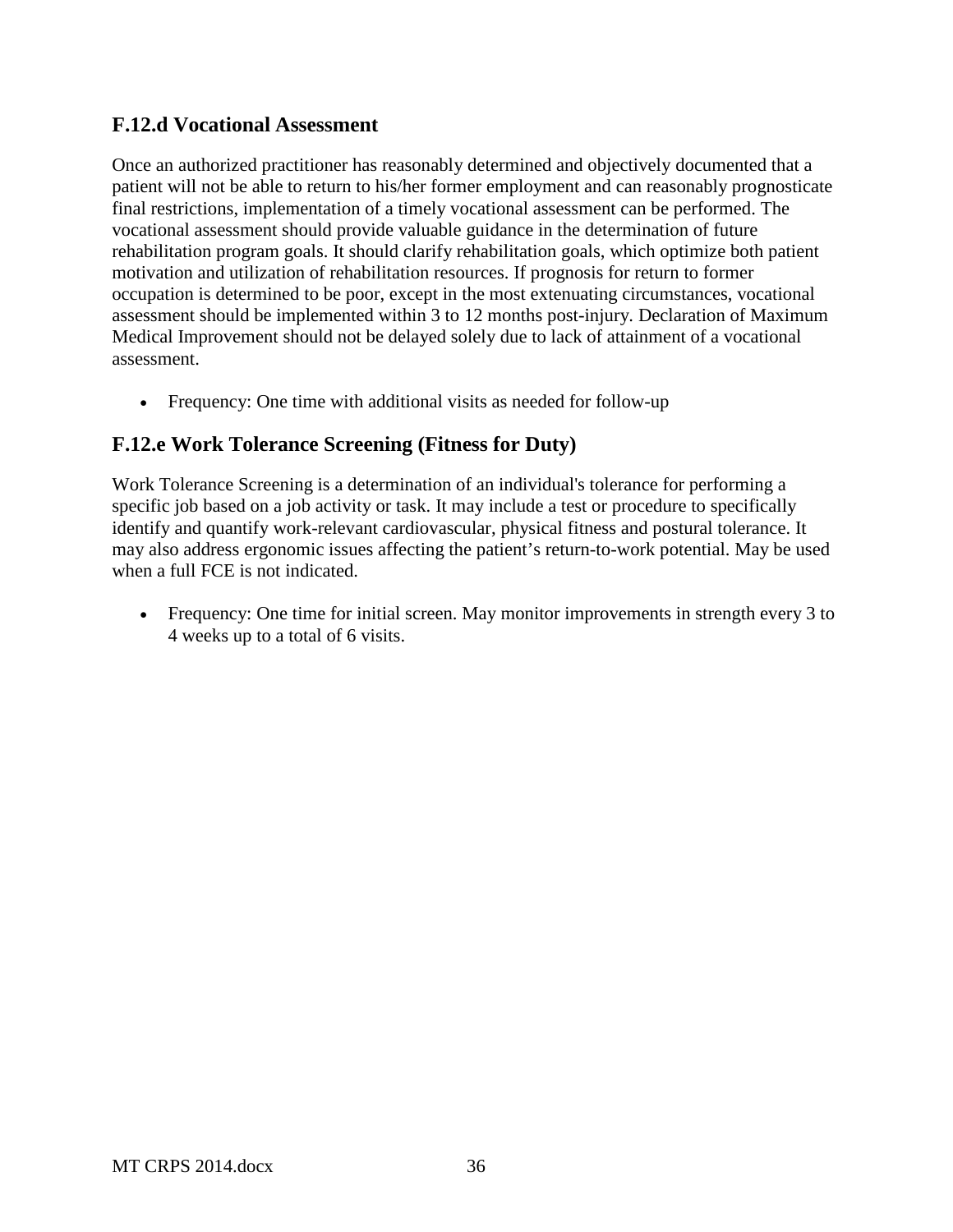# **G. Therapeutic Procedures – Non-Operative**

Non-operative therapeutic rehabilitation is applied to patients with Complex Regional Pain Syndrome (CRPS) or Sympathetically Mediated Pain (SMP) who experience chronic and complex problems of de-conditioning and functional disability. Treatment modalities may be utilized sequentially or concomitantly depending on chronicity and complexity of the problem, and treatment plans should always be based on a diagnosis utilizing appropriate diagnostic procedures.

Before initiation of any therapeutic procedure, the authorized treating physician, employer and insurer must consider these important issues in the care of the injured worker:

a. Patients undergoing therapeutic procedure(s) should be released or returned to modified or restricted duty during their rehabilitation at the earliest appropriate time. Refer to Section G.12 Return-to-Work for detailed information.

b. Reassessment of the patient's status in terms of functional improvement should be documented after each treatment. If patients are not responding within the recommended time periods, alternative treatment interventions, further diagnostic studies or consultations should be pursued. Continued treatment should be monitored using objective measures such as:

- Return to work or maintaining work status.
- Fewer restrictions at work or performing activities of daily living (ADL).
- Decrease in usage of medications related to the work injury, and
- Measurable functional gains, such as increased range-of-motion or documented increase in strength.

c. Clinicians should provide and document education to the patient. No treatment plan is complete without addressing issues of individual and/or group patient education as a means of facilitating self-management of symptoms.

d. Psychological or psychosocial screening should be performed on all chronic pain patients.

The following procedures are listed in alphabetical order.

# **G.1 Acupuncture**

When acupuncture has been studied in randomized clinical trials, it is often compared with sham acupuncture and/or with no acupuncture (usual care). The differences between true acupuncture and usual care have been moderate, but clinically important. These differences can be partitioned into two components: nonspecific effects and specific effects. Nonspecific effects, such as patient beliefs and expectations, attention from the acupuncturist, administration of acupuncture in a relaxing setting, and other components of what is often called the placebo effect. Specific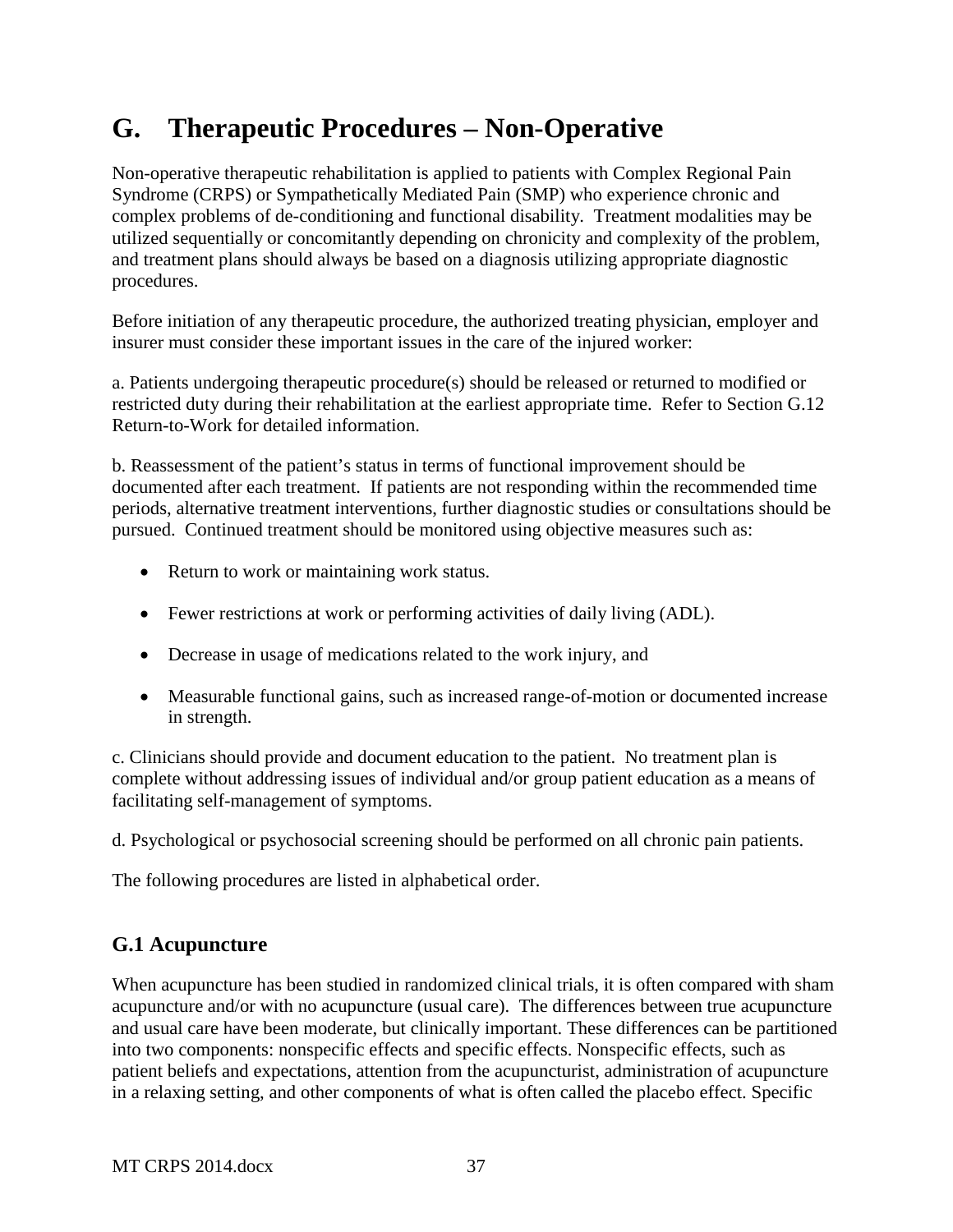effects refer to any additional effects which occur in the same setting of expectations and attention, but are attributable to the penetration of the skin in the specific, classic acupuncture points on the surface of the body by the needles themselves.

In most controlled studies the differences between the sham and the classic acupuncture, specific effects of classic acupuncture, have been small in relation to the nonspecific effects. However, the sham controlled studies have shown consistent advantages of both true and sham acupuncture over no acupuncture, when the studies have included a third comparison group which was randomized to usual medical care. Having this third comparison group has been advantageous in the interpretation of the nonspecific effects of acupuncture, since the third comparison group controls for some influences on study outcome including more frequent contact with providers, the natural history of the condition, regression to the mean, the effect of being observed in a clinical trial, and, if the follow-up observations are done consistently in all three treatment groups, for biased reporting of outcomes. Controlling for these factors enables researchers to more closely estimate the contextual and personal interactive effects of acupuncture as it is generally practiced.

Because the sham acupuncture interventions in the clinical trials are generally done by trained acupuncturists, and not by totally untrained personnel, the sham acupuncture interventions may include some of the effects of true acupuncture, much as a partial agonist of a drug may produce some of the effects of the actual drug. For example, a sham procedure involving toothpicks rather than acupuncture needles may stimulate cutaneous afferents in spite of not penetrating the skin, much as a neurological sensory examination may test nociceptor function without skin penetration. To the extent that afferent stimulation is part of the mechanism of action of acupuncture, interpreting the sham results as purely a control group would lead to an underestimation of the analgesic effects of acupuncture. Thus we consider in our analysis that "sham" or non-classic acupuncture may have a positive clinical effect when compared to usual care.

Clinical trials of acupuncture typically enroll participants who are interested in acupuncture, and may respond to some of the nonspecific aspects of the intervention more than would be expected of patients who have no interest in or desire for acupuncture. The nonspecific effects of acupuncture may not be produced in patients who have no wish to be referred for it.

There is good evidence that both acupuncture and sham acupuncture are superior to usual care without acupuncture for moderate short-term and mild long-term alleviation of low back pain, neck pain, and the pain of joint osteoarthritis. In these studies 5-15 treatments were provided. Comparisons of acupuncture and sham acupuncture have been inconsistent, and the advantage of true over sham acupuncture has been small in relation to the advantage of sham over no acupuncture.

Acupuncture is recommended for chronic pain patients who are trying to increase function and/or decrease medication usage and have an expressed interest in this modality. Acupuncture is not the same procedure as dry needling for coding purposes; however, some acupuncturists may use acupuncture treatment for myofascial trigger points. Dry needling is performed specifically for myofascial trigger points. Refer to Section G.5.b Trigger Point Injections.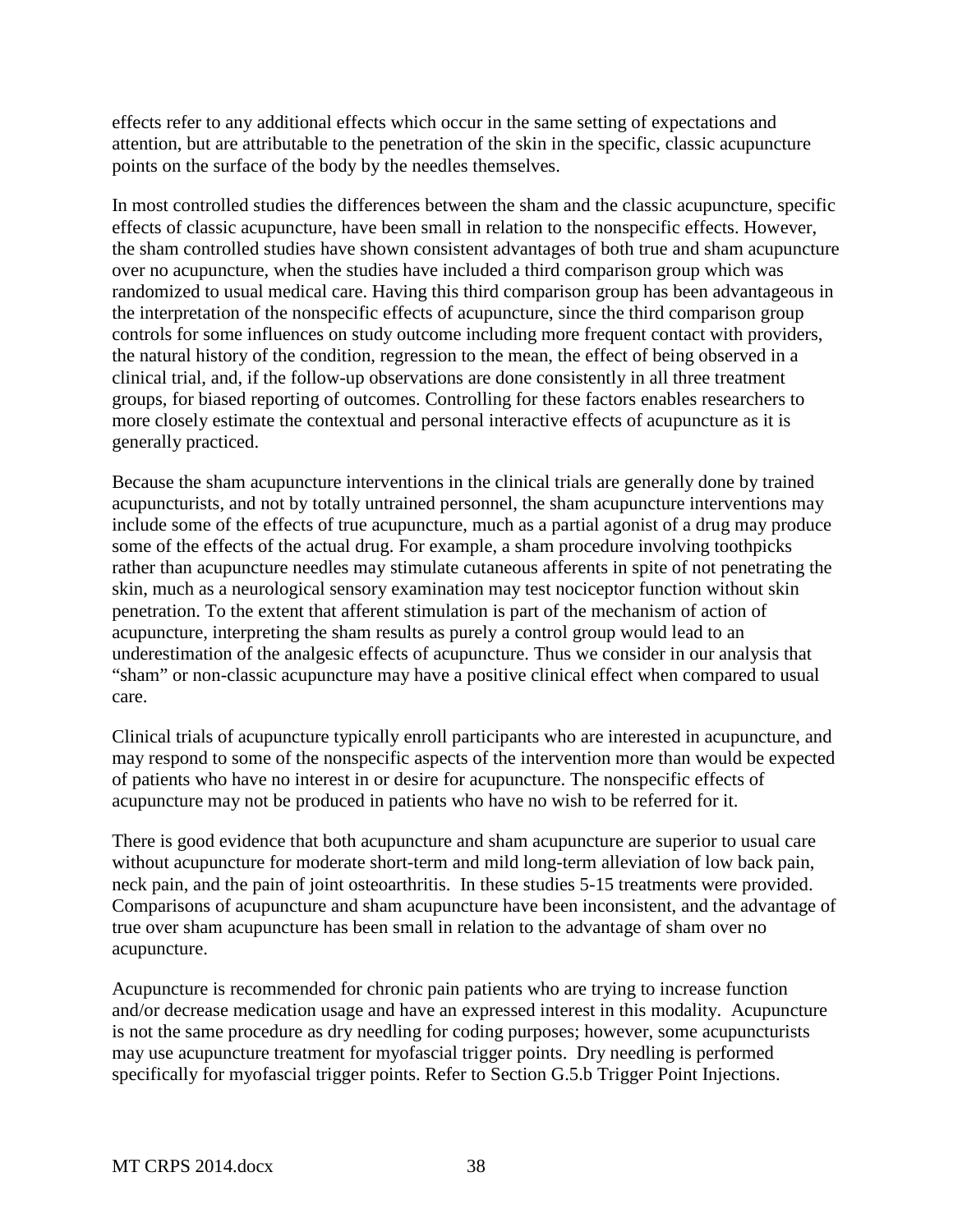Credentialed practitioners with experience in evaluation and treatment of chronic pain patients must perform acupuncture evaluations. The exact mode of action is only partially understood. Western medicine studies suggest that acupuncture stimulates the nervous system at the level of the brain, promotes deep relaxation, and affects the release of neurotransmitters. Acupuncture is commonly used as an alternative or in addition to traditional Western pharmaceuticals. It may be used when pain medication is reduced or not tolerated; as an adjunct to physical rehabilitation, surgical intervention; and/or as part of multidisciplinary treatment to hasten the return of functional activity. Acupuncture must be performed by practitioners with the appropriate credentials in accordance with state and other applicable regulations. Therefore, if not otherwise within their professional scope of practice and licensure, those performing acupuncture must have the appropriate credentials, such as L.A.c., R.A.c, or Dipl. Ac.

# **G.1.a. Acupuncture**

Acupuncture is the insertion and removal of filiform needles to stimulate acupoints (acupuncture points). Needles may be inserted, manipulated, and retained for a period of time. Acupuncture has a variety of possible physiologic actions, but their relevance to the clinical response is speculative, for example, one crossover trial measured increased nitric oxide synthase activity in arms which had had acupuncture, increasing palmar blood flow, but this observation may have no bearing on actual analgesic effects.

Indications include joint pain, joint stiffness, soft tissue pain and inflammation, paresthesia, postsurgical pain relief, muscle spasm, and scar tissue pain.

# **G.1.b Acupuncture with Electrical Stimulation**

Acupuncture with Electrical is the use of electrical current (micro- amperage or milli-amperage) on the needles at the acupuncture site. It is used to increase effectiveness of the needles by continuous stimulation of the acupoint. Physiological effects (depending on location and settings) can include endorphin release for pain relief, reduction of inflammation, increased blood circulation, analgesia through interruption of pain stimulus, and muscle relaxation.

It is indicated to treat chronic pain conditions, radiating pain along a nerve pathway, muscle spasm, inflammation, scar tissue pain, and pain located in multiple sites.

# **G.1.c Other Acupuncture Modalities**

Acupuncture treatment is based on individual patient needs and therefore treatment may include a combination of procedures to enhance treatment effect. Other procedures may include the use of heat, soft tissue manipulation/massage, and exercise. Refer to Sections G.13.i Therapeutic Exercise and G.14.e Superficial Heat Therapy for a description of these adjunctive acupuncture modalities and time frames.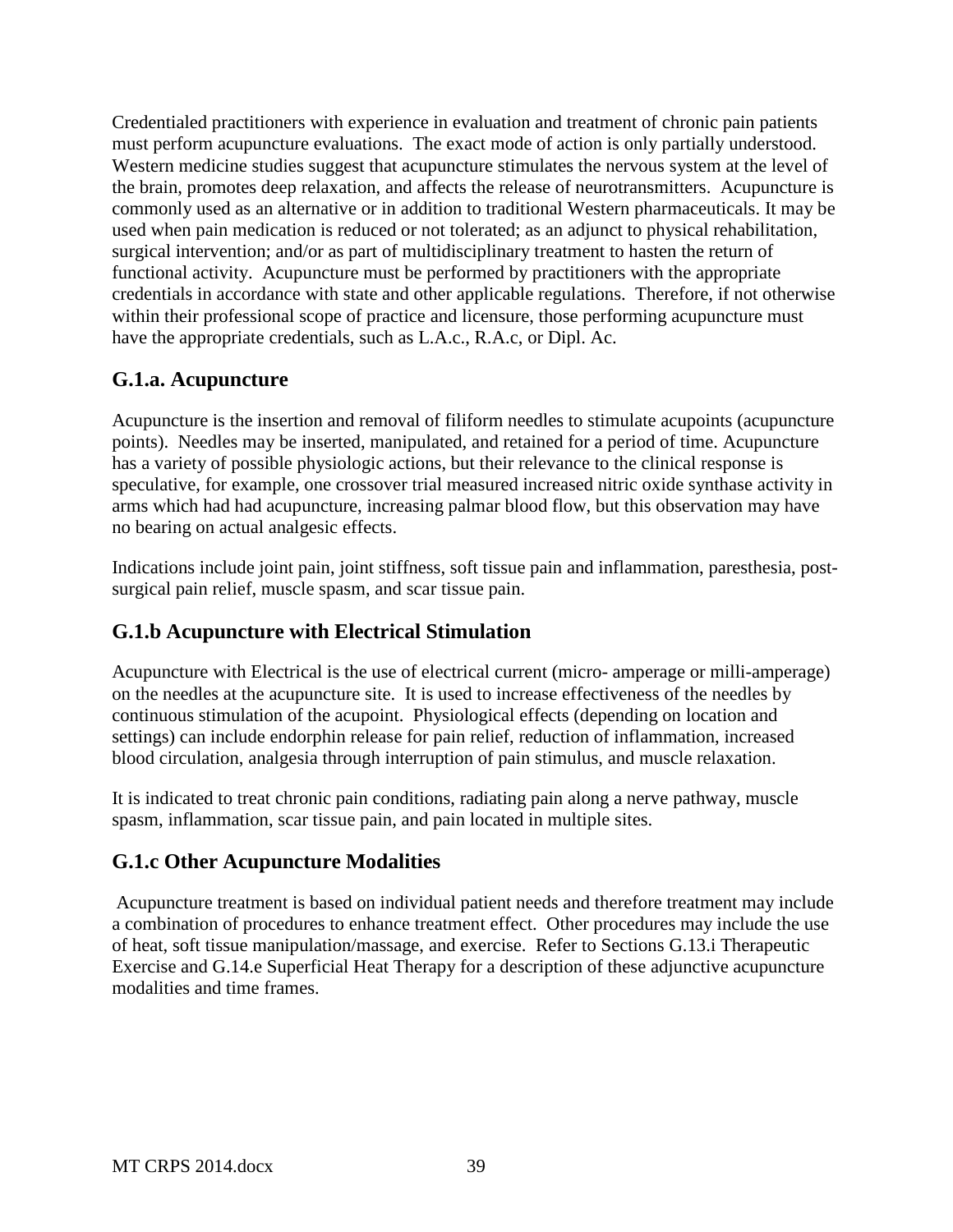## **G.1.d Total Time Frames for Acupuncture and Acupuncture with Electrical Stimulation**

Time frames are not meant to be applied to each of the above sections separately. The time frames are to be applied to all acupuncture treatments regardless of the type or combination of therapies being provided.

- Time to Produce Effect: 3 to 6 treatments.
- Frequency: 1 to 3 times per week.
- Optimum Duration: 1 to 2 months.
- Maximum Duration: 15 treatments.

Any of the above acupuncture treatments may extend longer if objective functional gains can be documented or when symptomatic benefits facilitate progression in the patient's treatment program. Treatment beyond 15 treatments must be documented with respect to need and ability to facilitate positive symptomatic and functional gains. Such care should be re-evaluated and documented with each series of treatments.

## **G.2 Biofeedback**

Biofeedback is a form of behavioral medicine that helps patients learn self-awareness and selfregulation skills for the purpose of gaining greater control of their physiology, such as muscle activity, brain waves, and measures of autonomic nervous system activity. There is good evidence that biofeedback and cognitive behavioral therapy are equally effective in managing chronic pain. Stress-related psycho-physiological reactions may arise as a reaction to organic pain and in some cases may cause pain. Electronic instrumentation is used to monitor the targeted physiology and then displayed or fed back to the patient visually, auditorily, or tactilely with coaching by a biofeedback specialist.

Indications for biofeedback include individuals who are suffering from musculoskeletal injury where muscle dysfunction or other physiological indicators of excessive or prolonged stress response affects and/or delays recovery. Other applications include training to improve selfmanagement of pain, anxiety, panic, anger or emotional distress, opioid withdrawal, insomnia/sleep disturbance, and other central and autonomic nervous system imbalances. Biofeedback is often utilized for relaxation training. Mental health professionals may also utilize it as a component of psychotherapy, where biofeedback and other behavioral techniques are integrated with psychotherapeutic interventions. Biofeedback is often used in conjunction with physical therapy or medical treatment.

Recognized types of biofeedback include the following:

a. EMG/Electromyogram (EMG): Used for self-management of pain and stress reactions involving muscle tension.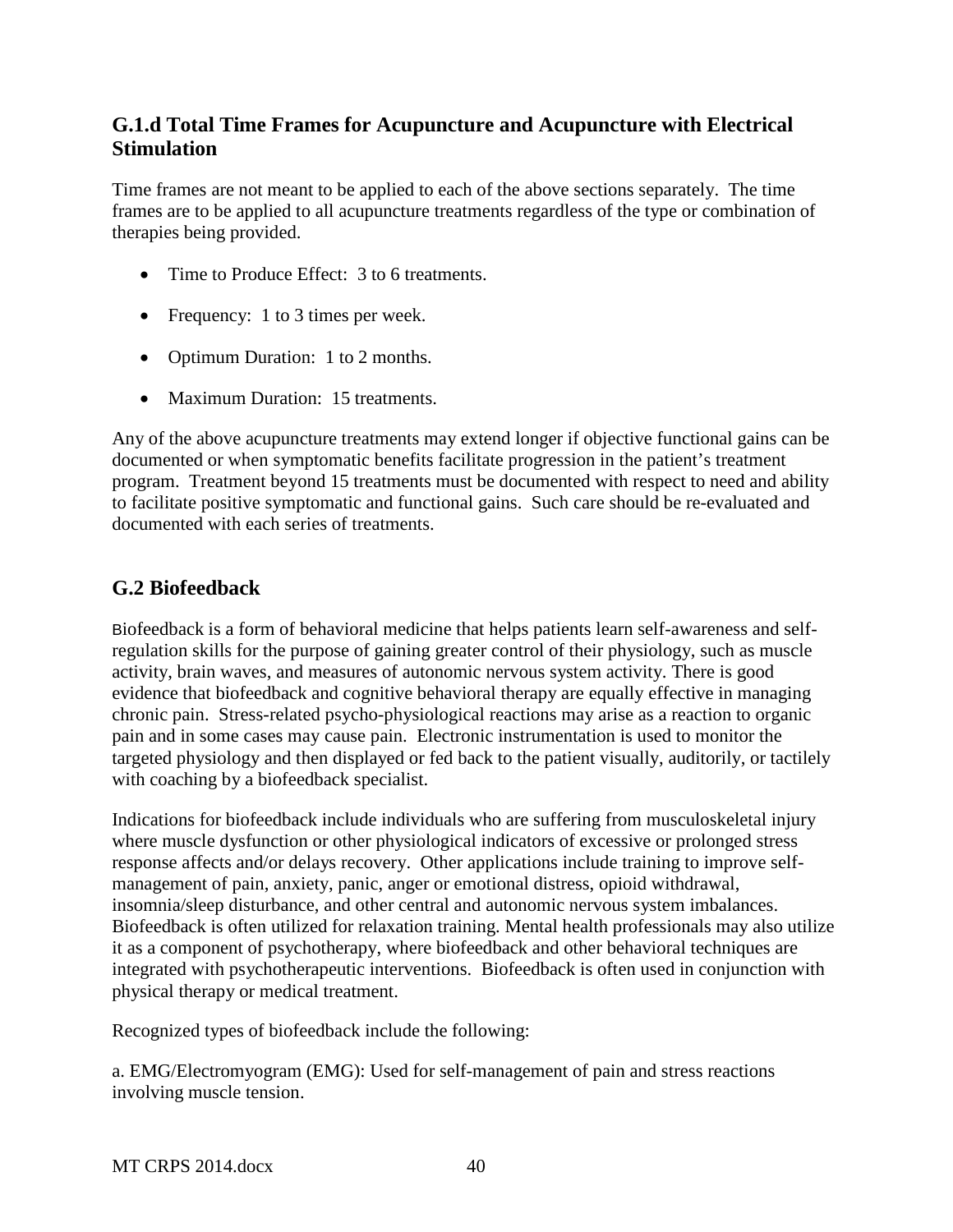b. Skin Temperature: Used for self-management of pain and stress reactions, especially vascular headaches.

c. Respiration Feedback (RFB): Used for self-management of pain and stress reactions via breathing control.

d. Respiratory Sinus Arrhythmia (RSA): Used for self-management of pain and stress reactions via synchronous control of heart rate and respiration. Respiratory sinus arrhythmia is a benign phenomenon which consists of a small rise in heart rate during inhalation, and a corresponding decrease during exhalation. This phenomenon has been observed in meditators and athletes, and is thought to be a psycho-physiological indicator of health.

e. Heart Rate Variability (HRV): Used for self-management of stress via managing cardiac reactivity.

f. Electrodermal Response (EDR): Used for self-management of stress involving palmar sweating or galvanic skin response.

g. Electroencephalograph (EEG, QEEG): Used for self-management of various psychological states by controlling brainwaves.

The goal in biofeedback treatment is normalizing the physiology to the pre-injury status to the extent possible and involves transfer of learned skills to the workplace and daily life. Candidates for biofeedback therapy or training should be motivated to learn and practice biofeedback and self-regulation techniques. In the course of biofeedback treatment, patient stressors are discussed and self-management strategies are devised. If the patient has not been previously evaluated, a psychological evaluation should be performed prior to beginning biofeedback treatment for chronic pain. The psychological evaluation may reveal cognitive difficulties, belief system conflicts, somatic delusions, secondary gain issues, hypochondriasis, and possible biases in patient self-reports, which can affect biofeedback. Home practice of skills is often helpful for mastery and may be facilitated by the use of home training tapes.

Psychologists or psychiatrists, who provide psycho-physiological therapy which integrates biofeedback with psychotherapy, should be either Biofeedback Certification International Alliance (BCIA) certified or practicing within the scope of their training. All non-licensed health care providers of biofeedback for chronic pain patients must be BCIA certified and shall have their biofeedback treatment plan approved by the authorized treating psychologist or psychiatrist. Biofeedback treatment must be done in conjunction with the patient's psychosocial intervention. Biofeedback may also be provided by health care providers, who follow a set treatment and educational protocol. Such treatment may utilize standardized material or relaxation tapes.

- Time to Produce Effect: 3 to 4 sessions.
- Frequency: 1 to 2 times per week.
- Optimum Duration: 6 to 8 sessions.
- Maximum Duration: 10 to 12 sessions. Treatment beyond 12 sessions must be documented with respect to need, expectation, and ability to facilitate positive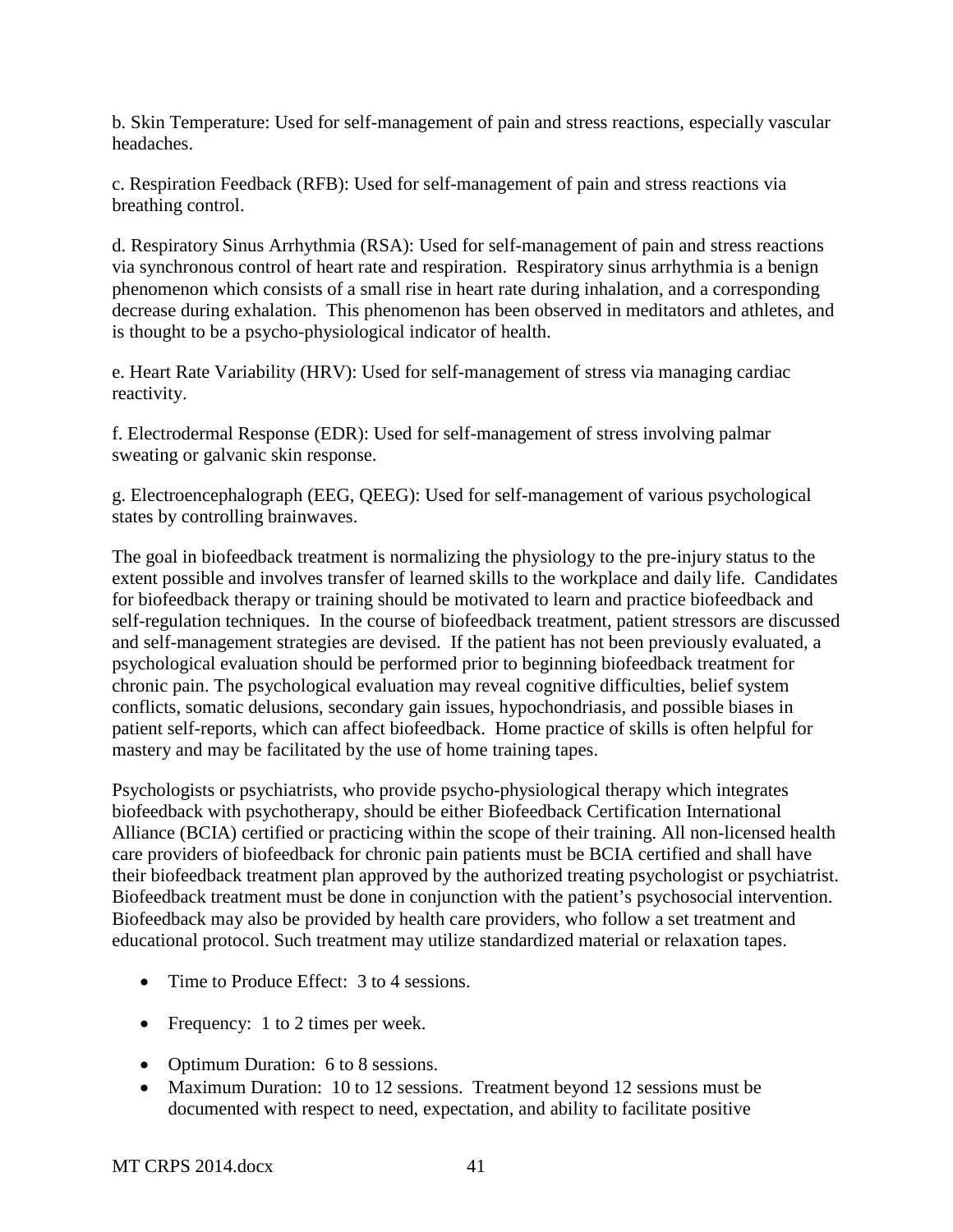symptomatic and functional gains.

# **G.3 Complimentary Alternative Medicine (CAM)**

Complementary alternative medicine (cam) is a term used to describe a broad range of treatment modalities, a number of which are generally accepted and supported by some scientific literature, and others which still remain outside the generally accepted practice of conventional Western Medicine. In many of these approaches, there is attention given to the relationship between physical, emotional, and spiritual well-being. While CAM may be performed by a myriad of both licensed and non-licensed health practitioners with training in one or more forms of therapy, credentialed practitioners should be used when available or applicable.

Although CAM practices are diverse and too numerous to list, they can be generally classified into five domains:

a. Alternative Medical Systems: These are defined as medical practices that have developed their own systems of theory, diagnosis and treatment and have evolved independent of and usually prior to conventional Western Medicine. Some examples are Traditional Chinese Medicine, Ayurvedic Medicine, Homeopathy, and Naturopathy.

b. Mind-body Interventions: These include practices such as hypnosis, meditation, bioenergetics, and prayer. Reflexology does not appear to relieve low back pain.

c. Biological-based Practices: These include herbal and dietary therapy as well as the use of nutritional supplements. To avoid potential drug interactions, supplements should be used in consultation with the authorized treating physician.

d. Body-based Therapy: Included in this category are the practices of Yoga and Rolfing bodywork.

e. Energy-based Practices: Energy-based practices include a wide range of modalities that support physical as well as spiritual and/or emotional healing. Some of the more well-known energy practices include Qi Gong, Tai Chi, Healing Touch and Reiki. Practices such as Qi Gong and Tai Chi are taught to the patient and are based on exercises the patient can practice independently at home. Other energy-based practices such as Healing Touch and Reiki involve a practitioner/patient relationship and may provide some pain relief. Tai Chi may improve range of motion in those with rheumatoid arthritis.

Methods used to evaluate chronic pain patients for participation in CAM will differ with various approaches and with the training and experience of individual practitioners. A patient may be referred for CAM therapy when the patient's cultural background, religious beliefs, or personal concepts of health suggest that an unconventional medical approach might assist in the patient's recovery or when the physician's experience and clinical judgment support a CAM approach. The patient must demonstrate a high degree of motivation to return to work and improve their functional activity level while participating in therapy. Other more traditional conservative treatments should generally be attempted before referral to CAM. Treatment with CAM requires prior authorization.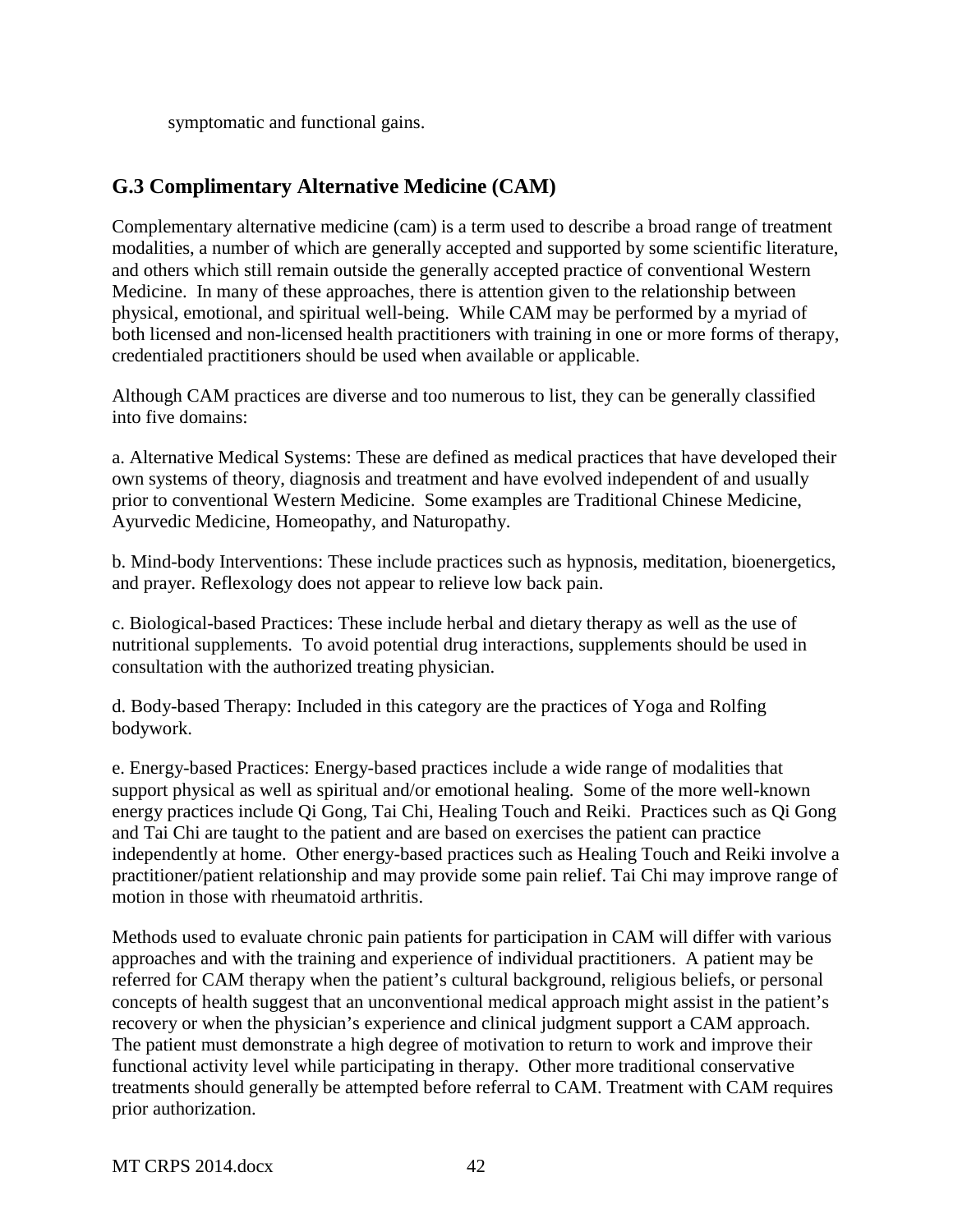- Time to Produce Effect: Functional treatment goals and number of treatments for time to produce effect should be set with the practitioner and the patient before the beginning of treatment.
- Frequency: Per CAM therapy selected.
- Optimum Duration: Should be based upon the physician's clinical judgment and demonstration by the patient of positive symptomatic and functional gains. Practitioner provided CAM therapy is not recommended on a maintenance basis.

# **G.4 Disturbances of Sleep**

Disturbances of sleep are common in chronic pain. Although primary insomnia may accompany pain as an independent co-morbid condition, it more commonly occurs secondary to the pain condition itself. Exacerbations of pain often are accompanied by exacerbations of insomnia; the reverse can also occur. Sleep laboratory studies have shown disturbances of sleep architecture in pain patients. Loss of deep slow-wave sleep and increase in light sleep occur and sleep efficiency, the proportion of time in bed spent asleep, is decreased. These changes are associated with patient reports of non-restorative sleep. Sleep apnea may also occur as a primary diagnosis or be caused or exacerbated opioid and hypnotic use. This should be investigated diagnostically (refer to Section G.7.j Opioids).

Many chronic pain patients develop behavioral habits that exacerbate and maintain sleep disturbances. Excessive time in bed, irregular sleep routine, napping, low activity, and worrying in bed are all maladaptive responses that can arise in the absence of any psychopathology. Relaxation training such as progressive relaxation, biofeedback, mindfulness meditation, or imagery training and other forms of cognitive therapy can reduce dysfunctional beliefs and attitudes about sleep.

There is some evidence that behavioral modification, such as patient education and group or individual counseling with cognitive behavioral therapy can be effective in reversing the effects of insomnia. Cognitive and behavioral interventions should be undertaken before prescribing medication solely for insomnia. Behavioral modifications are easily implemented and can include:

a. Maintaining a regular sleep schedule, retiring and rising at approximately the same time on weekdays and weekends.

b. Limiting naps to 30 minutes twice per day or less.

c. Avoiding caffeinated beverages after lunchtime.

d. Making the bedroom quiet and comfortable, eliminating disruptive lights, sounds, television sets, pets, and keeping a bedroom temperature of about 65 degrees Fahrenheit.

e. Avoiding alcohol or nicotine within two hours of bedtime.

f. Avoiding large meals within two hours of bedtime.

g. Exercising vigorously during the day, but not within two hours of bedtime, since this may raise core temperature and activate the nervous system.

h. Associating the bed with sleep and sexual activity only, using other parts of the home for television, reading and talking on the telephone.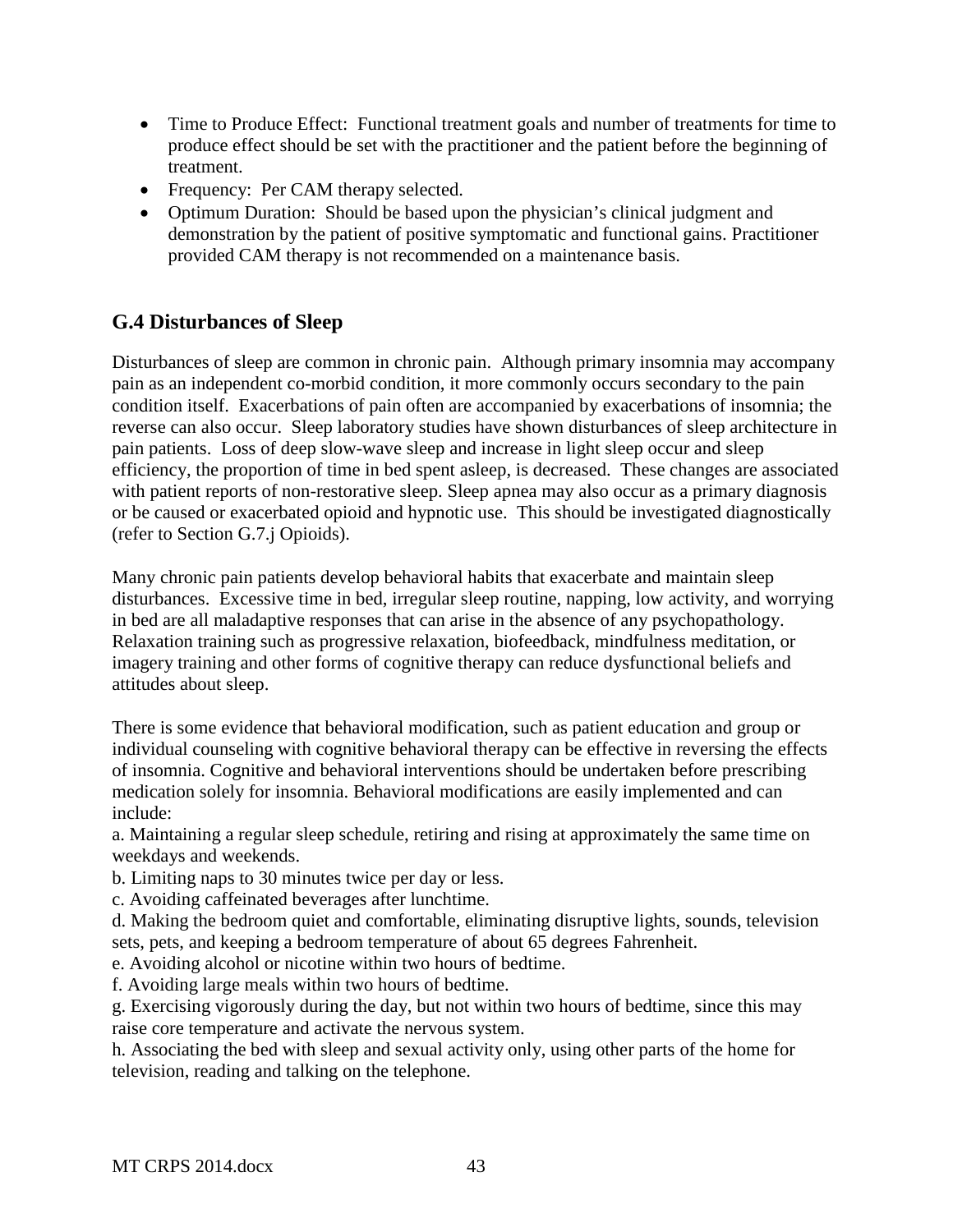i. Leaving the bedroom when unable to sleep for more than 20 minutes, returning to the bedroom when ready to sleep again.

j. Reducing time in bed to estimated typical sleeping time.

k. Arising at a regular time each day, regardless of the number of hours slept.

l. Engaging in relaxing activities until drowsy.

Behavioral modifications should be trialed before the use of hypnotics. Reinforcing these behaviors may also decrease hypnotic use and overall medication costs. There is some evidence that group cognitive behavioral therapy reduces the severity and daytime consequences of insomnia for at least six months. Melatonin or ramelteon a longer acting melatonin agonist may be preferred by some patients and is a reasonable alternative to sedative hypnotics. There is some evidence that ramelteon, while producing a small amount of reduction in sleep latency, does not appreciably increase total sleep time or daytime function.

# **G.5 Injections — Therapeutic**

When considering the use of injections in CRPS management, the treating physician must carefully consider the inherent risks and benefits. First, it is understood that these injections are seldom meant to be "curative" and when used for therapeutic purposes they are employed in conjunction with other treatment modalities for maximum benefit.

Second, education of the patient should include the proposed goals of the injections, expected gains, risks or complications, and alternative treatment.

Lastly, reassessment of the patient's status in terms of functional improvement should be documented after each injection and/or series of injections. Any continued use of injections should be monitored using objective measures such as:

a. Return to work or maintaining work status.

b. Fewer restrictions at work or when performing activities of daily living (ADL).

c. Decrease in usage of medications related to the work injury.

d. Measurable functional gains, such as increased range-of-motion or documented increase in strength.

Visual analog scales (VAS) provide important subjective data but cannot be used to measure function.

The physician must be aware of the possible placebo effect as well as the long-term effects of injections related to the patient's physical and mental status. Strict adherence to contraindications, both absolute and relative, may prevent potential complications. Subjecting the patient to potential risks, (i.e., needle trauma, infection, nerve injury, or systemic effects of local anesthetics and corticosteroids), must be considered before the patient consents to such procedures.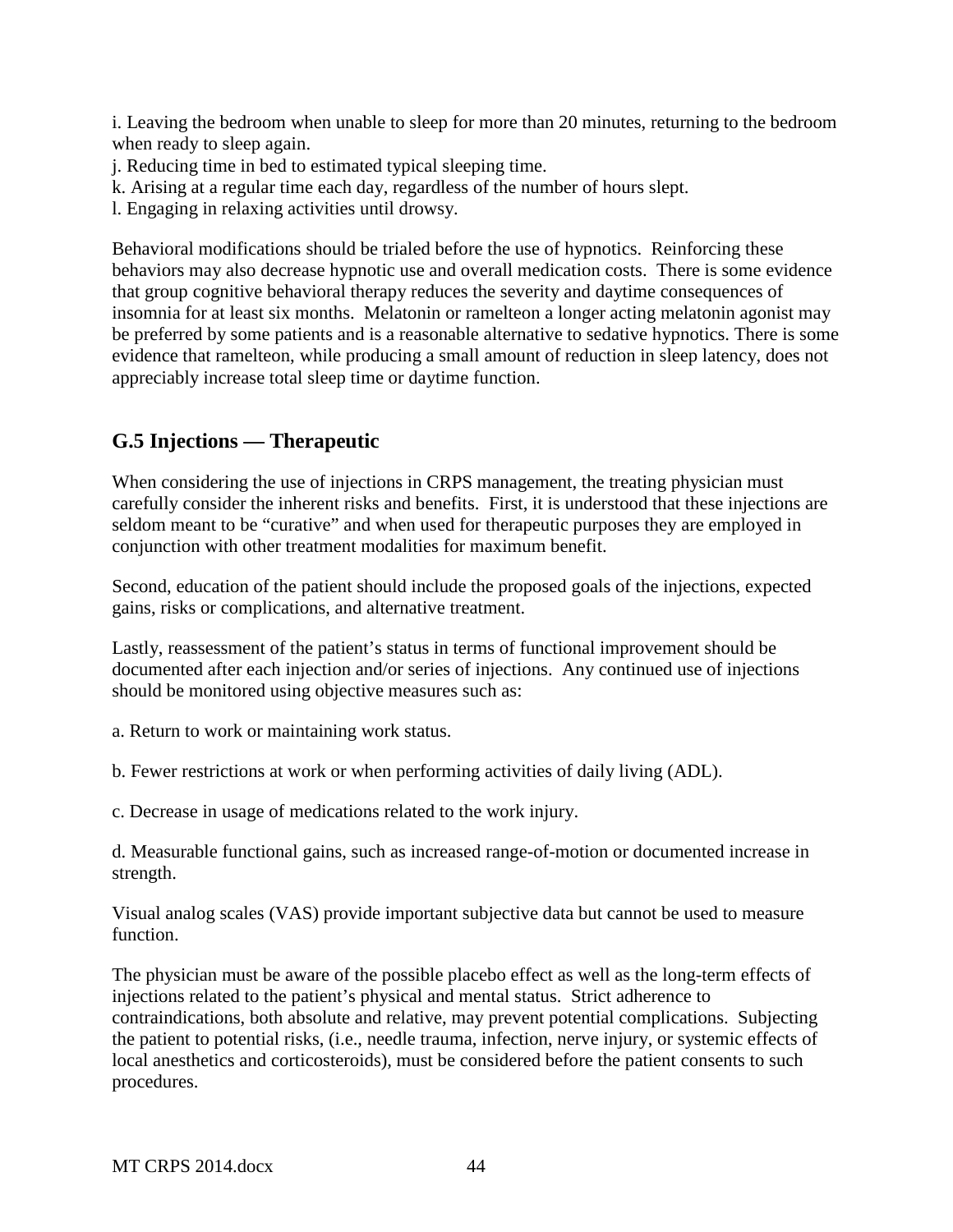## **G.5.a Sympathetic Injections**

**Description** – Sympathetic injections are generally accepted, well-established procedures. They include stellate ganglion blocks and lumbar sympathetic blocks. Unfortunately, there are no high quality randomized controlled trials in this area. It is recommended that all patients receiving therapeutic blocks participate in an appropriate exercise program that may include a functionally directed rehabilitation program.

**Indications** – Greater than 50% pain relief and demonstrated functional improvement from previous diagnostic or therapeutic blocks. Range of motion or increased strength are examples of objective gains that can be documented for most CRPS patients.

**Special Considerations** – Except for Bier blocks, fluoroscopic and/or CT guidance during procedures is recommended to document technique and needle placement; an experienced physician should perform the procedure. The physician should participate in ongoing injection training workshops provided by organizations such as the International Spine Intervention Society (ISIS). Physicians should obtain fluoroscopy training and must also have the appropriate training in radiation safety, usually overseen by a radiation safety officer.

**Complications** – Complications may include transient neurapraxia, nerve injury, inadvertent spinal injection, infection, venous or arterial vertebral puncture, laryngeal paralysis, respiratory arrest, vasovagal effects, as well as permanent neurologic damage.

**Contraindications** – Absolute contraindications of therapeutic injections include: (a) bacterial infection – systemic or localized to region of injection, (b) bleeding diatheses, (c) hematological conditions, and (d) possible pregnancy.

**Relative Contraindications** -- Relative contraindications of these injections may include: (a) allergy to contrast or shellfish, (b) poorly controlled diabetes mellitus and/or hypertension.

Drugs affecting coagulation, such as aspirin, NSAIDs and other anti-platelets or anti-coagulants require restriction from use. Decisions regarding the number of restricted days should be made in consultation with the prescribing physician and other knowledgeable experts.

**Treatment Parameters** – To be effective as a treatment modality, the patient should be making measurable progress in their rehabilitation program and should be achieving an increasing or sustained duration of relief between blocks. If appropriate outcomes are not achieved, changes in treatment should be undertaken.

- Time to Produce Effect: 1 to 2 blocks. Demonstrated greater than 50% pain relief and objective/functional gains as noted under treatment parameters.
- Frequency: Variable, depending upon duration of pain relief and functional gains. During the first two weeks of treatment, blocks may be provided every 3 to 5 days, based on patient response meeting above criteria. The blocks must be combined with active therapy. After the first two weeks, blocks may be given weekly with tapering for a maximum of 7 -10.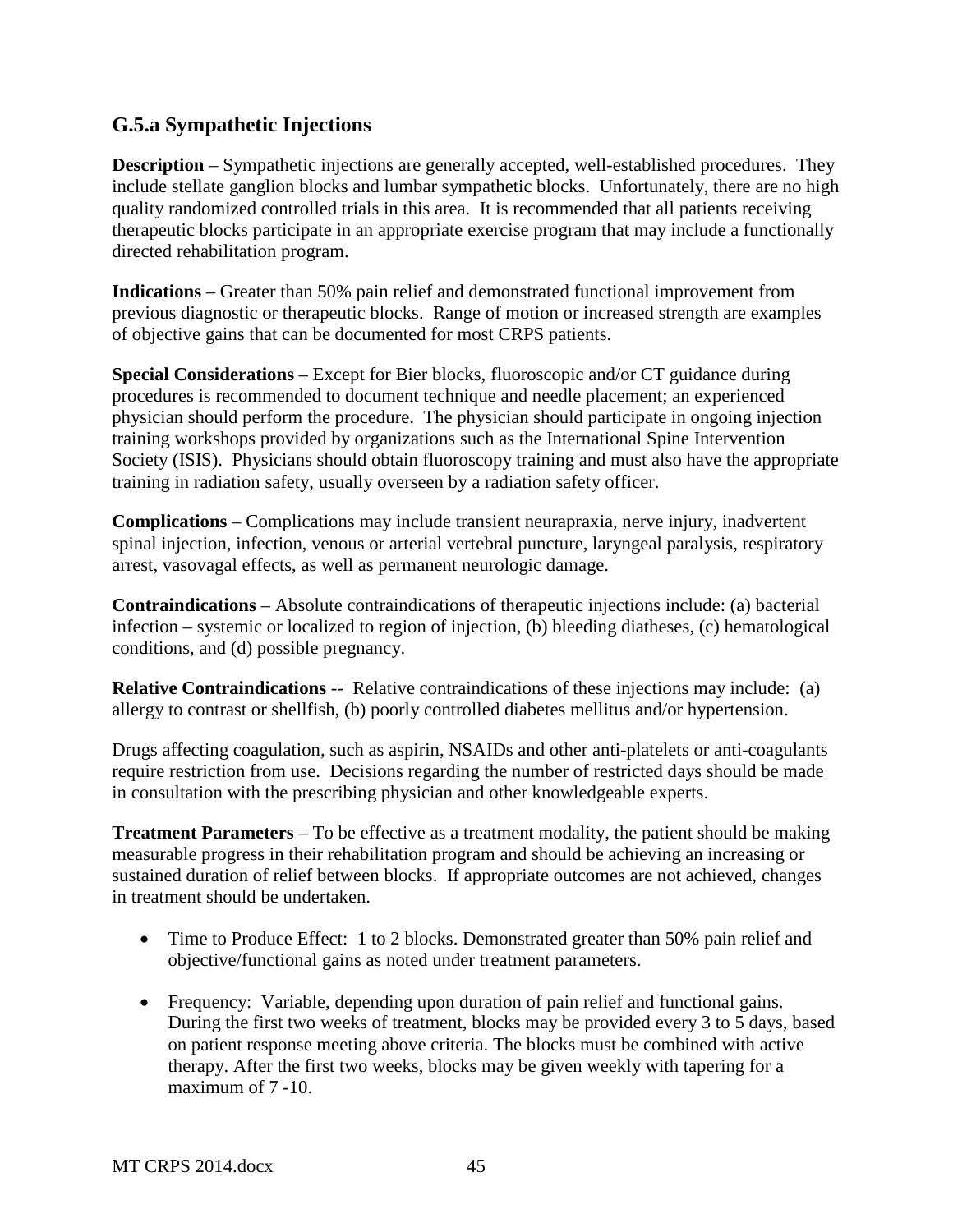- Optimum Duration: 10 over a period of 6 months with documentation of progressive functional gain verified by therapist or increased work capability after each injection.
- Maximum: If sympathetic and functional benefits are documented with the blocks refer to Section I. 9 Injection Therapy for information on further blocks.

## **G.5.b Trigger Point Injections**

May be appropriate when myofascial trigger points are present on examination. They are generally not recommended for CRPS as it is a neuropathic syndrome. For treatment parameters, refer to the Department's Chronic Pain Guideline, F.5.d Trigger Point Injections.

## **G.5.c Peripheral Nerve Blocks**

May be appropriate when peripheral nerve pathology is identified as in CRPS II or for some patients with extremity CRPS I. Repeat injection for treatment should be based on functional changes. These injections are usually limited to 3 injections per site per year.

## **G.5.d Other Intravenous Medications and Regional Blocks**

One inadequately powered study found that IV guanethidine blocks are ineffective and a review of lower level literature reveals no advantage for other regional blocks. In addition regional blocks given by the Bier block method have the potential of aggravating CRPS due to the constriction of the extremity required for the procedure. Another inadequately powered study found no advantage from Bier blocks of lidocaine and methylprednisolone. It is unlikely that either type of block provides a significant clinical advantage to the patient, therefore they are not recommended. Intravenous blocks with reserpine, droperidol and atropine are also not recommended due to lack of effect in small studies. A small, inadequately powered study seemed to show a 3 month benefit for bretyllium Bier block. IV phentolamine has not been adequately studied. The above treatments are not generally recommended, however in cases where repeat sympathetic blocks are contraindicated or ineffective, Bier blocks (usually alpha sympathetic blocking agent with lidocaine) may be useful when the patient has peripheral findings (CRPS II), and demonstrates functional gains. The number of blocks should not exceed those done for sympathetic blocks and active therapy must be done at the same time.

## **G.5.e Continuous Brachial Plexus Infusions**

These are not recommended due to possible complications of bleeding, infection, pneumothoracic, phrenic nerve paralysis, lack of literature documenting effectiveness and cost.

# **G.5.f Epidural Infusions**

These are not recommended. Literature on long-term infusions with clonidine is not adequate to support their long term benefit. There is some evidence of a high rate of infection [33%], which can include meningitis.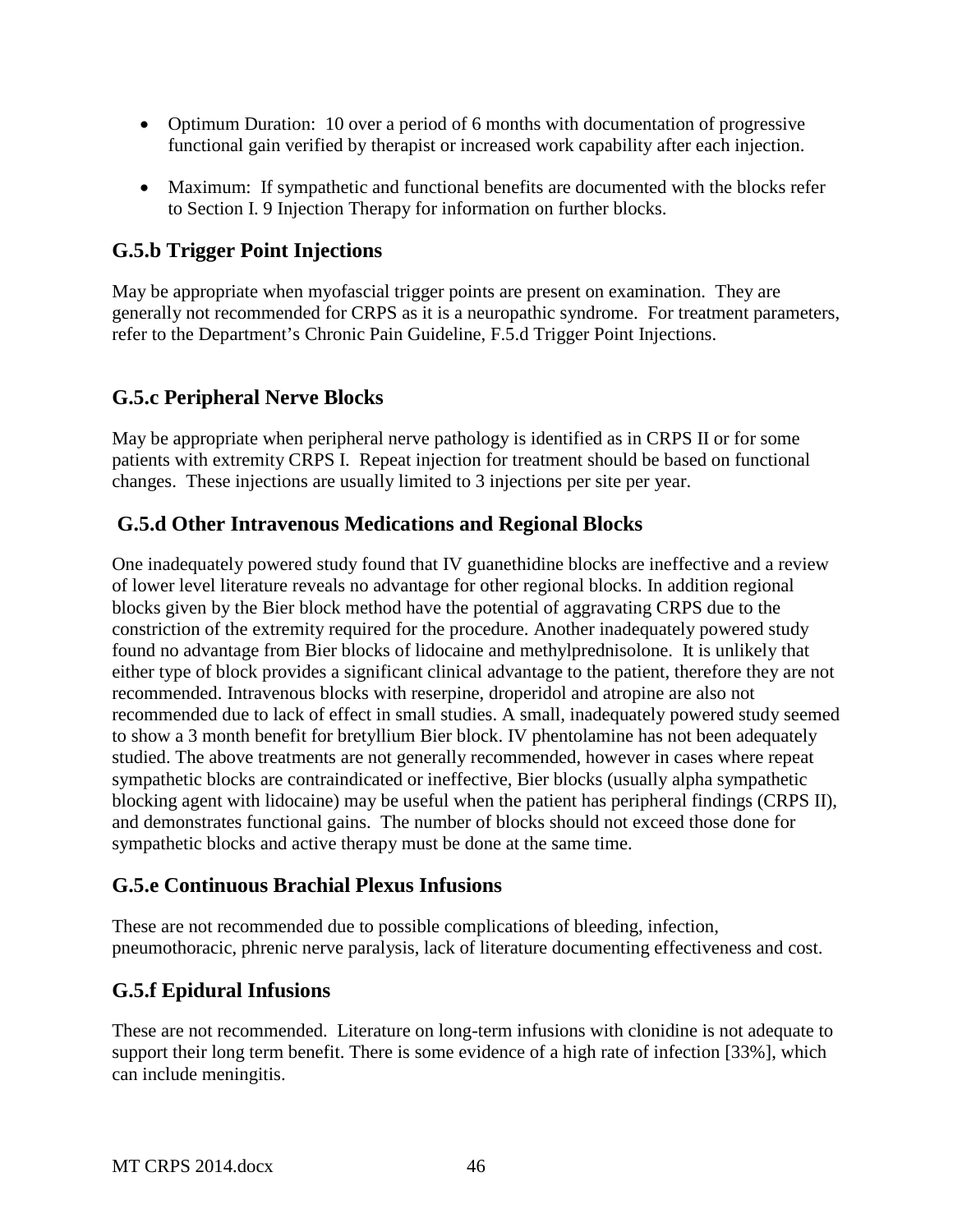## **G.5.g. Ketamine**

Ketamine is an N-methyl-D-aspartate (NMDA) receptor antagonist. Due to the potential harm and limited short-term benefit in patients with CRPS, NMDA receptor antagonists are not recommended since less harmful therapies are available. For more information, see Section G.7.a Therapeutic Procedures Non-Operative, CRPS-Specific Medications.

## **G.6 Interdisciplinary Rehabilitation Programs**

Interdisciplinary rehabilitation programs are the gold standard of treatment for individuals with chronic pain who have not responded to less intensive modes of treatment. In addition, there are current studies to support the use of pain programs. There is good evidence that interdisciplinary programs which include screening for psychological issues, identification of fear-avoidance beliefs and treatment barriers, and establishment of individual functional and work goals will improve function and decrease disability.

These programs should assess the impact of pain and suffering on the patient's medical, physical, psychological, social, and/or vocational functioning. In general, interdisciplinary programs evaluate and treat multiple and sometimes irreversible conditions, including but not limited to painful musculoskeletal, neurological, and other chronic painful disorders and psychological issues, drug dependence, abuse or addiction, high levels of stress and anxiety, failed surgery; and pre-existing or latent psychopathology. The number of professions involved in the team in a chronic pain program may vary due to the complexity of the needs of the person served. The Department recommends consideration of referral to an interdisciplinary program within 6 months post-injury in patients with delayed recovery unless successful surgical interventions or other medical and/or psychological treatments complications intervene.

CRPS patients need to be treated as outpatients within a continuum of treatment intensity. Outpatient chronic pain programs are available with services provided by a coordinated interdisciplinary team within the same facility (formal) or as coordinated among practices by the authorized treating physician (informal). Formal programs are able to provide coordinated, high intensity level of services and are recommended for most chronic pain patients who have received multiple therapies during acute management.

Patients with addiction problems or high dose opioid or other drugs of abuse use may require inpatient and/or outpatient chemical dependency treatment programs before or in conjunction with other interdisciplinary rehabilitation. Guidelines from the American Society of Addiction Medicine are available and may be consulted relating to the intensity of services required for different classes of patients in order to achieve successful treatment.

Informal interdisciplinary pain programs may be considered for patients who are currently employed, those who cannot attend all day programs, those with language barriers, or those living in areas not offering formal programs. Before treatment has been initiated, the patient, physician, and insurer should agree on treatment approach, methods, and goals. Generally the type of outpatient program needed will depend on the degree of impact the pain has had on the patient's medical, physical, psychological, social and/or vocational functioning.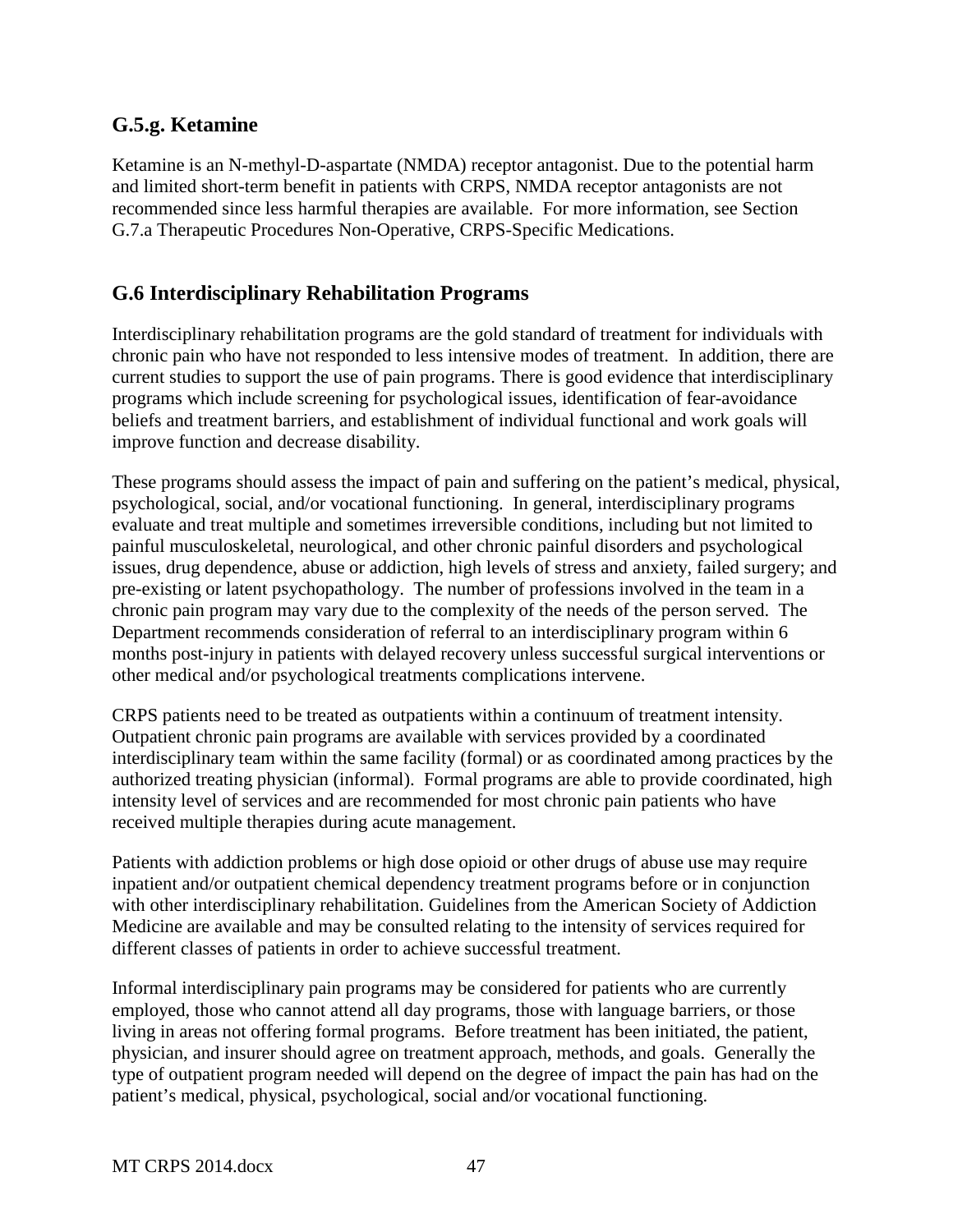When referring a patient for formal outpatient interdisciplinary pain rehabilitation, an occupational rehabilitation or an opioid treatment program, the Department recommends the program meets the criteria of the Commission on Accreditation of Rehabilitation Facilities (CARF).

Inpatient pain rehabilitation programs are rarely needed but may be necessary for patients with any of the following conditions: (a) High risk for medical instability; (b) Moderate-to-severe impairment of physical/functional status; (c) Moderate-to-severe pain behaviors; (d) Moderate impairment of cognitive and/or emotional status; (e) Dependence on medications from which he or she needs to be withdrawn; and (f) the need for 24-hour supervised nursing.

Outpatient interdisciplinary pain programs,whether formal or informal, should be comprised of the following dimensions:

**a. Communication:** To ensure positive functional outcomes, communication between the patient, insurer and all professionals involved must be coordinated and consistent. Any exchange of information must be provided to all professionals, including the patient. Care decisions should be communicated to all and should include the family or other support system.

**b. Documentation:** Through documentation by all professionals involved and/or discussions with the patient, it should be clear that functional goals are being actively pursued and measured on a regular basis to determine their achievement or need for modification.

**c. Treatment Modalities:** Use of modalities may be necessary early in the process to facilitate compliance with and tolerance to therapeutic exercise, physical conditioning, and increasing functional activities. Active treatments should be emphasized over passive treatments. Active treatments should encourage self-coping skills and management of pain, which can be continued independently at home or at work. Treatments that can foster a sense of dependency by the patient on the caregiver should be avoided. Treatment length should be decided based upon observed functional improvement. For a complete list of active and passive therapies, refer to Sections G.13 and G.14. All treatment timeframes may be extended based upon the patient's positive functional improvement.

**d. Therapeutic Exercise Programs:** A therapeutic exercise program should be initiated at the start of any treatment rehabilitation. Such programs should emphasize education, independence, and the importance of an on-going exercise regime. There is good evidence that exercise alone or part of a multi-disciplinary program results in decreased disability for workers with non-acute low back pain. There is no sufficient evidence to support the recommendation of any particular exercise regimen over any other exercise regimen.

**e. Return-to-Work:** The authorized treating physician should continually evaluate the patient for their potential to return to work. When return-to-work is an option, it may be appropriate to implement an occupational rehabilitation program as described in this section. For patients currently employed, efforts should be aimed at keeping them employed. Formal rehabilitation programs should provide assistance in creating work profiles. For more specific information regarding return-to-work, refer to Section G.12 Return-to-Work.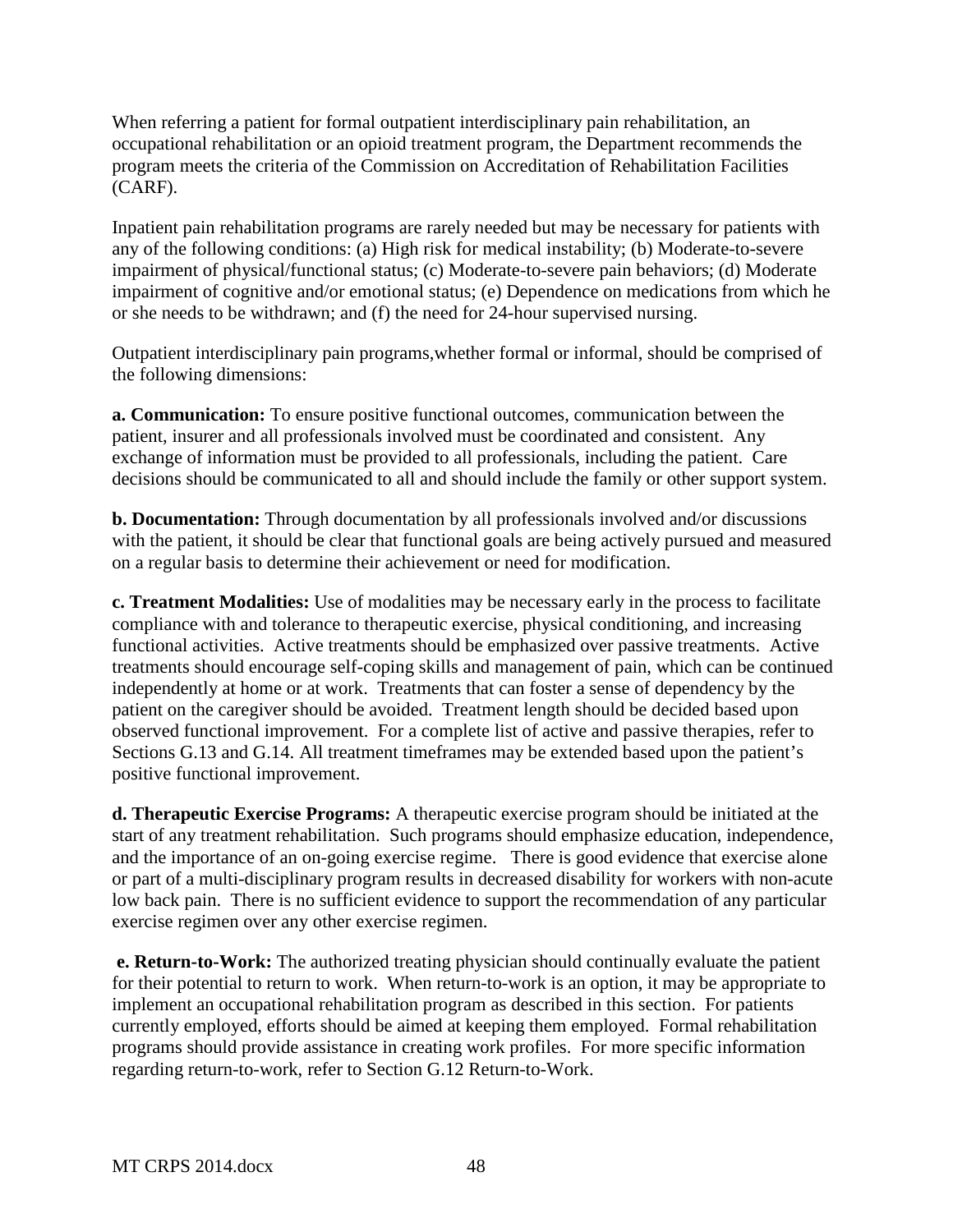**f. Patient Education:** Patients with pain need to re-establish a healthy balance in lifestyle. All providers should educate patients on how to overcome barriers to resuming daily activity, including pain management, decreased energy levels, financial constraints, decreased physical ability, and change in family dynamics.

**g. Psychosocial Evaluation and Treatment:** Psychosocial evaluation should be initiated, if not previously done. Providers of care should have a thorough understanding of the patient's personality profile; especially if dependency issues are involved. Psychosocial treatment may enhance the patient's ability to participate in pain treatment rehabilitation, manage stress, and increase their problem-solving and self-management skills.

**h. Vocational Assistance:** Vocational assistance can define future employment opportunities or assist patients in obtaining future employment. Refer to Section G.12 Return-to-Work for detailed information.

Interdisciplinary programs are characterized by a variety of disciplines that participate in the assessment, planning, and/or implementation of the treatment program. These programs are for patients with greater levels of perceived disability, dysfunction, de-conditioning and psychological involvement. Programs should have sufficient personnel to work with the individual in the following areas: behavior, functional, medical, cognitive, pain management, psychological, social and vocational.

The following programs are listed in alphabetical order.

# **G.6.a Formal Rehabilitation Programs**

## **Interdisciplinary Pain Rehabilitation**

An interdisciplinary pain rehabilitation program provides outcomes-focused, coordinated, goaloriented interdisciplinary team services to measure and improve the functioning of persons with pain and encourage their appropriate use of health care system and services. The program can benefit persons who have limitations that interfere with their physical, psychological, social, and/or vocational functioning. The program shares information about the scope of the services and the outcomes achieved with patients, authorized providers, and insurers.

The interdisciplinary team maintains consistent integration and communication to ensure that all interdisciplinary team members are aware of the plan of care for the patient, are exchanging information, and implement the plan of care. The team members make interdisciplinary team decisions with the patient and then ensure that decisions are communicated to the entire care team.

The Medical Director of the pain program should ideally be board certified in pain management, or be board certified in his or her specialty area and have completed a one year fellowship in interdisciplinary pain medicine or palliative care recognized by a national board, or have two years experience in an interdisciplinary pain rehabilitation program. Individuals who assist in the accomplishment of functional, physical, psychological, social and vocational goal must include: a medical director, pain team physician(s), and pain team psychologist. Other disciplines on the team may include, but are not limited to: Biofeedback Therapist, Occupational Therapist,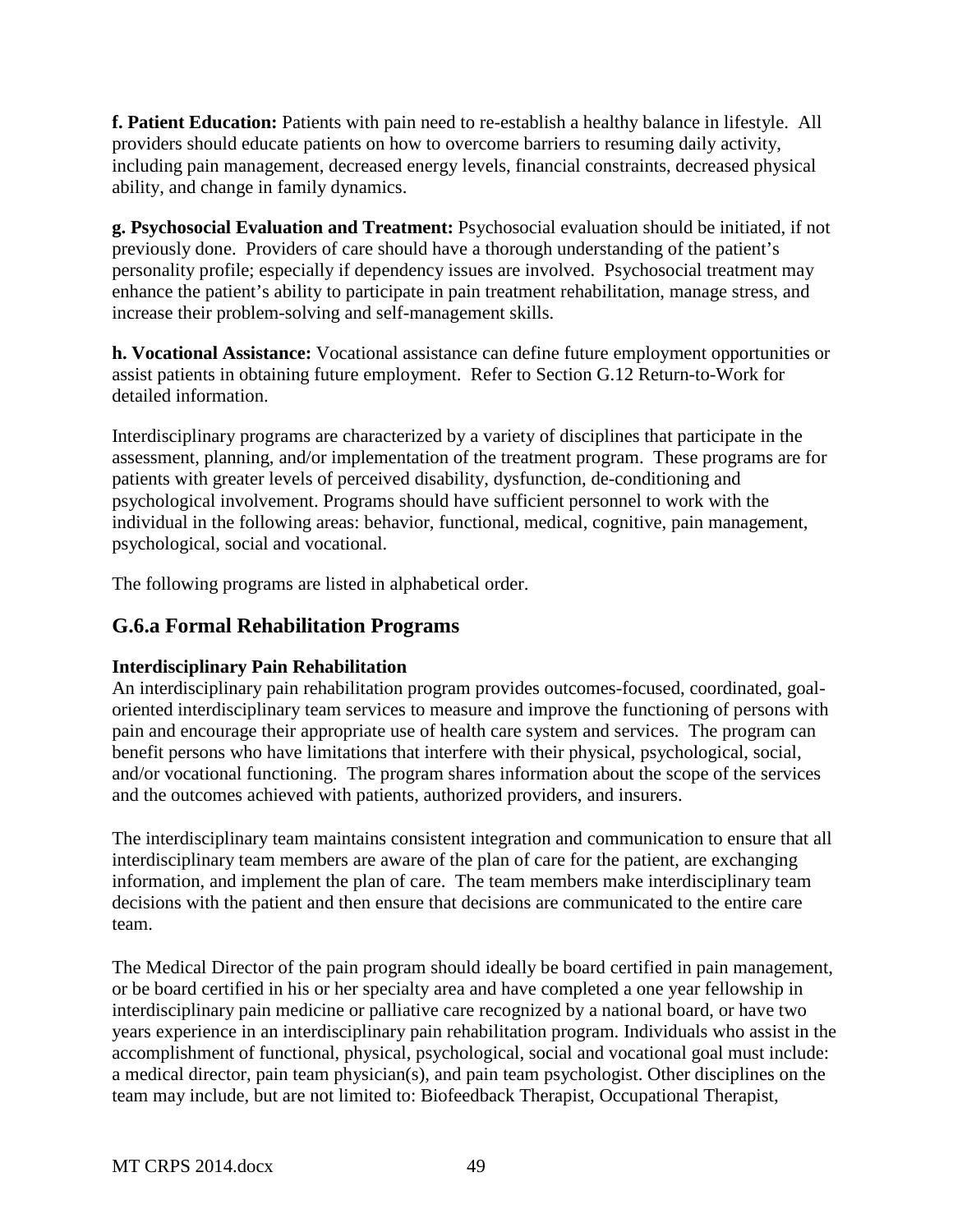Physical Therapist, Registered Nurse, case manager, exercise physiologist, psychologist, psychiatrist, and/or nutritionist.

- Time to Produce Effect: 3 to 4 weeks.
- Frequency: Full-time programs no less than 5 hours/day, 5 days/week; part-time programs - 4 hours/day for 2-3 days/week.
- Optimum Duration: 3 to 12 weeks at least 2-3 times a week. With follow up visits weekly or every other week during the first one to two months after the initial program is completed.
- Maximum duration: 4 months for full time programs and up to 6 months for part-time programs. Periodic review and monitoring thereafter for one year, additional follow up based upon the documented maintenance of functional gains.

#### **Occupational Rehabilitation**

Occupational rehabilitation is an interdisciplinary program addressing a patient's employability and return-to-work. It includes a progressive increase in the number of hours per day that a patient completes work simulation tasks until the patient can tolerate a full workday. A full workday is case specific and is defined by the previous employment of the patient. Safe work place practices and education of the employer and social support system regarding the person's status should be included. This is accomplished by addressing the medical, psychological, behavioral, physical, functional, and vocational components of employability and return-towork.

There is some evidence that an integrated care program, consisting of workplace interventions and graded activity teaching that pain need not limit activity, is effective in returning patients with chronic low back pain to work, even with minimal reported reduction of pain.

The interdisciplinary team should, at a minimum, be comprised of a qualified medical director who is board certified with documented training in occupational rehabilitation, and team physicians having experience in occupational rehabilitation, occupational therapy and physical therapy.

As appropriate, the team may also include: chiropractor, RN, case manager, psychologist and vocational specialist or certified biofeedback therapist.

- Time to Produce Effect: 2 weeks.
- Frequency: 2 to 5 visits per week, up to 8 hours/day.
- Optimum Duration: 2 to 4 weeks.
- Maximum Duration: 6 weeks. Participation in a program beyond six weeks must be documented with respect to need and the ability to facilitate positive symptomatic and functional gains.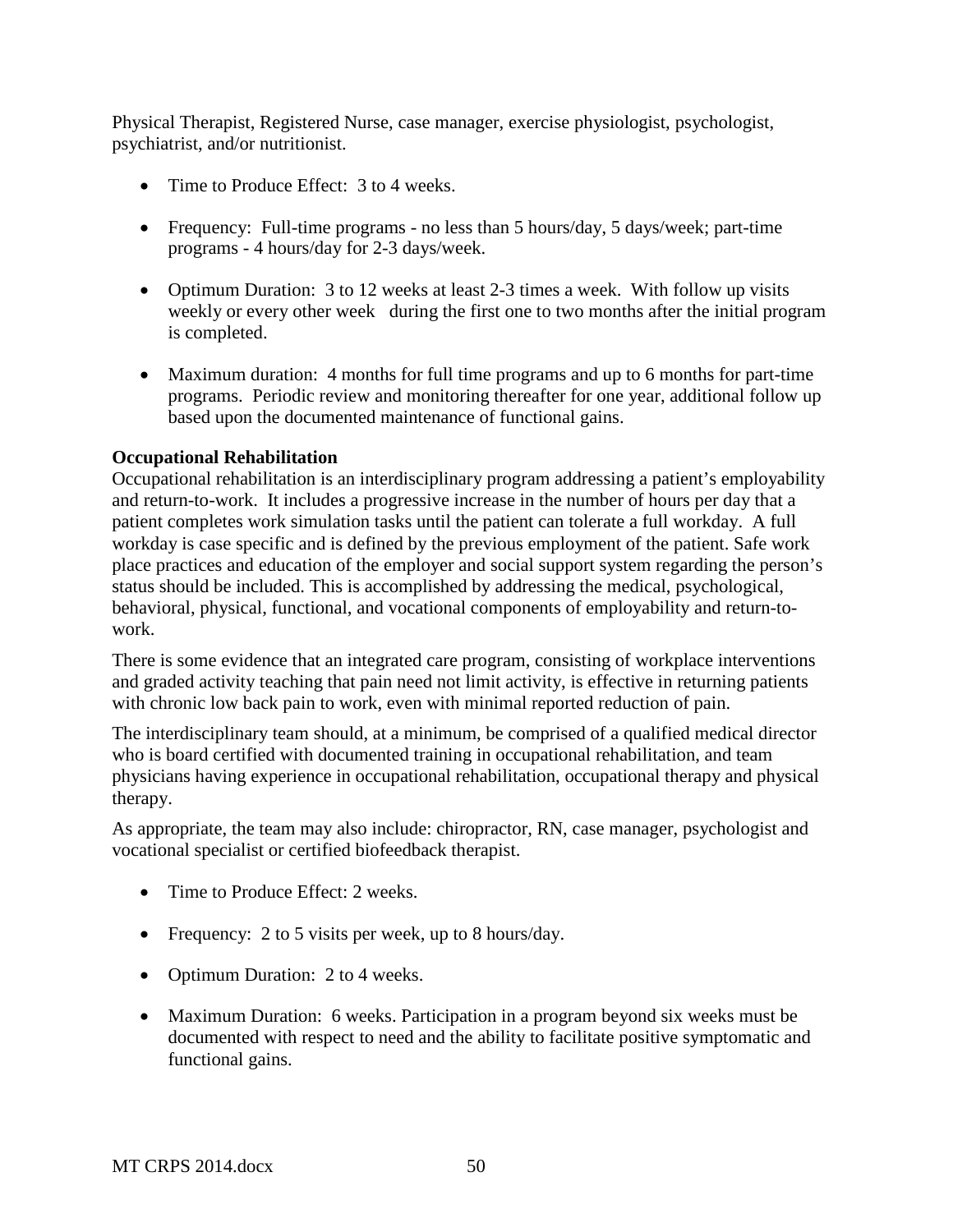## **G.6.b Informal Rehabilitation Program**

A coordinated interdisciplinary pain rehabilitation program is one in which the authorized treating physician coordinates all aspects of care. This type of program is similar to the formal programs in that it is goal oriented and provides interdisciplinary rehabilitation services to manage the needs of the patient in the following areas: (a) functional, (b) medical, (c) physical, (d) psychological, (e) social, and (f) vocational.

This program is different from a formal program in that it involves lower frequency and intensity of services/treatment. Informal rehabilitation is geared toward those patients who do not need the intensity of service offered in a formal program or who cannot attend an all-day program due to employment, daycare, language or other barriers.

Patients should be referred to professionals experienced in outpatient treatment of chronic pain. The Department recommends the authorized treating physician consult with physicians experienced in the treatment of chronic pain to develop the plan of care. Communication among care providers regarding clear objective goals and progress toward the goals is essential. Employers should be involved in return to work and work restrictions and the family/social support system should be included in the treatment plan. Other disciplines likely to be involved include biofeedback therapist, occupational therapist, physical therapist, registered nurse, psychologist, case manager, exercise physiologist, psychiatrist, and/or nutritionist.

- Time to Produce Effect: 3 to 4 weeks.
- Frequency: Full-time programs no less than 5 hours/day, 5 days/week; part-time programs - 4 hours/day for 2-3 days/week.
- Optimum Duration: 3 to 12 weeks at least 2-3 times a week. With follow up visits weekly or every other week during the first one to two months after the initial program is completed.
- Maximum duration: 4 months for full time programs and up to 6 months for part-time programs. Periodic review and monitoring thereafter for one year, additional follow up based upon the documented maintenance of functional gains.

# **G.6.c Opioid/Chemical Treatment Programs**

Chemical dependency, which for worker compensation issues will usually be related to opioids, anxiolytics, or hypnotics as prescribed for the original workers compensation injury, should be treated with specific programs providing medical and psychological assessment, treatment planning and individual as well group counseling and education.

They may be inpatient or outpatient programs, depending upon the level of intensity of services required. Formal treatment programs are appropriate for patients who have more intense (e.g. use extraordinarily excessive doses of prescription drugs to which they have developed tolerance) or multiple drug abuse issues (e.g. benzodiazepines and/or alcohol) and those with complex medical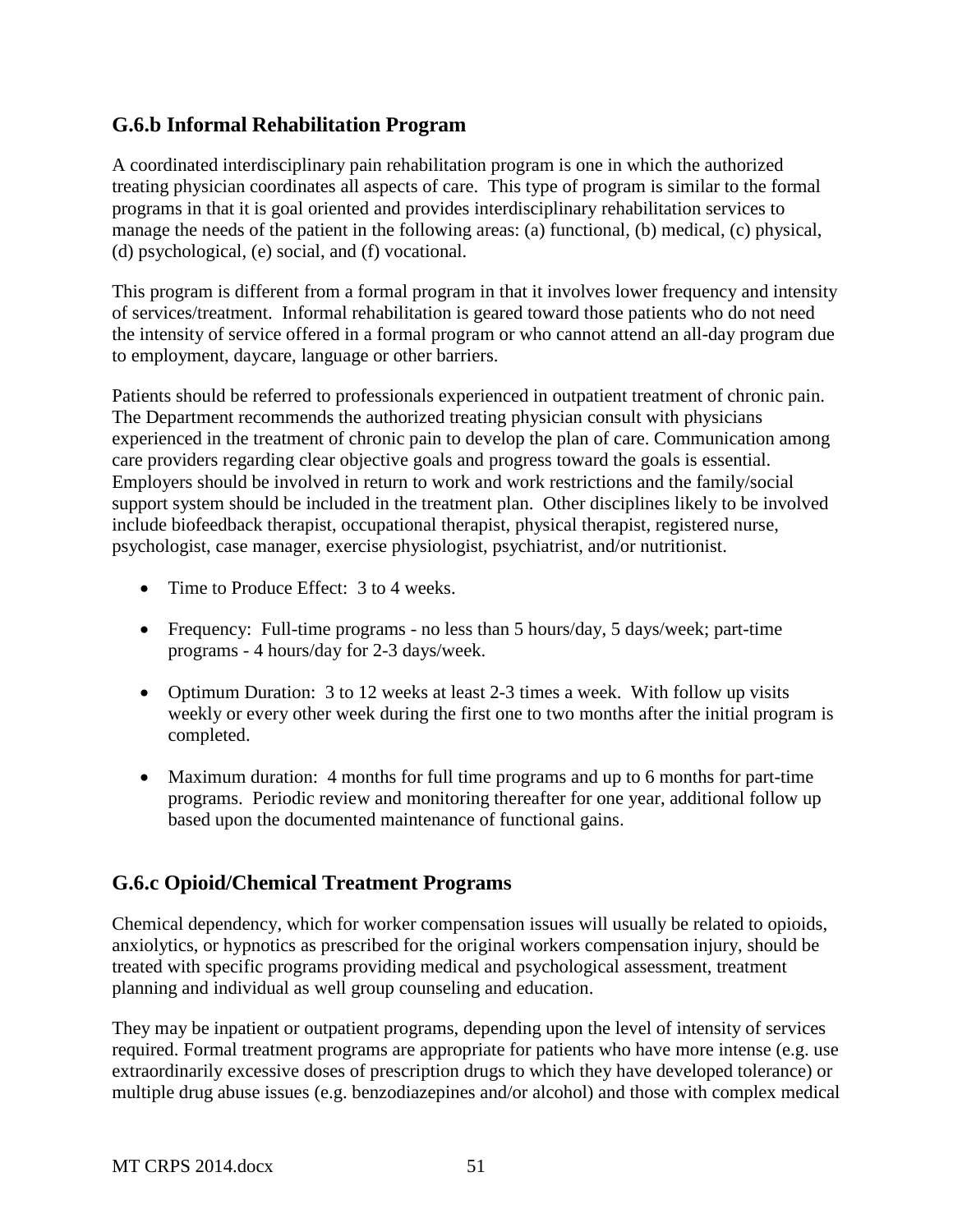conditions or psychiatric issues drug misuse. A medical physician with appropriate training preferably board certified in addiction medicine, should provide the initial evaluation and oversee the program. Full primary assessment should include behavioral health assessment; medical history; physical examination, mental status; current level of functioning; employment history; legal history; history of abuse, violence, and risk taking behavior; education level; use of alcohol, tobacco and other drugs; and social support system.

Addiction counselors, and other trained health care providers as needed, are involved in the program. Peer and group support is an integral part of the program and families are encouraged to attend. There should be good communication between the program and other external services, external health care providers, Alanon, AA and pain medicine providers. Drug screening is performed as appropriate for the individual, minimally initially and at least weekly during the initial detoxification and intensive initial treatment.

Clear withdrawal procedures are delineated for voluntary, against medical advice, and involuntary withdrawal. Withdrawal programs must have a clear treatment plan and include description of symptoms of medical and emotional distress, significant signs of opioid withdrawal, and actions taken. All programs should have clear direction on how to deal with violence in order to assure safety for all participants. Transition and discharge should be carefully planned with full communication to outside resources. Duration of inpatient programs are usually 4 weeks while outpatient programs may take 12 weeks.

Drug detoxification may be performed on an outpatient or inpatient basis. Detoxification is unlikely to succeed in isolation when not followed by prolonged chemical dependency treatment. Isolated detoxification is usually doomed to failure with very high recidivism rates.

Neither ultra-rapid nor rapid-detoxification are recommended due to possible respiratory depression and death and the lack of evidence for long range treatment success.

Abstinence models are preferred by most chemical dependency treatment programs but are problematic for those chronic pain patients who may require the continued use of opioid analgesics. Methadone, buprenorphine, or buprenorphine/naloxone are usually the first line agents for treating such patients; however, continued use in an outpatient setting of methadone for opioid dependency requires dispensing by a licensed methadone clinic and buprenorphine, for the same purpose, by a physician possessing a special DEA license. As of the time of this guideline writing, some formulations of buprenorphine/naloxone have been FDA approved for the treatment of opioid dependence. It is strongly recommended that the use of either drug for the purpose of treating chronic pain be limited to physicians with additional training. In the case of methadone, there are increasing numbers of inadvertent deaths due to misuse, including prescribing errors. In the case of buprenorphine, its use as an analgesic is not currently FDA approved and conversion to this drug from other opioids is difficult. It should never be a firstline analgesic for chronic pain due to high cost and the presence of other opioids that may be more effective for moderate-to-severe chronic pain.

Tapering opioids on an outpatient basis requires a highly motivated patient and diligent treatment team and may be accomplished by decreasing the current dose 10% per day or per week. Tapering should be accompanied by addiction counseling. Failing a trial of tapering a patient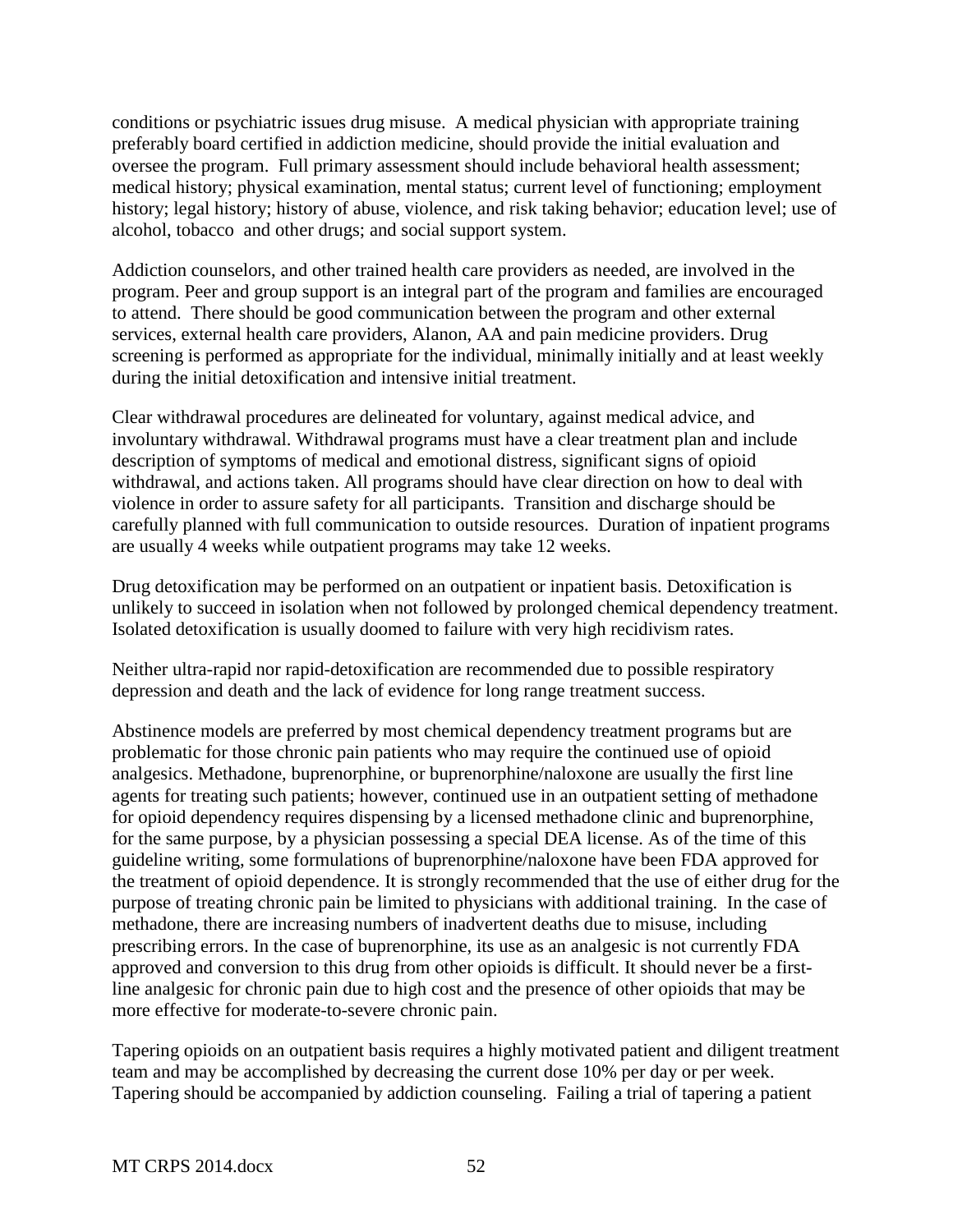should be sent to a formal addiction program. When the dose has reached 1/3 of the original dose, the taper should proceed at half or less of the initial rate. Doses should be held or possibly increased if severe withdrawal symptoms, pain, or reduced treatment failure otherwise occurs. This method is tedious, time consuming and more likely to fail than more rapid and formalized treatment programs.

- Time to Produce Effect: 3 to 4 weeks.
- Frequency: Full-time programs no less than 5 hours/day, 5 days/week; part-time programs - 4 hours/day for 2-3 days/week.
- Optimum Duration: 3 to 12 weeks at least 2-3 times a week. With follow up visits weekly or every other week during the first one to two months after the initial program is completed.
- Maximum duration: 4 months for full time programs and up to 6 months for part-time programs. Periodic review and monitoring thereafter for one year, additional follow up based upon the documented maintenance of functional gains.

# **G.7 Medications and Medical Management**

There is no single formula for pharmacological treatment of patients with chronic nonmalignant pain. A thorough medication history, including use of alternative and over the counter medications, should be performed at the time of the initial visit and updated periodically. The medication history may consist of evaluating patient refill records through pharmacies to determine if the patient is appropriately taking their prescribed regimen. The clinician may check the Montana Prescription Drug Registry (MPDR). Appropriate application of pharmacological agents depends on the patient's age, past history (including history of substance abuse), drug allergies and the nature of all medical problems. It is incumbent upon the healthcare provider to thoroughly understand pharmacological principles when dealing with the different drug families, their respective side effects, drug interactions, bioavailability profiles, and primary reason for each medication's usage. Patients should be aware that medications alone are unlikely to provide complete pain relief. In addition to pain relief, a primary goal of drug treatment is to improve the patient's function as measured behaviorally. In addition to taking medications, continuing participation in exercise programs and using self-management techniques such as biofeedback, cognitive behavioral therapy and other individualized physical and psychological practices are essential elements for successful chronic pain management.

Control of chronic non-malignant pain is expected to involve the use of medication. Strategies for pharmacological control of pain cannot be precisely specified in advance. Rather, drug treatment requires close monitoring of the patient's response to therapy, flexibility on the part of the prescriber and a willingness to change treatment when circumstances change. Many of the drugs discussed in the medication section were licensed for indications other than analgesia, but are effective in the control of some types of chronic pain.

It is generally wise to begin management with lower cost medications whose efficacy equals higher cost medications and medications with a greater safety profile. Decisions to progress to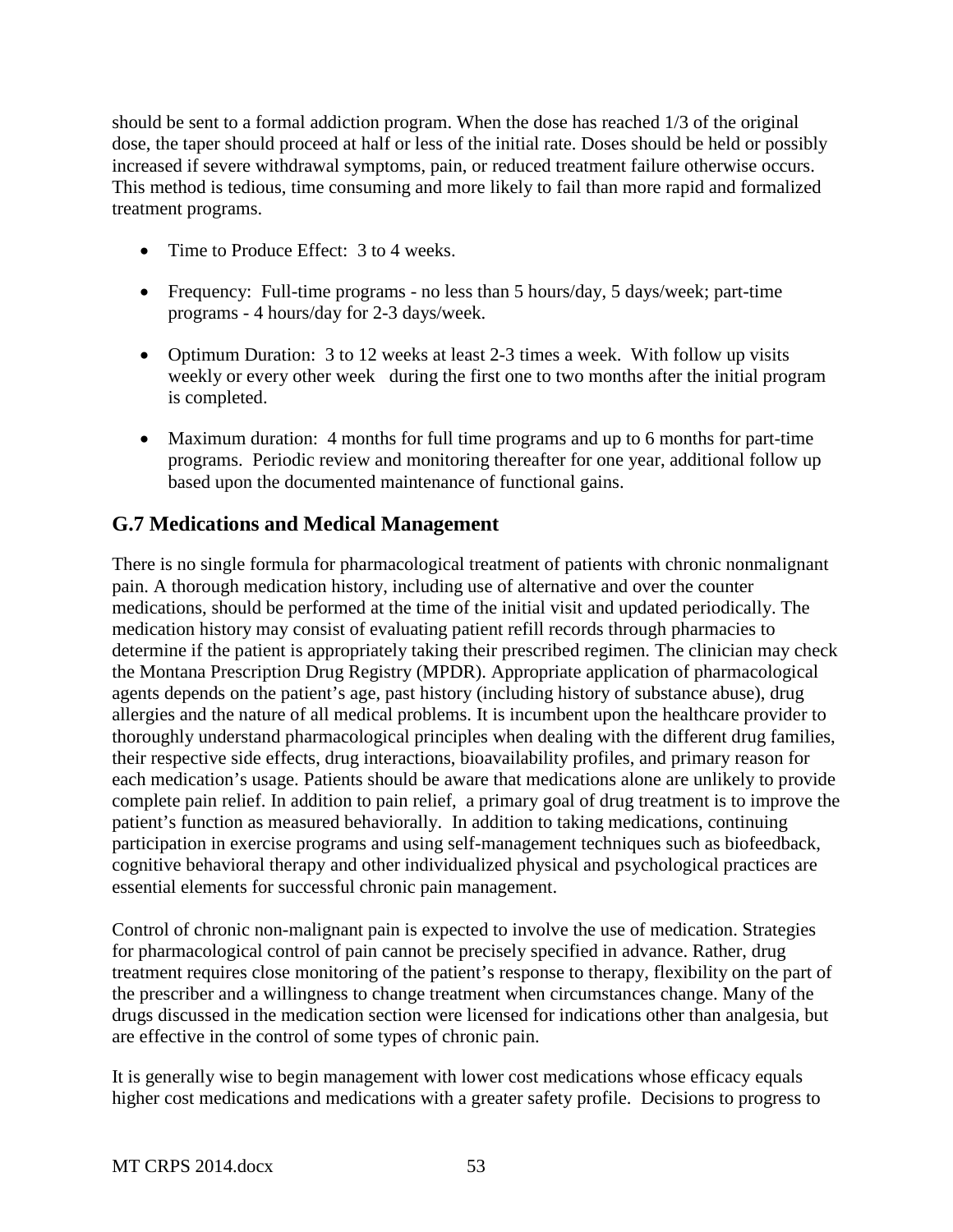more expensive, non-generic, and/or riskier products are made based on the drug profile, patient feedback, and improvement in function. The provider must carefully balance the untoward side effects of the different drugs with therapeutic benefits, as well as monitoring for any drug interactions.

Consensus regarding the use of opioids has generally been reached in the field of cancer pain, where nociceptive mechanisms are usually identifiable, expected survival may be short, and symptomatic relief is emphasized more than functional outcomes. In injured workers, by contrast, central and neuropathic mechanisms frequently overshadow nociceptive processes, expected survival is relatively long, and return to a high level of function is a major goal of treatment. Approaches to pain, which were developed in the context of malignant pain, therefore may not be transferable to chronic non-malignant pain.

All medications should be given an appropriate trial in order to test for therapeutic effect. The length of appropriate trial varies widely depending on the drug. Certain medications may take several months to determine the efficacy, while others require only a few doses. It is recommended that patients with chronic nonmalignant pain be maintained on drugs that have the least serious side effects. For example, patients need to be tried or continued on acetaminophen and/or low-dose generic antidepressant medications whenever feasible as part of their overall treatment for chronic pain. Patients with renal or hepatic disease may need increased dosing intervals with chronic acetaminophen use. Chronic use of NSAIDs is generally not recommended due to increased risk of cardiovascular events and GI bleeding. There is good evidence that naproxen has the least risk for cardiovascular events when compared to other NSAIDs. There is good evidence that glucosamine does not improve pain related disability in those with chronic low back pain and degenerative changes on radiologic studies; therefore, it is not recommended for chronic spinal or non-joint pain. For chronic pain related to joint osteoarthritis see specific extremity guidelines.

Opioid analgesics and other drugs of potential abuse such as sedative hypnotics or benzodiazepines may be used in properly selected cases for chronic pain patients, although total elimination of these medications is desirable whenever clinically feasible. It is strongly recommended that such pharmacological management be monitored or managed by an experienced pain medicine physician. Multimodal therapy is the preferred mode of treatment for chronic pain patients whether or not these drugs were used acutely or sub-acutely.

Neuropathic pain can be treated with a variety of medications; however, all have specific side effects and other interactions that clinicians must be mindful of. It is suggested that patients with significant peripheral neuropathic pain be trialed with a tricyclic medication initially, as low dose medication in this category is frequently tolerated and performs sufficiently to decrease pain 30 to 50%. When these fail, side effects are not tolerated, or a patient has medical issues precluding the use of this class of drugs, other appropriate medications can be tried. Second line drugs include the anti-convulsants, gabapentin and pregabalin. Comparison studies of amitriptyline and gabapentin or carbamazepine have shown no appreciable difference between the drugs; thus, there is good evidence that there is little clinical outcome difference between the medications although gabapentin may be better tolerated. Third line drugs are the SNRIs, which have demonstrated some effectiveness for treating neuropathic pain, and topical lidocaine. The SNRI duloxetine has not been shown to be superior to the tricyclic amitriptyline and there is no reason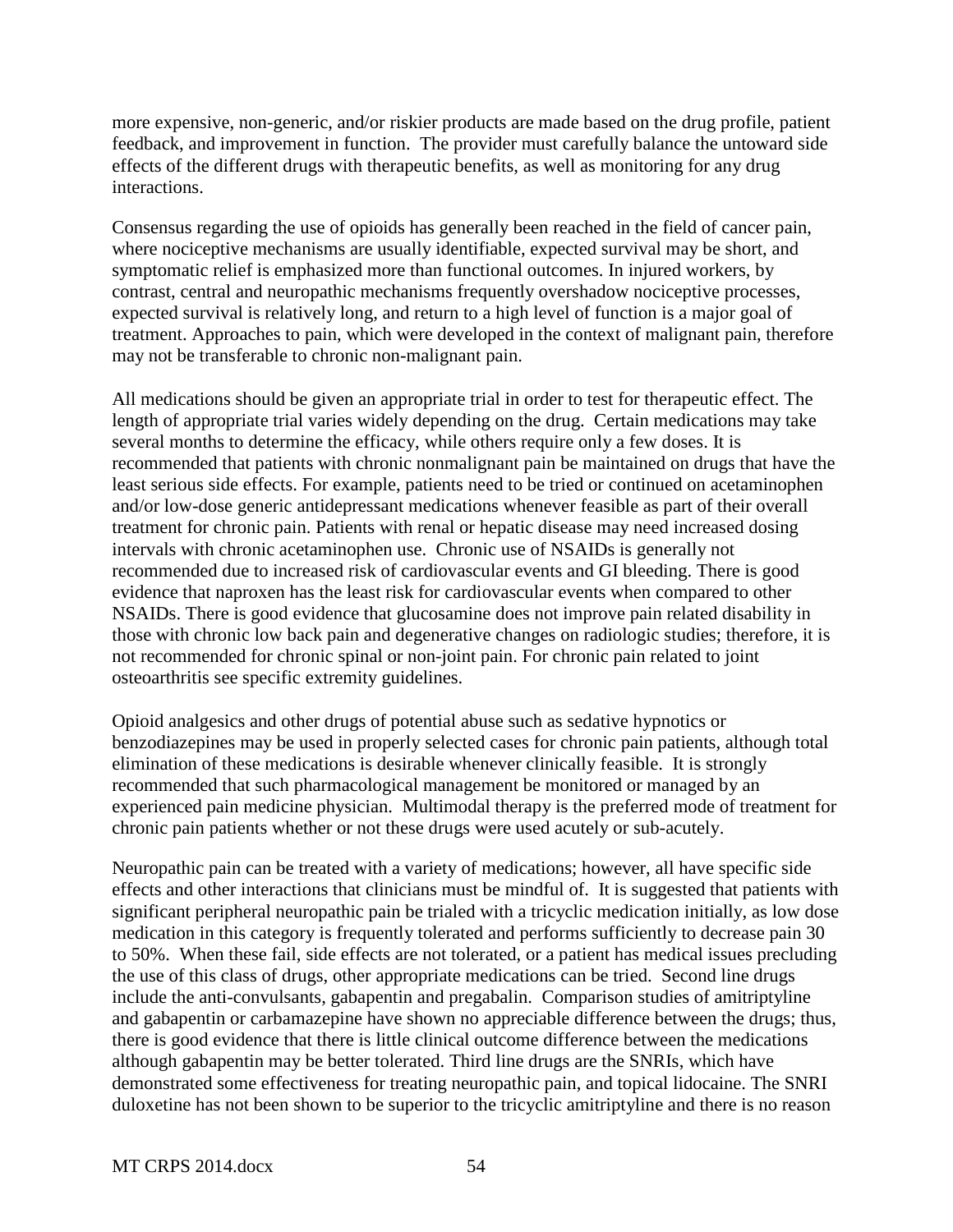to prefer duloxetine in patients who have not been treated with a tricyclic. Fourth line drugs are opioids, tramadol, and tapentadol. Other medications have few clinical trials to support them but may be helpful in some patients.

The preceding principles do not apply to chronic headache patients. These patients should be referred to a physician specializing in the diagnosis and treatment of headache and facial pain.

For the clinician to interpret the following material, it should be noted that: (1) drug profiles listed are not complete; (2) dosing of drugs will depend upon the specific drug, especially for off-label use; and (3) not all drugs within each class are listed, and other drugs within the class may be appropriate for individual cases. Clinicians should refer to informational texts or consult a pharmacist before prescribing unfamiliar medications or when there is a concern for drug interactions.

# **G.7.a CRPS-Specific Medications**

#### **G.7.a.i Oral Steroids**

Inflammation is thought to be one of the first physiological changes in CRPS; therefore, strong anti-inflammatories should provide some relief especially if provided early. There is some evidence to support oral steroid use early in the course of CRPS. The strongest study was performed on patients with CRPS of the shoulder and hand following a stroke. Forty milligrams of prednisone were given for 14 days and then tapered by 10 mg per week while physical therapy was provided. An observational study and a lower quality blinded study support this conclusion. This early treatment may be trialed on patients who meet the clinical diagnostic criteria for CRPS and do not have contraindications to steroid use. Side effects in some patients include mood changes, fluid retention, hyperglycemia, gastric irritation and ulcers, aseptic necrosis, and others.

## **G.7.a.ii Bisphosphonates**

Bisphosphonates are potent inhibitors of bone resorption. There is good evidence that their use effectively decreases pain and some evidence it increases joint motion in patients with CRPS. One study used alendronate 40 mg orally for 8 weeks and another used IV clodronate 300 mg daily for 10 days. Several other studies that did not meet evidence criteria used different medications and dosages. As of the time of this guideline writing, the FDA has not approved use for this indication. It should not be used in those with severe renal dysfunction. Osteonecrosis of the jaw has been reported and there may be an association with atypical subtrochanter femoral fractures especially with long term use. The recommended dose and time period for treatment are not clear. There are no studies addressing use for patients without evidence of resorption and therefore it is not recommended for these patients.

## **G.7.a.iii Vitamin C**

There is some evidence that Vitamin C 500mg taken for 50 days after a wrist fracture may help to prevent CRPS. It may be useful to prescribe Vitamin C to patients who historically have had or currently have CRPS if they suffer a fracture in order to prevent exacerbation of CRPS.

## **G.7.a.iv Ketamine Hydrochloride**

**Description** – An N-methyl-D-aspartate (NMDA) receptor antagonist. Proponents of using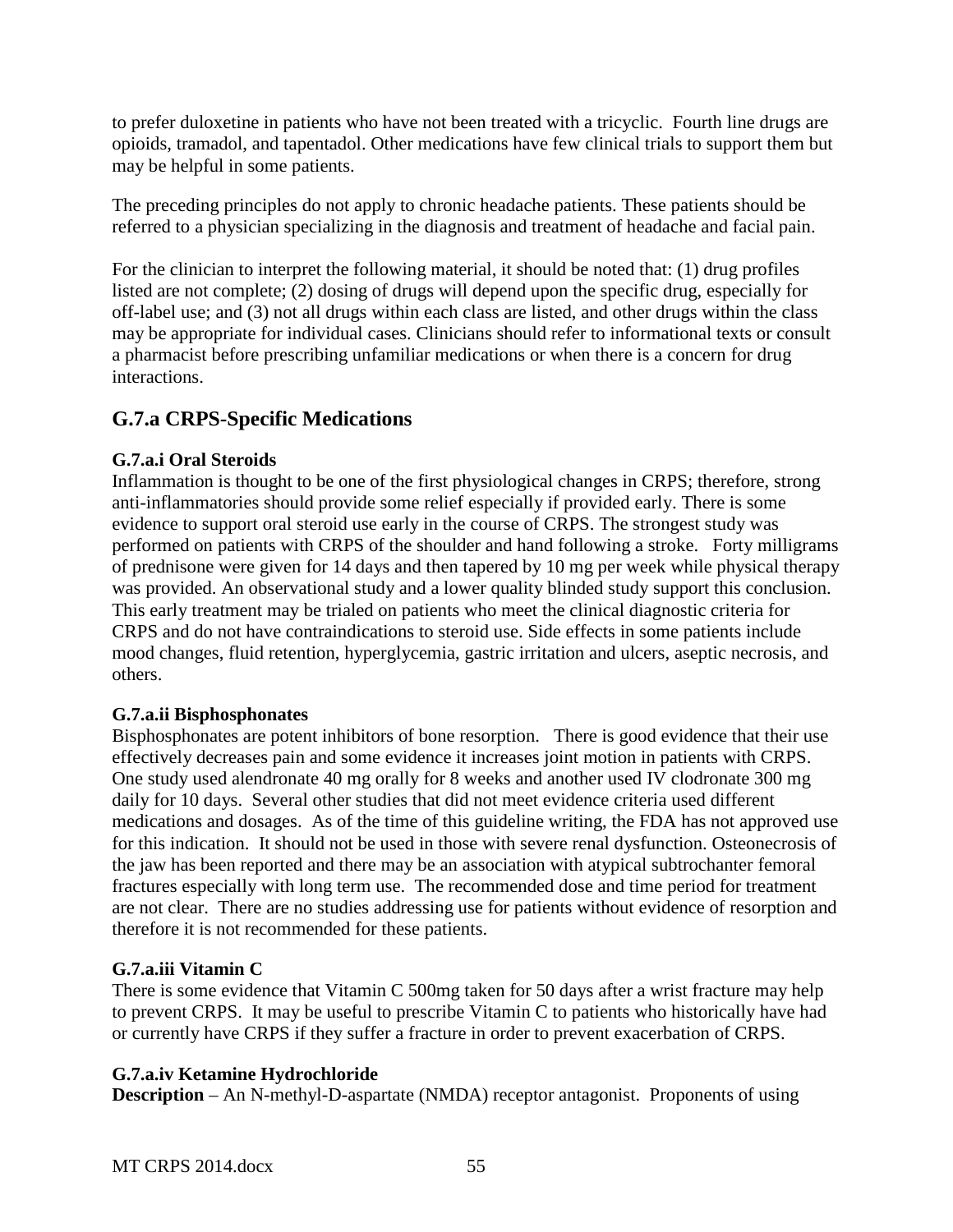NMDA receptor antagonists in CRPS suspect that prolonged and high intensity pain induces the NMDA receptors which trigger inflammation and central sensitization of pain leading to abnormal pain manifestations such as allodynia and hyperalgesia.

**Indications** – As of the time of this guideline writing, formulations of ketamine hydrochloride have been FDA approved for injection as the sole anesthetic agent for diagnostic and surgical procedures that do not require skeletal muscle relaxation. There is some evidence that in CRPS 1 patients, low dose daily infusions of ketamine can provide pain relief compared to placebo. The relief, however, faded within a few weeks. Studies have not shown any functional improvements in patients with CRPS treated with ketamine infusions. Because their potential harm, as described below, outweighs evidence of limited short-term benefit in patients with CRPS, NMDA receptor antagonists are not recommended. Less harmful therapies with longer term effects are available.

**Contraindications** – Can cause significant elevations in blood pressure.

**Side Effects** – Known to cause emergence reactions in anesthetic doses in 12% of patients. These reactions range from pleasant dream-like states to delirium accompanied by irrational behavior. Repeated prolonged injections have resulted in drug-induced liver damage that resolved when treatment was stopped. Respiratory depression, apnea, and laryngospasm have occurred in anesthetic doses. Patients treated for CRPS with ketamine infusions up to 18% have had hallucinations.

**Drug interactions** – When given with barbiturates or opioids, patients may have a prolonged recovery time.

Due to the potential harm and limited short-term benefit in patients with CRPS, NMDA receptor antagonists are not recommended since less harmful therapies are available.

## **G.7.a.v Calcitonin**

Calcitonin has been described in two low quality studies and was not shown to benefit CRPS patients. It was thought to provide analgesic properties through release of b-endorphin and the inhibition of bone resorption. It is not approved by the FDA for use with CRPS. Some patients have GI side effects and hyperglycemia has been reported. Rare cases of neurological side effects have been reported. It is not recommended.

The following drug classes are listed in alphabetical order, not in order of suggested use.

# **G.7.b Acetaminophen**

1. Description -- Acetaminophen and paracetamol are sometimes considered nonspecific NSAIDs, although their effects on cyclooxygenase activity are minimal and they are not anti-inflammatory agents. Acetaminophen blocks the activation of COX by another enzyme, peroxidase. Acetaminophen has very weak anti-inflammatory activity and essentially no platelet inhibition because of the absence of peripheral COX activity, but it selectively inhibits brain prostaglandin synthesis where peroxide concentrations are low. That is why tissues with high levels of peroxidase (platelets and immune cells) are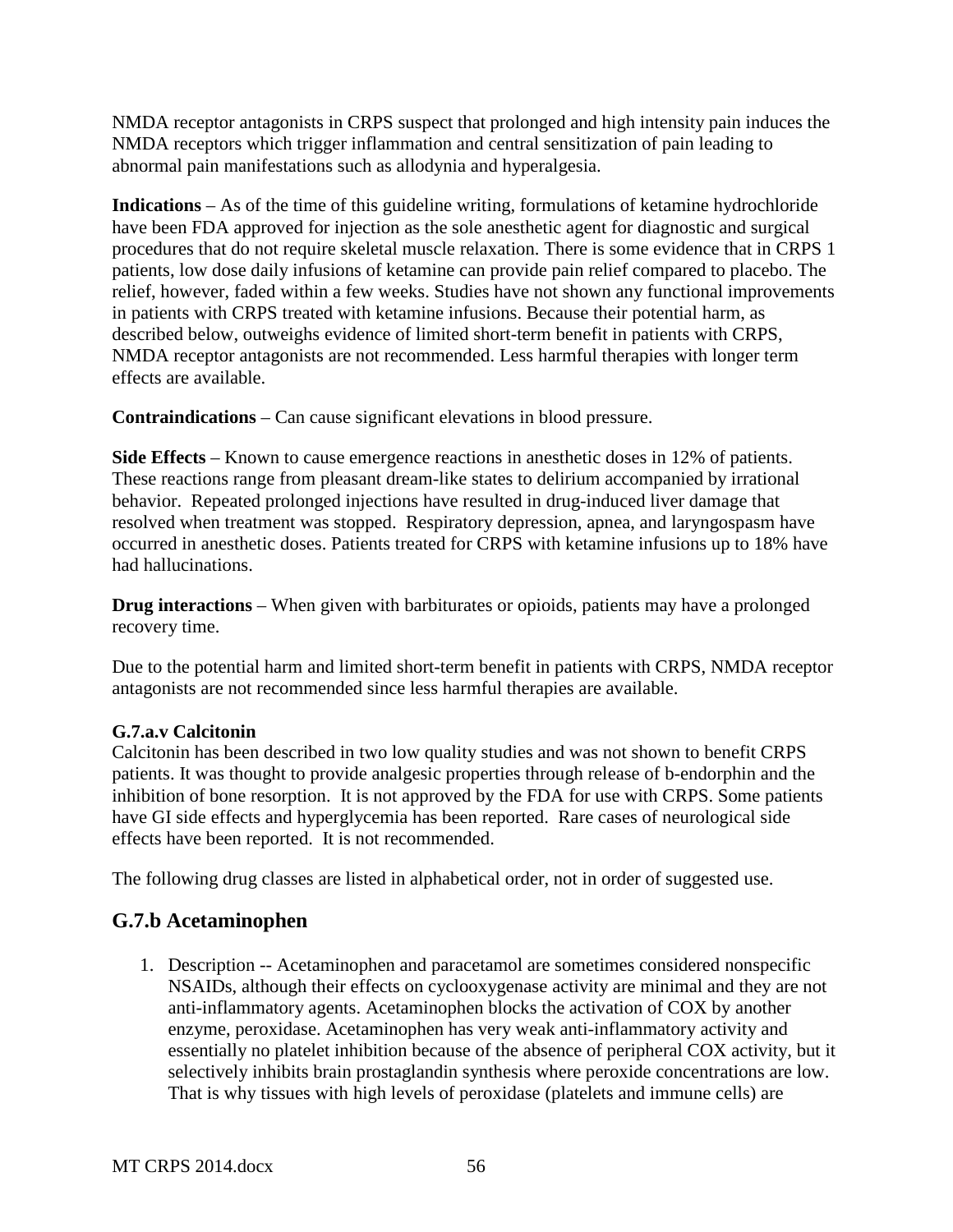"resistant" to acetaminophen, but tissues with low levels of peroxidase (i.e., nerve and endothelial cells that participate in pain and fever) are "sensitive" to acetaminophen.

- 2. Indications -- Acetaminophen is somewhat recommended for treatment of chronic persistent pain and radicular pain syndromes, particularly in patients with contraindications for NSAIDs.
- 3. Major Side Effects -- Acetaminophen is hepatotoxic in high doses (>4g a day chronically or a single dose  $>7g$ ) and may cause liver failure requiring transplantation. Risk is increased with ethanol consumption and malnutrition. Although it has a more benign adverse effect profile than NSAIDs, in the U.S. alone, acetaminophen misuse accounts for more than 100,000 calls to poison control centers, more than 56,000 emergency department visits and 2,600 hospitalizations.

# **G.7.c Alpha-Acting Agents**

Noradrenergic pain-modulating systems are present in the central nervous system, and the alpha-2 adrenergic receptor may be involved in the functioning of these pathways. Alpha-2 agonists may act by stimulating receptors in the substantia gelatinosa of the dorsal horn of the spinal cord, inhibiting the transmission of nociceptive signals. Spasticity may be reduced by presynaptic inhibition of motor neurons. Given limited experience with their use, they cannot be considered first-line or second-line analgesics for neurogenic pain, but a trial of their use may be warranted in some cases of refractory pain.

#### **Clonidine (Catapres)**

A) Description – Central alpha 2 agonist.

B) Indications – Sympathetically mediated pain, treatment of withdrawal from opioids. IV clonidine and lidocaine should be used for upper extremity surgery with IV regional anesthesia patients with a history of CRPS as there is some evidence that it decreases the risk of recurrence. As of the time of this guideline writing, formulations of clonidine have been FDA approved for hypertension.

C) Major Contraindications – Severe coronary insufficiency, renal impairment.

D) Dosing and Time to Therapeutic Effect – Increase dosage weekly to therapeutic effect.

E) Major Side Effects – Sedation, orthostatic hypotension, sexual dysfunction,

thrombocytopenia, weight gain, agitation, rebound hypertension with cessation.

F) Drug Interactions – Beta adrenergics, tricyclic antidepressants.

G) Recommended Laboratory Monitoring – Renal function, blood pressure.

# **G.7.d Anticonvulsants**

Although the mechanism of action of anticonvulsant drugs in neuropathic pain states remains to be fully defined, some appear to act as nonselective sodium channel blocking agents. A large variety of sodium channels are present in nervous tissue, and some of these are important mediators of nociception, as they are found primarily in unmyelinated fibers and their density increases following nerve injury. While the pharmacodynamic effects of the various anticonvulsant drugs are similar, the pharmacokinetic effects differ significantly. Gabapentin and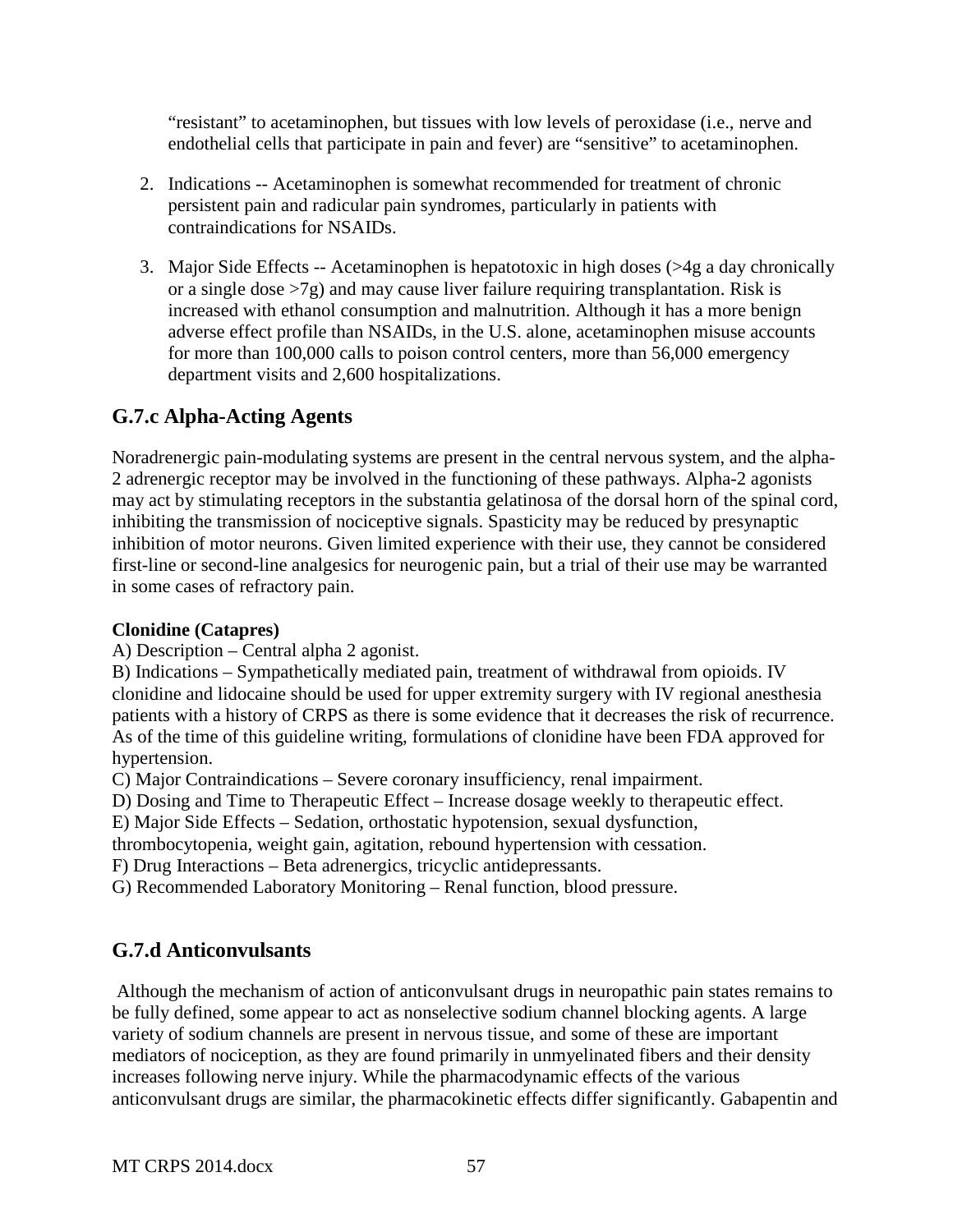pre-gabapentin, by contrast, is a relatively non-significant enzyme inducer, creating fewer drug interactions. Because anticonvulsant drugs may have more problematic side-effect profiles, their use should usually be deferred until tricyclic-related medications have failed to relieve pain. All patients on these medications should be monitored for suicidal ideation.

Carbamazepine has important effects as an inducer of hepatic enzymes and may influence the metabolism of other drugs enough to present problems in patients taking interacting drugs. There is some evidence that oxcarbazepine may be effective for neuropathic pain but dose escalation must be done carefully, since there is good evidence that rapid dose titration produces side-effects greater than the analgesic benefits. Carbamazepine is generally not recommended.

There is an association between older anticonvulsants including gabapentin and non-traumatic fractures for patients older than 50; this should be taken into account when prescribing these medications.

#### **Gabapentin (Neurontin)**

A) Description – Structurally related to gamma-aminobutyric acid (GABA) but does not interact with GABA receptors.

B) Indications – As of the time of this guideline writing formulations of gabapentin has been FDA approved for post-herpetic neuralgia and partial seizures.

There is some evidence that gabapentin may benefit some patients with post-traumatic neuropathic pain. There is good evidence that gabapentin is not superior to amitriptyline. There is some evidence that nortriptyline and gabapentin are equally effective for pain relief of post herpetic neuralgia. There is some evidence that gabapentin given with morphine may result in lower side effects from morphine and produces greater analgesia at lower doses than those usually required for either medication alone. There is strong evidence that gabapentin is more effective than placebo for neuropathic pain, even though it provides complete pain relief to a minority of patients. There is some evidence that a combination of gabapentin and nortriptyline provides more effective pain relief than monotherapy with either drug. Given the cost of gabapentin it is recommended that patients who are medically appropriate receive a trial of tricyclics before use of gabapentin.

C) Relative Contraindications – Renal insufficiency. Dosage may be adjusted to accommodate renal dysfunction.

D) Dosing and Time to Therapeutic Effect – Dosage should be initiated at a low dose in order to avoid somnolence and may require 4 to 8 weeks for titration. Dosage should be adjusted individually.

E) Major Side Effects – Sedation, confusion, dizziness, peripheral edema. Patients should also be monitored for suicidal ideation and drug abuse.

F) Drug Interactions –Antacids.

G) Recommended Laboratory Monitoring – Renal function.

#### **Pregabalin**

A) Description – Structurally related to gamma-aminobutyric acid (GABA) but does not interact with GABA receptors.

B) Indications – As of the time of this guideline writing formulations of pregabalin have been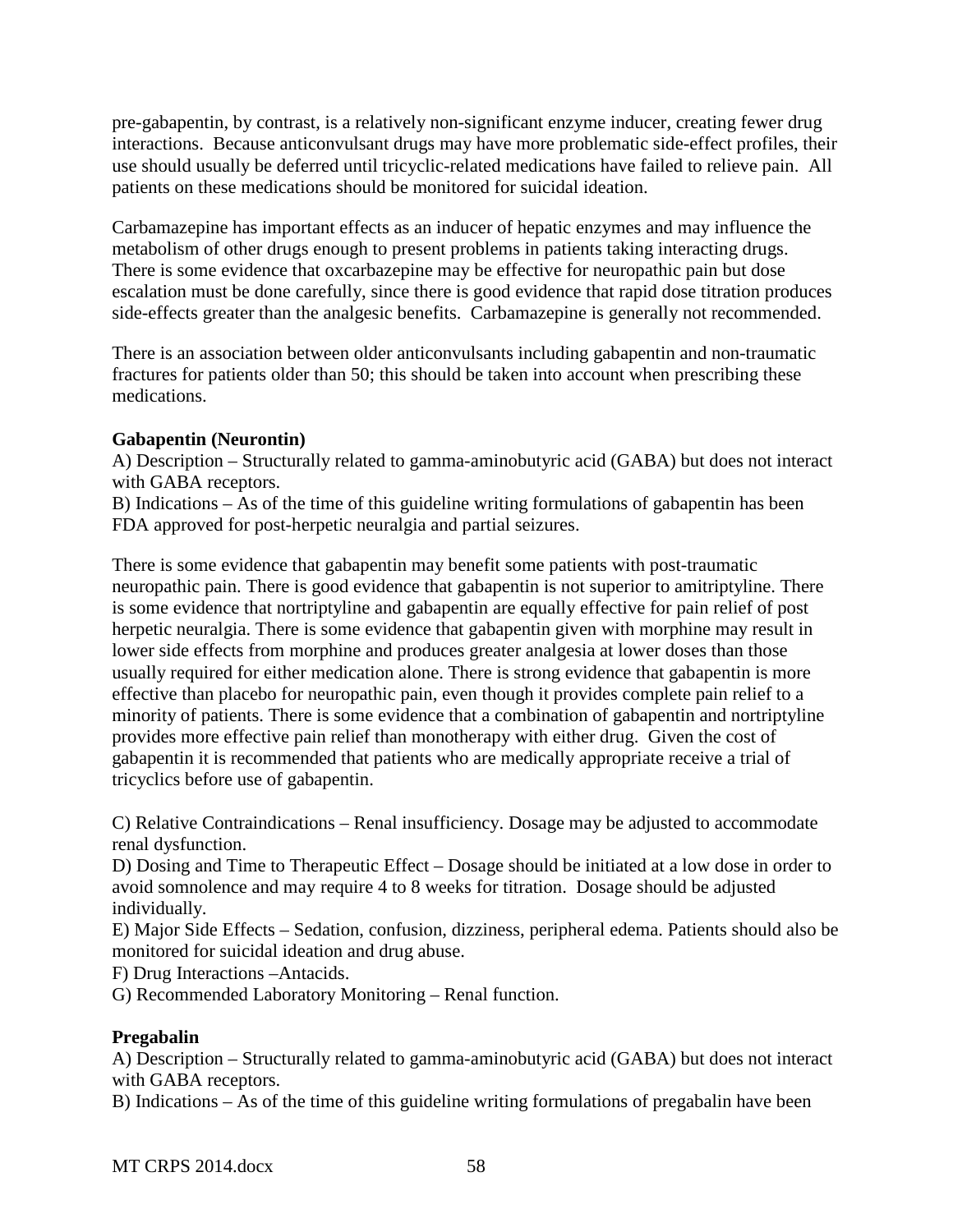FDA approved for neuropathic pain associated with diabetic peripheral neuropathy, post-herpetic neuralgia, and fibromyalgia. It may also be an adjunctive therapy for partial-onset seizures.

There is strong evidence that pregabalin has a substantive benefit for a minority, about 25%, of neuropathic pain patients, most of whom report between 30 and 50% relief of symptoms. Given the cost of pregabalin and its response for a minority of patients it is recommended that patients who are medically appropriate receive a trial of amitriptyline or another first-line agent before use of pregabalin.

C) Contraindications – allergy to medication, prior history of angioedema. Renal insufficiency is a relative contraindication, requiring a modified dose.

D) Dosing and Time to Therapeutic Effect – Dosage may be increased over several days. E) Major Side Effects – Dizziness, confusion, sedation, dry mouth, weight gain, and visual changes have been reported.

F Drug Interactions – Opioids, benzodiazepines, and alcohol.

G) Laboratory Monitoring – Renal function, and platelets, and creatinine kinase as appropriate for individual cases.

## **Topiramate**

A) Description – Sulfamate substitute monosacchride.

B) Indications – FDA approved for partial seizures or prophylaxis for migraines. There is good evidence that topiramate demonstrates minimal effect on chronic lumbar radiculopathy or other neuropathic pain. Therefore it is generally not recommended for chronic pain with the exception of chronic, functionally impairing headache. If it is utilized this would be done as a third or fourth line medication in appropriate patients.

#### **Lamotrigine**

This anti-convulsant drug is not FDA approved for use with neuropathic pain. Due to reported deaths from toxic epidermal necrolysis and Stevens Johnson syndrome, increased suicide risk, and incidents of aseptic meningitis, it is used with caution for patients with seizure or mood disorders. There is good evidence that lamotrigine is not effective for neuropathic pain and that the potential harms are likely to outweigh the benefits**, therefore it is not recommended for most patients.** 

# **G.7.e Antidepressants**

Antidepressants are classified into a number of categories based on their chemical structure and their effects on neurotransmitter systems. Their effects on depression are attributed to their actions on disposition of norepinephrine and serotonin at the level of the synapse; although these synaptic actions are immediate, the symptomatic response in depression is delayed by several weeks. When used for chronic pain, the effects may in part arise from treatment of underlying depression, but may also involve additional neuromodulatory effects on endogenous opioid systems, raising pain thresholds at the level of the spinal cord.

Pain responses may occur at lower drug doses with shorter times to symptomatic response than are observed when the same compounds are used in the treatment of mood disorders. Neuropathic pain, diabetic neuropathy, post-herpetic neuralgia, and cancer-related pain may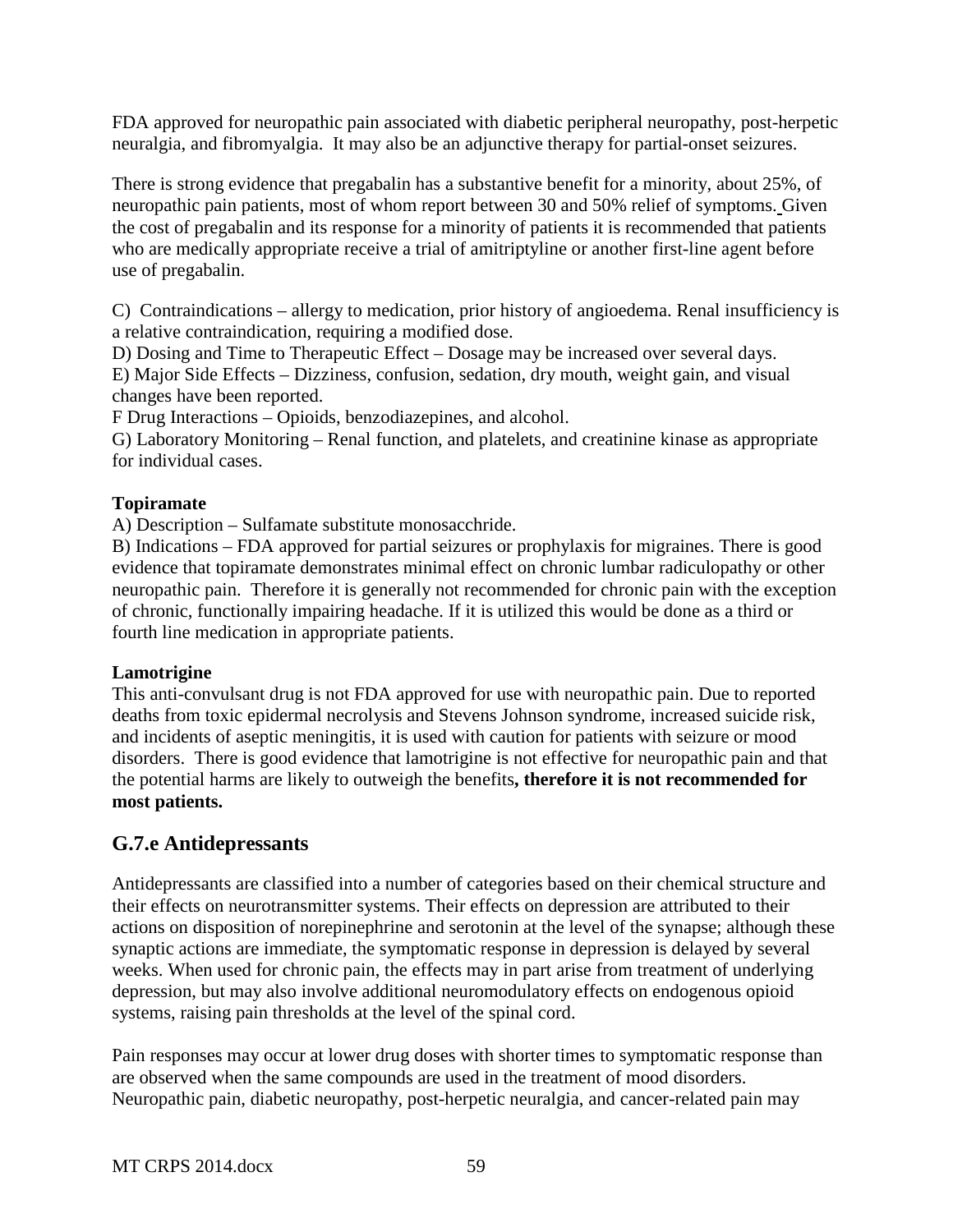respond to antidepressant doses low enough to avoid adverse effects that often complicate the treatment of depression. First line drugs for neuropathic pain are the tricyclics with the newer formulations having better side effect profiles. SNRIs are considered second line drugs due to their costs and the number needed to treat for a response. SSRIs are used generally for depression rather than neuropathic pain and should not be combined with moderate to high-dose tricyclics. All patients being considered for anti-depressant therapy should be evaluated and continually monitored for suicidal ideation and mood swings.

**Tricyclics and older agents** (e.g., amitriptyline [Elavil], nortriptyline [Pamelor, Aventyl], doxepin [Sinequan, Adapin], desipramine, imipramine, trazodone)

A) Description – Serotonergics, typically tricyclic antidepressants (TCAs), are utilized for their serotonergic properties as increasing CNS serotonergic tone can help decrease pain perception in non-antidepressant dosages. Amitriptyline is known for its ability to repair Stage 4 sleep architecture, a frequent problem found in chronic pain patients and to treat depression, frequently associated with chronic pain. However, higher doses may produce more cholinergic side effects than newer tricyclics such as nortriptyline and desipramine. Doxepin and trimipramine also have sedative effects.

B) Indications – Some formulations are FDA approved for depression and anxiety. For the purposes of this guideline, they are recommended for neuropathic pain and insomnia. They are not recommended as a drug treatment for depression. There is good evidence that gabapentin is not superior to amitriptyline. Given the cost of gabapentin it is recommended that patients who are medically appropriate to undergo a trial of lower cost tricyclic before use of gabapentin.. C) Major Contraindications – Cardiac disease or dysrhythmia, glaucoma, prostatic hypertrophy,

seizures, high suicide risk, uncontrolled hypertension and orthostatic hypotension. A screening cardiogram may be done for those 40 or older, especially if higher doses are used.

D) Dosing and Time to Therapeutic Effect – Varies by specific tricyclic. Low dosages, less than 100 mg are commonly used for chronic pain and/or insomnia. Lower doses decrease side effects and cardiovascular risks..

E) Major Side Effects – Side effects vary according to the medication used; however, the side effect profile for all of these medications is generally higher in all areas except GI distress, which is more common among the SSRIs and SNRIs. Anticholinergic side effects include, but not limited to, dry mouth, sedation, orthostatic hypotension, cardiac arrhythmia, urinary retention, and weight gain. Patients should also be monitored for suicidal ideation and drug abuse.

F) Drug Interactions – Tramadol (may cause seizures, both also increase

serotonin/norepinephrine, so serotonin syndrome is a concern), clonidine, cimetidine, sympathomimetics, valproic acid, warfarin, carbamazepine, bupropion, anticholinergics, quinolones.

G) Recommended Laboratory Monitoring – Renal and hepatic function. EKG for those on high dosages or with cardiac risk.

## **Selective Serotonin Reuptake Inhibitors (SSRIs)**

Selective serotonin reuptake inhibitors (SSRIs) (e.g., citalopram [Celexa], fluoxetine [Prozac], paroxetine [Paxil], sertraline [Zoloft]) **are not recommended for neuropathic pain**. They may be used for depression.

#### **Selective Serotonin Nor-epinephrine Reuptake Inhibitor (SSNRI)/Serotonin Norepinephrine Reuptake Inhibitors (SNRI)**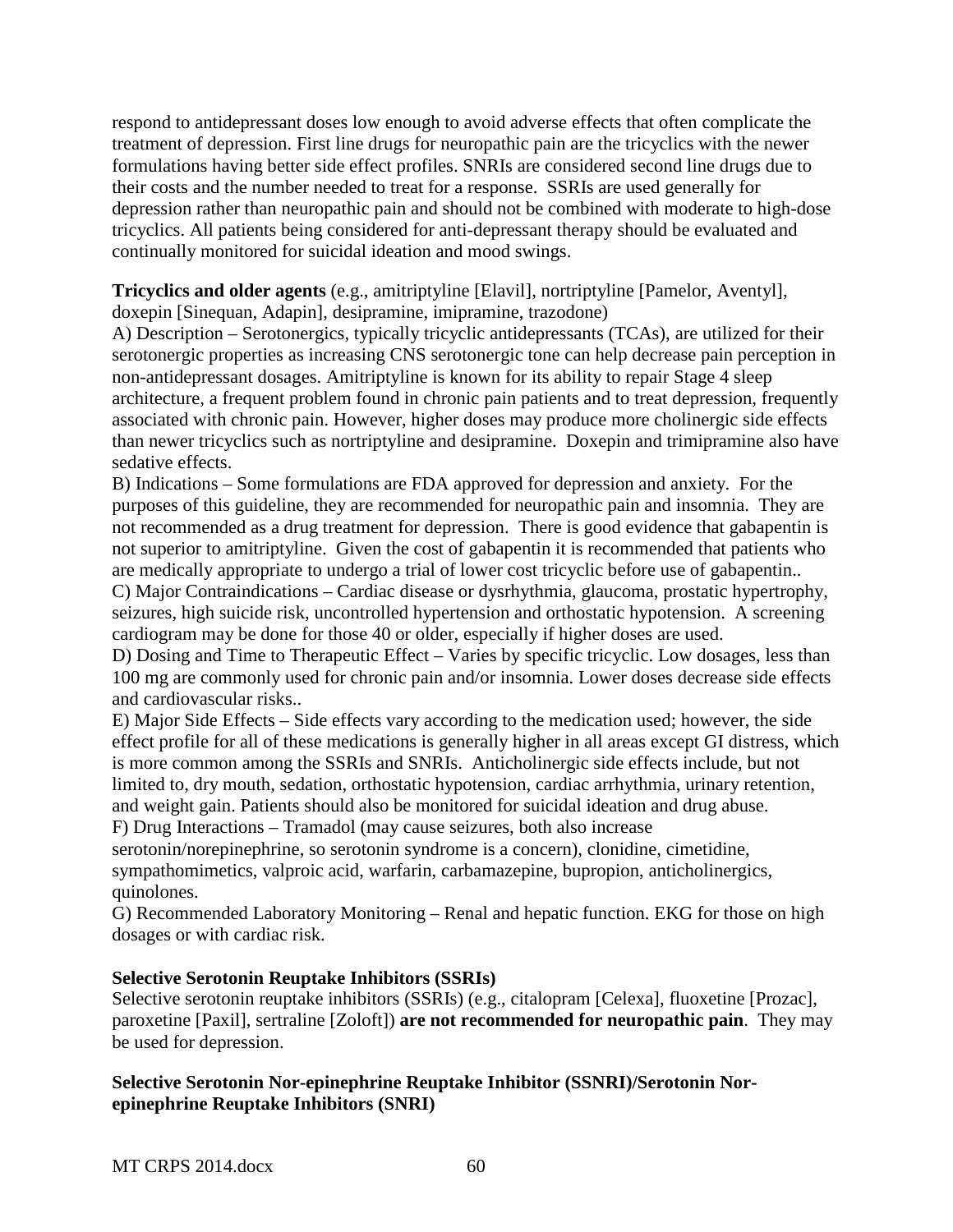A) Description – Venlafaxine, duloxetine, and milnacipran.

B) Indications – At the time of this guideline writing, duloxetine has been FDA approved for treatment of diabetic neuropathic pain and chronic musculoskeletal pain. There is good evidence that it is superior to placebo for neuropathic pain at doses of 60mg or 120mg. There is some evidence that it is comparable to pregabalin and gabapentin.

As of the time of this guideline writing, formulations of venlafaxine hydrochloride has been FDA approved for generalized anxiety disorder. There is some evidence it is modestly effective in diabetic neuropathic pain at doses of 150 to 225 mg. There is no evidence of superiority over tricyclics.

As of the time of this guideline writing formulations of milnacipran have been FDA approved for treatment of fibromyalgia and has a success rate similar to imipramine. It is not recommended in patients as a first or second line treatment and is reserved for patients who fail other regimes due to side effects.

C) Relative Contraindications – Seizures, eating disorders.

D) Major Side Effects - Depends on the drug, but commonly includes dry mouth, nausea, fatigue, constipation, and abnormal bleeding. Serotonin syndrome is also a risk. GI distress, drowsiness, sexual dysfunction less than other classes. Hypertension and glaucoma (venlafaxine). Cardiac issues with venlafaxine and withdrawal symptoms unless tapered. Studies show increased suicidal ideation and attempts in adolescents and young adults. Patients should also be monitored for suicidal ideation and drug abuse.

E) Drug Interactions – Drug specific.

F) Laboratory Monitoring – Drug specific. Hepatic and renal monitoring, venlafaxine may cause cholesterol or triglyceride increases.

#### **Atypical Antidepressants/Other Agents**

May be used for depression; however, are not appropriate for neuropathic pain only.

## **G.7.f Herbal/Dietary Supplements**

Botanical preparations have been used for centuries to remedy human illnesses, but only recently have been subjected to systematic study. Many medications currently manufactured by pharmaceutical firms are derivatives of compounds originally isolated from plants.

Clinical trials of folk remedies have been few in number, and often flawed by methodological problems. The lack of reliable data on the clinical and biological effects of herbal remedies often leads to inappropriate use. Patients commonly use non-standard remedies without discussing them with their physicians; when pharmacological interactions exist between herbs and prescription drugs, adverse effects may follow. Quality control varies between manufacturers, and because herbs are classified as dietary supplements, they are exempt from regulations governing standardization of ingredients. Physicians should ask all patients about their use of herbal medications and dietary supplements.

**Description** – The following herbs may be appropriate for patients who prefer herbs as an alterative to prescription analgesics or NSAIDs: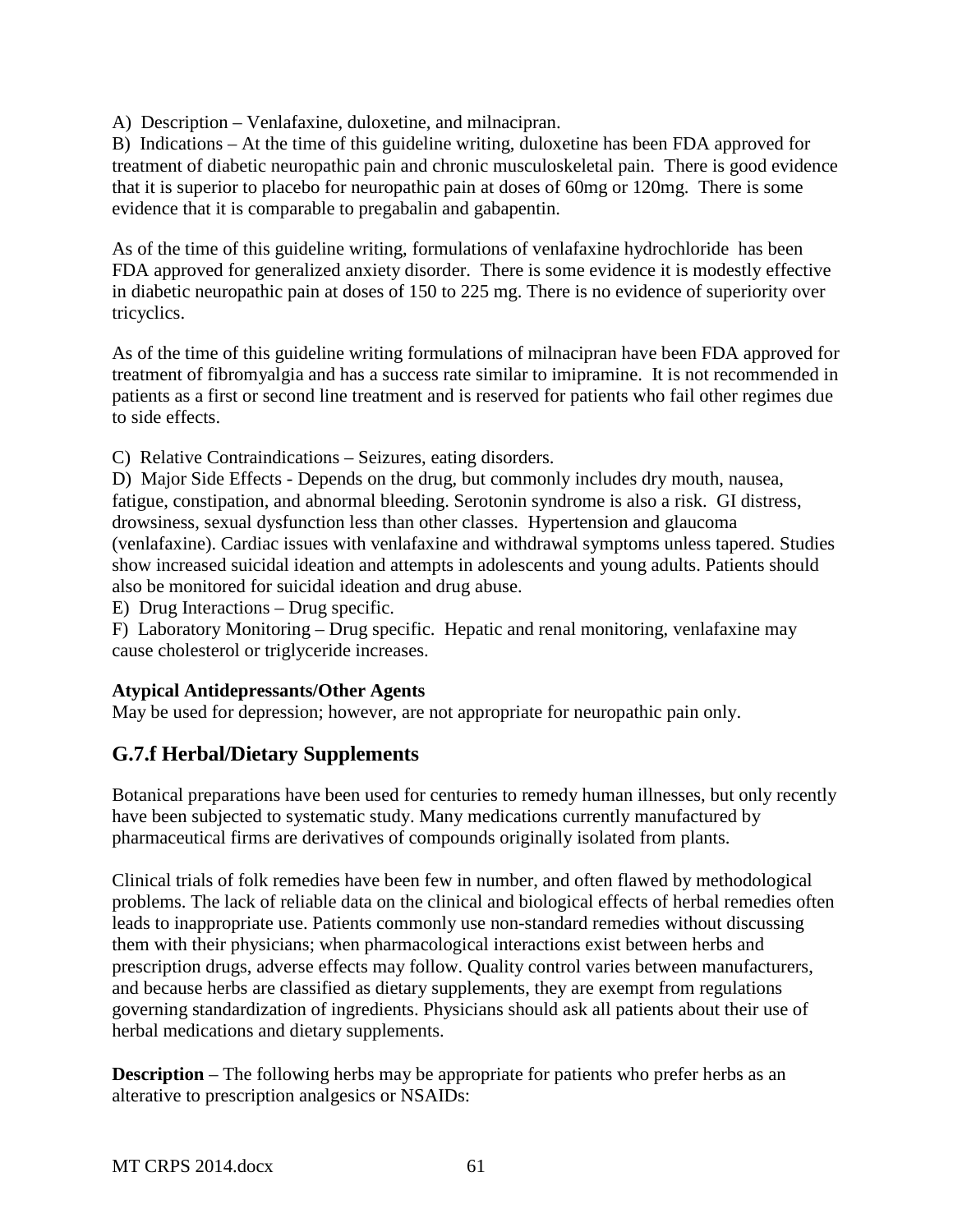A) White Willow Bark – There is some evidence of the effectiveness of Salix (willow) bark extract in chronic low back pain. A principal ingredient is salicin, with salicylic acid as the principal metabolite. In doses of 240 mg of salicin daily, willow bark extract is more effective than placebo in alleviating pain and improving scores of physical impairment. This dose is approximately equivalent to 50 mg of acetylsalicylate, which cannot alone account for its analgesic effect. It is well tolerated, with gastrointestinal complaints occurring no more frequently than with placebo. In patients at risk for GI problems from NSAID drugs, willow bark may be an appropriate option.

B) Devil's Claw Root – Extract of Hapagophytum procumbens, with the common name of devil's claw root, have been used in parts of Europe for conditions of the musculoskeletal system, including osteoarthritis and low back pain. There is some evidence that it may relieve back pain more effectively than placebo, but functional improvement has not yet been shown. The doses used in clinical trials have consisted of 50 to 100 mg of harpagoside daily. Mild gastrointestinal upset has been reported at higher doses.

C) Phytodolor – A standardized extract of Populus tremula (aspen), Fraxinus excelsior (European ash), and Solidago virgaurea (goldenrod), Phytodolor may have anti-inflammatory properties through inhibition of cyclooxygenase pathways. In doses of up to 180 drops per day in 3 divided doses, it has shown superiority to placebo in osteoarthritis and epicondylitis when pain and grip strength were evaluated. Adverse effects were not reported to exceed those of placebo. D) St. John's Wort – An herbal extract of the flowering plant Hypericum perforatum commonly used in the treatment of mild to moderate depression, St. John's Wort has been tested for effectiveness in neuropathic pain. There is some evidence that it lacks effectiveness on pain in polyneuropathy. The Department does not recommend its use as an alternative analgesic in chronic pain conditions. There is also some evidence that it is no more effective than placebo in the treatment of major depression. It should not be considered an antidepressant agent in patients requiring medical treatment of depression.

**Specific Drug Interactions** – Current regulations prohibit herb manufacturers from claiming that their products treat or prevent disease, but allow them to make claims about the product's effect on body function. Because herbal products are biologically active, they may interact with prescription drugs and with one another. Much of what is known concerning drug interactions is based on case reports or case series, which commonly lack crucial documentation of concomitant medication use or positive identification of herbs involved.

A) Physicians should be aware that patients on warfarin should have international normalized ratio (INR) measured a week after starting to take any herbal preparation.

B) Ginkgo, ginseng, and garlic are commonly used for reasons unrelated to relief of pain; they interfere with platelet function, and patients who take them should have bleeding times monitored.

C) St. John's Wort should not be combined with an SSRI, since a serotonin syndrome may result. St. John's Wort induces the CYP3A4 hepatic enzyme, lowering levels of drugs metabolized by this system; these drugs include anticonvulsants, oral contraceptives, antiretroviral, and calcium channel blockers.

D) Kava, often used to alleviate anxiety, may potentiate benzodiazepine anxiolytics and produce excess sedation.

E) Herbal preparation usage during the perioperative period should be discouraged.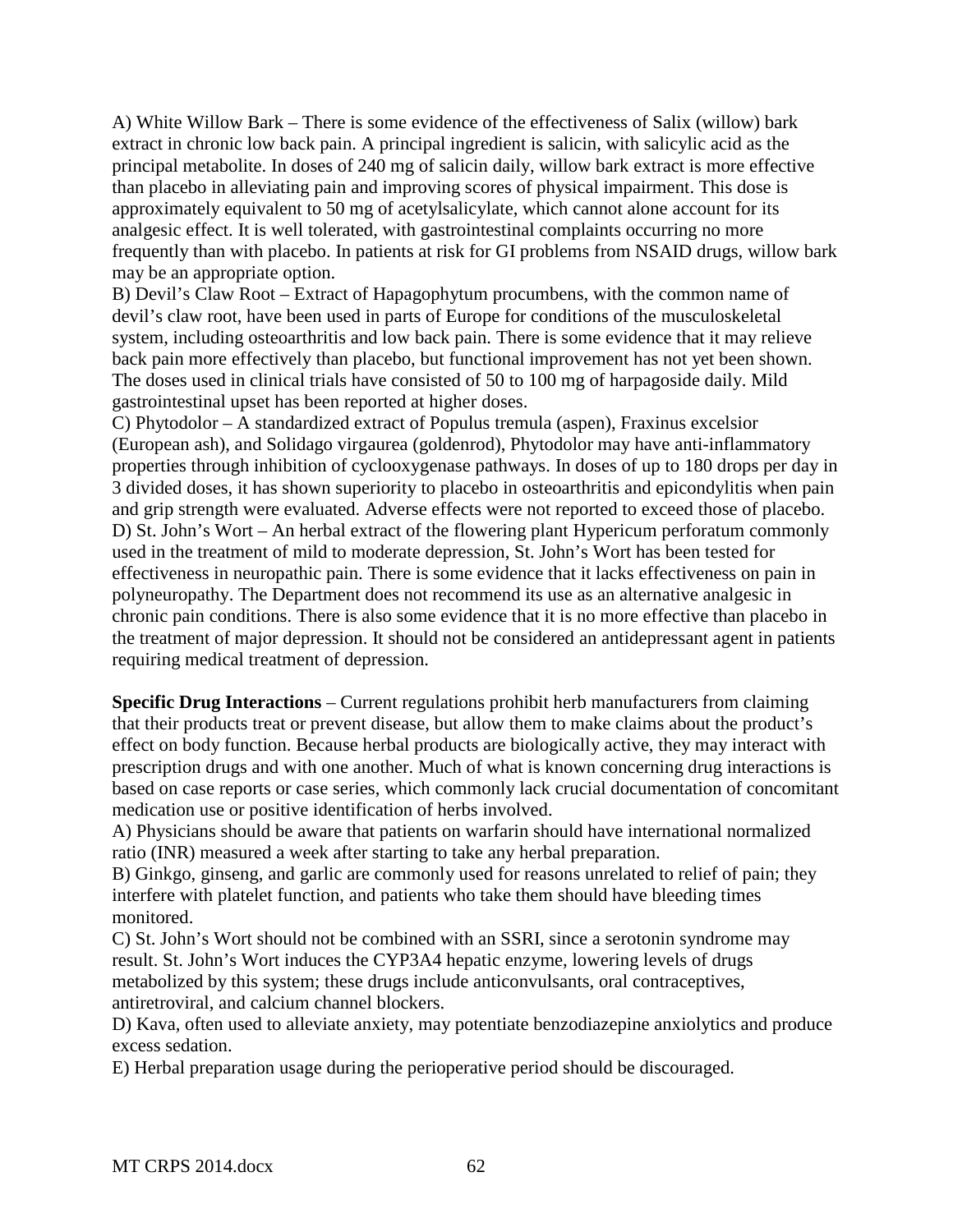# **G.7.g Hypnotics and Sedatives**

Sedative and hypnotic drugs decrease activity and induce drowsiness and may cause moderate agitation in some individuals. Many other medications, such as antihistamines and antidepressants also produce these side effects. Due to the addiction potential, withdrawal symptoms, and sedating side effects benzodiazepines and other similar drugs found in this class, are not generally recommended. They should be used with extreme caution when the patient is on chronic opioids management. When used, extensive patient education should be documented. Some of these medications have long half-lives and sleep apnea can occur or be aggravated on these medications. Many unintentional drug deaths are related to concomitant opioid and benzodiazepine drug use. Retrograde amnesia can occur and is implicated in "sleep driving," "sleep eating" and other activities.

Most insomnia in chronic pain patients should be managed primarily through behavioral interventions, with medications as secondary measures (refer to Section G.4 Disturbances of Sleep).

#### **Zaleplon (Sonata), Eszopiclone, Zolpidem (Ambien)**

A) Description – A nonbenzodiazepine hypnotic.

B) Indications – As of the time of this guideline writing, formulations of zaleplon, eszopiclonem and zolpidem have been FDA approved for insomnia.

C) Dosing and Time to Therapeutic Effect – Time of onset is 30 to 60 minutes.

D) Major Side Effects – Dizziness, dose-related amnesia.

E) Drug Interactions – Increases sedative effect of other central nervous system (CNS) depressant drug

F) Laboratory Monitoring - none required, based on individual patient history.

#### **Benzodiazepine-based hypnotics**

Benzodiazepine-based hypnotics include temazepam and flurazepam. Neither is recommended because of habit-forming potential, withdrawal symptoms, and sedating side effects. Flurazepam has an active metabolite with a very long half-life, resulting in drug accumulation and next-day somnolence, and should be avoided.

## **G.7.h NMDA Receptor Antagonists**

**Description** – Numerous new compounds that specifically target mechanisms mediating neuropathic pain such as the N-methyl-D-aspartate (NMDA) receptor complex are currently in clinical trials. These compounds include dextromethorphan, amantadine, and memantine. Methadone is a mu agonist that also has affinity for the NMDA receptor. NMDA inhibitors purportedly help to prevent acute pain from progressing to chronic pain. These agents theoretically act by blocking receptors of neurotransmitters that are essential to long-term memories. They also are thought to potentially help reduce opioid tolerance and may enhance opioid analgesia.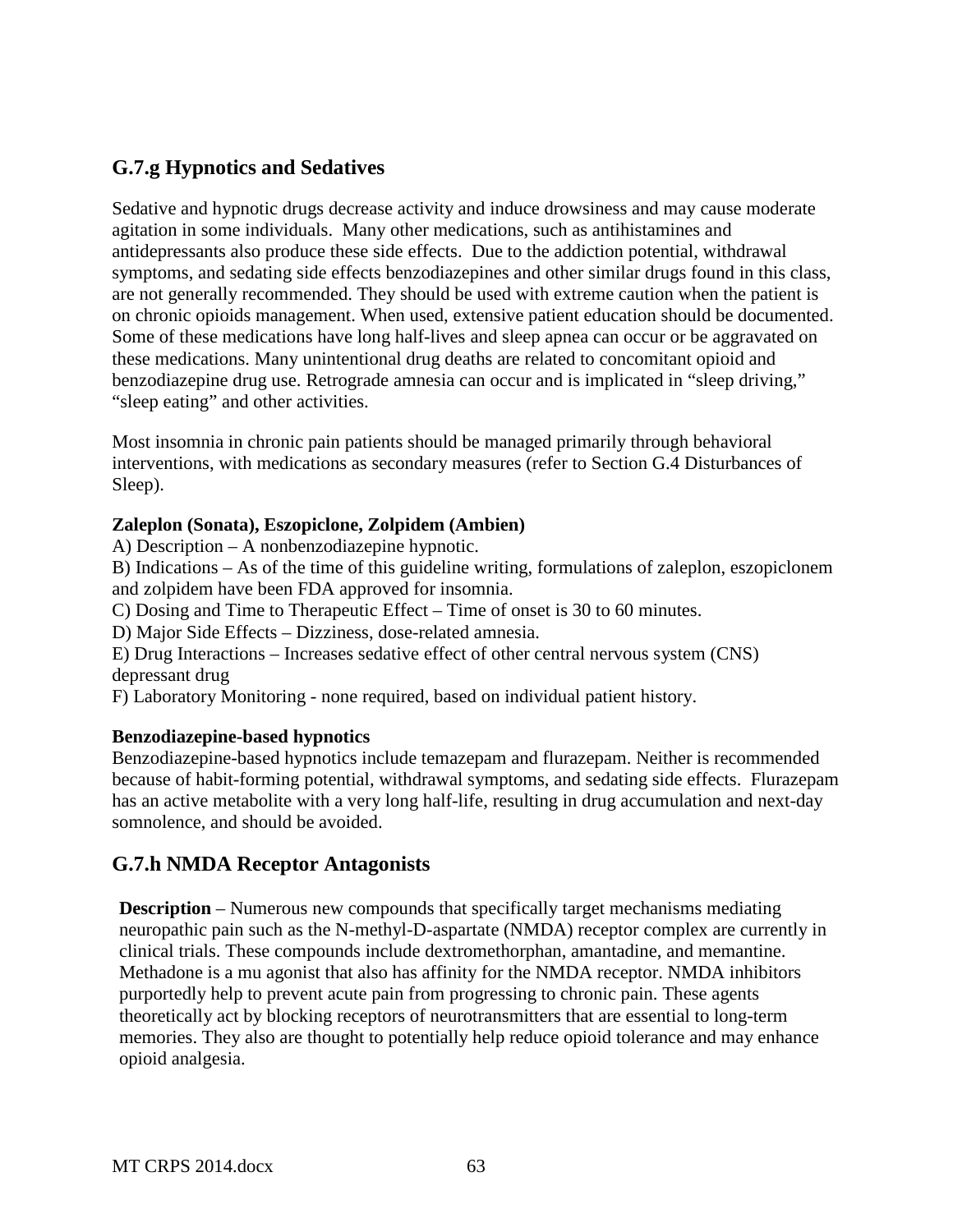**Indications** – Dextromethorphan for treatment of select patients (e.g., those who have failed NSAIDs, TCAs, and anti-convulsant agents) with peripheral diabetic neuropathy and, by inference, other peripheral neuropathies.

**Dosing and Time to Therapeutic Effect** – Doses used have ranged widely. In the successful trial, an average daily dose of 400mg was utilized. Dextromethorphan is recommended in doses that are on average at least 3 times higher than the antitussive dose, and carefully titrated to therapeutic effect. Duration of use for patients with chronic neuropathic pain should generally be limited to 2 or 3 months as there is not evidence of long-term safety, although longer periods of use may be reasonable.

**Major Side Effects** – The utility of these agents has been limited by their significant adverseeffect profile, which includes lightheadedness, dizziness, tiredness, headache, nervous floating sensation, bad dreams, and sensory changes. Dextromethorphan, amantadine, and memantine are better tolerated with lower CNS adverse effects than ketamine possibly due to a lower affinity for the NMDA receptor which plays a role in both normal physiological functions as well as pathological pain processing.

# **G.7.i Nonsteroidal Anti-Inflammatory Drugs (NSAIDs)**

Nonsteroidal Anti-Inflammatory Drugs (NSAIDs) are useful for pain and inflammation. In mild cases, they may be the only drugs required for analgesia. There are several classes of NSAIDs and the response of the individual injured worker to a specific medication is unpredictable. For this reason a range of NSAIDs may be tried in each case with the most effective preparation being continued. Patients should be closely monitored for adverse reactions. The US Food and Drug Administration advise all NSAIDs may cause an increased risk of serious cardiovascular thrombotic events, myocardial infarction, and stroke, which can be fatal. Administration of proton pump inhibitors, histamine 2 blockers, or misoprostol, a prostaglandin analog, along with these NSAIDs may reduce the risk of duodenal and gastric ulceration but do not impact possible cardiovascular complications. There is good evidence that naproxen has a more favorable cardiovascular risk profile than other NSAIDs when used over a long period for chronic pain. Due to the cross-reactivity between aspirin and NSAIDs, NSAIDs should not be used in aspirinsensitive patients, and should be used with caution in all asthma patients. NSAIDs are associated with abnormal renal function, including renal failure, as well as, abnormal liver function. Certain NSAIDs may have interactions with various other medications. Individuals may have adverse events not listed above. Intervals for metabolic screening are dependent upon the patient's age, general health status and should be within parameters listed for each specific medication. Complete blood count (CBC), liver and renal function should be monitored at least every six months in patients on chronic NSAIDs and initially when indicated.

#### **Non-selective Nonsteroidal Anti-Inflammatory Drugs**

Includes NSAIDs and acetylsalicylic acid (aspirin). Serious GI toxicity, such as bleeding, perforation, and ulceration can occur at any time, with or without warning symptoms in patients treated with traditional NSAIDs. Physicians should inform patients about the signs and/or symptoms of serious gastrointestinal toxicity and what steps to take if they occur. Anaphylactoid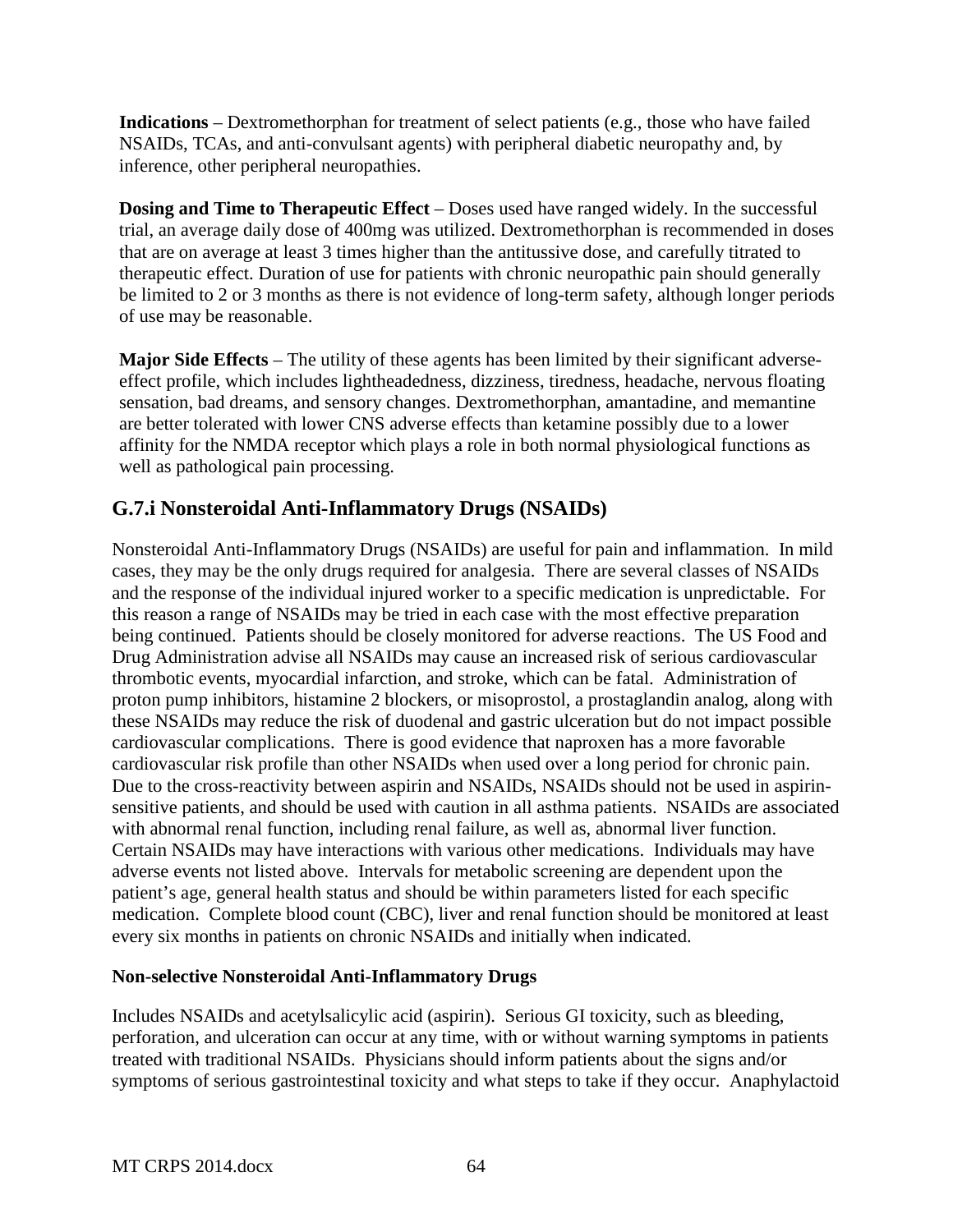reactions may occur in patients taking NSAIDs. NSAIDs may interfere with platelet function. Fluid retention and edema have been observed in some patients taking NSAIDs.

- Optimal Duration: 1 to 2 weeks
- Maximum Duration: Chronic use is not generally recommended but may be appropriate in select cases if monitored regularly. Use of these substances long-term (3 days per week or greater) is associated with rebound pain upon cessation.

## **Selective Cyclo-oxygenase-2 (COX-2) Inhibitors**

COX-2 inhibitors are more recent NSAIDs and differ in adverse side effect profiles from the traditional NSAIDs. The major advantages of selective COX-2 inhibitors over traditional NSAIDs are that they have less gastrointestinal toxicity and no platelet effects. COX-2 inhibitors can worsen renal function in patients with renal insufficiency; thus, renal function may need monitoring.

COX-2 inhibitors should not be first-line for low risk patients who will be using an NSAID short-term but are indicated in select patients for whom traditional NSAIDs are not tolerated. Serious upper GI adverse events can occur even in asymptomatic patients. Patients at high risk for GI bleed include those who use alcohol, smoke, are older than 65, take corticosteroids or anti-coagulants, or have a longer duration of therapy. Celecoxib is contraindicated in sulfonamide allergic patients.

- Optimal Duration: 7 to 10 days
- Maximum Duration: Chronic use is not generally recommended but may be appropriate in select cases if monitored regularly. Use of these substances long-term (3 days per week or greater) is associated with rebound pain upon cessation.

# **G.7.j Opioids**

Opioids are the most powerful analgesics. Their use in acute pain and moderate-to-severe cancer pain is well accepted. Their use in chronic nonmalignant pain, however, is fraught with controversy and lack of scientific research.

## **General Information:**

Opioids include some of the oldest and most effective drugs used in the control of severe pain. The discovery of opioid receptors and their endogenous peptide ligands has led to an understanding of effects at the binding sites of these naturally occurring substances. Most of their analgesic effects have been attributed to their modification of activity in pain pathways within the central nervous system; however, it has become evident that they also are active in the peripheral nervous system. Activation of receptors on the peripheral terminals of primary afferent nerves can mediate anti-nociceptive effects, including inhibition of neuronal excitability and release of inflammatory peptides. Some of their undesirable effects on inhibiting gastrointestinal motility are peripherally mediated by receptors in the bowel wall.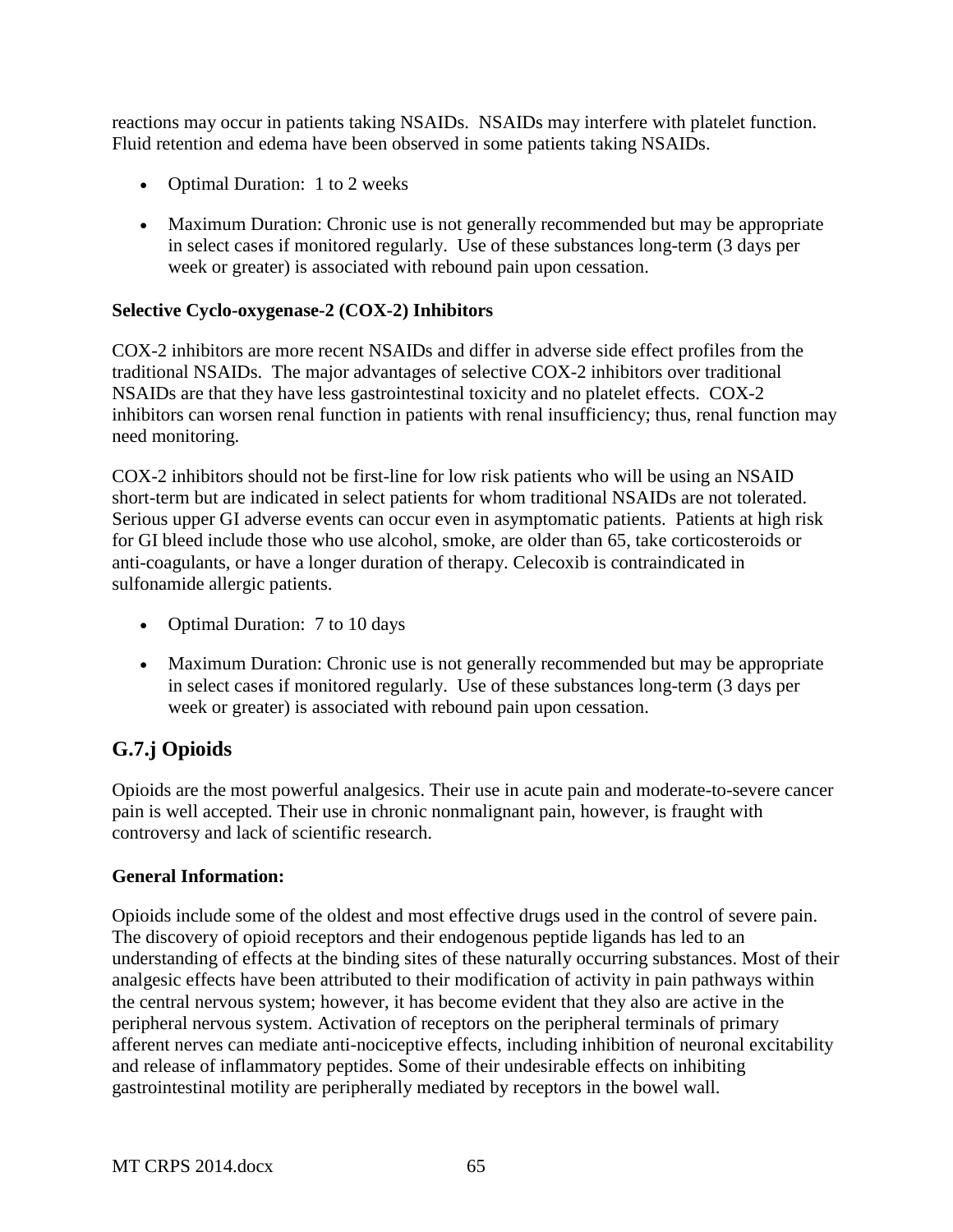The central nervous system actions of these drugs account for much of their analgesic effect and for many of their other actions, such as respiratory depression, drowsiness, mental clouding, reward effects, and habit formation. With respect to the latter, it is crucial to distinguish between three distinct phenomena: tolerance, dependence, and addiction.

- Tolerance refers to a state of adaptation in which exposure to a drug over time causes higher doses of that drug to be required in order to produce the same physiologic effect and/or markedly diminished effect with continued use of the same amount that drug.
- Dependence refers to a set of disturbances in body homeostasis that leads to withdrawal symptoms, which can be produced with abrupt discontinuation, rapid reduction, decreasing blood levels, and/or by administration of an antagonist.
- Addiction is a primary, chronic, neurobiological disease, with genetic, psychological, and environmental factors influencing its development and manifestations. It is a behavioral pattern of drug craving and seeking which leads to a preoccupation with drug procurement and an aberrant pattern of use. The drug use is frequently associated with negative consequences.

Tolerance and dependence are physiological phenomena, are expected with the continued administration of opioids, and should not deter physicians from their appropriate use. Before increasing the opioid dose due to a presumption of physiologic tolerance, the physician should review other possible causes for the decline in analgesic effect. Consideration should be given to possible new psychological stressors or an increase in the activity of the nociceptive pathways. Other possibilities include new pathology, low testosterone level that impedes delivery of opioids to the central nervous system, drug diversion, or abusive use of the medication.

The use of opioids is well accepted in treating cancer pain, where nociceptive mechanisms are generally present due to ongoing tissue destruction, expected survival may be short, and symptomatic relief is emphasized more than functional outcomes. In chronic non-malignant pain, by contrast, tissue destruction has generally ceased, meaning that central and neuropathic mechanisms frequently overshadow nociceptive processes. Expected survival in chronic pain is relatively long and return to a high level of function is a major goal of treatment. Therefore, approaches to pain developed in the context of malignant pain may not be transferable to chronic non-malignant pain. Opioids are generally not the best choice of medication for controlling neuropathic pain. Tricyclics, SNRIs, and anticonvulsants should be tried before considering opioids for neuropathic pain.

In most cases, analgesic treatment should begin with acetaminophen, aspirin, and NSAIDs. While maximum efficacy is modest, they may reduce pain sufficiently to permit adequate function. When these drugs do not satisfactorily reduce pain, medications specific to the diagnosis should be used (e.g. neuropathic pain medications as outlined in Medications section).

Most studies show that only around 50% of patients tolerate opioid side effects and receive an acceptable level of pain relief. Depending on the diagnosis and other agents available for treatment the incremental benefit can be small. Patients should have a thorough understanding of the need to pursue many other pain management techniques in addition to medication use in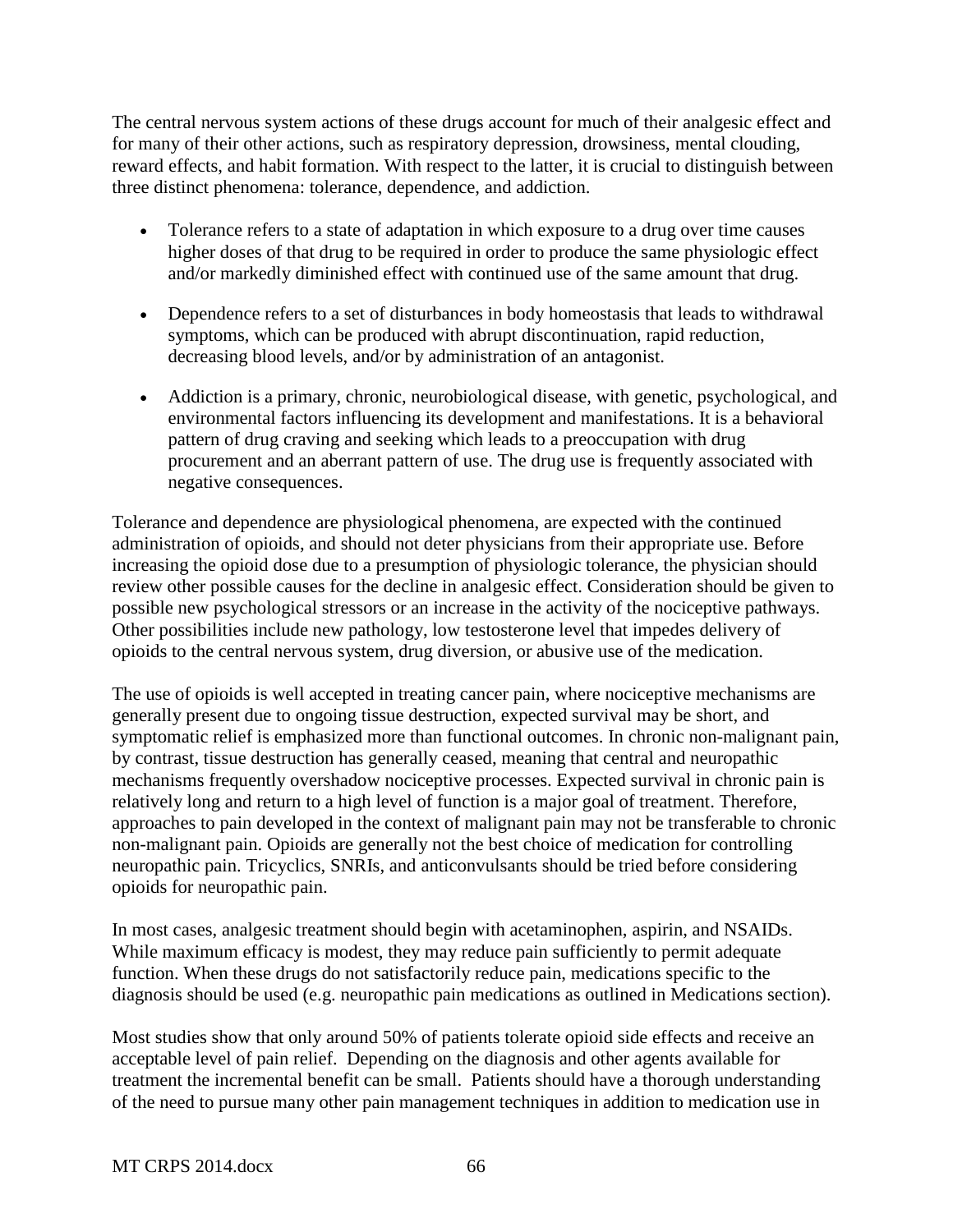order to function with chronic pain. They should also be thoroughly aware of the side effects and how to manage them. Common side effects are drowsiness, constipation, nausea and possible testosterone decrease with longer term use.

Physicians should be aware that deaths from unintentional drug overdoses exceed the number of deaths from motor vehicle accidents in the US. Most of these deaths are due to the use of opioids, usually in combination with other respiratory depressants such as alcohol or benzodiazepines. The prevalence of drug abuse in the population of patients undergoing pain management varies according to region and other issues. A recent study indicated that  $\frac{1}{4}$  of patients being monitored for chronic opioid use have abused drugs occasionally, and ½ of those have frequent episodes of drug abuse. Eighty per-cent of patients admitted to a large addiction program reported that their first use of opioids was from prescribed medication.

It is highly recommended that prescribers of opioids follow the "Universal Precautions" as published, Gourlay et al 2005, including:

- Single prescriber/single pharmacy
- Opioid agreement between prescriber and patient
- Lowest possible effective dosing
- Random urine drug testing using liquid chromatography-tandem mass spectrometry (LC/MS)
- Pill counts
- Prescription Drug Monitoring Program access

It is also highly recommended that the prescribers of opioids follow a literature-based guideline such as:

- Washington State Agency Medical Directors Guideline
- American Society of Interventional Pain Physicians
- Canadian Guidelines
- Federation of State Medical Boards Model Policy

#### **Choice of Opioids:**

There is no evidence that one long-acting opioid is more effective than another, nor more effective than other types of medications, in improving function or pain. There is some evidence that long-acting oxycodone and oxymorphone have equal analgesic effects and side effects, although the milligram dose of oxymorphone is ½ that of oxycodone. There is no evidence that long-acting opioids are superior to short-acting opioids for improving function or pain or causing less addiction. Long-acting opioids are generally preferred for chronic opioid management as they are thought to result in a less pronounced euphoria state and are thus less likely to lead to addiction. They may result in better tolerance for the sedative and cognitive effects of opioids. However, due to the lack of evidence physicians may choose to use short-acting opioids in some patients. Long-acting opioids should not be used for the treatment of acute, sub-acute or post-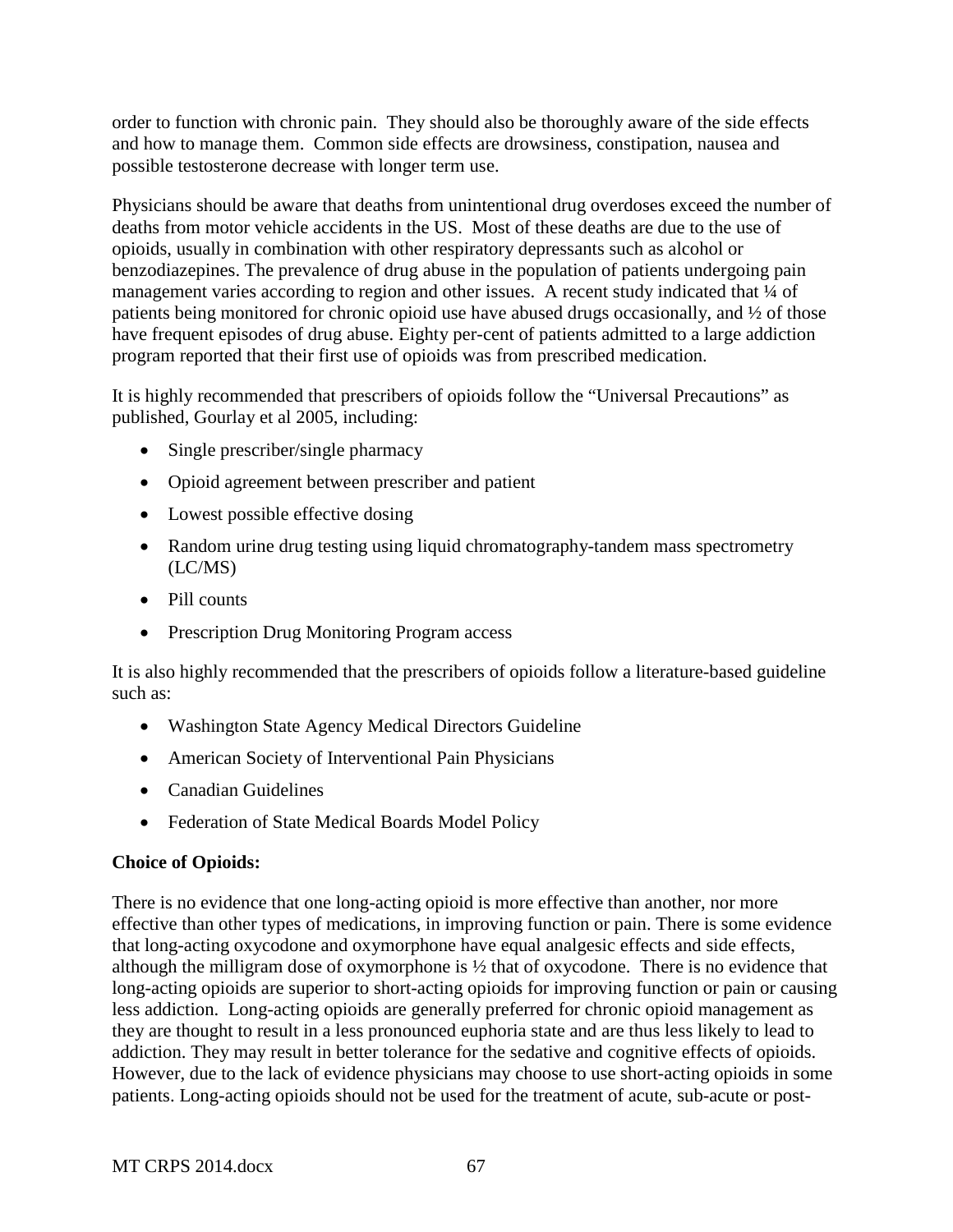operative pain, as this is likely to lead to drug dependence and difficulty tapering the medication. Additionally, there is a potential for respiratory depression to occur. When choosing longer acting opioids for chronic pain management it is reasonable to consider cost given the lack of superiority profiles for one medication over another. The Food and Drug Administration (FDA) requires that manufacturers develop Risk Evaluation and Mitigation Strategies (REMS ) for most opioids. Physicians should carefully review the plans or educational materials provided under this program.

Addiction and abuse potentials of commonly prescribed opioid drugs may be estimated in a variety of ways, and their relative ranking may depend on the measure which is used. Hydrocodone is the most commonly prescribed opioid in the general population, and is one of the most commonly abused opioids in the population; however, the abuse rate per 1000 prescriptions is lower than the corresponding rates for extended release oxycodone, hydromorphone, and methadone. Extended release oxycodone appears to be the most commonly abused opioid, both in the general population and in the abuse rate per 1000 prescriptions.

**Tramadol**, by contrast, appears to have a lower abuse rate than for other opioids. **Description** – An opioid partial agonist that does not cause GI ulceration, or exacerbate hypertension or congestive heart failure. It also inhibits the reuptake of norepinephrine and serotonin which may contribute to its pain relief mechanism. Side effects similar to opioid opioid side effects and may limit its use. They include nausea, sedation and dry mouth.

**Indications** – Mild to moderate pain relief. As of the time of this guideline writing, formulations of tramadol has been FDA approved for management of moderate to moderately severe pain in adults. This drug has been shown to provide pain relief equivalent to that of commonly prescribed NSAIDs. There is some evidence that it alleviates neuropathic pain following spinal cord injury. However, given the effectiveness of other drug classes for neuropathic pain tramadol, should not be considered a first line medication. It may be useful for patients who cannot tolerate tricyclic antidepressants.

**Contraindications** – Use cautiously in patients who have a history of seizures or who are taking medication that may lower the seizure threshold, such as MAO inhibitors, SSRIs, and TCAs. Not recommended in those with prior opioid addiction. Has been associated with deaths in those with an emotional disturbance or concurrent use of alcohol or other opioids. Significant renal and hepatic dysfunction requires dosage adjustment.

**Side Effects** – May cause impaired alertness or nausea. This medication has physically addictive properties and withdrawal may follow abrupt discontinuation.

**Drug Interactions** –Opioids, sedating medications, any drug that affects serotonin and/or norepinephrine (e.g. SNRI'S, SSRI'S, MAOI'S, and TCA'S).

**Laboratory Monitoring** – Renal and hepatic function.

Newer drug formulations such as oxymorphone, have been assumed to be relatively abuseresistant, but their abuse potential is unknown and safety cannot be assumed in the absence of sound data.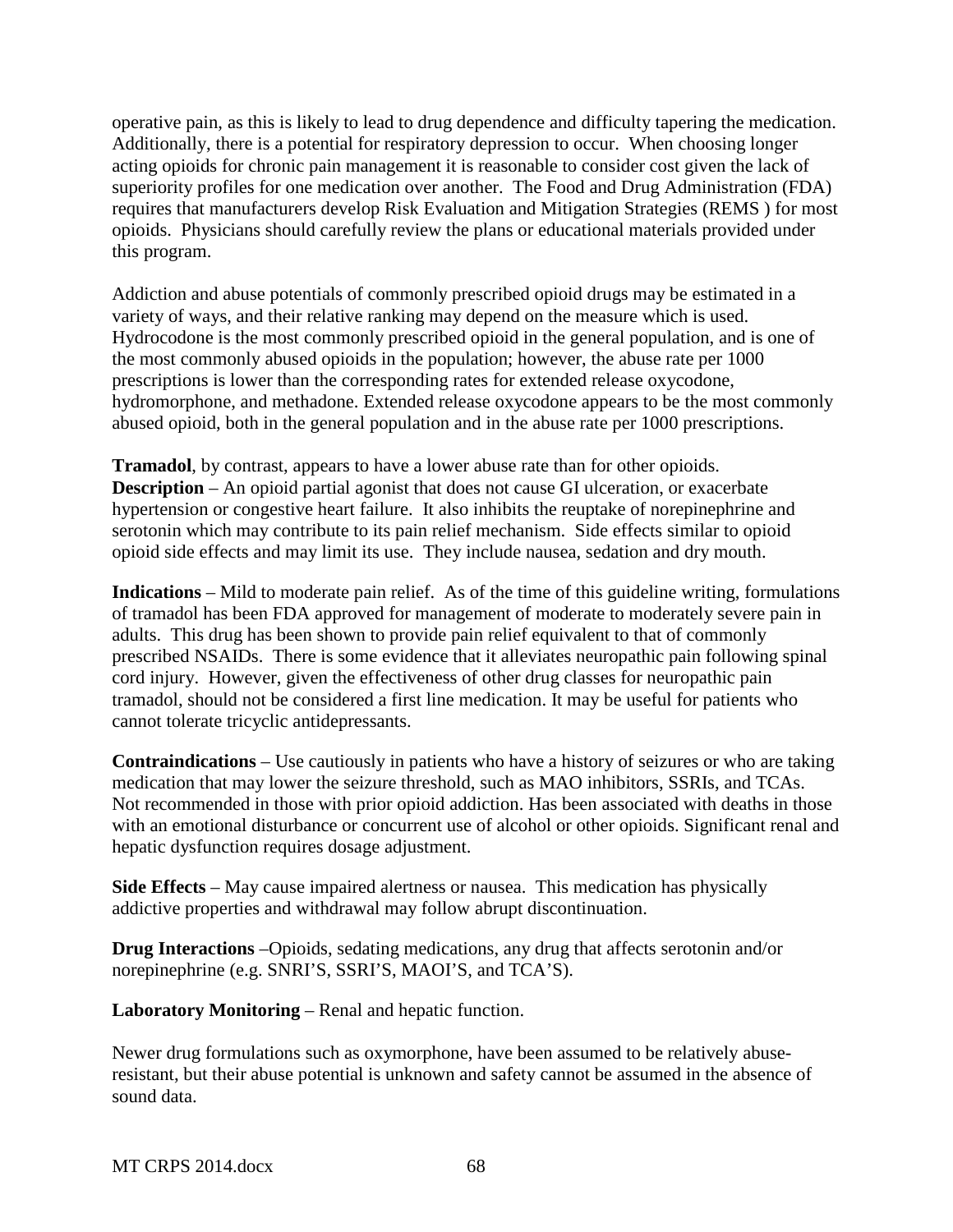Tapentadol is a new mu opioid agonist which also inhibits serotonin and norepinephrine reuptake activity. It is currently available in an intermediate release formulation and may be available as extended release if FDA approved. Due to its dual activity it can cause seizures or serotonin syndrome, particularly when taken with other SSRIs, SNRIs, tricyclics, or MAO inhibitors. It has not been tested in patients with severe renal or hepatic damage. It has similar opioid abuse issues as other opioid medication; however, it is promoted as having fewer GI side effects, such as constipation. Further studies may be needed to verify this finding. There is good evidence that extended release tapentadol is more effective than placebo and comparable to oxycodone. In that study the percent of patients who achieved 50% or greater pain relief was: placebo, 18.9%; tapentadol, 27.0%; and oxycodone, 23.3%. There is some evidence that tapentadol can reduce pain to a moderate degree in diabetic neuropathy, average difference 1.4/10 pain scale, with tolerable adverse effects. Tapentadol is not recommended as a first line opioid for chronic, subacute or acute pain due to the cost, lack of superiority over other analgesics and need for further testing to assess GI effects in comparison to other medications. It may be appropriate for patients who cannot tolerate other opioids due to GI side effects.

Methadone requires special precautions. It may cause cardiac arrhythmias due to QT prolongation and has been linked with a greater number of deaths due to its prolonged half life. Propoxyphene has been withdrawn from the market due to cardiac effects including arrhythmias.

Fentanyl is not generally recommended for use with musculoskeletal chronic pain patients. It has been associated with a number of deaths and has high addiction potential. Fentanyl should never be used transbuccally in this population.

Meperidine should not be used for chronic pain; it and its active metabolite, normeperidine, present a serious risk of seizure and hallucinations. It is not a preferred medication for acute pain as its analgesic effect is similar to codeine.

Buprenorphine may be used for opioid addiction or habituation treatment in patients with chronic pain, it is not recommended for most chronic pain patients due to methods of administration, reports of euphoria in some patients, and lack of proof for improved efficacy in comparison with other opioids. It may be appropriate for some patients at high risk for addiction and should be used in consultation with an addiction medicine specialist.

Doses of opioids in excess of 120 mg morphine equivalent have been observed to be associated with increased duration of disability, even when adjusted for injury severity in injured workers with acute low back pain and thus any use above 120 mg should be very closely monitored. Doses in excess of 200 mg should be avoided. Higher doses are more likely to be associated with hypo-gonadism and the patient should be informed of this risk. Higher doses of opioids also appear to contribute to the euphoric effect.

Health care professionals and their patients must be particularly conscientious regarding the potential dangers of combining over-the-counter acetaminophen with prescription medications that also contain acetaminophen. Opioid and acetaminophen combination medication are limited due to the acetaminophen component. Total acetaminophen dose per day should not exceed 4 grams per 24-hour period due to possible liver damage.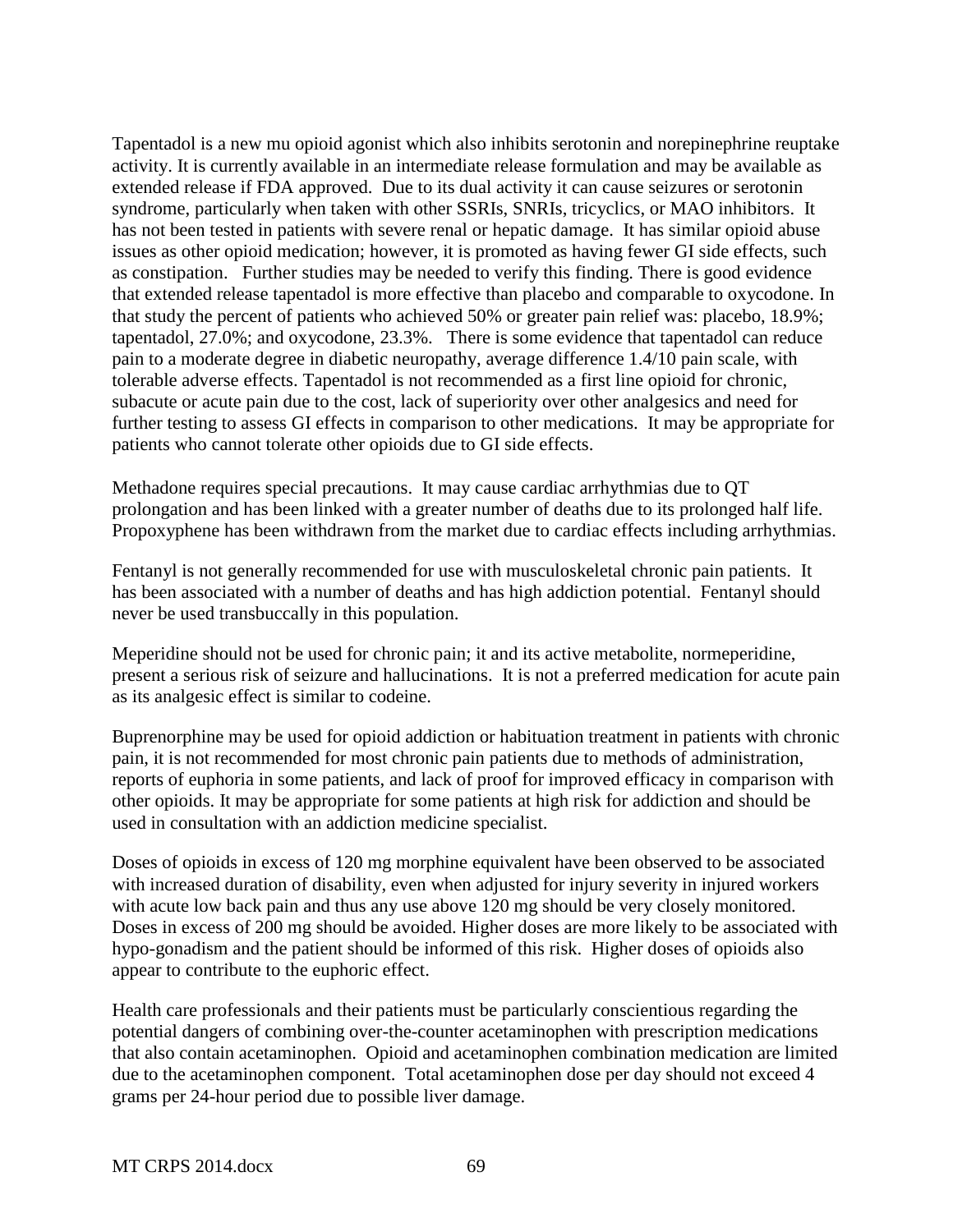Physiologic Responses to Opiates: Physiologic responses to opiates are influenced by variations in genes which code for opiate receptors, cytochrome P450 enzymes, and catecholamine metabolism. Interactions between these gene products significantly affect opiate absorption, distribution, and excretion. Hydromorphone, oxymorphone, and morphine are metabolized through the glucuronide system. Other opioids generally use the cytochrome P450 system. Allelic variants in the mu opiate receptor may cause increased analgesic responsiveness to lower drug doses in some patients. The genetic type can predict either lower or higher needs for opioids. For example, at least 10% of Caucasians lack the CYP450 2D6 enzyme that converts codeine to morphine. In some cases genetic testing for cytochrome P450 type may be helpful. When switching patients from codeine to other medications assume the patient has little or no tolerance to opioids. Many gene-drug associations are poorly understood and of uncertain clinical significance; the treating physician needs to be aware of the fact that the patient's genetic makeup may influence both the therapeutic response to drugs and the occurrence of adverse effects.

Physicians can expect chronic opioid patients to experience more pain, and require higher doses of opioids, peri-operatively than pre-operatively.

Risk Factors: Consultation or referral to a pain specialist should be considered when the pain persists but the underlying tissue pathology is minimal or absent and correlation between the original injury and the severity of impairment is not clear. Consider consultation if suffering and pain behaviors are present and the patient manifests risk behaviors described below, or when standard treatment measures have not been successful or are not indicated.

A psychological consultation including psychological testing (with validity measures) is indicated for all chronic pain patients as these patients are at high risk for unnecessary procedures and treatment and prolonged recovery.

Many behaviors have been found related to prescription-drug abuse patients. None of these are predictive alone, and some can be seen in patients whose pain is not under reasonable control; however, the behaviors should be considered warning signs for higher risk of abuse or addiction by physicians prescribing chronic opioids.

The following behaviors frequently seen in prescription drug - abusing patients should be considered warning signs for addiction and patients that are at high-risk when placed on chronic opioids. Consultation with an addiction specialist may be useful when patients present with these symptoms:

- Unusual knowledge of controlled substances;
- Request for specific controlled substances or claims of allergy or ineffectiveness to other medications;
- Demanding assessment or medication after usual clinic hours;
- Requesting more refills than scheduled, "losing" drugs;
- Signs of mood disorders or other psychiatric conditions;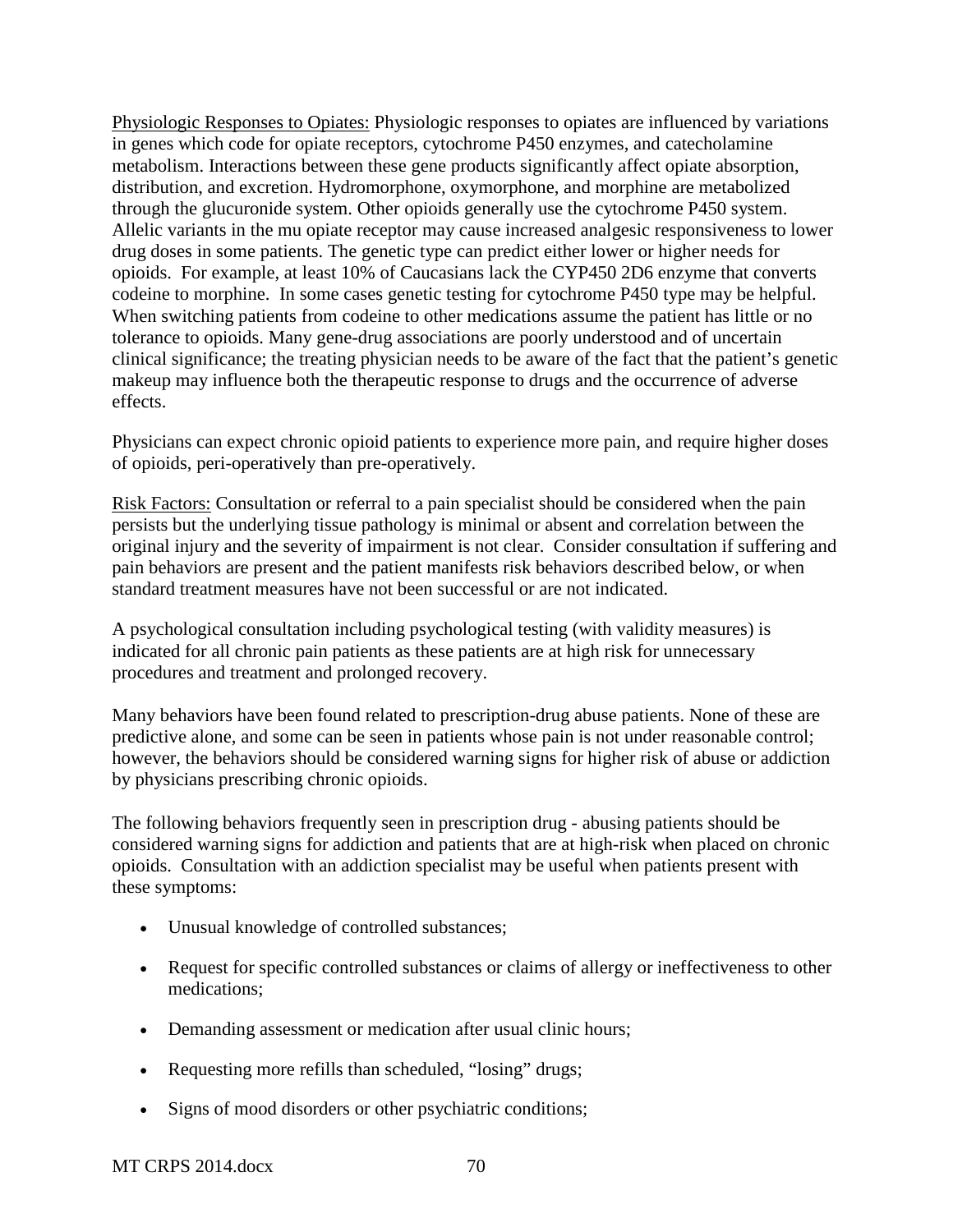- Physical signs of drug abuse;
- No interest in their diagnosis, fails to keep other treatment or consultation appointments;
- Feigns or exaggerates physical problems;
- Pressures physician by eliciting sympathy, guilt or direct threats.
- Subjective complaints exceed objective findings.
- Attempts to transfers care after a doctor refuses to fill prescription(s) for habit forming medication.

In one study four specific behaviors appeared to identify patients at risk for current substance abuse: increasing doses on their own, feeling intoxicated, early refills, and oversedating oneself. A positive test for cocaine also appeared to be related.

Recommendations for Opioid Use: When considering opioid use for moderate to moderately severe chronic pain, a trial of opioids must be accomplished as described below and the patient must have failed other chronic pain management regimes. Physicians should complete the education recommended by the FDA, risk evaluation and mitigation strategies (REMS) provided by drug manufacturing companies.

**1. General indications –** There must be a clear understanding that opioids are to be used for a limited term as a trial (see trial indications below). The patient should have a thorough understanding of all of the expectations for opioid use. The level of pain relief is expected to be relatively small, 2 to 3 points on a VAS pain scale, although in some individual patients it may be higher. For patients with a high response to opioid use, care should be taken to assure that there is no abuse or diversion occurring. The physician and patient must agree upon defined functional goals as well as pain goals. If functional goals are not being met the opioid trial should be reassessed. The full spectrum of side effects should be reviewed. The contract signed by the patient must clarify under what term the opioids will be tapered. See section iii. D below.

**2. Therapeutic Trial Indications** – A therapeutic trial of opioids should not be employed unless the patient has begun multi-disciplinary pain management. Chronic use of opioids should not be prescribed until the following have been met:

A) The failure of pain management alternatives by a motivated patient including active therapies, cognitive behavioral therapy, pain self-management techniques, and other appropriate medical techniques.

B) Physical and psychological and/or psychiatric assessment including a full evaluation for alcohol or drug addiction, dependence or abuse, performed by two specialists including the authorized treating physician and a specialist with expertise in chronic pain. . The patient should be stratified as to low, medium or high risk for abuse based on behaviors and prior history of abuse. High risk patients are those with active substance abuse of any type or a history of prescription opioid abuse. These patients should generally not be placed on chronic opioids. If it is deemed appropriate to do so, physician addiction specialists should be monitoring the care. Patients with a past history of substance abuse or other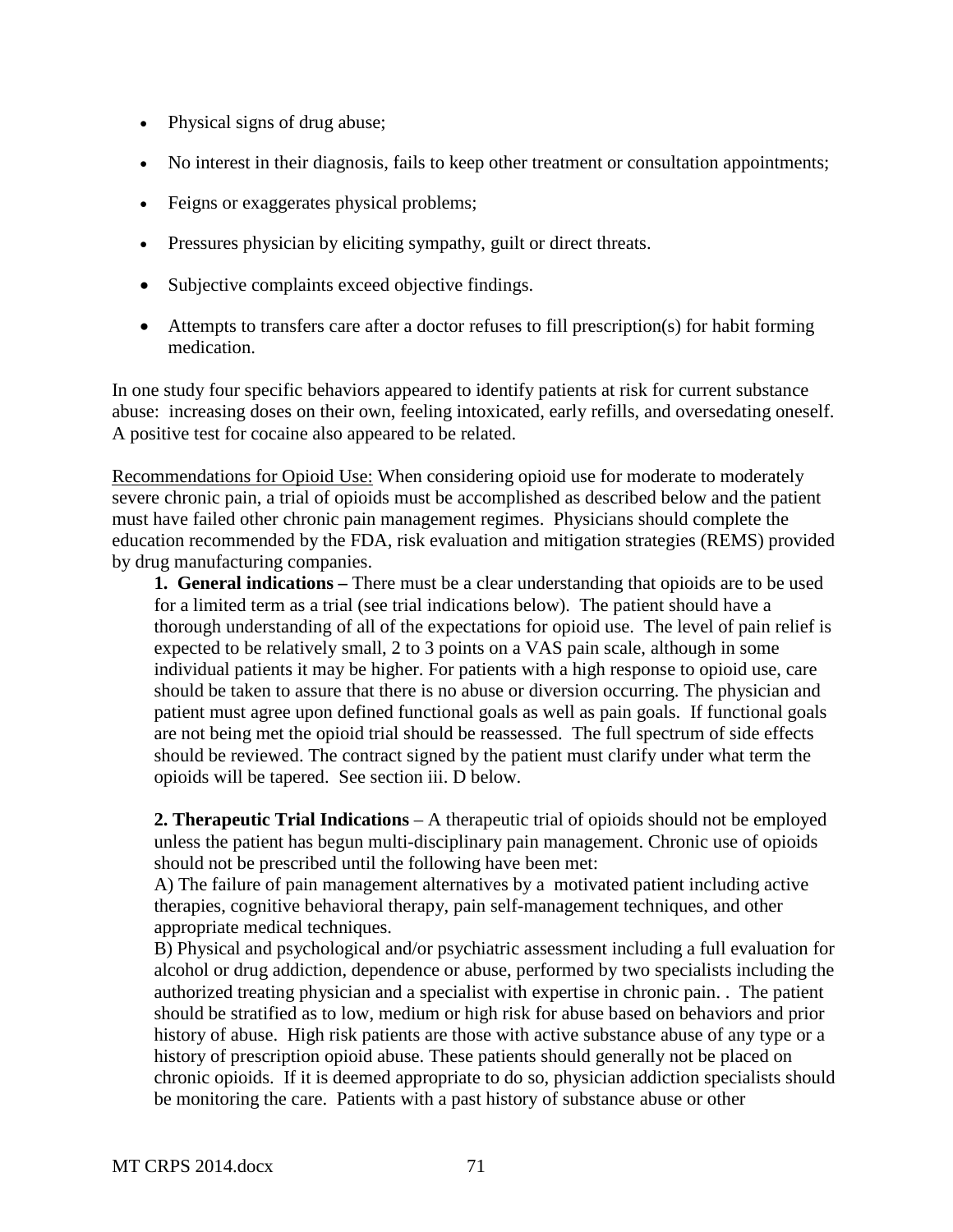psychosocial risk factors should be co-managed with a physician addiction specialist.

C) Urine drug screening for substances of abuse and substances currently prescribed. Clinicians should keep in mind that there are an increasing number of deaths due to the toxic misuse of opioids with other medications and alcohol. Drug screening is a mandatory component of chronic opioid management. It is appropriate to screen for alcohol use and have a contractual policy regarding alcohol use during chronic opioid management as alcohol use in combination with opioids is more likely to contribute to death or accidents than marijuana.

D) Montana Prescription Drug Registry Review (MPDR)

E) Informed, written, witnessed consent by the patient including the aspects noted above.

F) The trial, usually with a short-acting agent first, should document sustained improvement of pain control, at least a 30% reduction, and of functional status, including return-to-work and/or increase in activities of daily living. Frequent follow-up at least every 2 to 4 weeks may be necessary to titrate dosage and assess clinical efficacy.

**3. On-Going, Long-Term Management** – Actions after a successful trial should include: A) Prescriptions from a single practitioner,

B) Ongoing review and documentation of pain relief, functional status, appropriate medication use, and side effects,

C) Ongoing effort to gain improvement of social and physical function as a result of pain relief,

D) Contract detailing the following:

- 1. Side effects anticipated from the medication;
- 2. Requirement to continue active therapy;
- 3. Need to achieve functional goals including return to work for most cases;
- 4. Reasons for termination of opioid management, referral to addiction treatment, or for tapering opioids (tapering is usually over 30 days). Examples to be included in the contract include, but are not limited to:
	- Diversion of medication
	- Lack of functional effect at higher doses
	- Non-compliance with other drug use
	- Drug screening showing use of drugs outside of the prescribed treatment or evidence of non-compliant use of prescribed medication
	- Requests for prescriptions outside of the defined time frames
	- Lack of adherence identified by pill count, excessive sedation, or lack of functional gains
	- Excessive dose escalation with no decrease in use of short-term medications.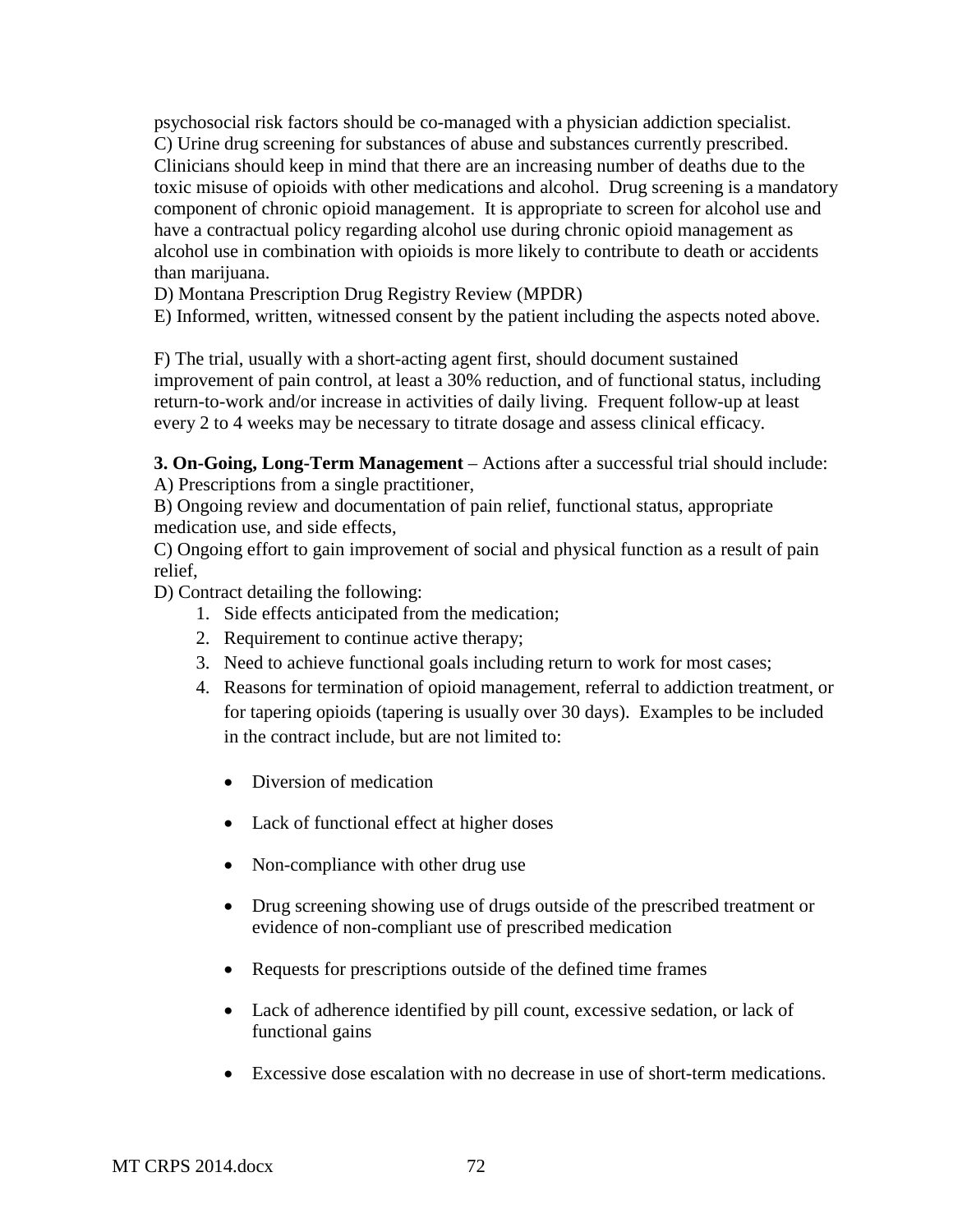• Apparent hyperalgesia

Contracts should be written at a  $6<sup>th</sup>$  grade reading level to accommodate the majority of patients

E) Use of drug screening initially, randomly at least once a year and as deemed appropriate by the prescribing physician, Drug screening is suggested for any patients who have been receiving opioids for 90 days. A discussion regarding how screens positive for marijuana or alcohol will be handled should be included in the opioid contract. The concept of opioid misuse encompasses a variety of problems distinct from the development of addiction, such as nonmedical use, diversion, consultation with multiple prescribers, and unintentional overdose.

It appears that users of prescription opioids who also experienced depression or anxiety disorders were more likely to abuse opioids. Urine testing, when included as one part of a structured program for pain management, has been observed to reduce abuse behaviors in patients with a history of drug misuse. Clinicians should keep in mind that there are an increasing number of deaths due to the toxic misuse of opioids with other medications and alcohol. Drug screening is a mandatory component of chronic opioid management. It is appropriate to screen for alcohol use and have a contractual policy regarding alcohol use during chronic opioid management as alcohol use in combination with opioids is more likely to contribute to death or accidents than marijuana.

Physicians should recognize that occasionally patients may use non-prescribed substances because they have not obtained sufficient relief on the prescribed regime.

Although drug screens done for chronic pain management should not be routinely available to employers, as screens are part of the treatment record to which employers have limited access, patients should be aware that employers might obtain the records through attorneys or the insurer,

F) Use limited to two oral opioids: a long acting opioid for maintenance of pain relief and a short acting opioid for limited rescue use when pain exceeds the routine level. If more than two opioids are being considered for long-term use, a second opinion from specialist who is Board Certified in Addiction or Pain Medicine is strongly recommended. Short-acting "rescue" medications should be used with caution in patients with a potential for abuse. Buccal-delivered medications should not be used in this population. Transdermal medication use is generally not recommended.

G) Use of acetaminophen-containing medications in patients with liver disease should be limited,including over the counter medications. Acetaminophen dose should not exceed 4 grams per day for short-term use or 250 mg/day for long-term use in healthy patients. A safer chronic dose may be 180mg/day.

H) Continuing review of overall therapy plan with regard to nonopioid means of pain control and functional status.

I) Monitoring of behavior for signs of possible substance abuse indicating an increased risk for addiction and possible need for consultation with an addiction specialist.

J) Tapering of opioids may be necessary due to the development of hyperalgesia, decreased effects from an opioid, lack of compliance with the opioid contract, or intolerance of side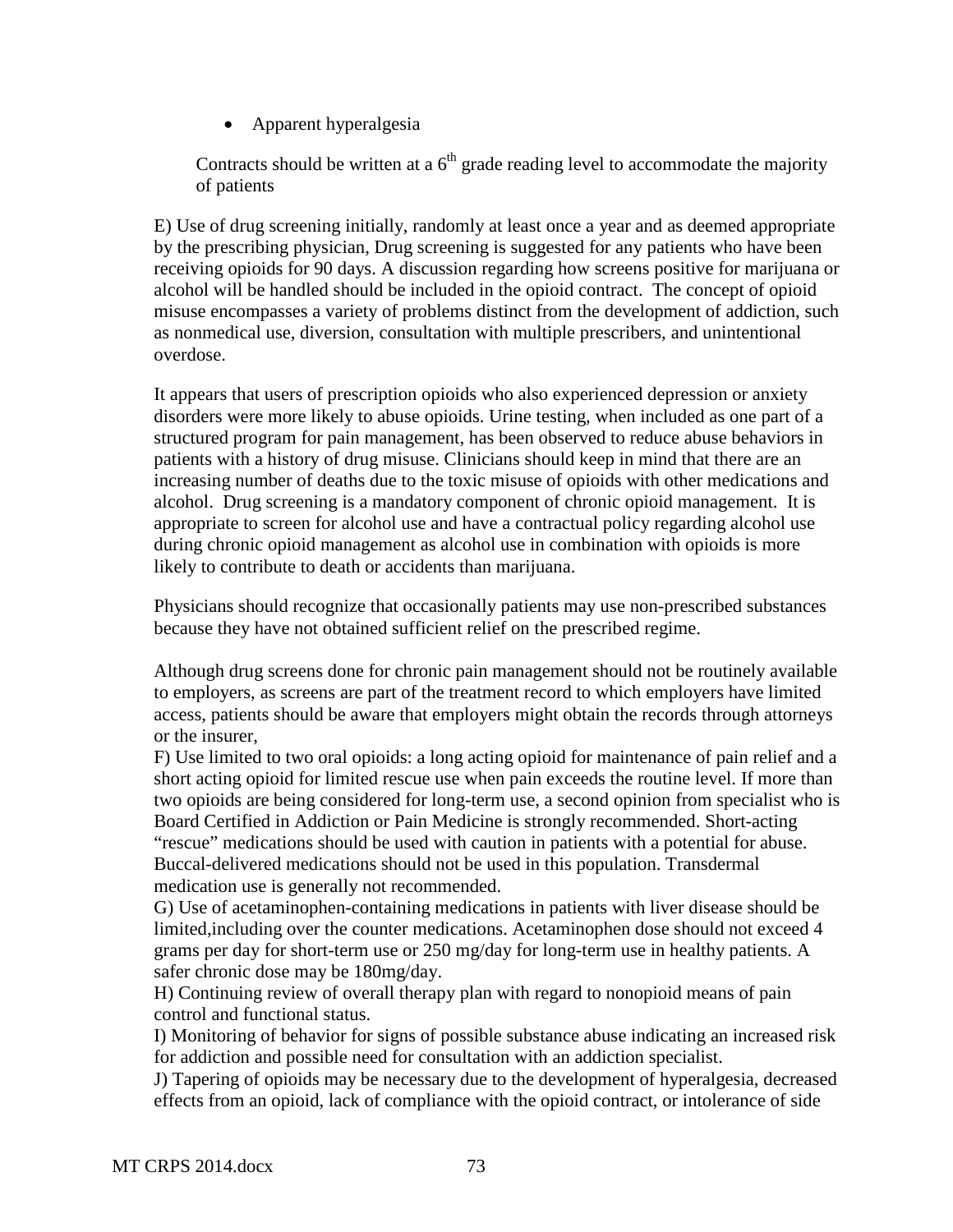effects. Consultation with a pain or addiction specialist may be useful in these cases. Some patients appear to experience allodynia or hyperalgesia on chronic opioids. This premise is supported by a study of normal volunteers who received opioid infusions and demonstrated an increase in secondary hyperalgesia. This is thought to be relatively uncommon and more frequently associated with methadone. Options for treating this include withdrawing the patient from opioids and reassessing their condition. In some cases the patient will improve when off of the opioid. In other cases another opioid may be substituted.

K) Inpatient treatment may be required for addiction or opioid tapering in complex cases. Refer to Section G.6 Interdisciplinary Rehabilitation Programs for detailed information on in-patient criteria.

**4. Relative Contraindications** – Extreme caution should be used in prescribing controlled substances for workers with one or more "relative contraindications":

A) History of alcohol or other substance abuse, or a history of chronic benzodiazepine use. B) Sleep apnea – if patient has symptoms of sleep apnea diagnostic tests should be pursued prior to chronic opioid use.

C) Off work for more than six monthswith minimal improvement in function from other active therapy.

D) Severe personality disorder or other known severe psychiatric disease.

#### **5. General Contraindications** –

The following are high risk warning signs for possible drug abuse or addiction. Patients with these findings should have a consultation by a pain and or addiction specialist.

A) Active alcohol or other substance abuse.

- B) Untreated mood or psychotic disorders (e.g., depression).
- C) Decreased physical or mental function with continued opioid use.
- D) Addictive behaviors. Warning signs include but are not limited to:
	- 1. Preoccupation with drugs;
	- 2. Refusal to participate in medication taper;
	- 3. Reporting that nothing but a specific opioid works;
	- 4. Strong preference for short-acting over long-acting opioids;
	- 5. Use of multiple prescribers and pharmacies;
	- 6. Use of street drugs or other patients' drugs;
	- 7. Not taking medications as prescribed;
	- 8. Loss of medications more than once; and/or
	- 9. Criminal behaviors to obtain drugs, i.e., forged prescriptions.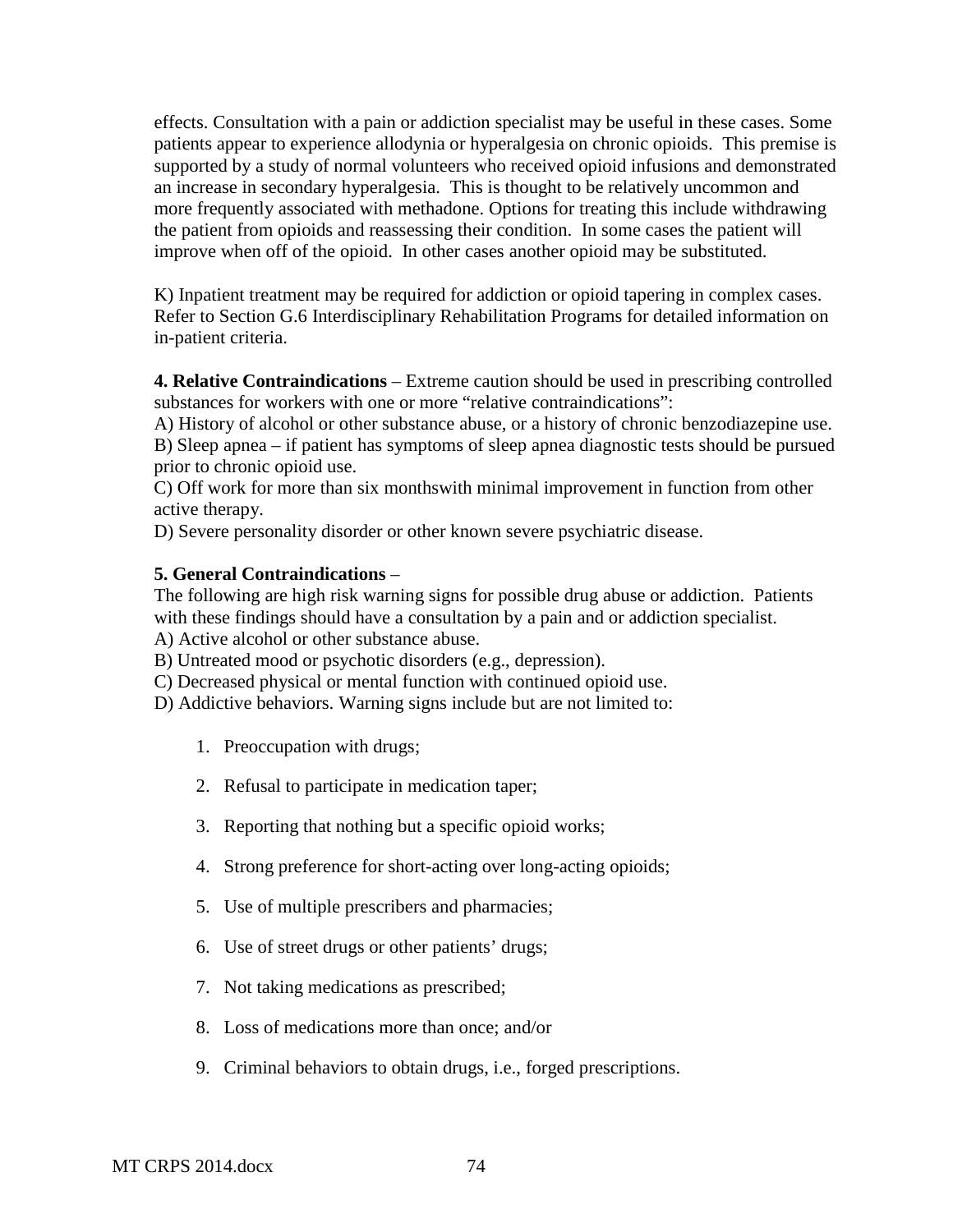**6. Dosing and Time to Therapeutic Effect** – Oral route is the preferred route of analgesic administration because it is the most convenient and cost-effective method of administration. Transbuccal administration should be avoided. When patient's dosage exceeds 120 mg of morphine per day and/or the patient is sedentary with minimal function, consideration should be given to lowering the dosage. Consultation may be necessary. When patients cannot take medications orally, rectal and transdermal routes should be considered because they are also relatively noninvasive. . However, careful consideration should be given to the possible abuse potential of these forms of administration.

**7. Major Side Effects** – There is great individual variation in susceptibility to opioidinduced side effects and clinicians should monitor for these potential side effects. Common initial side effects include nausea, vomiting, drowsiness, unsteadiness, and confusion. Occasional side effects include dry mouth, sweating, pruritus, hallucinations, and myoclonus. Rare side effects include respiratory depression and psychological dependence. Constipation and nausea/vomiting are common problems associated with long-term opioid administration and should be anticipated, treated prophylactically, and monitored constantly. Stool softeners, laxatives and increased dietary fluid may be prescribed. Chronic sustained release opioid use is associated with decreased testosterone in males and females and estradiol in pre-menopausal females. Patients should be asked about changes in libido, sexual function, and fatigue.

8. **Sedation - Driving and Other Tasks** – Although some studies have shown that patients on chronic opioids do not function worse than patients not on medication, caution should be exerted and patients should be counseled never to mix opioids with the use of alcohol or other sedating medication. When medication is increased or trials are begun patients should not drive for at least 5 days. Chronic untreated pain and disordered sleep can also impair driving abilities.

**9. Drug Interactions** – Patients receiving opioid agonists should not be given a mixed agonist-antagonist sucy as pentazocine or butorphanol Stadol because doing so may precipitate a withdrawal syndrome and increase pain.

All sedating medication, especially benzodiazepines should be avoided or limited to very low doses. Over the counter medications such as antihistamines, diphenhydramine, and prescription medications such as hydroxyzine should be avoided. Alcohol should not be used

**10. Recommended Laboratory Monitoring** – Primary laboratory monitoring is recommended for acetaminophen/aspirin/NSAIDs combinations (renal and liver function, blood dyscrasias) ), although combination opioids are not recommended for long-term use. Morphine and other medication may require renal testing and other screening.

**11. Sleep Apnea Testing**- Both obstructive and central sleep apnea is likely to be exaggerated by opioid use or may occur secondary to higher dose chronic opioid use and combination medication use, especially benzodiazepines and sedative hypnotics. Patients should be questioned about sleep disturbance and family members or sleeping partners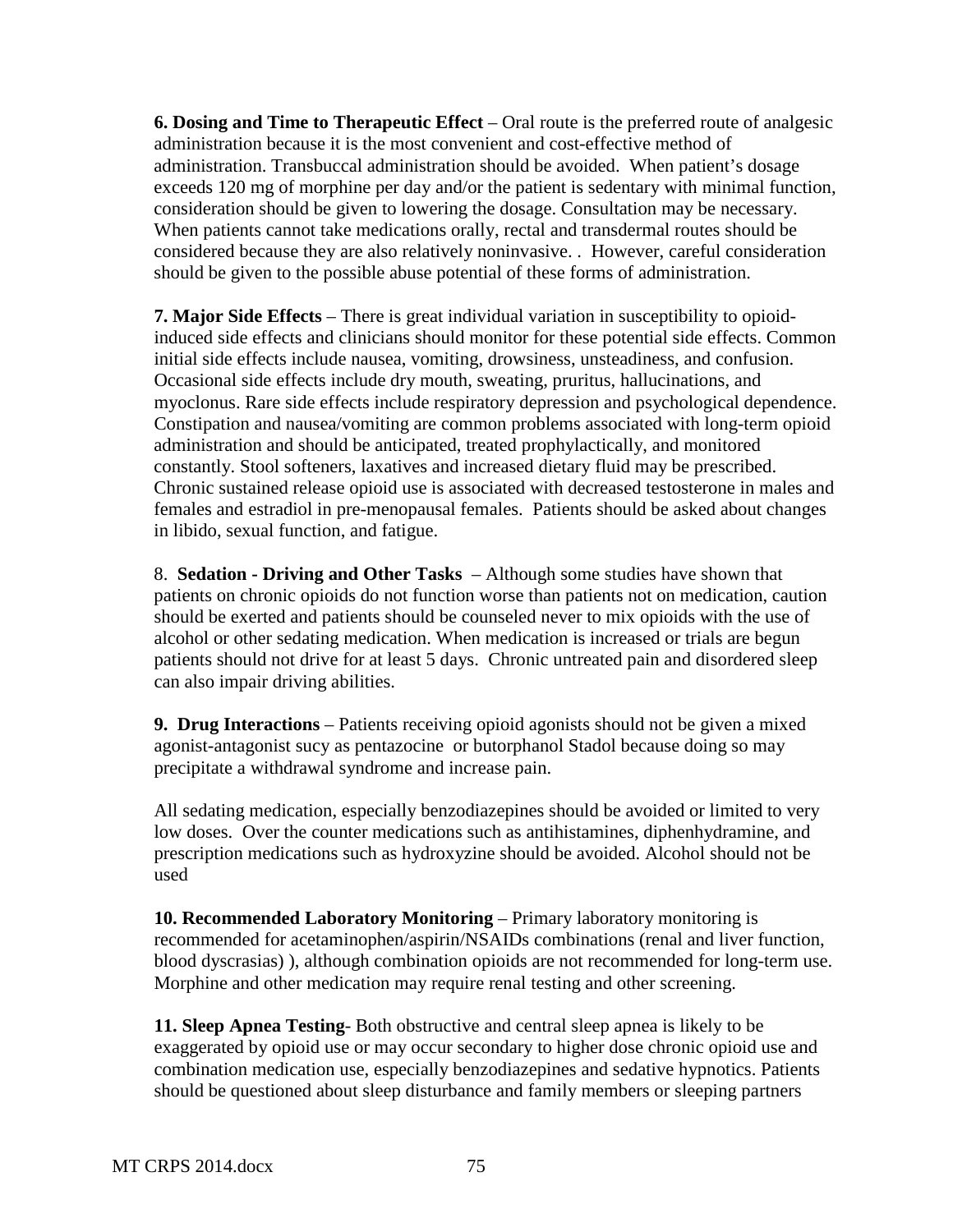questioned about loud snoring or gasping during sleep. If present, qualified sleep studies and sleep medicine consultation should be obtained. Portable sleep monitoring units are generally not acceptable for diagnosing primary central sleep apnea. Type 3 portable units with 2 airflow samples and a  $0^2$  saturation device may be useful for monitoring respirator depression secondary to opioids although there are no studies on this topic.

**12. Montana Prescription Drug Registry (MPDR)** – Physicians should review their patient on the system whenever drug screens are done. This information should be used in combination with the drug screening results, functional status of the patient and other laboratory findings to review the need for treatment and level of treatment appropriate for the patient .

13. Addiction – If addiction occurs, patients may require treatment. Refer to Section G.6.c Opioid/Chemical Treatment Programs. After detoxification they may need long-term treatment with naltrexone, an antagonist which can be administered in a long-acting form or buprenorphine which requires specific education per the DEA.

**14. Potentiating Agents** – There is some evidence that dextromethorphan does not potentiate the effect of morphine opioids and therefore is not recommended to be used with opioids.

## **G.7.k Skeletal Muscle Relaxants**

Skeletal Muscle Relaxants are most useful for acute musculoskeletal injury or exacerbation of injury. Chronic use of benzodiazepines or any muscle relaxant is not recommended due to their habit-forming potential, seizure risk following abrupt withdrawal, and documented contribution to deaths of patients on chronic opioids due to respiratory depression.

#### **Baclofen (Lioresal)**

A) Description – May be effective due to stimulation of Gamma Aminobutyric Acid (GABA) receptors.

B) Indications – Pain from muscle rigidity. As of the time of this guideline writing, formulations of baclofen injection have been FDA approved for the management of severe spasticity of a spinal cord or cerebral origin.

C) Side Effects – exacerbation of psychotic disorders, may precipitate seizures in epileptics, dry mouth, and sexual dysfunction.

D) Recommended Laboratory Monitoring – Renal and hepatic function.

#### **Cyclobenzaprine (Flexeril)**

A) Description – Structurally related to tricyclics.

B) Indications – Chronic pain associated with muscle spasm. As of the time of this guideline writing, formulations of this drug are FDA approved as an adjunct to rest and physical therapy for relief of muscle spasm associated with acute, painful musculoskeletal conditions. It should only be used for short periods (2 to 3 weeks) because of lack of evidence for effectiveness with prolonged use.

C) Major Contraindications – Cardiac dysrhythmias.

D) Dosing and Time to Therapeutic Effect – Variable, onset of action is 1 hour.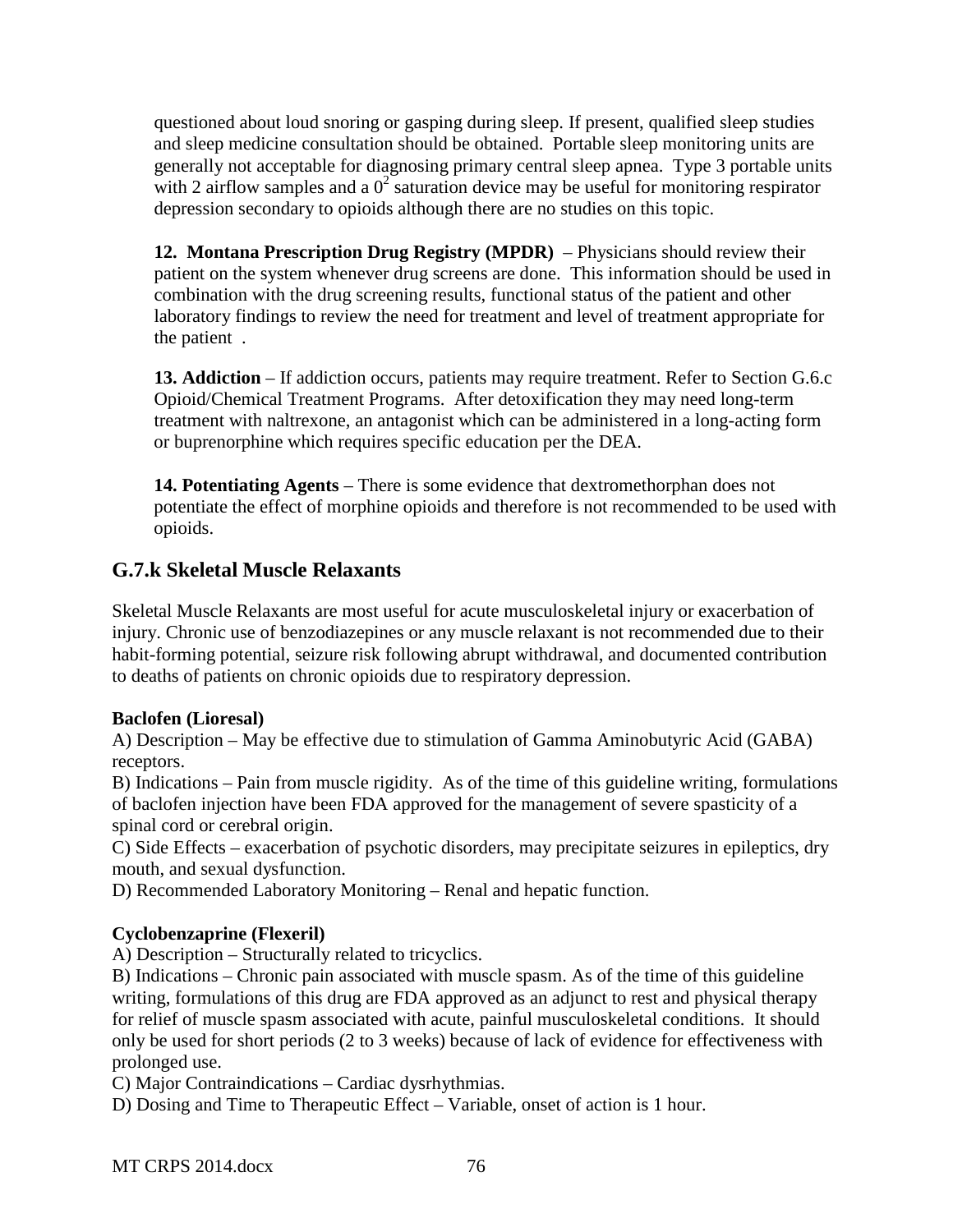E) Major Side Effects – Sedation, anticholinergic, blurred vision. Patients should also be monitored for suicidal ideation and drug abuse.

F) Drug Interactions –Contraindicated for use with MAO inhibitors; interacts with tramadol, duloxetine, escitalopram, and fluoxetine. Likely interactions with other SSRI'S and SNRI'S drug interactions are similar to those for tricyclics. Refer also to tricyclics G) Recommended Laboratory Monitoring – Hepatic and renal function.

#### **Carisoprodol (Soma)**

This medication should not be used in chronic pain patients due to its addictive nature secondary to the active metabolite meprobamate.

#### **Metazalone (Skelaxin)**

A) Description – Central acting muscle relaxant.

B) Indications – Muscle spasm. As of the time of this guideline writing, formulations of metaxalone have been FDA approved as an adjunct to rest, physical therapy and other measures for the relief of discomforts associated with acute, painful musculoskeletal conditions.

C) Major Contraindications – Significantly impaired renal or hepatic disease, pregnancy, and disposition to drug induced hemolytic anemia.

D) Dosing and Time to Therapeutic Effect – Onset of action 1 hour.

E) Major Side Effects - Sedation, hematologic abnormalities.

F) Drug Interactions – other sedating drugs (e.g. opioids, benzodiazepines)

G) Recommended Laboratory Monitoring – Hepatic function, CBC

#### **Tizanidine (Zanaflex)**

A) Description – Alpha 2 adrenergic agonist.

B) Indications – Spasticity, musculoskeletal disorders. As of the time of this guideline writing, formulations of tizanidine have been FDA approved for the management of spasticity.

C) Major Contraindications – Concurrent use with ciprofloxacin or fluvoxamine; or hepatic disease.

D) Dosing and Time to Therapeutic Effect – 4 mg/day orally and gradually increase in 2-4 mg increments on an individual basis over 2 to 4 weeks; maintenance, 8 mg orally every 6 to 8 hr (max dose 36 mg/day).

E) Major Side Effects – Hypotension, sedation, hepatotoxicity, hallucinations and psychosis, dry mouth.

F) Drug Interactions – Alcohol can increase sedation, concurrent use with ciprofloxacin or fluvoxamine contraindicated. Several other medications increase tizanidine plasma concentrations (e.g. oral contraceptives, verapamil, and cimetidine). Use with caution with other alpha agonists, and other antihypertensives as they may increase the risk of hypotension.

G) Laboratory Monitoring – Hepatic function, blood pressure.

# **G.7.l Topical Drug Delivery**

1. Description – Topical medications, such as lidocaine and capsaicin, may be an alternative treatment for neuropathic disorders and is an acceptable form of treatment in selected patients.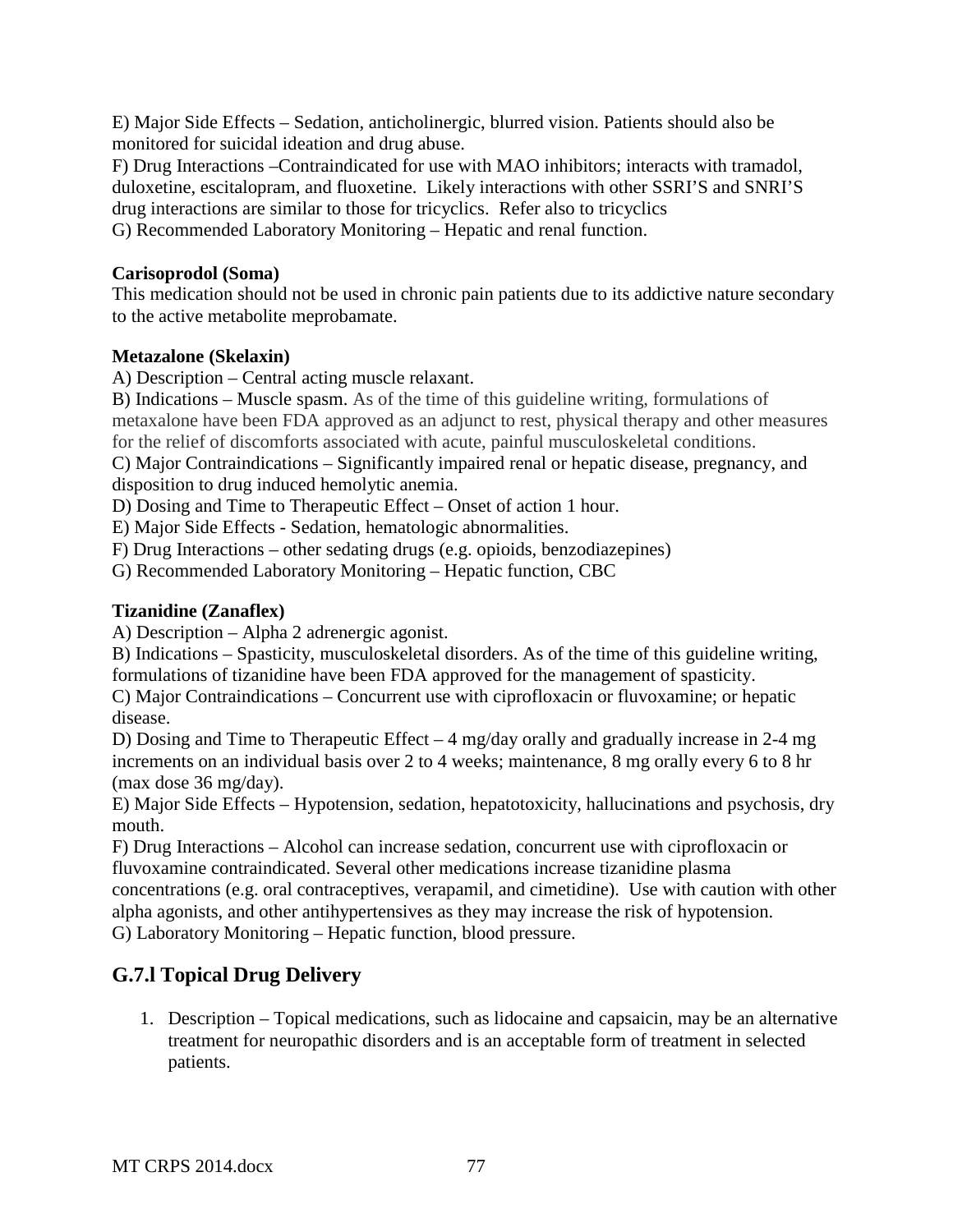- 2. Indications Neuropathic pain for most agents. Episodic use of NSAIDs and salicylates for or joint pain. Patient selection must be rigorous to select those patients with the highest probability of compliance. Many patients do not tolerate the side effects for some medication or the need for frequent application.
- 3. Dosing and Time to Therapeutic Effect All topical agents should be prescribed with strict instructions for application and maximum number of applications per day to obtain the desired benefit and avoid potential toxicity. . There is no evidence that topical agents are more or less effective than oral medications. For most patients, the effects of longterm use are unknown and thus may be better used episodically.
- 4. Side Effects Localized skin reactions may occur, depending on the medication agent used.

a) Capsaicin –As of the time of this guideline writing, formulations of capsaicin have been FDA approved for management of pain associated with post-herpetic neuralgia. Capsaicin offers a safe and effective alternative to systemic NSAID therapy. Although it is quite safe, effective use of capsaicin is limited by the local stinging or burning sensation that typically dissipates with regular use, usually after the first 7 to 10 days of treatment. Patients should be advised to apply the cream on the affected area with a plastic glove or cotton applicator and to avoid inadvertent contact with eyes and mucous membranes.

There is good evidence that low dose capsaicin (0.075%) applied 4 times per day will decrease pain up to 50%. There is also good evidence that a high dose (8%) capsaicin patch applied for 60 minutes can decrease post herpetic neuralgic pain for 3 months and thus may be useful in other chronic neuropathies. The high dose patch is preceded by the application of a lidocaine patch and many patients require a schedule II opioid immediately after the treatment.

b) Ketamine and Tricyclics – Topical medications, such as the combination of ketamine and amitriptyline have been proposed as an alternative treatment for neuropathic disorders including CRPS. A study using a 10% concentration showed no signs of systemic absorption. This low-quality study demonstrated decreased allodynia at 30 minutes for some CRPS patients. However, as of the time of this guideline writing, neither tricyclic nor ketamine topicals are FDA approved for topical use in neuropathic pain. Furthermore, there is good evidence that neither 2% topical amitriptyline nor 1% topical ketamine reduces neuropathic pain syndromes. Low dose topical ketamine and topical amitriptyline are not recommended to be used in patients with neuropathic pain syndromes, including CRPS. Physiologically, it is possible that topical tricyclics and a higher dose of ketamine could have some effect on neuropathic pain. The use of topical tricyclics and/or ketamine should be limited to patients with neuritic and/or sympathetically mediated pain with documented supporting objective findings such as allodynia and/or hyperalgesia. Continued use of these agents beyond the initial prescription requires documentation of effectiveness, including functional improvement, and/or decreased use of other medications, particularly decreased use of opiates or other habituating medications.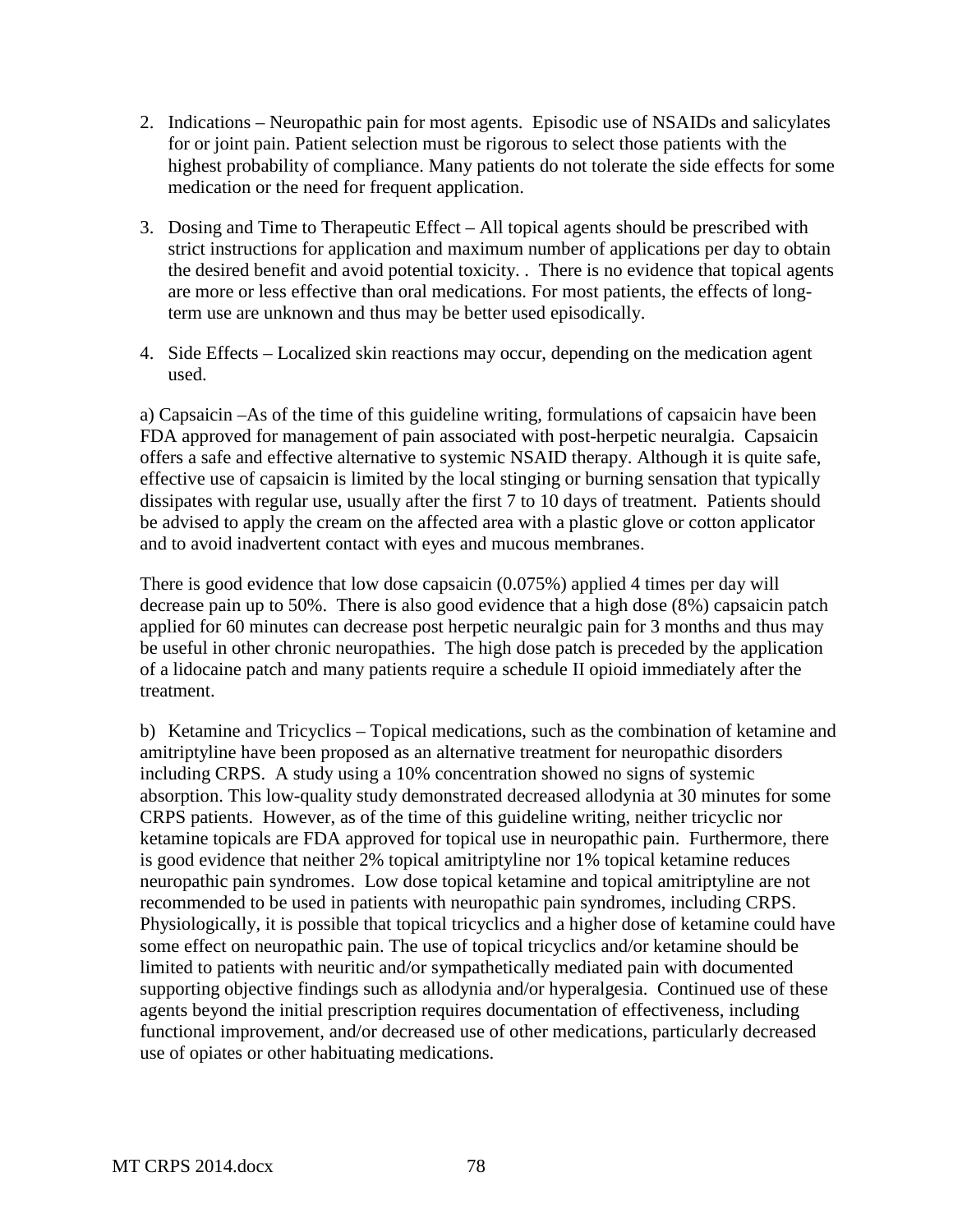c) Lidocaine – As of the time of this guideline writing formulations of lidocaine (patch form) have been FDA approved for pain associated with post-herpetic neuralgia. Evidence is mixed for long-term use of lidocaine topically. Physicians should always take into account the blood level that may be achieved with topical use as toxic levels have been reported. There is some evidence that a 5% lidocaine patch may be used as a secondary option for patients with focal neuropathic pain. A 30 to 50% pain reduction may be achieved in those who tolerate the patch. Up to three patches may be used simultaneously for twelve hours per day. It should be applied only to intact skin. Metered dose 8% pump sprays have also been used and usually require a three times per day reapplication. There is some evidence that the 8% sprays are effective for short-term, 2 week use. However, the effects of long-term use are unknown.

d) Topical Salicylates and Nonsalicylates –have been shown to be effective in relieving pain in acute musculoskeletal conditions and single joint osteoarthritis. Topical salicylate and nonsalicylates achieve tissue levels that are potentially therapeutic, at least with regard to COX inhibition. Other than local skin reactions, the side effects of therapy are minimal, although not non-existent and the usual contraindications to use of these compounds needs to be considered. Local skin reactions are rare and systemic effects were even less common. Their use in patients receiving warfarin therapy may result in alterations in bleeding time. Overall, the low level of systemic absorption can be advantageous; allowing the topical use of these medications when systemic administration is relatively contraindicated such as is the case in patients with hypertension, cardiac failure, or renal insufficiency. There is good evidence that diclofenac gel reduces pain and improves function in mild-to-moderate hand osteoarthritis. Diclofenac gel has been FDA approved for acute pain due to minor strains, pains, and contusions; and for relief of pain due to osteoarthritis of the joints amenable to topical treatment, such as those of the knees and hands..

e) Other Compounded Topical Agents: At the time this guideline was written, no studies identified evidence for the effectiveness of compounded topical agents other than those recommended above. Therefore, other compounded topical agents are not generally recommended. In rare cases they may be appropriate for patients who prefer a topical medication to chronic opioids or have allergies or side effects from other more commonly used oral agents.

f) Prior authorization is required for all agents that have not been recommended above. Continued use requires documentation of effectiveness including functional improvement and/or decrease in other medications.

# **G.7.m Tramadol**

Tramadol appears to have a lower abuse rate than for other opioids.

A) **Description** – An opioid partial agonist that does not cause GI ulceration, or exacerbate hypertension or congestive heart failure. It also inhibits the reuptake of norepinephrine and serotonin which may contribute to its pain relief mechanism. Side effects similar to opioid opioid side effects and may limit its use. They include nausea, sedation and dry mouth.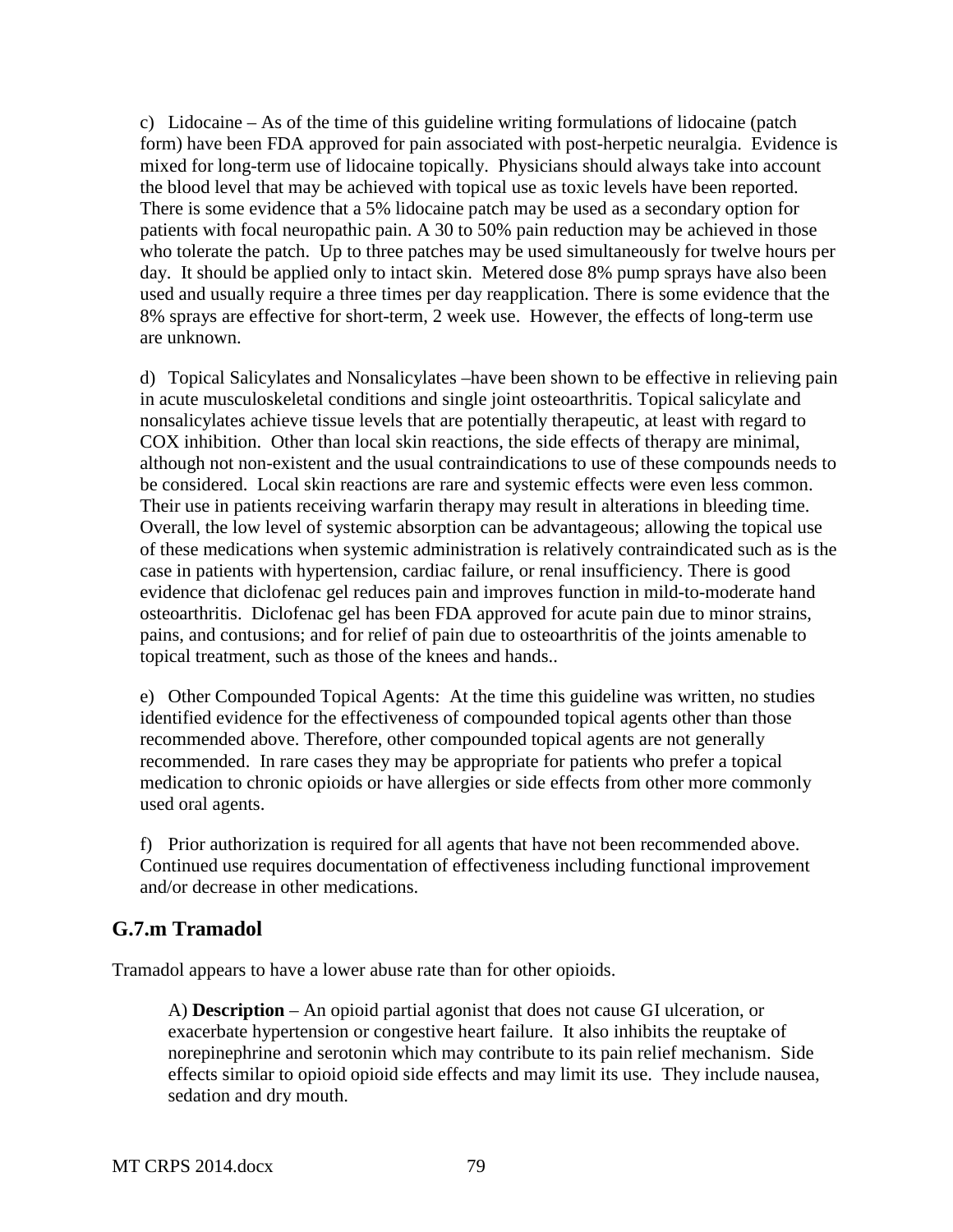B) **Indications** – Mild to moderate pain relief. As of the time of this guideline writing, formulations of tramadol has been FDA approved for management of moderate to moderately severe pain in adults. This drug has been shown to provide pain relief equivalent to that of commonly prescribed NSAIDs. There is some evidence that it alleviates neuropathic pain following spinal cord injury. However, given the effectiveness of other drug classes for neuropathic pain tramadol, should not be considered a first line medication. It may be useful for patients who cannot tolerate tricyclic antidepressants.

C) **Contraindications** – Use cautiously in patients who have a history of seizures or who are taking medication that may lower the seizure threshold, such as MAO inhibitors, SSRIs, and TCAs. Not recommended in those with prior opioid addiction. Has been associated with deaths in those with an emotional disturbance or concurrent use of alcohol or other opioids. Significant renal and hepatic dysfunction requires dosage adjustment.

D) **Side Effects** – May cause impaired alertness or nausea. This medication has physically addictive properties and withdrawal may follow abrupt discontinuation.

E) **Drug Interactions** –Opioids, sedating medications, any drug that affects serotonin and/or norepinephrine (e.g. SNRI'S, SSRI'S, MAOI'S, and TCA'S).

F) **Laboratory Monitoring** – Renal and hepatic function.

## **G.7.n Other Agents**

#### **Glucosamine**

There is good evidence that glucosamine does not improve pain related disability in those with chronic low back pain and degenerative changes on radiologic studies, therefore it is not recommended for chronic lower spinal or non-joint pain. For chronic pain related to joint osteoarthritis see specific extremity guidelines. Glucosamine should not be combined with chondroitin as it is ineffective.

# **G.8 Orthotics/Prosthetics/Equipment**

Devices and adaptive equipment may be necessary in order to reduce impairment and disability, to facilitate medical recovery, to avoid re-aggravation of the injury, and to maintain maximum medical improvement. It is clinically recognized that for CRPS patients, motion is strongly encouraged. Indications would be to provide relief of the industrial injury or prevent further injury and include the need to control neurological and orthopedic injuries for reduced stress during functional activities. In addition, they may be used to modify tasks through instruction in the use of a device or physical modification of a device. Equipment needs may need to be reassessed periodically. Refer to G.12 Return-to-Work for more detailed information.

Equipment may include high and low technology assistive devices, computer interface or seating, crutch or walker training, and self-care aids. It should improve safety and reduce risk of re-injury. Standard equipment to alleviate the effects of the injury on the performance of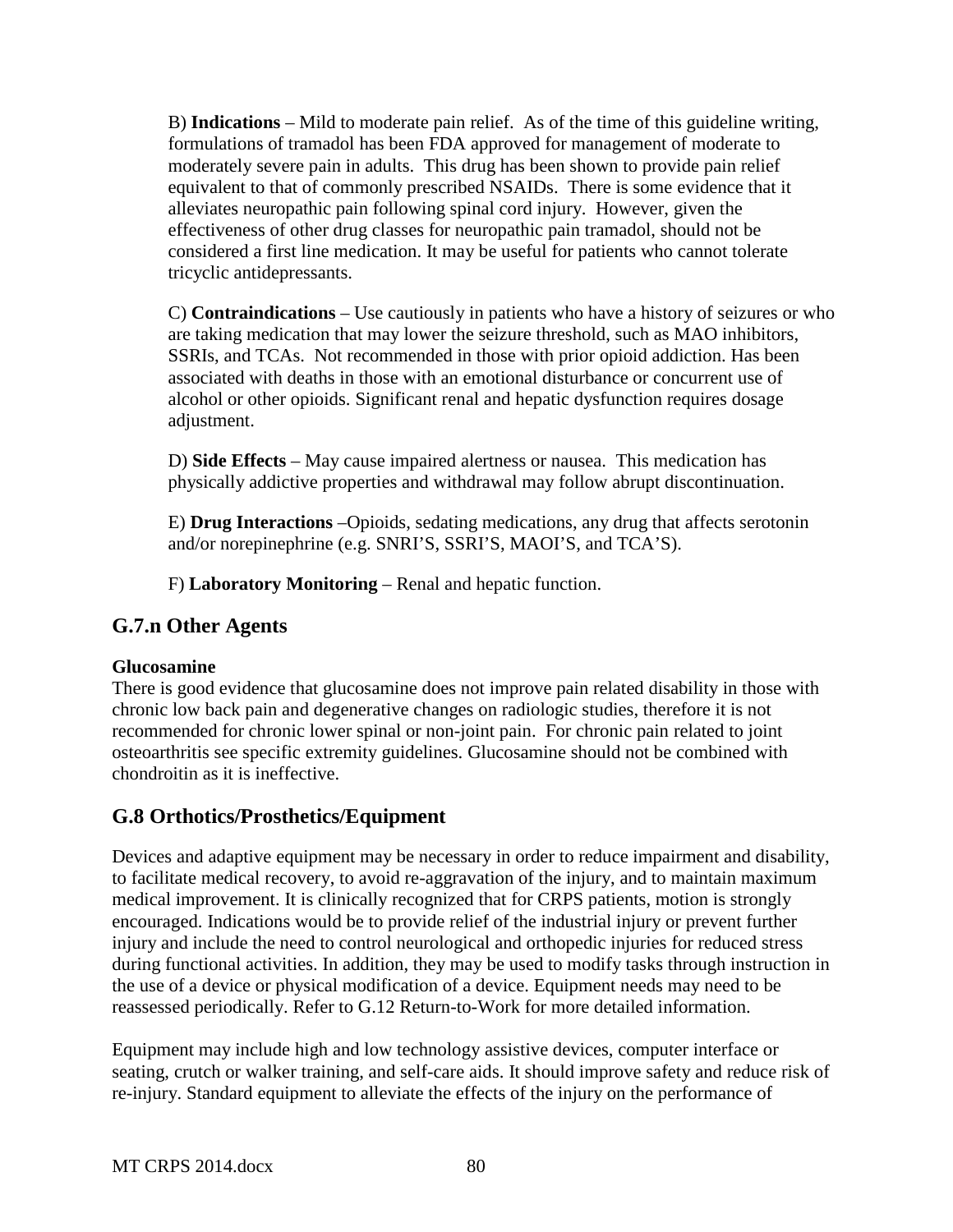activities of daily living may vary from simple to complex adaptive devices to enhance independence and safety. Certain equipment related to cognitive impairments may also be required.

Ergonomic modifications may be necessary to facilitate medical recovery, to avoid reaggravation of the injury, and to maintain maximum medical improvement. Ergonomic evaluations with subsequent recommendations may assist with the patient's return-to-work. (Refer to Section F.12.c Job Site Evaluation for further information.)

For chronic pain disorders, equipment such as foot orthoses or lumbar support devices may be helpful. The injured worker should be educated as to the potential harm from using a lumbar support for a period of time greater than which is prescribed. Harmful effects include deconditioning of the trunk musculature, skin irritation, and general discomfort. Use of cervical collars is not recommended for chronic cervical myofascial pain. Special cervical orthosis and/or equipment may have a role in the rehabilitation of a cervical injury such as those injuries to a cervical nerve root resulting in upper extremity weakness or a spinal cord injury with some degree of paraparesis or tetraparesis. Use of such devices would be in a structured rehabilitation setting as part of a comprehensive rehabilitation program.

Fabrication/modification of orthotics, including splints, would be used when there is need to normalize weight-bearing, facilitate better motion response, stabilize a joint with insufficient muscle or proprioceptive/reflex competencies, to protect subacute conditions as needed during movement, and correct biomechanical problems. Orthotic/prosthetic training is the skilled instruction (preferably by qualified providers) in the proper use of orthotic devices and/or prosthetic limbs.

For information regarding specific types of orthotics/prosthetics/equipment, refer to individual medical treatment guidelines.

# **G.9 Patient Education**

Patients should be educated on their specific injury, assessment findings, and plan of treatment and encouraged to take an active role in establishing functional outcome goals. No treatment plan is complete without addressing issues of individual and/or group patient education as a means of prolonging the beneficial effects of rehabilitation, as well as facilitating selfmanagement of symptoms and prevention of secondary disability.

In some cases, educational intervention combined with exercises may achieve results comparable to surgical intervention for patients who have undergone previous surgery. There is some evidence that, for patients who had undergone previous surgery for disc herniation and continued to experience low back pain for at least one year, educational lectures and materials provided to the patients in conjunction with exercise programs yield similar results as indicated by Oswestry Disability scores to patients who had undergone posterolateral low back fusion. It should be noted that the rehabilitation program included individual and group discussions targeted to assuring patients that participation in ordinary activities would not cause harm. Treatment period was 25 hours per week for three weeks.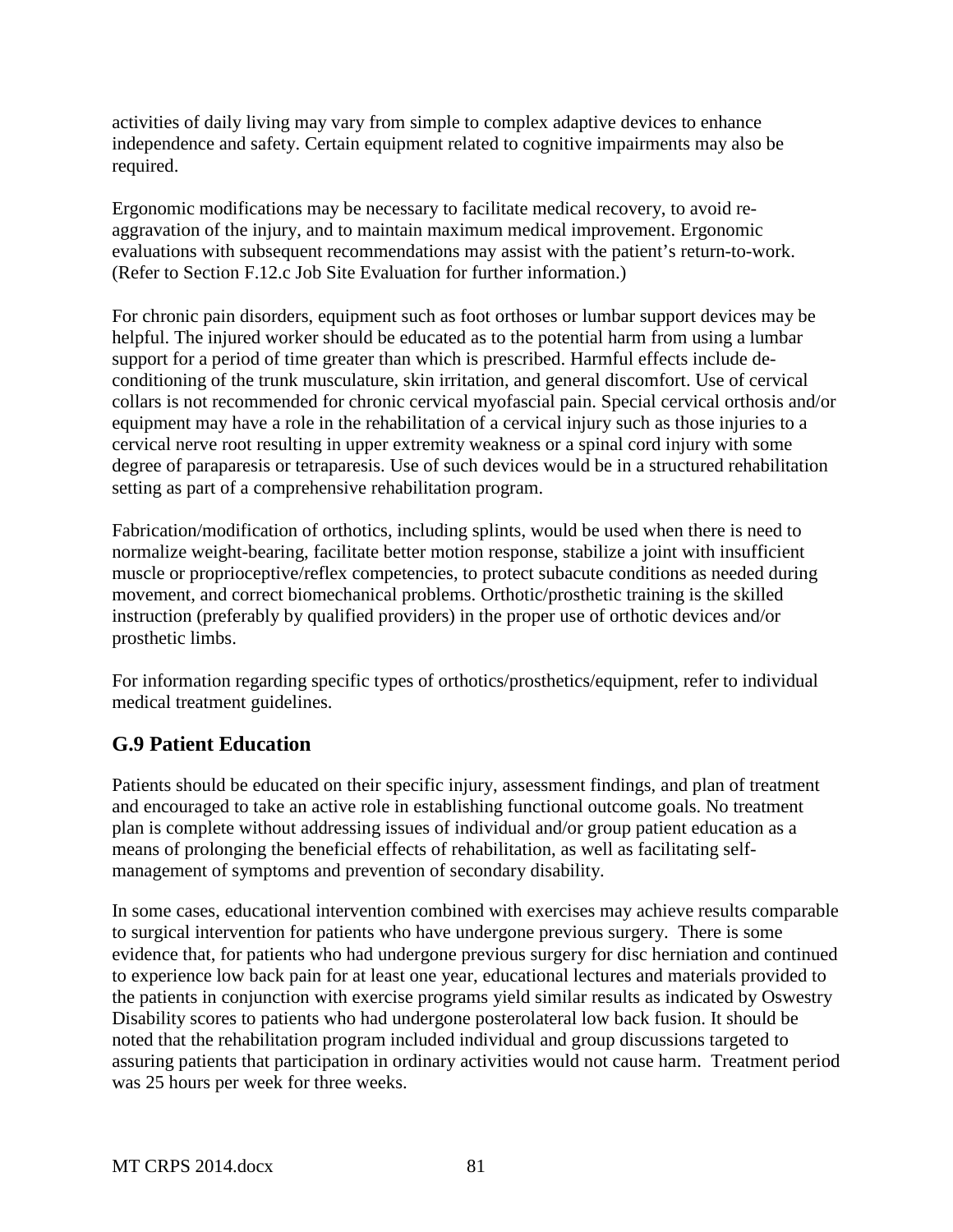Patient education is an interactive process that provides an environment where the patient not only acquires knowledge but also gains an understanding of the application of that knowledge. Therefore, patients should be able to describe and/or will need to be educated on:

- 1. The treatment plan;
- 2. Indications for and potential side effects of medications;
- 3. Their home exercise program;
- 4. Expected results of treatment;
- 5. Tests to be performed, the reasons for them and their results;
- 6. Activity restrictions and return-to-work status;
- 7. Home management for exacerbations of pain;
- 8. Procedures for seeking care for exacerbations after office hours;
- 9. Home self-maintenance program;
- 10. Patient responsibility to communicate with all medical providers and the employer; and
- 11. Patient responsibility to keep appointments.
- 12. The importance of taking medications exactly as prescribed.
- 13. Basic Physiology related to patient's diagnosis.

Educational efforts should also target family and other support persons, the case manager, the insurer, and the employer as indicated to optimize the understanding of the patient and the outcome. Professional translators should be provided for non-English speaking patients to assure optimum communication. All education, teaching, and instruction given to the patient should be documented in the medical record.

Effects of education weaken over time; continuing patient education sessions will be required to maximize the patient's function. The effectiveness of educational efforts can be enhanced through attention to the learning style and receptivity of the patient. Written educational materials may reinforce and prolong the impact of verbal educational efforts. Overall, patient education should emphasize health and wellness, return-to-work and return to a productive life.

- Time to produce effect: Varies with individual patient
- Frequency: At each visit

# **G.10 Personality/Psychological/Psychosocial Intervention**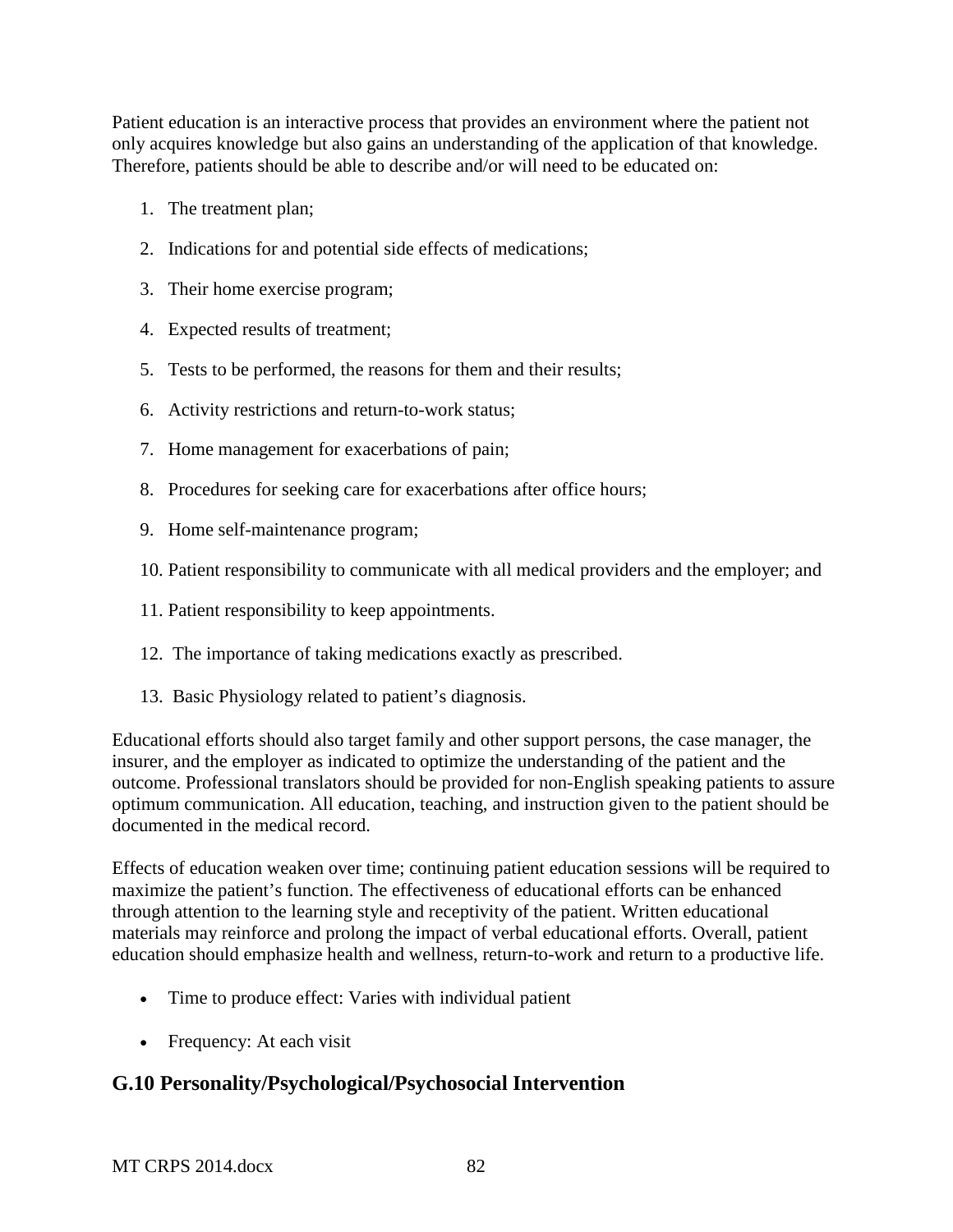Psychosocial treatment is a well-established therapeutic and diagnostic intervention with selected use in acute pain problems, but with more widespread use in sub-acute and chronic pain populations. Psychosocial treatment is recommended as an important component in the total management of a patient with chronic pain and should be implemented as soon as the problem is identified.

If a diagnosis consistent with the standards of the American Psychiatric Association Diagnostic Statistical Manual of Mental Disorders has been determined, the patient should be evaluated for the potential need for psychiatric medications. Use of any medication to treat a diagnosed condition may be ordered by the authorized treating physician or by the consulting psychiatrist. Visits for management of psychiatric medications are medical in nature and are not a component of psychosocial treatment. Therefore, separate visits for medication management may be necessary, depending upon the patient and medications selected.

Psychosocial interventions include psychotherapeutic treatments for mental health conditions, as well as behavioral medicine treatments for patients without psychiatric conditions, but who may need to make major life changes in order to cope with pain or adjust to disability. Examples of these treatments include cognitive behavioral therapy, relaxation training, mindfulness training, and sleep hygiene training.

The screening or diagnostic workup should have clarified and distinguished between preexisting, aggravated, and/or purely causative psychological conditions. Therapeutic and diagnostic modalities include, but are not limited to, individual counseling, and group therapy. Treatment can occur within an individualized model, a multi-disciplinary model, or within a structured pain management program.

A psychologist with a PhD, PsyD, EdD credentials, or a Psychiatric MD/DO may perform psychosocial treatments. Other licensed mental health providers or licensed health care providers with training in cognitive behavior therapy (CBT), or certified as CBT therapists working in consultation with a PhD, PsyD, EdD, or Psychiatric MD/DO, and with experience in treating chronic pain disorders in injured workers may also perform treatment.

Cognitive behavioral therapy (CBT) refers to a group of psychological therapies that are sometimes referred to by more specific names, such as Rational Emotive Behavior Therapy, Rational Behavior Therapy, Rational Living Therapy, Cognitive Therapy, and Dialectic Behavior Therapy. Variations of CBT methods can be used to treat a variety of conditions, including chronic pain, depression, anxiety, phobias and PTSD. For patients with multiple diagnoses, more than one type of CBT might be needed. The CBT used in research studies is often "manualized CBT", meaning that the treatment follows a specific protocol in a manual. In clinical settings, CBT may involve the use of standardized materials, but is also commonly adapted by a psychologist or psychiatrist to the patient's unique circumstances. If the CBT is being performed by a non-mental health professional, a manual approach would be strongly recommended. CBT must be distinguished from neuropsychological therapies used to teach compensatory strategies to brain injured patients, which are also called "cognitive therapy."

It should be remembered that most clinical trials on CBT exclude subjects who have significant psychiatric diagnoses. Consequently, the selection of patients for CBT should include the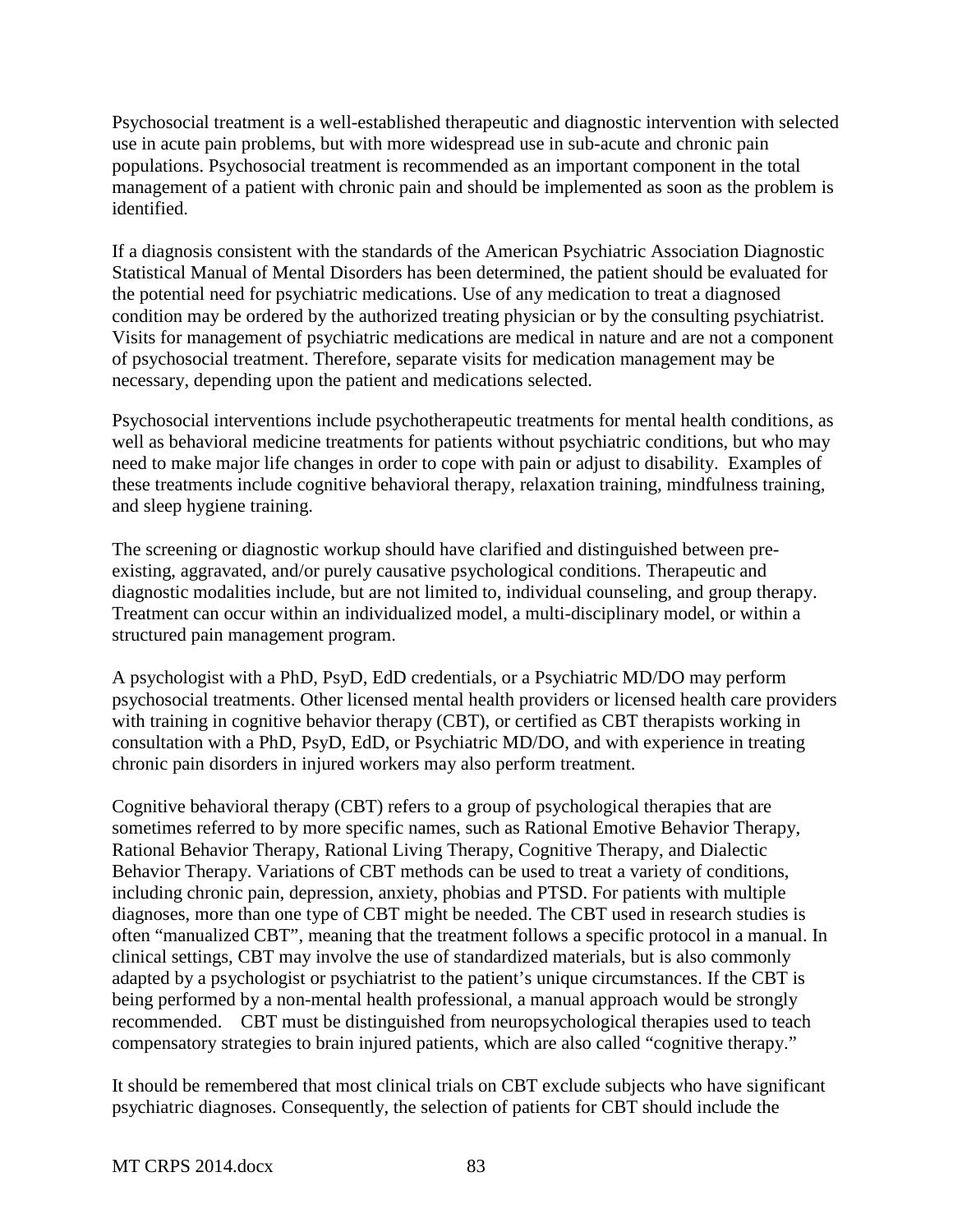following considerations. CBT is instructive and structured, using an educational model with homework to teach inductive rational thinking. Because of this educational model, a certain level of literacy is assumed for most CBT protocols. Patients who lack the cognitive and educational abilities required by a CBT protocol are unlikely to be successful. Further, given the highly structured nature of CBT, it is more effective when a patient's circumstances are relatively stable. For example, if a patient is about to be evicted, is actively suicidal, or coming to sessions intoxicated, these matters will generally preempt CBT treatment for pain, and require other types of psychotherapeutic response. Conversely, literate patients whose circumstances are relatively stable, but catastrophize or cope poorly with pain or disability are often good candidates for CBT for pain. Similarly, literate patients whose circumstances are relatively stable, but who exhibit unfounded medical phobias are often good candidates for CBT for anxiety.

There is good evidence that psychological interventions, especially CBT, are superior to no psychological intervention for chronic low back pain, and that self-regulatory interventions such as biofeedback and relaxation training may be equally effective. There is good evidence that 6 sessions of 1.5 hour group therapy focused on CBT skills improved function and alleviated pain in uncomplicated subacute and chronic low back pain patients. There is some evidence that CBT provided in seven two-hour small group sessions can reduce the severity of insomnia in chronic pain patients.A Cochrane meta-analysis grouped very heterogenous behavioral interventions and concluded that there is good evidence that CBT may reduce pain and disability but the effect size was uncertain. In total, the evidence clearly supports cognitive behavioral therapy and it should be offered to all chronic pain patents without other serious issues, as discussed above.

CBT is often combined with active therapy in an interdisciplinary program formal or informal. It must be coordinated with a psychologist or psychiatrist. Cognitive behavioral therapy can be done in a small group or individually and the usual number of treatments varies between 8 and16 sessions.

Before CBT is done, the patient must have a full psychological evaluation. The CBT program must be done under the supervision of a PhD, PsyD, EdD, or Psychiatric MD/DO.

Psychological DSM Axis I disorders are common in chronic pain. One study demonstrated that the majority of patients who had failed other therapy and participated in a functional restoration program also suffered from major depression. However, in a program which included CBT and other psychological counseling the success rate for return to work was similar for those with and without the most current DSM diagnosis. This study further strengthens the argument for having some psychological intervention included in all chronic pain treatment plans.

For all psychological/psychiatric interventions, an assessment and treatment plan with measurable behavioral goals, time frames, and specific interventions planned, **must** be provided to the treating physician prior to initiating treatment. A status report must be provided to the authorized treating physician every two weeks During initial more frequent treatment and monthly thereafter. The report should provide documentation of progress towards functional recovery and discussion of the psychosocial issues affecting the patient's ability to participate in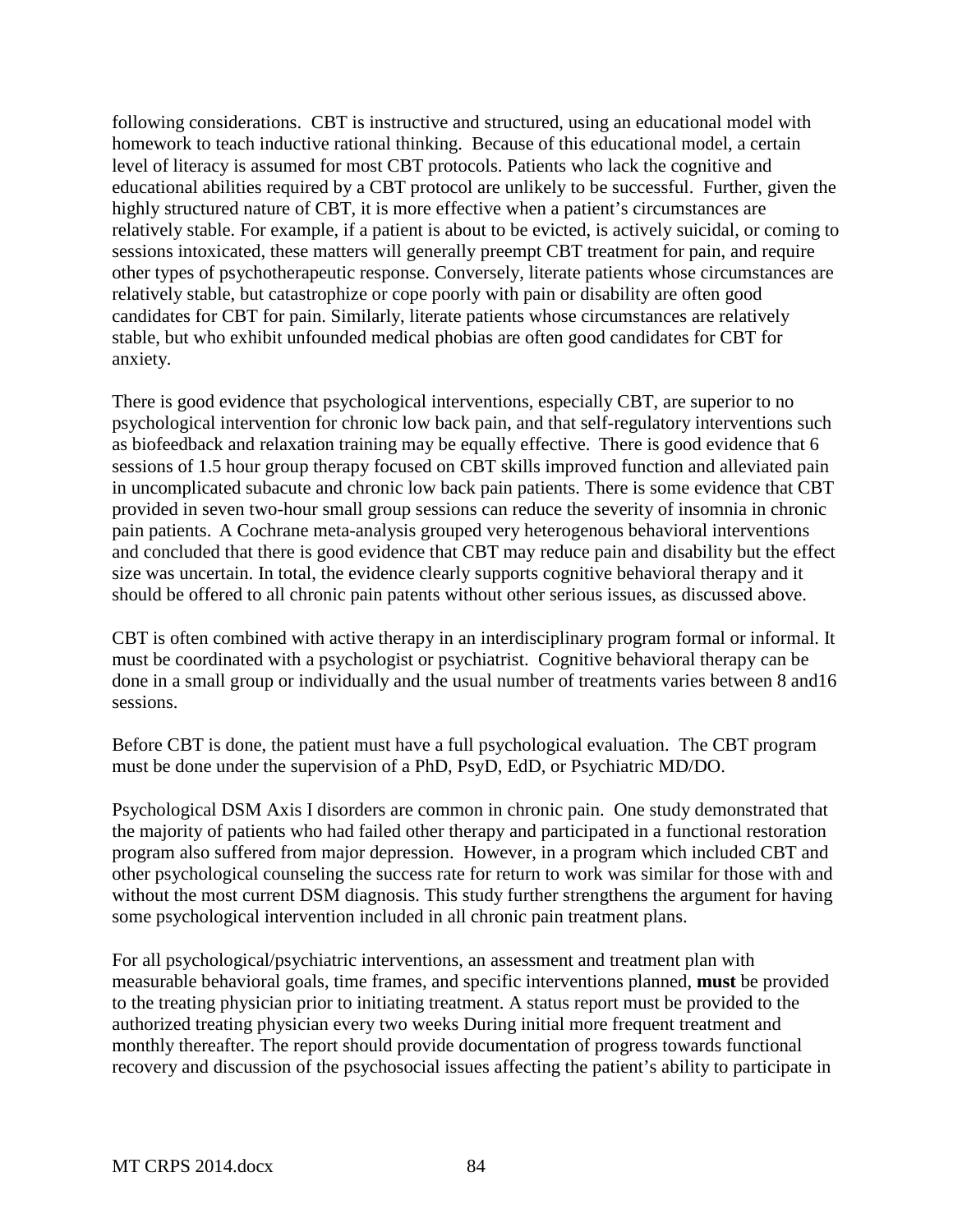treatment. The report should also address pertinent issues such as pre-existing, aggravated, and/or causative, as well as project realistic functional prognosis.

Cognitive Behavioral Therapy (CBT) or similar treatment:

- Time to produce effect: 6 to 8 total sessions, one-hour sessions for individuals, two-hour sessions for group
- Maximum duration: 16 sessions

NOTE: Before CBT is done, the patient must have a full psychological evaluation. The CBT program must be done under the supervision of a PhD, PsyD, EdD, or Psychiatric MD/DO

Other Psychological/Psychiatric Interventions:

- Time to produce effect: 2 to 4 weeks
- Frequency: 1 to 5 times weekly for the first 4 weeks (excluding hospitalization, if required), decreasing to 1 to 2 times per week for the second month. Thereafter, 2 to 4 times monthly with the exception of exacerbations which may require increased frequency of visits. Not to include visits for medication management.
- Optimum duration: 2 to 6 months
- Maximum duration: 6 to 12 months, not to include visits for medication management. For select patients, longer supervised treatment may be required especially if there are ongoing medical procedures or complications and, if further counseling beyond 6 months is indicated, the management of psychosocial risks or functional progress must be documented. Treatment plan/progress must show severity.

# **G.11 Restriction of Activities**

Continuation of normal daily activities is the recommendation for chronic pain patients since immobility will negatively affect rehabilitation. Prolonged immobility results in a wide range of deleterious effects, such as a reduction in aerobic capacity and conditioning, loss of muscle strength and flexibility, increased segmental stiffness, promotion of bone demineralization, impaired disc nutrition, and the facilitation of the illness role.

Immobility may range from bed rest to the continued use of orthoses, such as cervical collars and lumbar support braces. While these interventions may have been ordered in the acute phase, the provider should be aware of their impact on the patient's ability to adequately comply with and successfully complete rehabilitation. There is strong evidence against the use of bed rest in acute low back pain cases without neurologic symptoms.

Patients should be educated to the detrimental effects of immobility versus the efficacious use of limited rest periods. Adequate rest allows the patient to comply with active treatment and benefit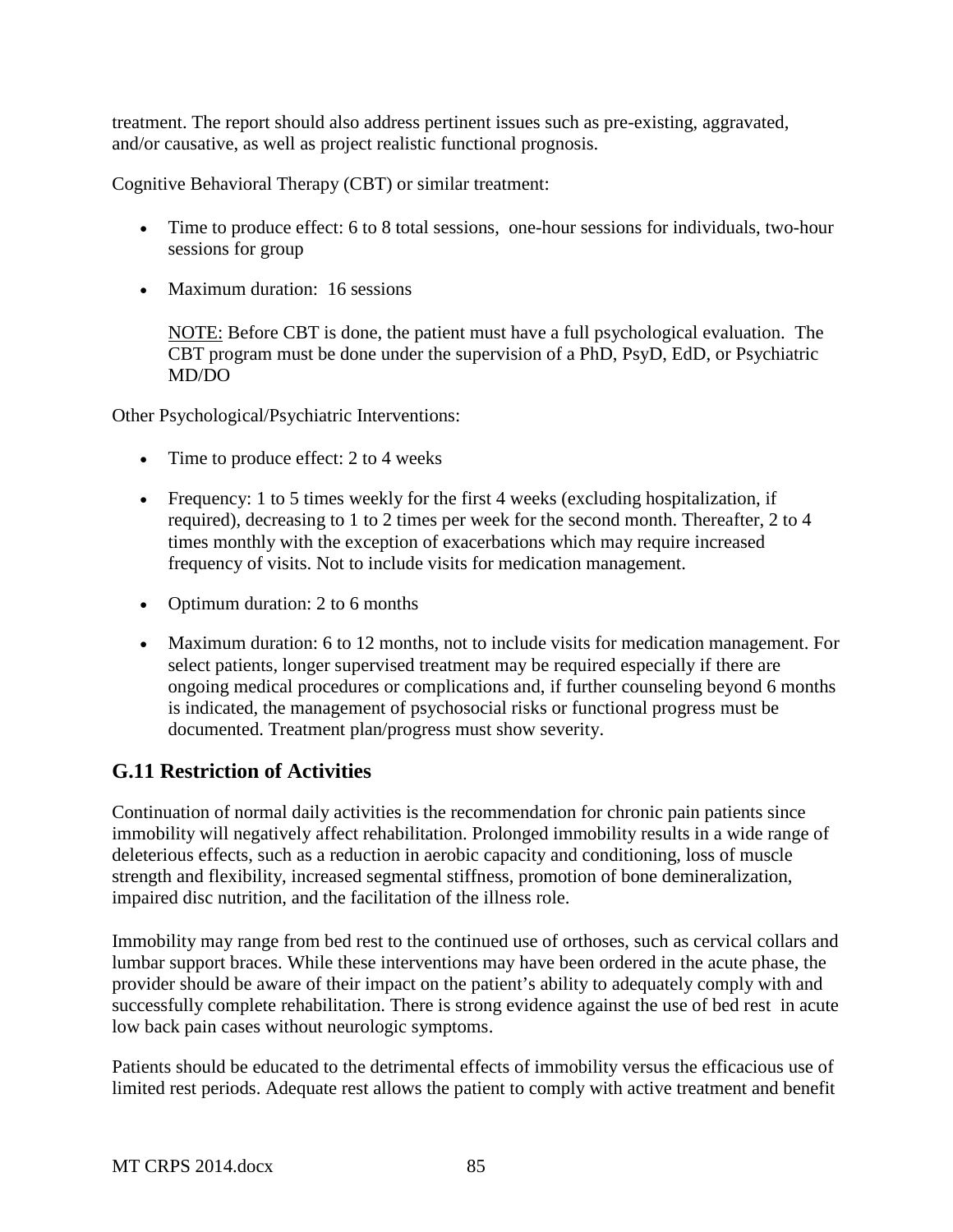from the rehabilitation program. In addition complete work cessation should be avoided, if possible, since it often further aggravates the pain presentation and promotes disability. Modified return-to-work is almost always more efficacious and rarely contraindicated in the vast majority of injured workers with chronic pain.

# **G.12 Return to Work**

Return to work and/or work-related activities whenever possible is one of the major components in chronic pain management and rehabilitation. There is some evidence that an integrated care program including workplace interventions and graded activity teaching that pain need not limit activity, is effective in returning patients with chronic low back pain to work, even with minimal reduction of pain. Return to work is one of the major components in chronic pain management. Return-to-work is a subject that should be addressed by each workers' compensation provider at the first meeting with the injured employee, and be updated at each additional visit. A return-towork format should be part of a company's health plan, knowing that return-to-work can decrease anxiety, reduce the possibility of depression, and reconnect the worker with society.

Because a prolonged period of time off work will decrease the likelihood of return to work, the first weeks of treatment are crucial in preventing and/or reversing chronicity and disability mindset. In complex cases, experienced nurse case managers may be required to assist in return to work. Other services, including psychological evaluation and/or treatment and vocational assistance should be employed.

The Montana Department of Labor and Industry and workers' compensation insurers help Montana workers stay at work or return to work quickly after a work-related injury. Assistance can be requested by phone 406-444-1752 or by email at sawrtwrquest@mt.gov.

The following should be considered when attempting to return an injured worker with chronic pain to work.

# **G.12.a Job History Interview**

The authorized treating physician should perform a job history interview at the time of the initial evaluation and before any plan of treatment is established. Documentation should include the workers' job demands, stressors, duties of current job, and duties of job at the time of the initial injury. In addition, cognitive and social issues should be identified and treatment of these issues should be incorporated into the plan of care.

# **G.12.b Coordination of Care**

Management of the case is a significant part of return to work and may be the responsibility of the authorized treating physician, occupational health nurse, risk manager, or others. Case management is a method of communication between the primary provider, referral providers, insurer, employer and employee. Because case management may be coordinated by a variety of professionals, the case manager should be identified in the medical record.

# **G.12.c Communication**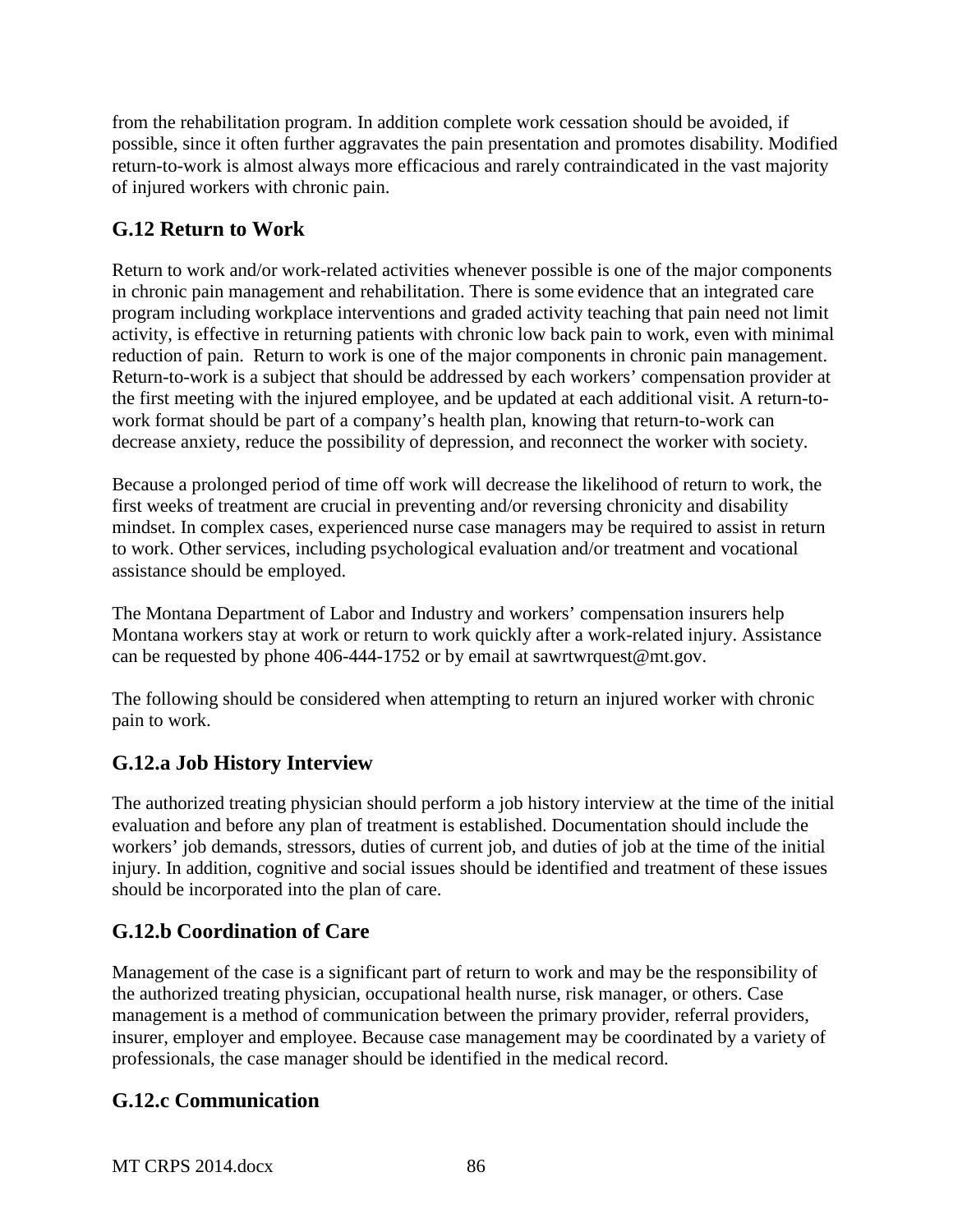Communication is essential between the patient, authorized treating physician, employer and insurer. Employers should be contacted to verify employment status, job duties and demands, and policies regarding injured workers. In addition, availability of temporary and permanent restrictions, for what duration, as well as other placement options should be discussed and documented. All communications in the absence of the patient are required to be documented and made available to the patient.

# **G.12.d Establishment of a Return-To-Work Status**

Return to work for persons with CRPS should be thought of as therapeutic, assuming that work is not likely to aggravate the basic problem or increase the discomfort. In most cases of CRPS or chronic pain, the worker may not be currently working or even employed. The goal of return to work would be to implement a plan of care to return the worker to any level of employment with the current employer or to return them to any type of new employment.

# **G.12.e Establishment of Activity Level Restrictions**

A formal job description for the injured/ill employee who is employed is necessary to identify physical demands at work and assist in the creation of modified duty. A jobsite evaluation may be utilized to identify tasks such as pushing, pulling, lifting, reaching above shoulder level, grasping, pinching, sitting, standing, posture, ambulatory distance and terrain, and if applicable, environment for temperature, air flow, noise and the number of hours that may be worked per day. Due to the lack of predictability regarding exacerbation of symptoms affecting function, an extended, occupationally focused functional capacity evaluation may be necessary to determine the patient's tolerance for job type tasks over a continuing period of time. Functional Capacity Evaluations should usually take place for 8 hours. Between one and three days after the evaluation, there should be a follow-up evaluation by the treating therapist and/or the authorized treating physician to assess the patient's status. When prescribing the FCE, the physician must assess the probability of return to work against the potential for exacerbation of the work related condition. Work restrictions assigned by the authorized treating physician may be temporary or permanent. The case manager should continue to seek out modified work until restrictions become less cumbersome or as the worker's condition improves or deteriorates.

# **G.12.f Rehabilitation and Return to Work**

As part of rehabilitation, every attempt should be made to simulate work activities so that the authorized treating physician may promote adequate job performance. The use of ergonomic or adaptive equipment, therapeutic breaks, and interventional modalities at work may be necessary to maintain employment.

# **G.12.g Vocational Assistance**

Formal vocational assistance is a generally accepted intervention and can assist disabled persons to return to viable employment. Assisting patients to identify vocational goals will facilitate medical recovery and aid in the maintenance of MMI by (1) increasing motivation towards treatment and (2) alleviating the patient's emotional distress. Chronic pain patients will benefit most if vocational assistance is provided during the interdisciplinary rehabilitation phase of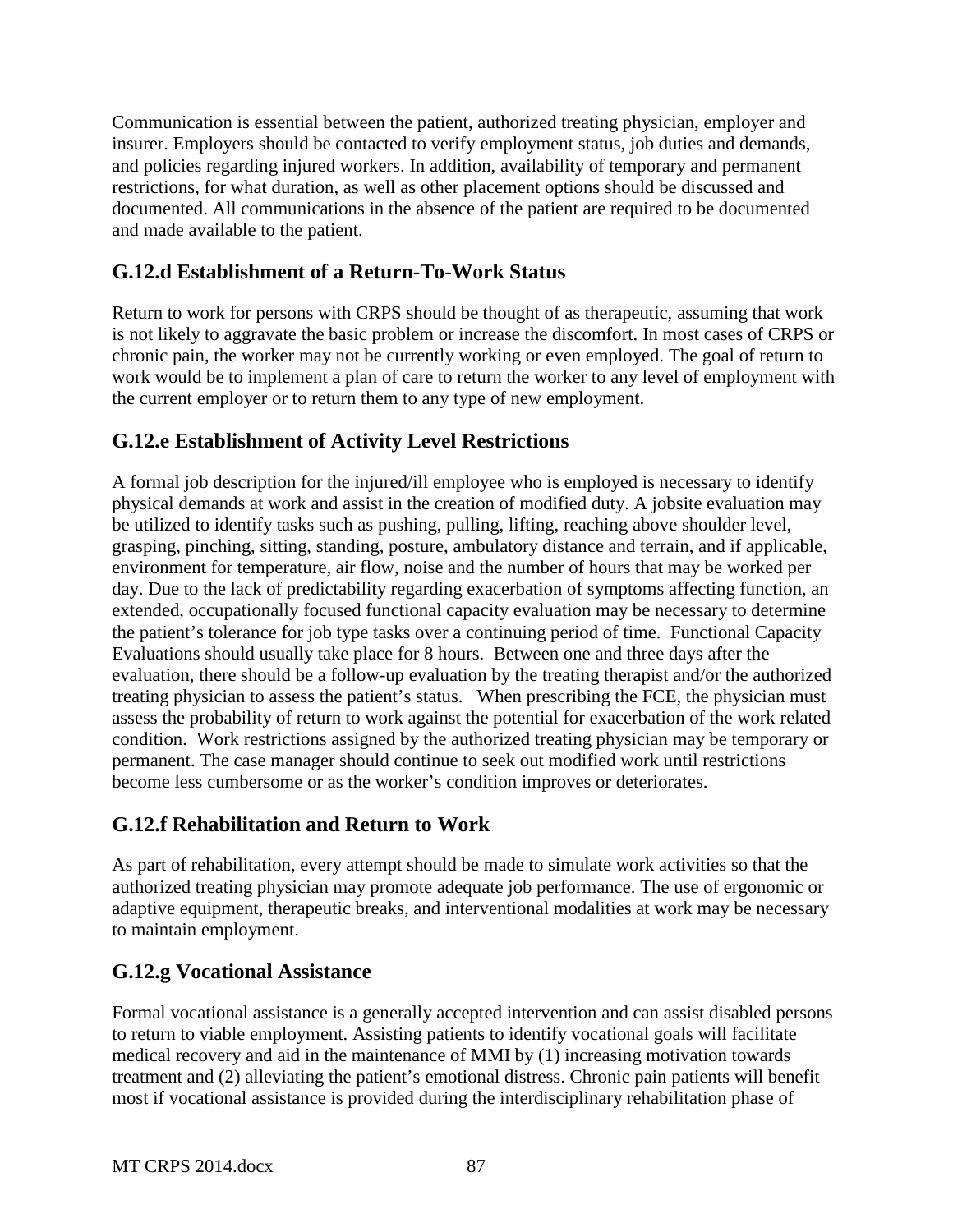treatment. To assess the patient's vocational capacity, a vocational assessment may be utilized to identify rehabilitation program goals, as well as optimize both patient motivation and utilization of rehabilitation resources. This may be extremely helpful in decreasing the patient's fear regarding an inability to earn a living which can add to their anxiety and depression.

# **G.12.h Recommendations to Employers and Employees of Small Businesses**

Employers and employees of small businesses who are diagnosed with chronic pain may not be able to perform any jobs for which openings exist. Temporary employees may fill those slots while the employee functionally improves. Some small businesses hire other workers and if the injured employee returns to the job, the supervisor/owner may have an extra employee. To avoid this, it is suggested that case managers be accessed through their insurer or third party insurers. Case managers may assist with resolution of these problems, as well as assist in finding modified job tasks, or find jobs with reduced hours, etc., depending upon company philosophy and employee needs.

# **G.12.i Recommendations to Employers and Employees of Mid-Sized and Large Businesses**

Employers and employees of mid-sized and large businesses are encouraged by the Department to identify modified work within the company that may be available to injured workers with chronic pain who are returning to work with temporary or permanent restrictions. To assist with temporary or permanent placement of the injured worker, it is suggested that a program be implemented that allows the case manager to access descriptions of all jobs within the organization.

# **G.13 Therapy - Active**

The following active therapies are widely used and (unless otherwise noted) accepted methods of care for a variety of work-related injuries. Active therapy is based on the philosophy that therapeutic exercise and/or activity are beneficial for restoring flexibility, strength, endurance, function, range of motion, and can alleviate discomfort. All active therapy plans should be made directly with patients in the interest of achieving long-term individualized goals.

Active therapy requires an internal effort by the individual to complete a specific exercise or task. This form of therapy requires supervision from a therapist or medical provider such as verbal, visual and/or tactile instruction(s). Active therapy is intended to promote independence and self-reliance in managing the physical pain as well as to improve the functional status in regard to the specific diagnosis and general conditioning and well-being. At times, a provider may help stabilize the patient or guide the movement pattern but the energy required to complete the task is predominately executed by the patient. Therapy in this section should not be merely a repeat of previous therapy but should focus specifically on the individual goals and abilities of the patient with CRPS.

The goal of active therapy is to teach the patient exercises that they can perform regularly on their own. Patients should be instructed to continue active therapies at home as an extension of the treatment process in order to maintain improvement levels. Follow-up visits to reinforce and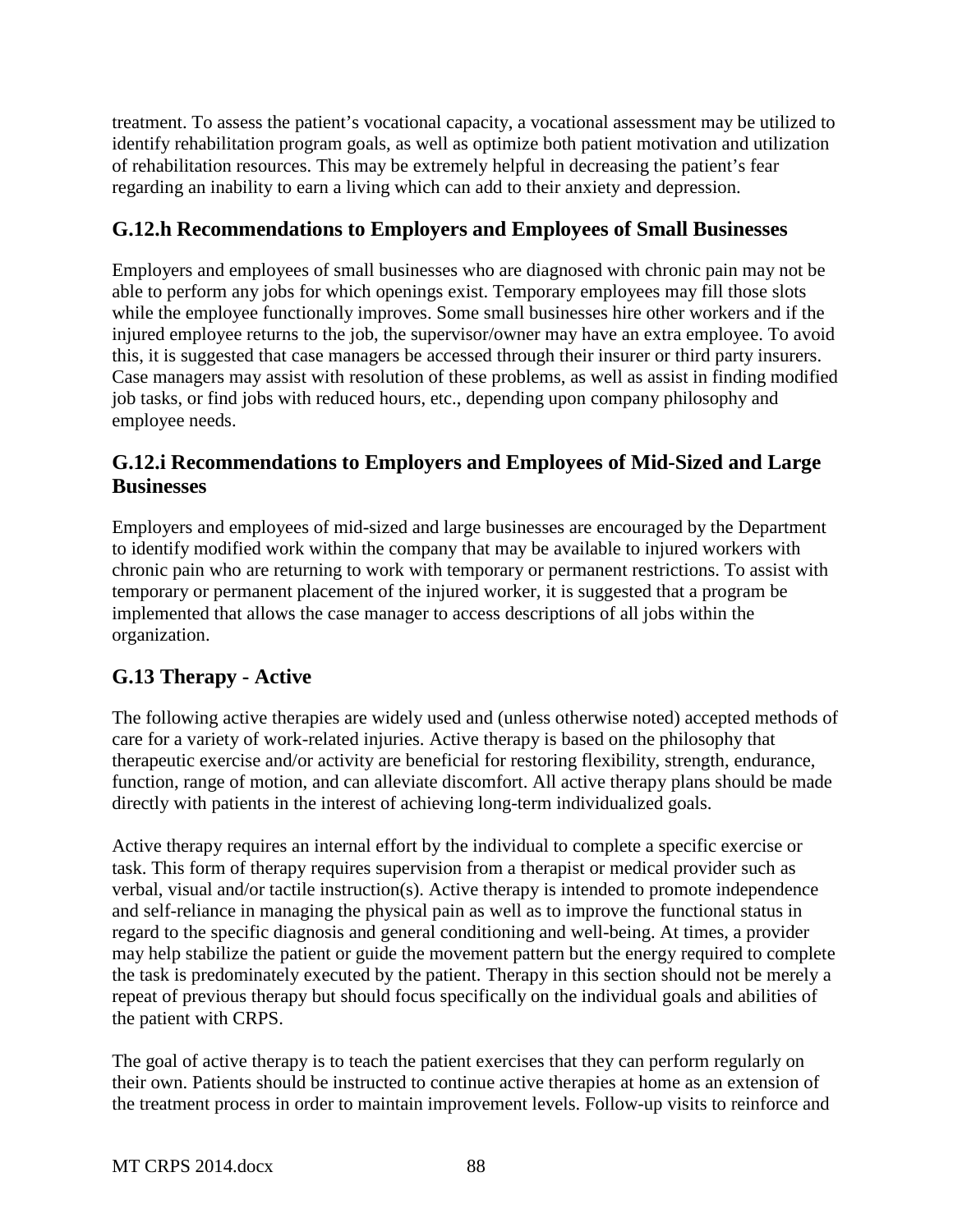monitor progress and proper technique are recommended. Home exercise can include exercise with or without mechanical assistance or resistance and functional activities with assistive devices.

Since CRPS and SMP patients frequently have additional myofascial pain generators, other active therapies not listed may be used in treatment. Refer to the Department's Chronic Pain Guideline for therapies and timeframe parameters not listed. The following active therapies are listed in alphabetical order:

# **G.13.a Activities of Daily Living (ADL)**

Activities of daily living are instruction, active-assisted training, and/or adaptation of activities or equipment to improve a person's capacity in normal daily activities such as self-care, work reintegration training, homemaking and driving.

- Time to produce effect: 4 to 5 treatments
- Frequency: 3 to 5 times per week
- Optimum duration: 4 to 6 weeks
- Maximum duration: 6 weeks

## **G.13.b Aquatic Therapy**

Aquatic herapy is a well-accepted treatment which consists of the therapeutic use of acquatic immersion for therapeutic exercise to promote strengthening, core stabilization, endurance, range-of-motion, flexibility, body mechanics, and pain management. Aquatic therapy is the implementation of active therapeutic procedures (individual or group) in a swimming or therapeutic pool heated to 88-92 degrees. The water provides a buoyancy force that lessens the amount of force of gravity applies to the body, and the pool should be large enough to allow full extremity range of motion and full erect posture. The decreased gravity effect allows the patient to have a mechanical advantage increases the likelihood of successful therapeutic exercise. Multiple limb involvement, weight bearing problems, and vasomotor abnormalities are frequently treated with water exercise. Indications for individuals who may not tolerate active land-based or full weight bearing therapeutic procedures or who require augmentation or other therapy. The therapy may be indicated for individuals who:

- Cannot tolerate active land-based or full-weight bering therapeutic procedures
- Require increased support in the presence of proprioceptive deficit
- Are at risk of compression fracture due to decreased bone density
- Have symptoms that are exacerbated in a dry environment
- Would have a higher probability of meeting active therapeutic goals than in a dry environment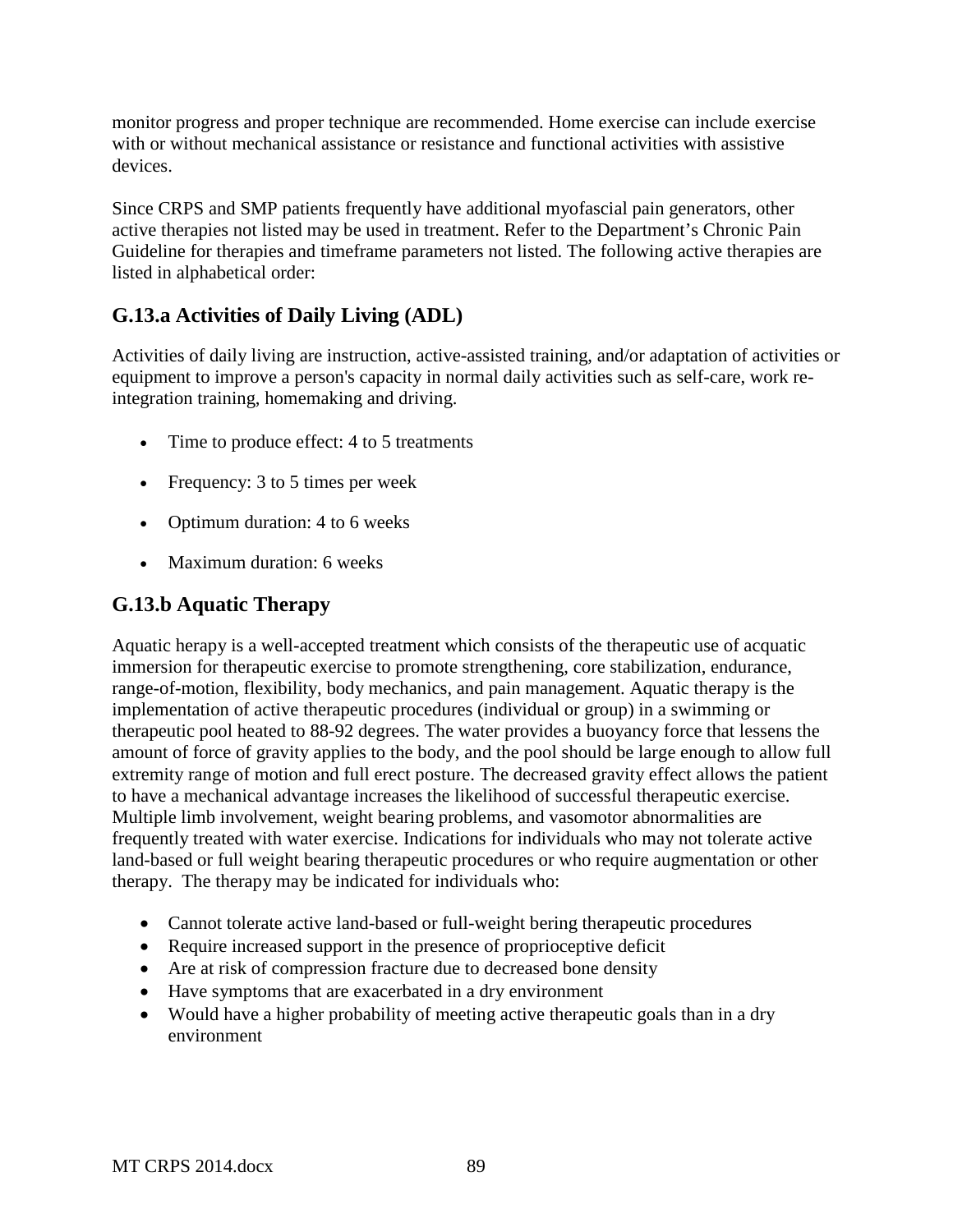The pool should be large enough to allow full extremity range of motion and fully erect posture. Aquatic vests, belts and other devices can be used to provide stability, balance, buoyancy, and resistance.

- Time to produce effect: 4 to 5 treatments
- Frequency: 3 to 5 times per week
- Optimum duration: 4 to 6 weeks
- Maximum duration: 6 Weeks. Multiple limb involvement may require longer intervention.

A self-directed program is recommended after the supervised aquatics program has been established, or, alternatively, a transition to a self-directed dry environment exercise program.

# **G.13.c Fear Avoidance Belief Training (FABT)**

Fear Avoidance Belief Training (FABT) and principles are believed to be important in the management of patients with trigger points/myofascial pain. Inclusion of these principles in the course of exercise training or supervision appears highly desirable.

# **G.13.d Functional Activities**

Functional activities are well-established interventions which involve the use of therapeutic activity to enhance mobility, body mechanics, employability, coordination, and sensory motor integration.

- Time to produce effect: 4 to 5 treatments
- Frequency: 3 to 5 times per week
- Optimum duration: 4 to 6 weeks
- Maximum duration: 6 weeks

# **G.13.e. Gait Training**

Indications include the need to promote normal gait pattern with assistive devices and/or to reduce risk of fall or loss of balance. This may include instruction in safety and proper use of assistive devices and gait instruction on uneven surfaces and steps (with or without railings).

- Time to produce effect: 1 to 6 sessions
- Frequency: 1 to 3 times per week
- Optimum duration: 2 weeks. Could be needed intermittently as changes in functional status occur.
- Maximum duration: 1 month.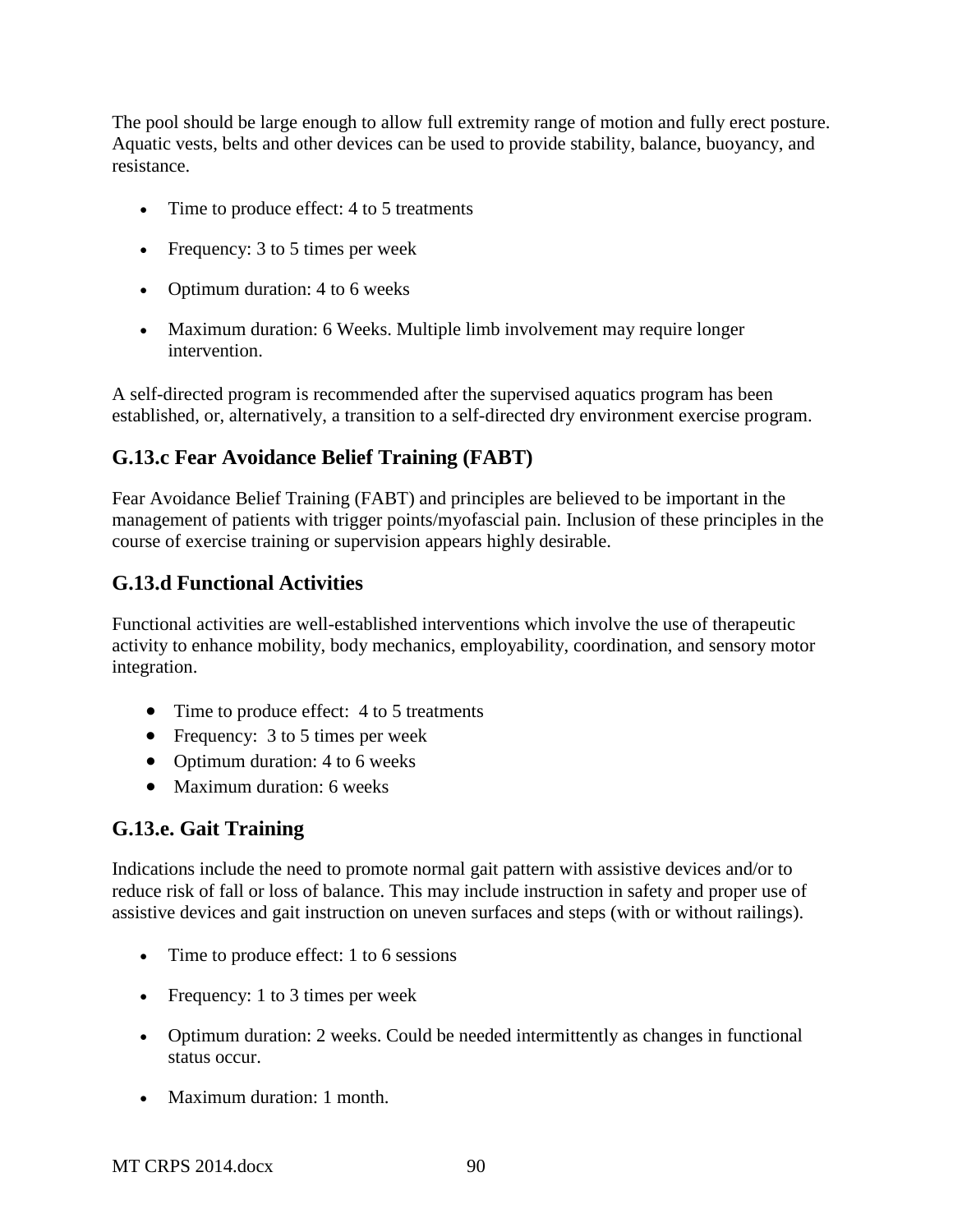# **G.13.f Mirror Therapy – Graded Motor Imagery**

Mirror therapy – graded motor imagery is a several week program that is accomplished through patient participation. It usually begins with limb laterality recognition, imagined motion, and mirror movements. Each phase gradually increases the number of repetitions. Therapy visits are once a week in the last phases and the treatment is performed at home at least 30 minutes per day. There is some evidence that this therapy improves function and pain in CRPS I patients. Therapy usually lasts 4 to 6 weeks for training and oversight. Most of the program is accomplished through patient participation at home. Time to produce effect is not known.

- Training period: 4 to 8 lessions
- Optimum duration: 4 to 6 weeks with two follow-up visits

# **G.13.g Neuromuscular Re-education**

Neuromuscular re-education is the skilled application of exercise with manual, mechanical, or electrical facilitation to enhance strength, movement patterns, neuromuscular response, proprioception, kinesthetic sense, coordination, education of movement, balance, and posture. Indications include the need to promote neuromuscular responses through carefully timed proprioceptive stimuli, to elicit and improve motor activity in patterns similar to normal neurologically developed sequences, and improve neuromotor response with independent control.

- Time to produce effect: 6 treatments
- Frequency: 1 to 3 times per week
- Optimum duration: 4 to 8 weeks
- Maximum Duration: 8 to 12 weeks

#### **G.13.h Stress Loading**

Stress loading is considered a reflex and sensory integration technique involving the application of a compressive load and a carry load. It is carried out in a consistent, progressive manner and integrated as part of a home program. Use of this technique may increase symptoms initially, but symptoms generally subside with program consistency. This technique is used for upper as well as lower extremities.

- Time to produce effect: 3 weeks
- Frequency: 2 to 3 times per week.
- Optimum duration: 4 to 6 weeks and concurrent with an active daily home exercise program.
- Maximum Duration: 6 to 10 weeks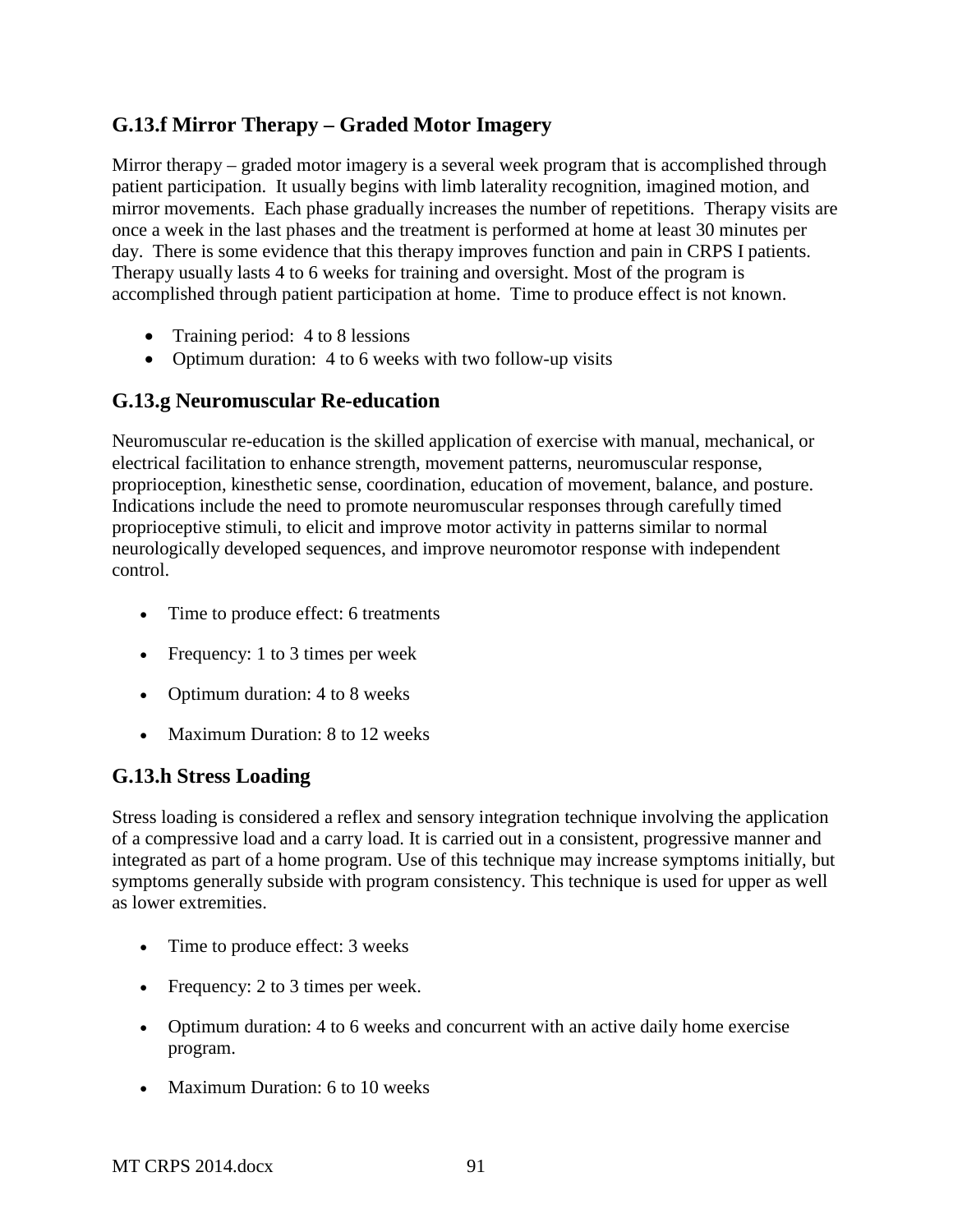## **G.13.i Therapeutic Exercise**

Therapeutic Exercise with or without mechanical assistance or resistance, may include isoinertial, isotonic, isometric and isokinetic types of exercises. Indications include the need for cardiovascular fitness, reduced edema, and improved muscle strength. Improved connective tissue strength and integrity, increased bone density, promotion of circulation to enhance soft tissue healing, improvement of muscle recruitment, improved proprioception, and increased range of motion are used to promote normal movement patterns. This can also include alternative/complementary exercise movement therapy (with oversight of a physician or appropriate healthcare professional).

Therapeutic exercise programs should be tissue specific to the injury and address general functional deficits as identified in the diagnosis and clinical assessment. Patients should be instructed in and receive a home exercise program that is progressed as their functional status improves. Upon discharge, the patient would be independent in the performance of the home exercise program and would have been educated in the importance of continuing such a program. Educational goals would be to maintain or further improve function and to minimize the risk for aggravation of symptoms in the future.

- Time to produce effect: 2 to 6 treatments
- Frequency: 3 to 5 times per week
- Optimum duration: 4 to 8 weeks and concurrent with an active daily home exercise program.
- Maximum Duration: 8 to 12 weeks of therapist oversight. Home exercise should continue indefinitely.

# **G.13.j Work Conditioning**

These programs are work-related, outcome-focused, individualized treatment programs. Objectives of the program include, but are not limited to, improvement of cardiopulmonary and neuromusculoskeletal functions (strength, endurance, movement, flexibility, stability, and motor control functions), patient education, and symptom relief. The goal is for patients to gain full or optimal function and return to work. The service may include the time-limited use of modalties, both active and passive, in conjunction with therapeutic exercise, functional activities, general conditioning body mechanics, and lifting techniques re-training. The patient should be assisted in learning to pace activities to avoid exacerbations.

These programs are usually initiated once re-conditioning has been completed but may be offered at any time throughout the recovery phase. It should be initiated when imminent return of a patient to modifed or full-duty is not an option, but the prognosis for returning the patient to work at completion of the program is at least fair to good.

• Length of visit: 1 to 2 hours per day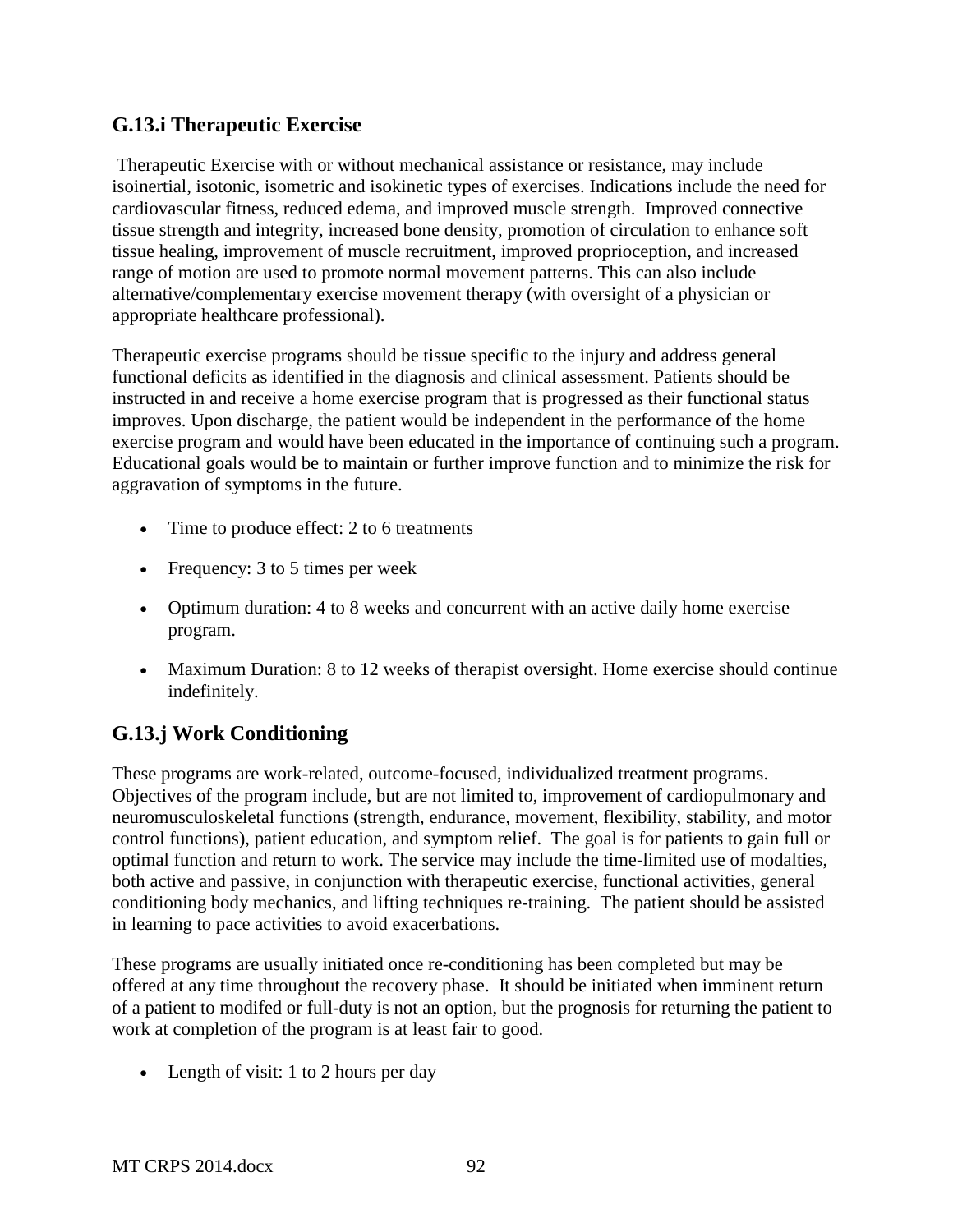- Frequency: 2 to 5 visits per week
- Optimum duration: 2 to 4 weeks
- Maximum Duration: 6 weeks. Participation in a program beyond 6 weeks must be documented with respect to need and the ability to facilitate positive symptomatic and functional gains.

# **G.13.k Work Simulation**

Work simulation is a program where an individual completes specific work-related tasks for a particular job and return to work. Use of this program is appropriate when modified duty can only be partially accommodated in the work place, when modified duty in the work place is unavailable, or when the patient requires more structured supervision. The need for work place simulation should be based upon the results of a functional capacity evaluation and/or jobsite analysis.

- Length of visit: 2 to 6 hours per day
- Frequency: 2 to 5 visits per week
- Optimum duration: 2 to 4 weeks
- Maximum Duration: 6 weeks. Participation in a program beyond 6 weeks must be documented with respect to need and the ability to facilitate positive symptomatic and functional gains.

# **G.14 Therapy - Passive**

Most of the following passive therapies and modalities are generally accepted methods (unless otherwise noted) of care for a variety of work-related injuries. Passive therapy includes those treatment modalities that do not require energy expenditure on the part of the patient. They are principally effective during the early phases of treatment and are directed at controlling symptoms such as pain, inflammation and swelling and to improve the rate of healing soft tissue injuries. They should be used adjunctively with active therapies such as postural stabilization and exercise programs to help control swelling, pain, and inflammation during the active rehabilitation process.

Active interventions emphasizing patient responsibility, such as therapeutic exercise and/or functional treatment, are generally emphasized over passive modalities, especially as treatment progresses. Generally, passive interventions are viewed as a means to facilitate progress in an active rehabilitaiton program with concomitant attainment of objective functional gains.

Passive therapies may be used intermittently as a therapist deems appropriate, or regularly if there are specific goals with objectively measured functional improvements during treatment. Or if there are episodes of acute pain superimposed upon a chronic pain problem.

On occasion, specific diagnoses and post-surgical conditions may warrant durations of treatment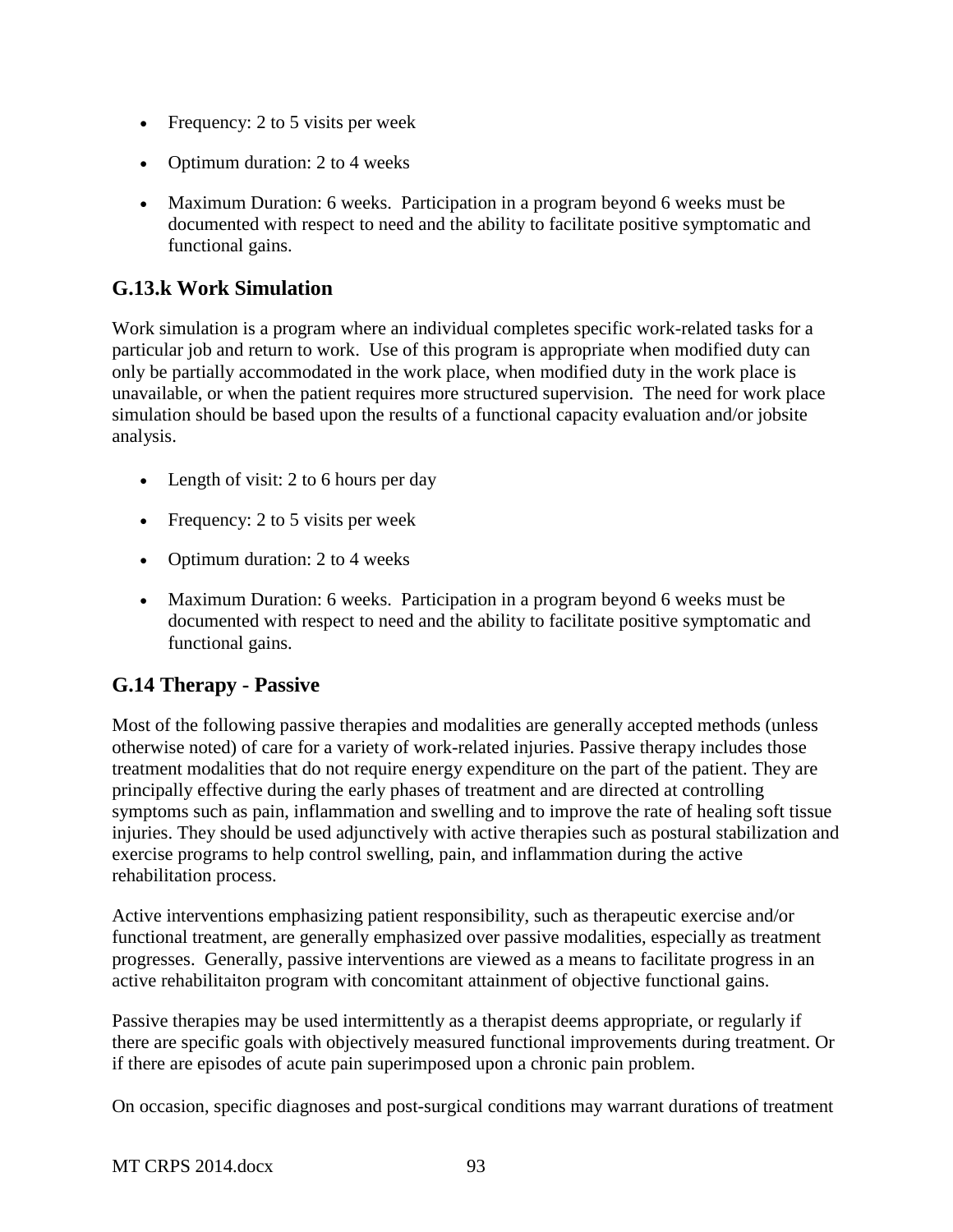beyond those listed as "maximum." Factors such as exacerbation of symptoms, re-injury, interrupted continuity of care, and co-morbidities may extend durations of care. Having specific goals with objectively measured functional improvement during treatment can support extended durations of care. It is recommended that if after 6 to 8 visits no treatment effect is observed, alternative treatment interventions, further diagnostic studies or further consultations should be pursued.

# **G.14.a Continuous Passive Motion (CPM)**

Continuous Passive Motion (CPM) is rarely indicated in CRPS but may occasionally be warranted if the patient shows signs of contracture despite active therapy.

- Time to produce effect: 4 to 6 treatments
- Frequency: Varies, between 2 to 3 times per day and 1 time per week.
- Optimum duration: 4 treatments
- Maximum duration: 6 treatments. Provide home unit with improvement.

# **G.14.b Fluidotherapy**

Used primarily for desensitization and to facilitate increased active range of motion. Thermal heat conduction and convection is advantageous for vasodilation, muscle relaxation, and preparation for stress and activity (exercise).

- Time to produce effect: 3 treatments
- Frequency: 3 times per week
- Optimum duration: 2 months
- Maximum duration: 2 months as a primary therapy or intermittently as an adjunct therapy to other procedures.

# **G.14.c Paraffin Bath**

Indications include the need to enhance collagen extensibility before stretching, reduce muscle guarding, and to prepare for functional restoration activities.

- Time to produce effect: 1 to 2 treatments
- Frequency: 1 to 3 times per week as an adjunct treatment to other procedures. May use daily if available at home
- Optimum duration: 2 weeks
- Maximum duration: 3 to 4 weeks. If effective, purchase home unit.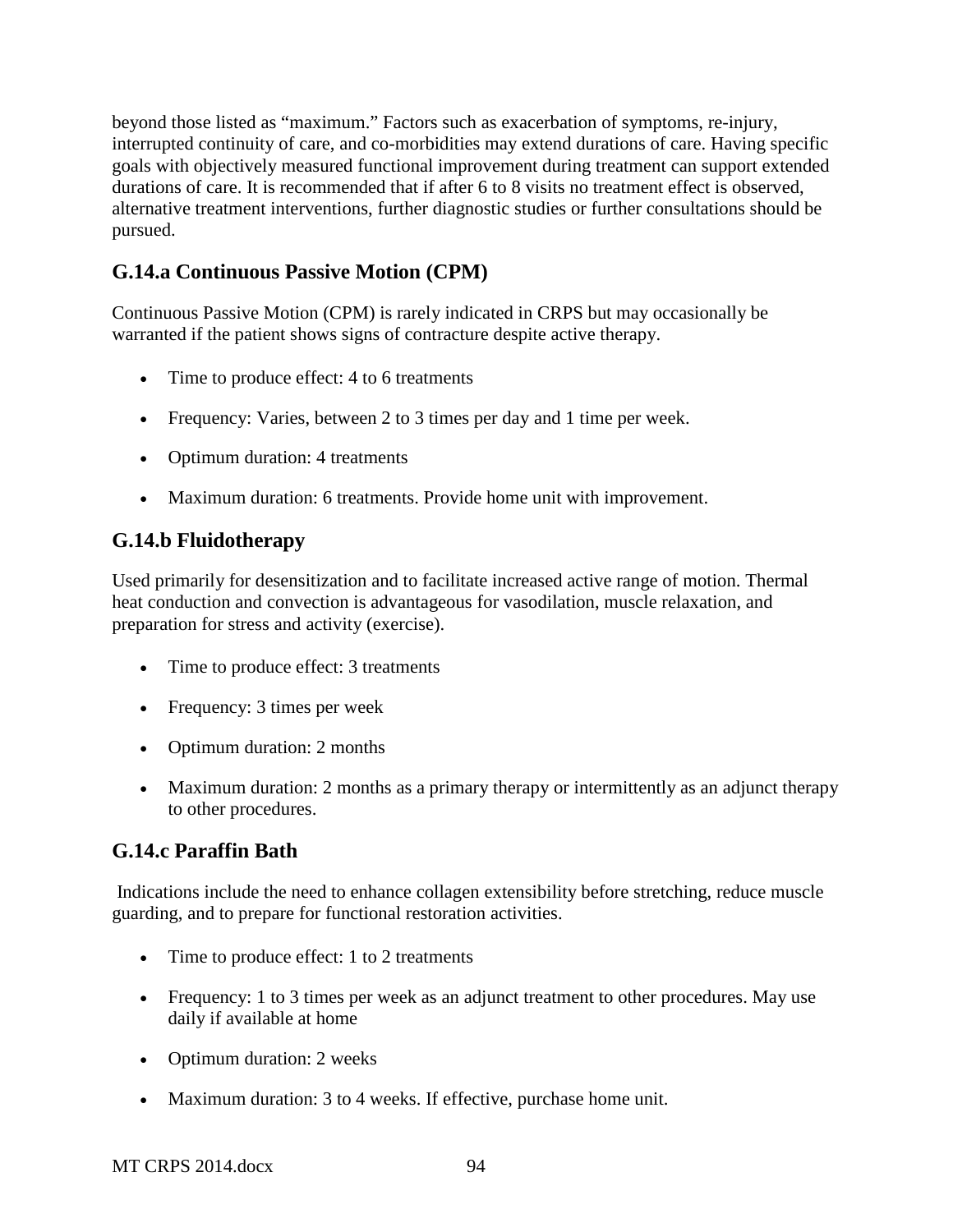## **G.14.d Desensitization**

Desensitization is accomplished through sensory integration techniques. Concurrent desensitization techniques are generally accepted as a treatment for CRPS. Home techniques using soft cloths of various textures, massage, and vibrators may be beneficial in reducing allodynia and similar sensory abnormalities.

- Time to produce effect: 6 treatments
- Frequency: 3 times per week and concurrent with home exercise program
- Optimum duration: 3 weeks with reinforcement of home program
- Maximum duration: 1 month.

## **G.14.e Superficial Heat Therapy**

Superficial heat is a thermal agent applied to raise the body tissue temperature. It is indicated before exercise to elevate the pain threshold, alleviate muscle spasm, and promote increased movement. Heat packs can be used at home as an extension of therapy in the clinic setting.

- Time to produce effect: Immediate
- Frequency: 1 to 3 times per week
- Optimum duration: 2 weeks as primary or intermittently as an adjunct to other therapeutic procedures
- Maximum duration: 2 weeks. Home use as a primary modality may continue at the providers' discretion.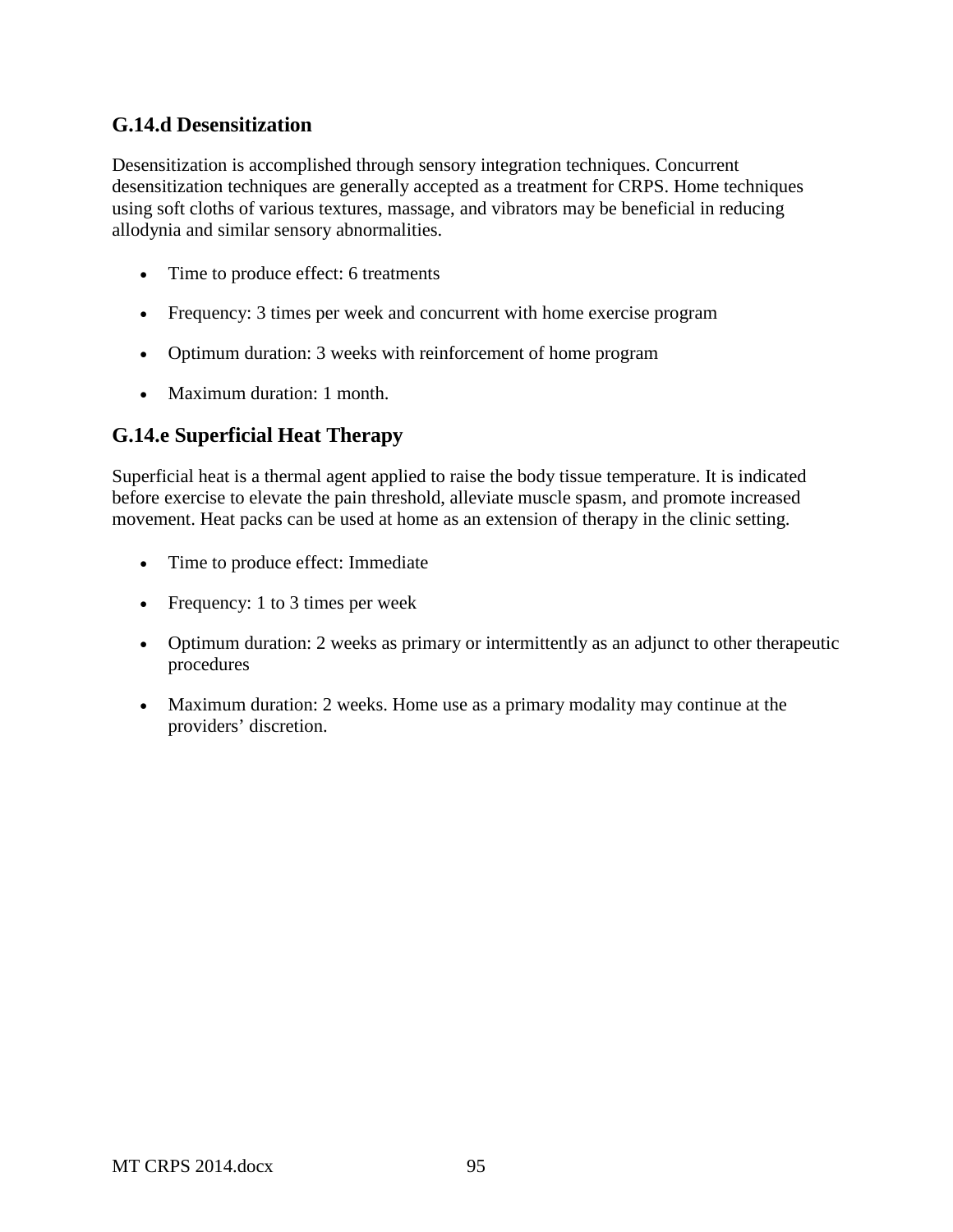# **H. Therapeutic Procedures - Operative**

When considering operative intervention in CRPS management, the treating physician must carefully consider the inherent risk and benefit of the procedure. All operative intervention should be based on a positive correlation with clinical findings, the clinical course, and diagnostic tests. A comprehensive assessment of these factors should have led to a specific diagnosis with positive identification of the pathologic conditions. Operative treatment is indicated when the natural history of surgically treated lesions is better than the natural history for non-operatively treated lesions.

Surgical procedures are seldom meant to be curative and would be employed in conjunction with other treatment modalities for maximum functional benefit. Functional benefit should be objectively measured and includes the following:

- Return to work or maintaining work status
- Fewer restrictions at work or performing activities of daily living (ADL).
- Decrease in usage of medications prescribed for work-related history
- Measurable functional gains, such as increased range of motion or documented increase in strength.

Education of the patient should include the proposed goals of the surgery, expected gains, risks or complications, and alternative treatment.

Smoking may affect soft tissue healing through tissue hypoxia. Patients should be strongly encouraged to stop smoking and be provided with appropriate counseling by the physician. If a treating physician recommends a specific smoking cessation program peri-operatively, this should be covered by the insurer. Physicians may monitor smoking cessation with laboratory tests such as cotinine levels. The surgeon will make the final determination as to whether smoking cessation is required prior to surgery.

Prior to surgicial invention, the patient and treating physician should identify functional operative goals and the likelihood of achieving improved ability to perform activities of daily living or work activities and the patient should agree to comply with the pre- and post-operative treatment plan including home exercise. The provider should be especially careful to make sure the patient understands the amount of post-operative therapy required and the length of partial and full disablity expected post-operatively.

# **H.1 Neurostimulation**

**Description**: Spinal cord stimulation (SCS) is the delivery of low-voltage electrical stimulation to the spinal cord or peripheral nerves to inhibit or block the sensation of pain. The system uses implanted electrical leads and a battery powered implanted pulse generator.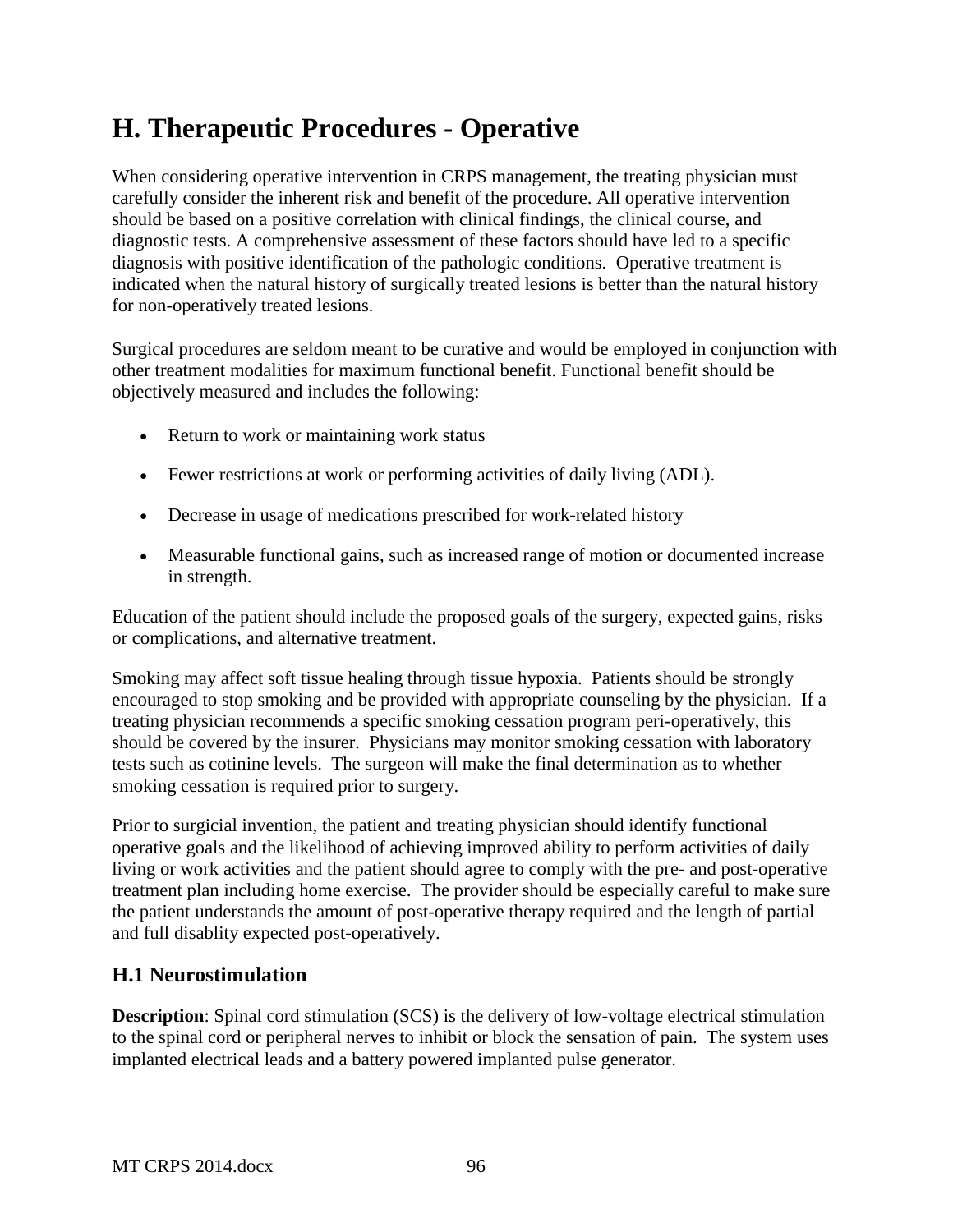Some evidence shows that SCS is superior to re-operation and conventional medical management for severely disabled patients who have failed conventional treatment and have Complex Regional Pain Syndrome (CRPS I). These findings may persist at three years of follow-up in patients who had an excellent initial response and who are highly motivated.

It is particularly important that patients meet all of the indications before a permanent neurostimulator is placed because some literature has shown that workers' compensation are less likely to gain significant relief than other patients. As of the time of this guideline writing, spinal cord stimulation devices have been FDA approved as an aid in the management of chronic intractable pain of the trunk and/or limbs, including unilateral and bilateral pain associated with the following: failed back surgery syndrome, intractable low back pain and leg pain.

Refer to Section F.3 Diagnostic Components of Confirmed CRPS for the definition of confirmed CRPS which requires two positive diagnostic tests.

While there is no evidence demonstrating effectiveness for use of SCS for CRPS II, it is generally accepted that SCS can be used for patients who have this condition. SCS may be most effective in patients with CRPSs I or II who have not achieved relief with oral medications, rehabilitation therapy, or therapeutic nerve blocks, and in whom the pain has persisted for longer than 6 months.

Particular technical expertise is required to perform this procedure and is available in some neurosurgical, rehabilitation, and anesthesiology training programs and fellowships. Physicians performing this procedure must be trained in neurostimulation implantation and particpate in ongoing training workshops on this subject, such as those sponsored by the International Spine Intervention Society (ISIS) or as sponsored by implant manufacturers. Surgical procedures should be performed by surgeons, usually with a neurosurgical or spinal background.

**Complications:** Serious, less common complications include spinal cord compression, paraplegia, epidural hematoma, epidural hemorrhage, undesirable change in stimulation, seroma, CSF leakage, infection, erosion, and allergic response. Other complications consist of dural puncture, hardware malfunction or equipment migration, pain at implantation site, loss of pain releif, chest wall stimulation, and other surgical risks. In recent studies device complication rates have been reported to be 25% at 6 months, 32% at 12 months, and 45% at 24 months. The most frequent complications are reported to be electrode migration (14%) and loss of paresthesia  $(12\%)$ .

**Surgical Indications:** Patients with established CRPS I or II with persistent functionally limiting pain who have failed conservative therapy including active and/or passive therapy, prestimulator trial psychiatric evaluation and treatment medication management, and therapeutic injections. Prior authorization is required. Habituation to opioid analgesics in the absence of a hstory of addictive behavior does not preclude the use of SCS. Patients with severe psychiatric disorders, and issues of secondary gain are not candidates for the procedure.

Approximately one-third to one-half of patients who qualify for SCS can expect a substantial reduction in pain relief; however, it may not influence allodynia and hypesthesia. Patients' expectations need to be realistic, and therefore patients should understand that the SCS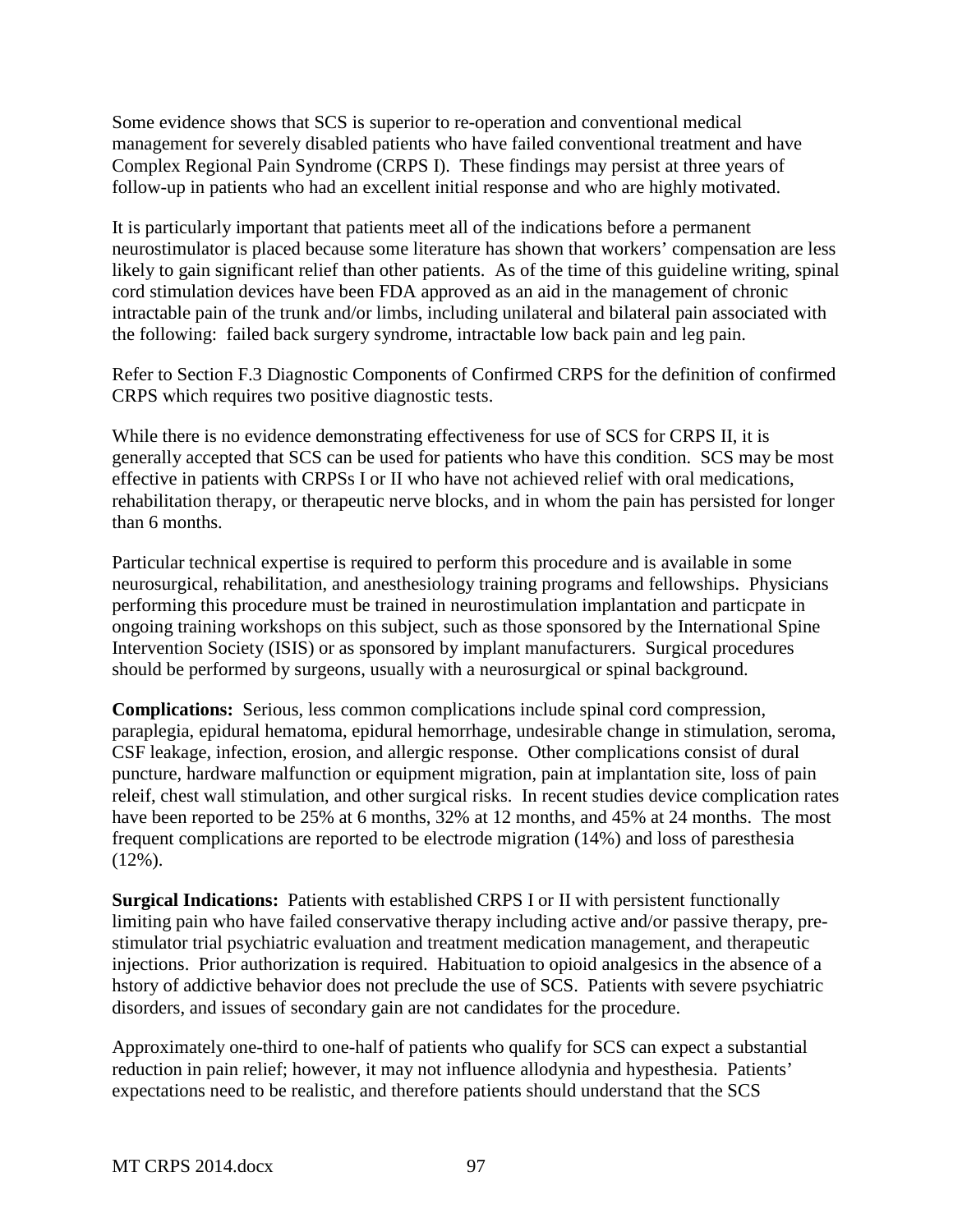intervention is not a cure for their pain but rather a masking of their symptomatology which might regress over time. There appears to be a likely benefit of up to 3 years. Patients must meet the following criteria in order to be considered for neurostimulation:

i. Confirmed CRPS I or II who have significant functional limitations from neuropathic pain involving the hand or foot after greater than 6 months of conventional management (refer to Section F.3 Diagnostic Components of Confirmed CRPS for the definition of confirmed CRPS which requires two positive diagnostic tests).

ii. A comprehensive psychiatric or psychological evaluation *prior* to the stimulator trial has been performed. This evaluation should include a standardized, detailed personality inventory with validity scales (such as MMPI-2, MMPI-2-RF, or PAI); pain inventory with validity measures (for example, BHI 2, MBMD); clinical interview and complete review of the medical records. Before proceding to a spinal stimulator trial the evaluation should find:

- No indication of falsifying information, or of invalid response on testing; and
- No primary psychiatric risk factors or "red flags" (for example, psychosis, active suicidality, addiction, or severe depressions). (Note that tolerance and dependence to opioid analgesics are not addictive behaviors and do not preclude implantation); and
- A level of secondary risk factors or "yellow flags" (for example, moderate depression, job satisfaction, dysfunctional pain cognitions) judged to be below the threshold for compromising the patient's ability to benefit from neurostimulation; and
- The patient is cognitively capable of understanding and operating the neurostimulation control device; and
- The patient is cognitively capable of understanding and appreciating the risks and benefits of the procedure; and
- The patient has demonstrated a history of motivation in and adherence to prescribed treatments.
- Statement of likelihood of patient being responsive to this therapy.

The psychologist or psychiatrist performing these evaluations should not be an employee of the physician performing the implantation. This evaluation must be completed with favorable findings before the trial is scheduled.

iii. All reasonable surgical and non-surgical treatment has been exhausted; and

iv. The topography of pain and its underlying pathophysiology are amenable to stimulation coverage (the entire painful extremity area has been covered); and

v. A successful neurostimulation screening test of at least 3 to 7 days.

For a spinal cord neurostimulation screening test, a temporary lead is implanted at the level of the pain and attached to an external source to validate therapy effectiveness. A screening test is considered successful if the patient meets both of the following criteria: (a) experiences a 50% decrease in CRPS pain, which may be confirmed by visual analog scale (VAS) or Numerical Rating Scale (NRS), and (b) demonstrates objective functional gains or decreased utilization of pain medications. Objective, measurable functional gains should be evaluated by an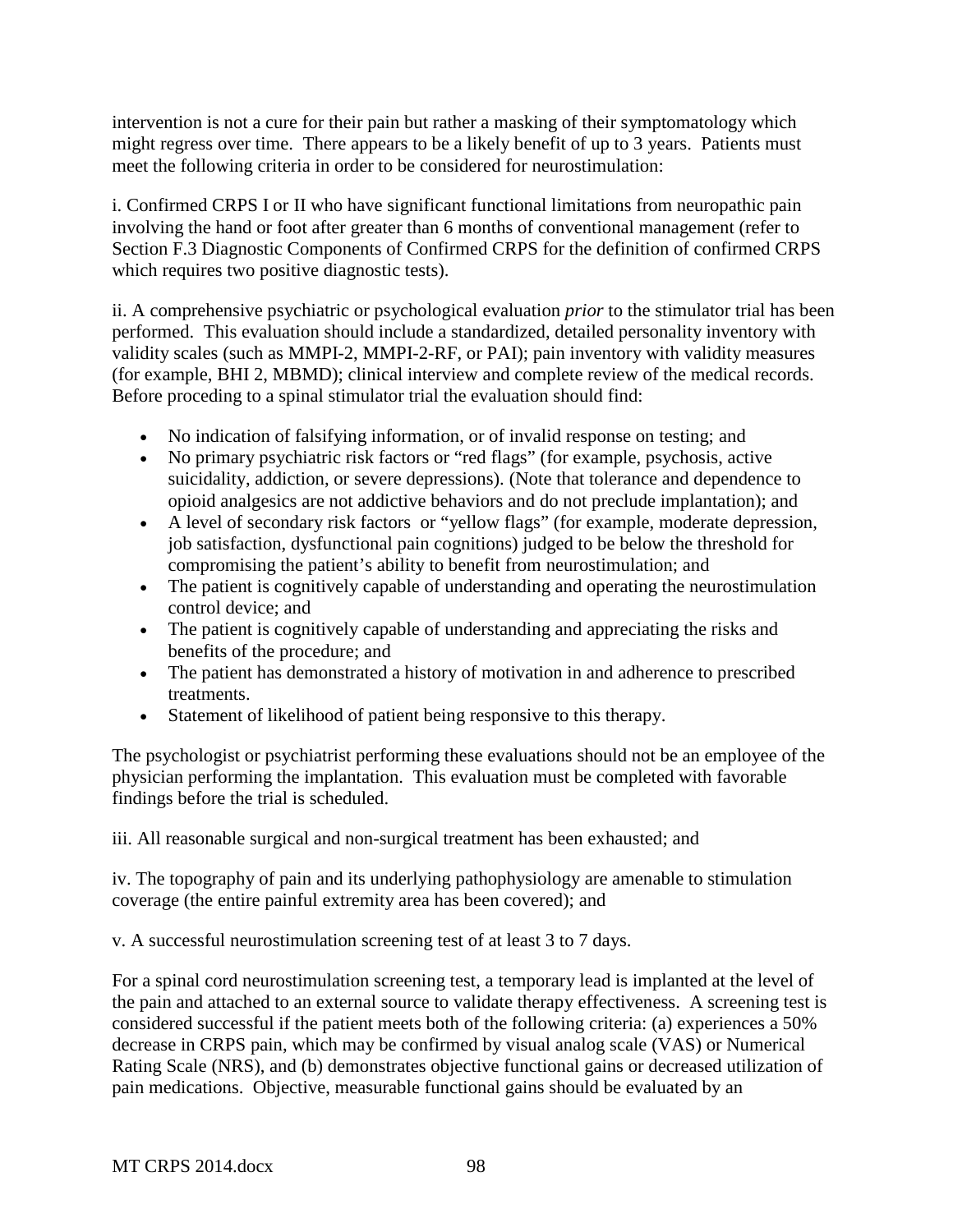occupational therapist and/or physical therapist and the primary treating physician prior to and before discontinuation of the trial.

#### **Contraindications:**

- Unsuccessful SCS test inability to obtain objective, documented functional improvement or reduction of pain.
- Those with cardiac pacemakers should be evaluated on an individual basis as some may qualify for surgery.
- Patients who are unable to properly operate the system.
- Patients who are anti-coagulated and cannot be without anticoagulation for a few days (such as patients with artificial heart valves).
- Patients with frequent severe infections.
- Patients for whom a future MRI of a body part below the head is planned. MRI of the head is permissible with some manufacturers.

**Operative Treatment:** Implanation of stimulating leads connected by extensions to either a neurostimulator or an implanted receiver powered by an external transmitter. The procedure may be performed either as an open or a percutaneous procedure, depending on the presence of epidural fibrosis and the anatomical placement required for optimal efficacy. During the final procedure, the patient must be awakened to establish full coverage from the placement of the lead. One of the most common failures is misplaced leads. Functional improvement is anticipated for up to 3 years or longer when objective functional improvement has been observed during the time of neurostimulation screen exam.

**Post-operative Consideration:** MRI is contraindicated after placement of neurostimultors except for cranial imaging with some models.

**Post-operative Therapy:** Active and/or passive therapy should be employed to improve function. Implantable stimulators will require frequent monitoring such as adjustment of the unit and replacement of batteries. Estimated battery life of SCS implantable devices is usually 5-10 years depending on the manufacturer..

# **H.2 Peripheral Nerve Stimulation**

There are no randomized controlled studies for this treatment. This modality should only be employed with a clear nerve injury or when the majority of pain is clearly in a nerve distribution in patients who have completed 6 months of other appropriate therapy including pre-trial psychosocial evaluation and treatment. A screening trial should take place over 3 to 7 days and is considered successful if the patient meets both of the following criteria: (a) experiences a 50% decrease in pain, which may be confirmed by Visual Analogue Scale (VAS) or Numerical Rating Scale (NRS) and (b) demonstrates objective functional gains or decreased utilization of pain medications. Objective, measurable, functional gains should be evaluated by an occupational therapist and/or physical therapist and the primary treating physician prior to and before discontinuation of the trial. It may be used for proven occipital, ulnar, median and other isolated nerve injuries.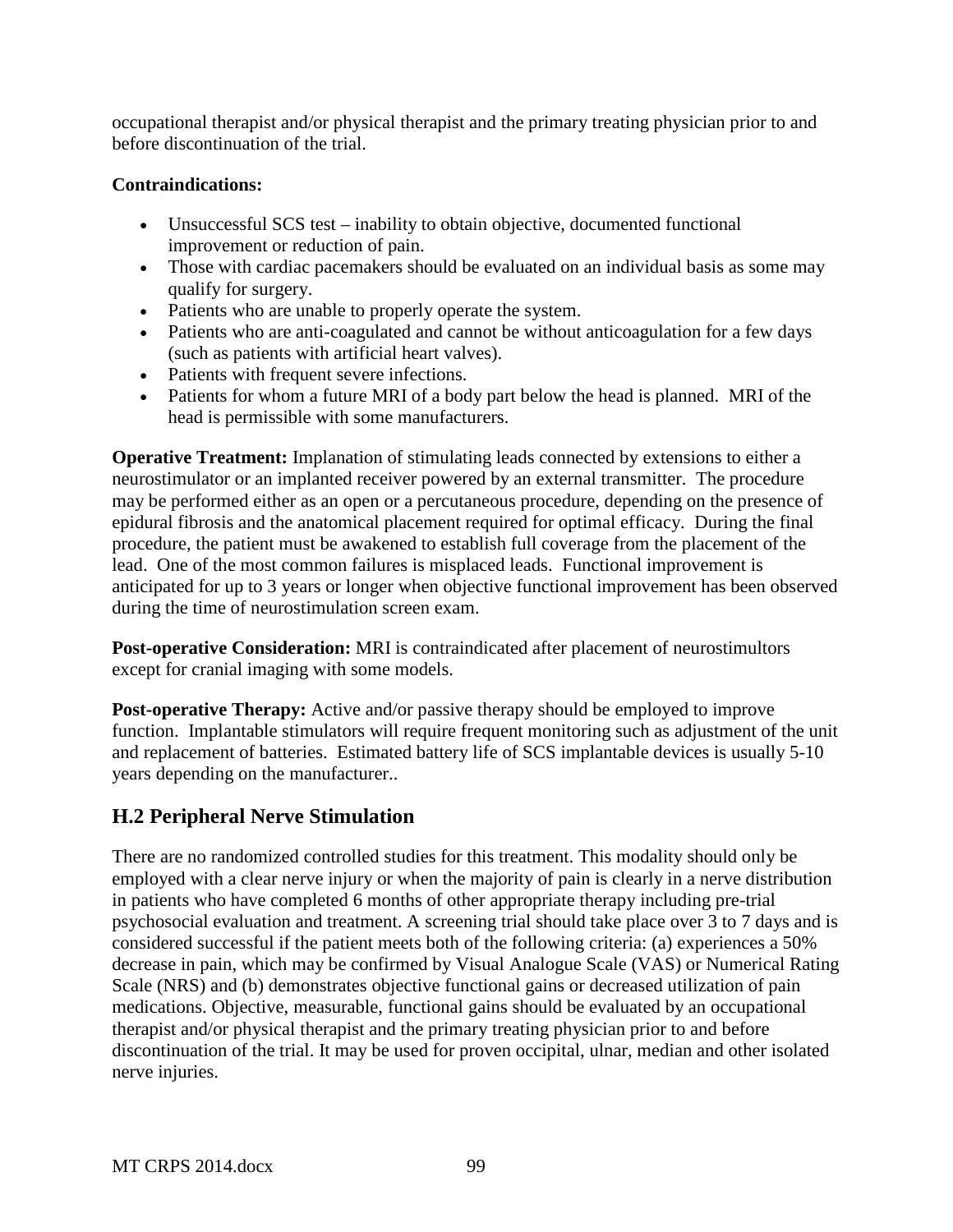# **H.3 Intrathecal Drug Delivery**

Not generally recommended. Requires prior authorization. Due to conflicting studies in this population and complication rate for long-term use, it may be considered only in very rare occasions when dystonia and spasticity are dominant features or when pain is not able to be managed using any other non-operative treatment. As of the time of this guideline writing, specific brands of drug infusion systems have been FDA approved for the following: chronic intraspinal (epidural and intrathecal) infusion of preservative-free morphine sulfate sterile solution in the treatment of chronic intractable pain, chronic infusion of preservative-free ziconotide sterile solution for the management of severe chronic pain, and chronic intrathecal infusion of baclofen for the management of severe spasticity.

**Description:** This mode of therapy delivers small doses of medications directly into the cerebrospinal fluid.

**Complications:** Intrathecal delivery is associated with significant complications, such as infection, catheter disconnects, CSF leak, arachnoiditis, pump failure, nerve injury, and paralysis. Typical adverse events reported with opioids (ie, respiratory depression, tolerance, and dependence), or spinal catheter-tip granulomas that might arise during intrathecal morphine or hydromorphone treatment have not currently been recorded for ziconotide. The most common presentation of an intraspinal mass is a sudden increase in dosage required for pain relief, with new neurologic defects secondary to a mass effect. Technical errors can lead to drug overdose which can be life-threatening.

Surveys have shown technical problems requiring surgical correction in 18% to 40% of patients. CSF leakage may occur with multiple dural punctures. Since the needle is larger than the spinal catheter, there may be incomplete tissue sealing around the catheter. The function of the pump depends on its electronic power source, which may be disrupted by the magnet of an MRI; therefore, after the patient has an MRI, the pump should be checked to ensure that it does not need to be restarted. The delivery rate can be affected by atmospheric pressure and body temperature.

**Indications**: Clinical studies are conflicting, regarding long-term, effective pain relief in patients with non-malignant pain. The Division does not generally recommend the use of intrathecal drug delivery systems in injured workers with chronic pain. Due to the complication rate for long-term use, it may be considered only in very rare occasions when dystonia and spasticity are dominant features or when pain is not able to be managed using any other non-operative treatment. This treatment must be prior authorized and have the recommendation of at least one physician experienced in chronic pain management in consultation with the primary treating physician. The procedure should be performed by physicians with documented experience. This small eligible sub-group of patients must meet all of the following indications:

i. A diagnosis of a specific physical condition known to be chronically painful has been made on the basis of objective findings; and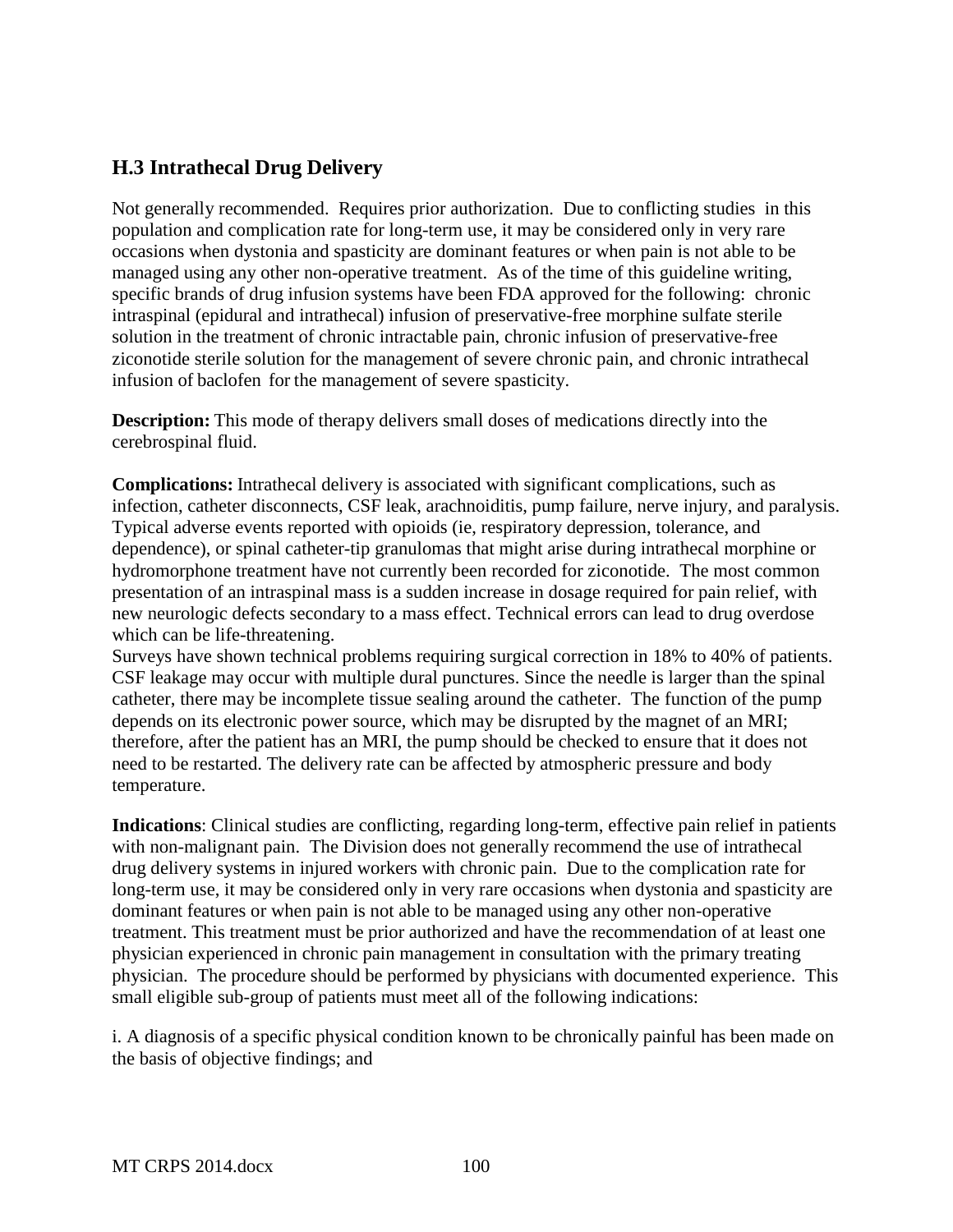ii. All reasonable surgical and non-surgical treatment has been exhausted including failure of conservative therapy including active and/or passive therapy, medication management, or therapeutic injections; and

iii. Pre-trial psychiatric or psychological evaluation has been performed (as for SCS) and has demonstrated motivation and long-term commitment without issues of secondary gain. Significant personality disorders must be taken into account when considering a patient for IDD and other major procedures; and

iv. There is no evidence of current addictive behavior. (Tolerance and dependence to opioid analgesics are not addictive behaviors and do not preclude implantation); and

v. A successful trial of continuous infusion by a percutaneous spinal infusion pump for a minimum of 24 hours. A screening test is considered successful if the patient (a) experiences a 50% decrease in pain, which may be confirmed by VAS, and (b) demonstrates objective functional gains or decreased utilization of pain medications. Functional gains should be evaluated by an occupational therapist and/or physical therapist prior to and before discontinuation of the trial.

**Contraindications**: Infection, body size insufficient to support the size and weight of the implanted device. Patients with other implanted programmable devices should be given these pumps with caution since interference between devices may cause unintended changes in infusion rates.

# **H.4 Sympathectomy Including Use of Phenol or Radiofrequency**

**Description** – Destruction of part of the sympathetic nervous system, which is not generally accepted or widely used. Long-term success with this pain relief treatment is poor. This procedure requires prior authorization. Expected duration of pain relief is 3 to 5 months. There is currently a lack of evidence supporting long-term pain relief and increased pain can result. This procedure is generally not recommended and requires prior authorization. It may be considered for patients who are unable to return to normal activities of daily living when using the other non-operative treatments (as listed in Section G, Non-operative Procedures) and who meet the strict indications below.

**Indications** – Single extremity CRPS-I or SMP with a significant amount of sympathetically mediated ischemia and distal pain only. The procedure should not be done if the proximal extremity is involved. Local anesthetic Stellate Ganglion Block or Lumbar Sympathetic Block consistently gives 90 to 100 percent relief each time a technically good block is performed in a temprature difference between the affected and unaffected extremity of at least 1 degree Celsius. The procedure may be considered for individuals who have limited duration of relief from blocks. Permanent neurological complications are common.

# **H.5 Amputation**

Amputation is not recommended in CRPS except in cases of gangrene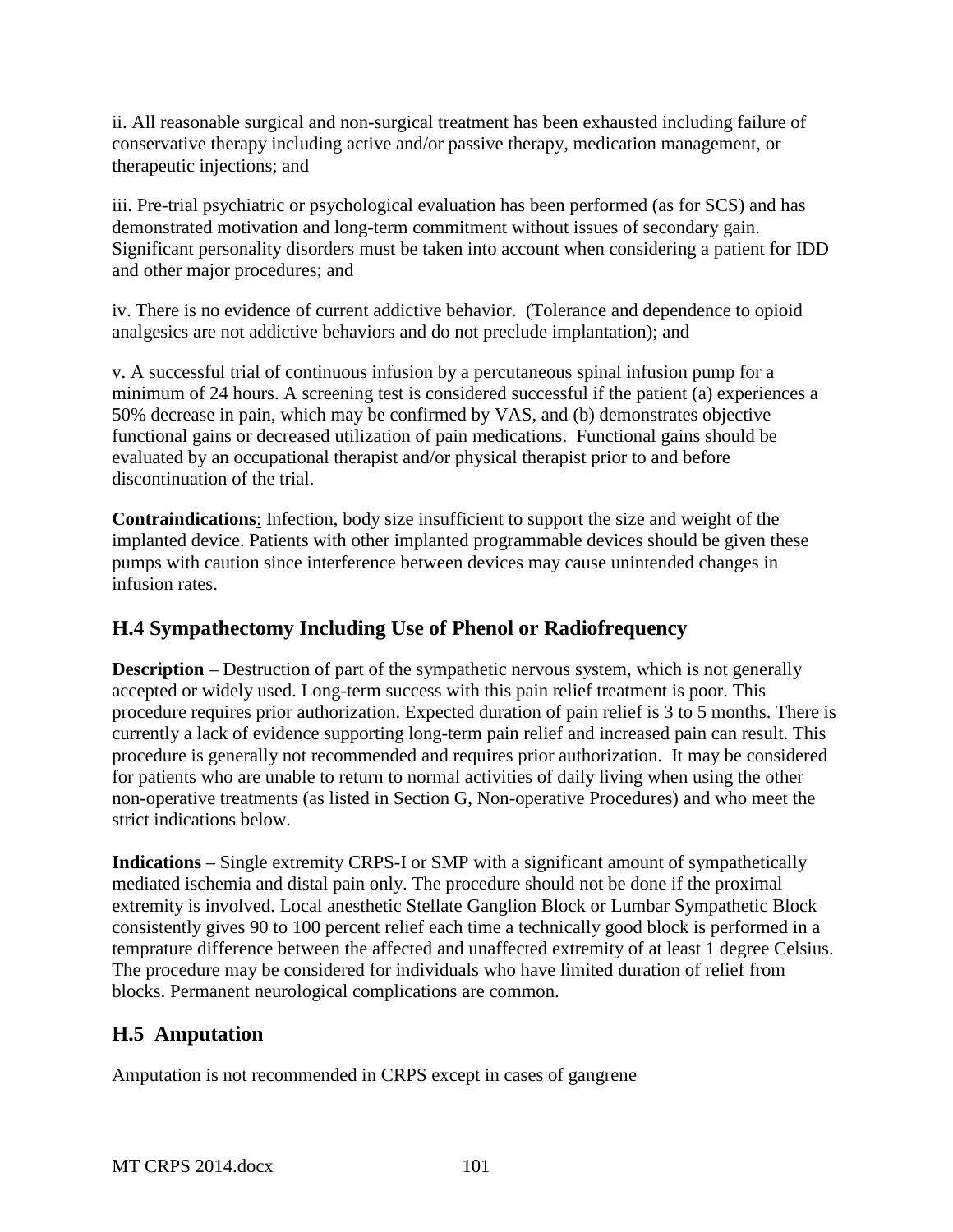# **I. Maintenance Management**

Successful management of chronic pain conditions results in fewer relapses requiring intense medical care. Failure to address long-term management as part of the overall treatment program may lead to higher costs and greater dependence on the health care system. Management of CRPS continues after the patient has met the definition of maximum medical improvement (MMI). MMI is declared when a patient's condition has plateaued and the authorized treating physician believes no further medical intervention is likely to result in improved function. When the patient has reached MMI, a physician must describe in detail the maintenance treatment.

Maintenance care in CRPS requires a close working relationship between the carrier, the providers, and the patient. Providers and patients have an obligation to design a cost effective, medically appropriate program that is predictable and allows the carrier to set aside appropriate reserves. Carriers and adjusters have an obligation to assure that medical providers can design medically appropriate programs. A designated primary physician for maintenance team management is recommended.

Maintenance Care will be based on principles of patient self-management. When developing a maintenance plan of care, the patient, physician and insurer should attempt to meet the following goals:

- Maximal independence will be achieved through the use of home exercise programs or exercise programs requiring special facilities (e.g., pool, health club) and educational programs;
- Modalities will emphasize self management and self-applied treatment;
- Management of pain or injury exacerbations will emphasize initiation of active therapy techniques and may occasionally require anesthetic injection blocks.
- Dependence on treatment provided by practitioners other than the authorized treating physician will be minimized;
- Periodic reassessment of the patient's condition will occur as appropriate.
- Patients will understand that failure to comply with the elements of the self-management program or therapeutic plan of care may affect consideration of other interventions.

The following are specific maintenance interventions and parameters.

# **I.1 Home Exercise Programs and Exercise Equipment**

Most patients have the ability to participate in a home exercise program after completion of a supervised exercise rehabilitation program. Programs should incorporate an exercise prescription including the continuation of an age-adjusted and diagnosis-specific program for aerobic conditioning, flexibility, stabilization, and strength. Some patients may benefit from the purchase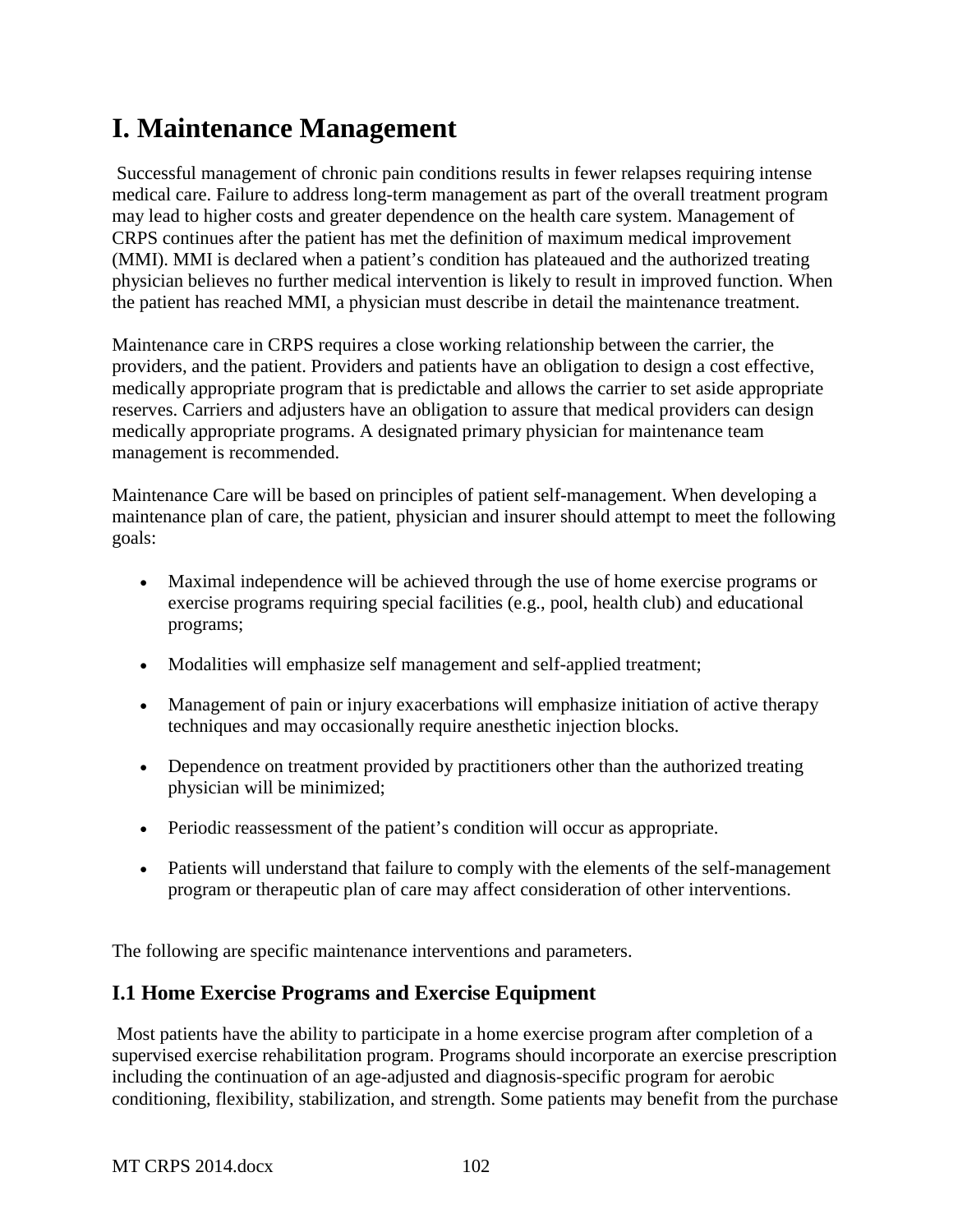or rental of equipment to maintain a home exercise program. Determination for the need of home equipment should be based on medical necessity to maintain MMI, compliance with an independent exercise program, and reasonable cost. Before the purchase or long-term rental of equipment, the patient should be able to demonstrate the proper use and effectiveness of the equipment. Effectiveness of equipment should be evaluated on its ability to improve or maintain functional areas related to activities of daily living or work activity. Home exercise programs are most effective when done 3 to 5 times a week. Prior to purchasing the equipment a therapist and/or exercise specialist who has treated the patient should visit a facility with the patient to assure proper use of the equipment.Occasionally, compliance evaluations may be made through a 4-week membership at a facility offering similar equipment.

# **I.2 Exercise Programs Requiring Special Facilities**

Some patients may have higher compliance with an independent exercise program at a health club versus participation in a home program. All exercise programs completed through a health club facility should focus on the same parameters of an age-adjusted and diagnosis-specific program for aerobic conditioning, flexibility, stabilization, and strength. Prior to purchasing a membership, a therapist and/or exercise specialist who has treated the patient should visit a facility with the patient to assure proper use of the equipment. Selection of health club facilities should be limited to those able to track attendance and utilization, and provide records available for physician and insurer review.

- Frequency: 2 to 3 times per week.
- Optimal Duration: 1 to 3 months.
- Maximum Maintenance duration: 3 months. Continuation beyond 3 months should be based on functional benefit and patient compliance. Health club membership should not extend beyond 3 months if attendance drops below 2 times per week on a regular basis.

# **I.3 Patient Education Management**

Educational classes, sessions, or programs may be necessary to reinforce self-management techniques. This may be performed as formal or informal programs, either group or individual.

• Maintenance duration: 2 to 6 educational visits during one 12-month period.

# **I.4 Psychological Management**

An ideal maintenance program will emphasize management options implemented in the following order: (a) individual self-management (pain control, relaxation and stress management, etc.), (b) group counseling, (c) individual counseling by a psychologist or psychiatrist and (d) inpatient treatment. Exacerbation of the injury may require more intense psychological treatment to restore the patient to baseline. In those cases, use treatments and timeframe parameters listed in Section G.2 Biofeedback, Section F.11 Personality/Psychological/Psychosocial Evaluations for Pain Management or Section G.10 Personality/Psychological/Psychosocial Intervention.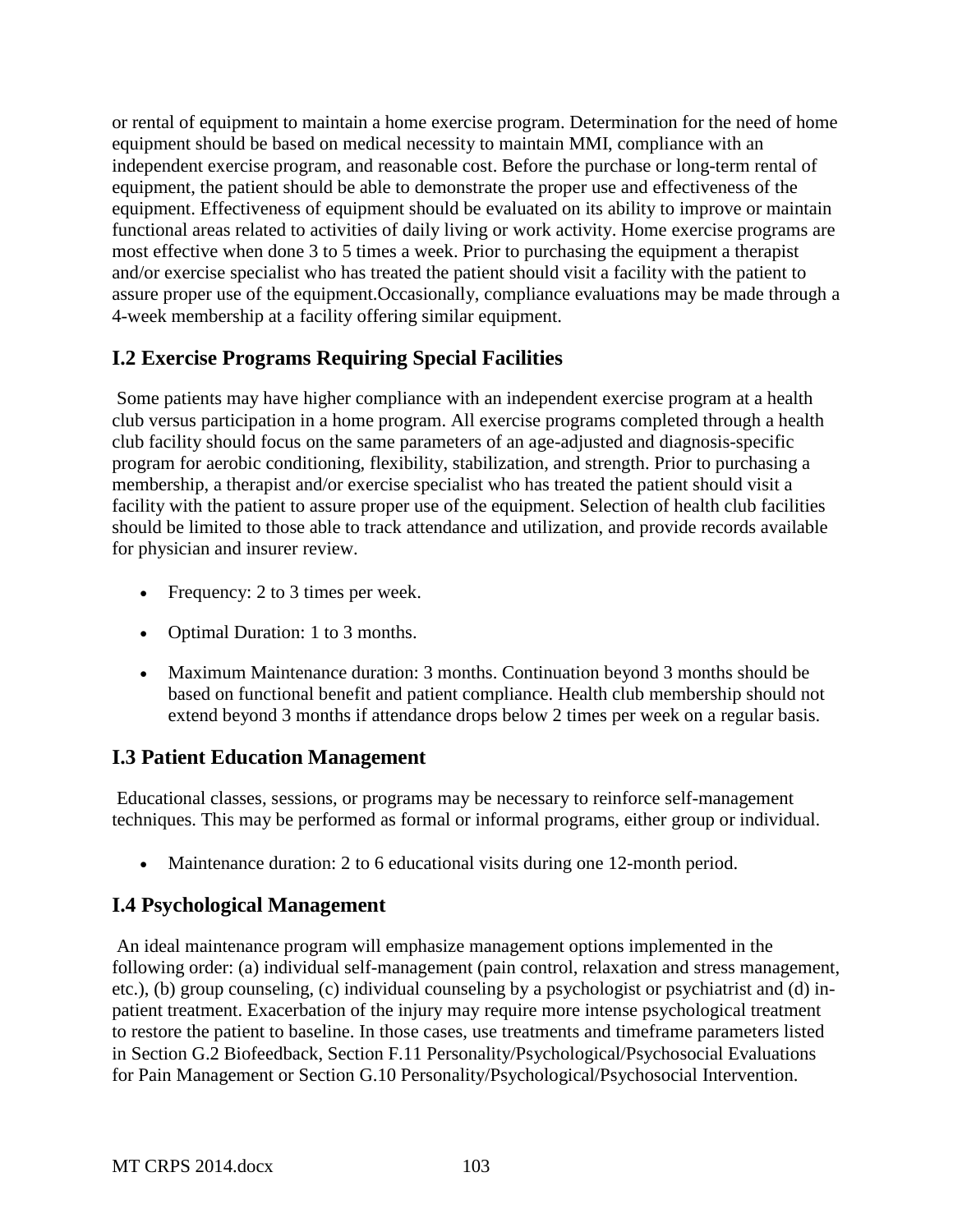• Maintenance duration: 6 to 10 visits during the first year and 4 to 6 visits per year thereafter. In cases of significant exacerbation, refer to the psychological treatment section in Section G.10 Personality/Psychological/Psychosocial Intervention.

## **I.5 Non-Opioid Medication Management**

In some cases, self-management of pain and injury exacerbations can be handled with medications, such as those listed in the medication section. Physicians must follow patients who are on any chronic medication or prescription regimen for efficacy and side effects. Laboratory or other testing may be appropriate to monitor medication effects on organ function.

• Maintenance duration: Usually, four medication reviews within a 12-month period. Frequency depends on the medications prescribed. Laboratory and other monitoring as appropriate.

#### **I.6 Vitamin C**

There is some evidence that Vitamin C 500mg taken for 50 days after a wrist fracture may help to prevent CRPS. It may be useful to prescribe vitamin C to patients who historically have had or currently have CRPS if they suffer a fracture in order to prevent exacerbation of CRPS.

## **I.7 Opioid Medication Management**

As compared with other painful conditions, there may be a role for chronic augmentation of the maintenance program with opioid medications. In selected cases, scheduled medications may prove to be the most cost effective means of insuring the highest function and quality of life; however, inappropriate selection of these patients may result in a high degree of iatrogenic illness. A patient should have met the criteria in the opioids section of these guidelines before beginning maintenance opioid. Laboratory or other testing may be appropriate to monitor medication effects on organ function. The following management is suggested for maintenance opioids:

- 1. The medications should be clearly linked to improvement of function, not just pain control. All follow up visits should document the patient's ability to perform routine functions satisfactorily. Examples include the abilities to: perform work tasks, drive safely, pay bills or perform basic math operations, remain alert and upright for 10 hours per day, or participate in normal family and social activities. If the patient is not maintaining reasonable levels of activity the patient should usually be tapered from the opioid and tried on a different long-acting opioid.
- 2. A low dose opioid medication regimen should be defined, which may minimally increase or decrease over time. Dosages will need to be adjusted based on side effects of the medication and objective function of the patient. A patient may frequently be maintained on additional non-opioid medications to control side effects, treat mood disorders, or control neuropathic pain; however, only one long-acting opioid and one short-acting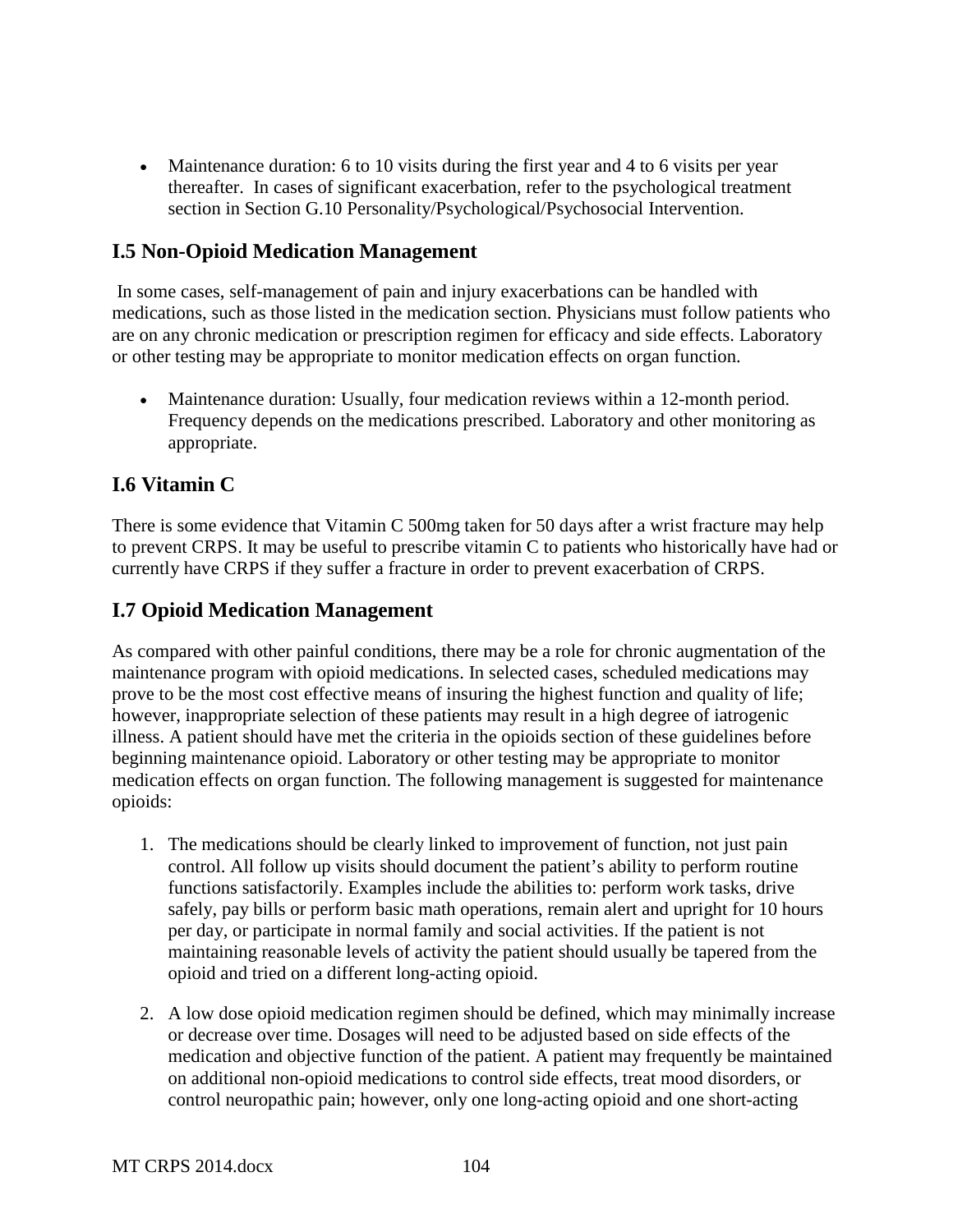opioid for rescue use should be prescribed in most cases. Buccally absorbed opioids are not appropriate for these non-malignant pain patients. Transdermal medication use is generally not recommended.

- 3. All patients on chronic opioid medication dosages need to sign an appropriate opioid contract with their physician for prescribing the opioids.
- 4. The patient must understand that continuation of the medication is contingent on their cooperation with the maintenance program. Use of non-prescribed drugs may result in tapering of the medication. The clinician should order random drug testing at least annually and when deemed appropriate to monitor medication compliance.
- 5. Patients on chronic opioid medication dosages must receive them through one prescribing physician.
	- o Maintenance duration: Up to 12 visits within a 12-month period to review the opioid plan. Laboratory and other monitoring as appropriate.

# **I.8 Therapy Management**

Some treatment may be helpful on a continued basis during maintenance care if the therapy maintains objective function and decreases medication use. With good management, exacerbations should be uncommon; not exceeding two times per year and using minimal or no treatment modality beyond self-management. On occasion, exacerbated conditions may warrant durations of treatment beyond those listed below. Having specific goals with objectively measured functional improvement during treatment can support extended durations of care. It is recommended that if after 6 to 8 visits no treatment effect is observed, alternative treatment interventions should be pursued.

• Active Therapy, Acupuncture, or Manipulation maintenance duration: 10 visits in a 12 month period [for each treatment] during the first year and then decreased to 5 visits per year thereafter.

# **I.9 Injection Therapy**

**a. Sympathetic Blocks**: These injections are considered appropriate if they maintain or increase function for a minimum of 4 to 8 weeks. Maintenance blocks are usually combined with and enhanced by the appropriate neuropharmacological medication(s) and an active self-management exercise program. It is anticipated that the frequency of the maintenance blocks may increase in the cold winter months or with stress.

• Maintenance duration: Not to exceed 4 to 6 blocks in a 12-month period for a single extremity and to be separated by no less than 4-week intervals. Increased frequency may need to be considered for multiple extremity involvement or for acute recurrences of pain and symptoms. For treatment of acute exacerbations, consider 2 to 6 blocks with a short time interval between blocks.